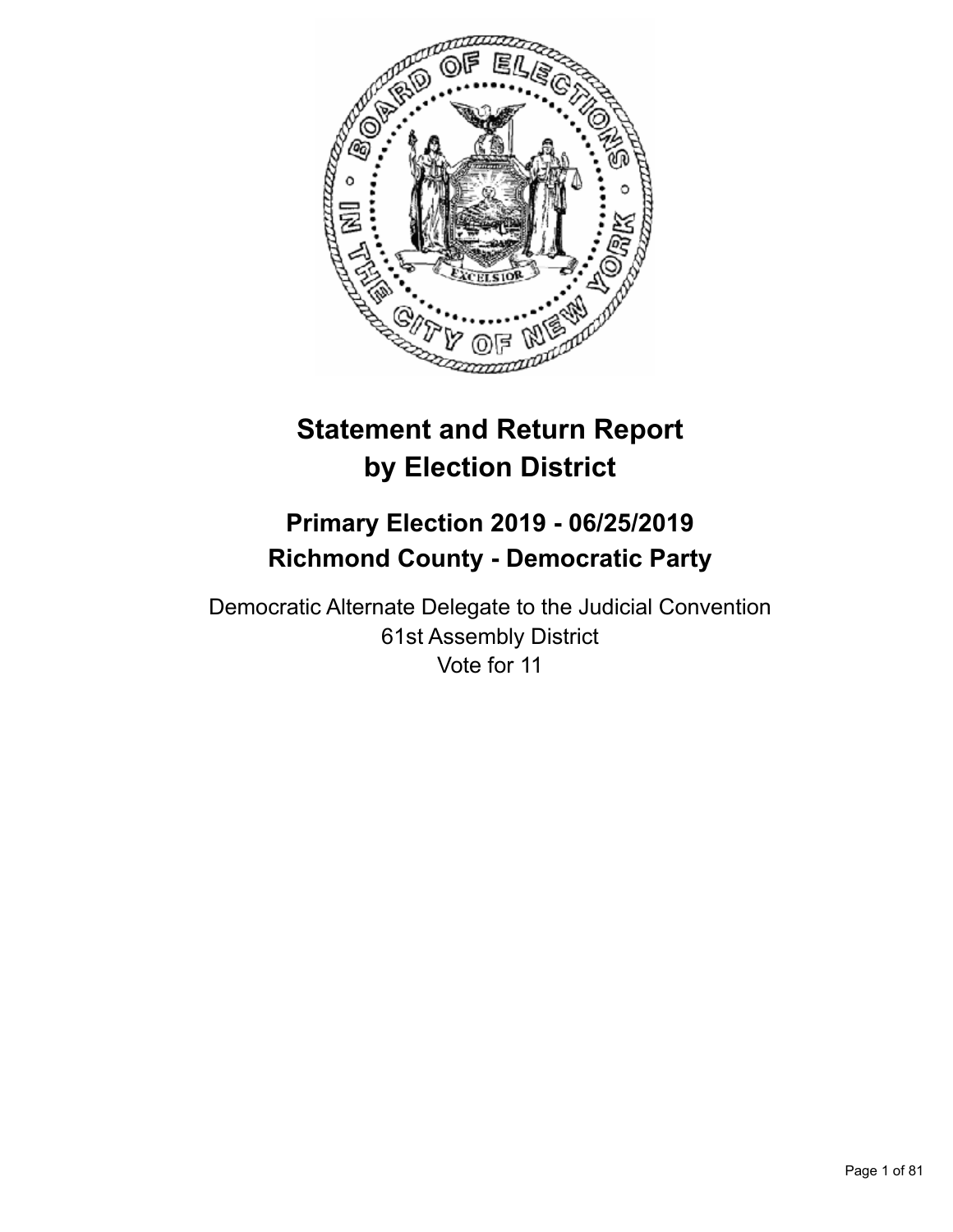

| <b>PUBLIC COUNTER</b>                                    | 22             |
|----------------------------------------------------------|----------------|
| MANUALLY COUNTED EMERGENCY                               | 0              |
| <b>ABSENTEE / MILITARY</b>                               | 4              |
| <b>AFFIDAVIT</b>                                         | $\mathbf 0$    |
| <b>Total Ballots</b>                                     | 26             |
| Less - Inapplicable Federal/Special Presidential Ballots | 0              |
| <b>Total Applicable Ballots</b>                          | 26             |
| <b>GERALD DWAYNE SPILLER</b>                             | 4              |
| <b>MARYANN ANDERSON</b>                                  | 6              |
| CHRISTINE A. JOHNSON                                     | 5              |
| JOHN T. FARAG                                            | 4              |
| SHERWIN A. SUSS                                          | $\mathbf{1}$   |
| SADICK M. SAMMY                                          | 5              |
| <b>MARK S. MURPHY</b>                                    | $\overline{7}$ |
| <b>WILLIAM CARDONA</b>                                   | 3              |
| <b>GIOSUE J. PUGLIESE</b>                                | $\overline{c}$ |
| PHILIP BLITZ                                             | $\overline{2}$ |
| <b>JOHN W. VITUCCI</b>                                   | 3              |
| CINDY J. VOORSPUY                                        | 3              |
| <b>CHRISTOPHER M. BAUER</b>                              | 5              |
| CHRISTOPHER H. BENBOW                                    | $\overline{2}$ |
| STEFANIE A. LAVELLE                                      | 8              |
| KAMILLAH M. HANKS                                        | 12             |
| <b>KEVIN T. ELKINS</b>                                   | 5              |
| PRISCILLA C. MARCO                                       | $\overline{4}$ |
| <b>SAMAN MAHMOOD</b>                                     | 8              |
| <b>Total Votes</b>                                       | 89             |
| Unrecorded                                               | 197            |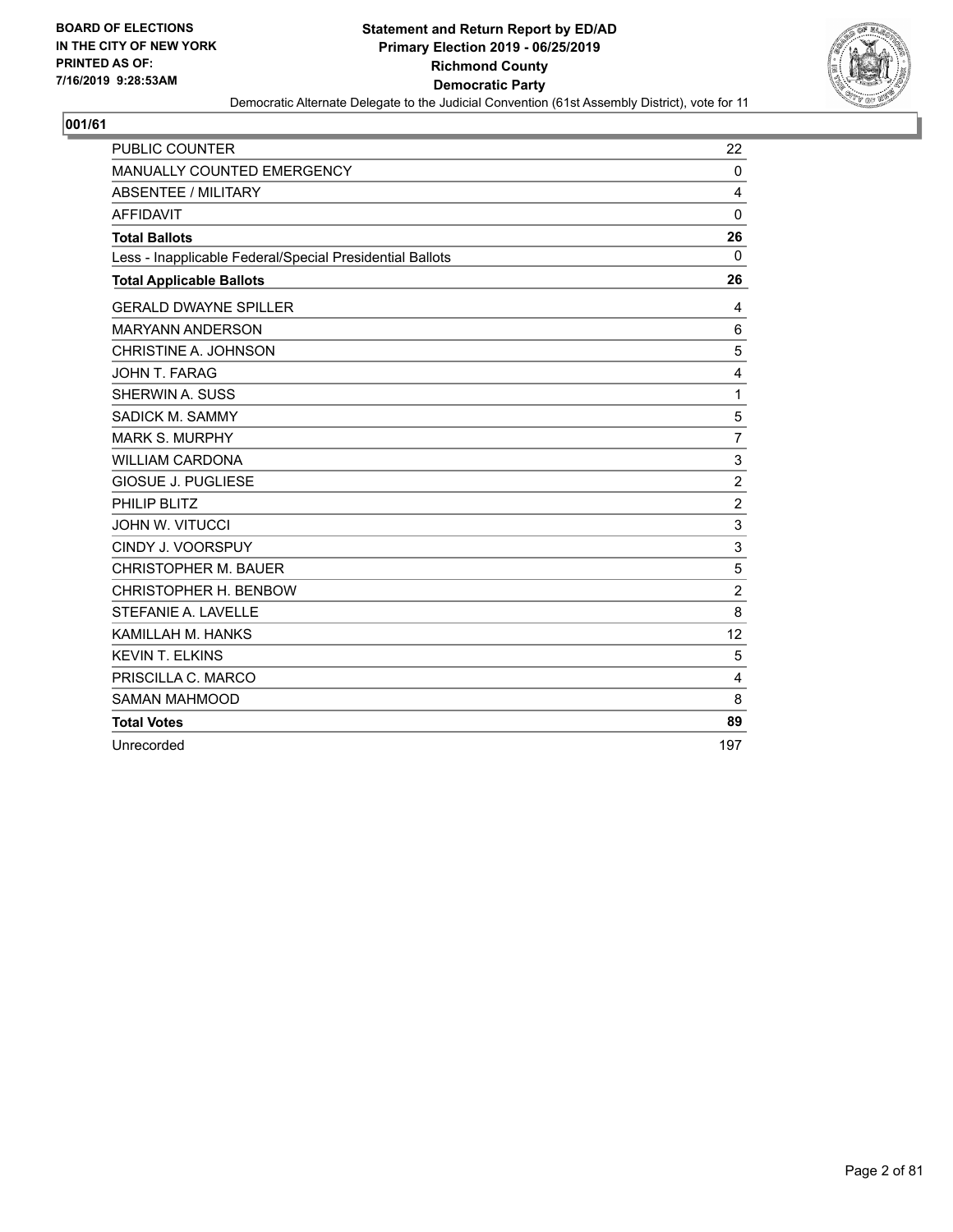

| <b>PUBLIC COUNTER</b>                                    | 25             |
|----------------------------------------------------------|----------------|
| MANUALLY COUNTED EMERGENCY                               | 0              |
| ABSENTEE / MILITARY                                      | 3              |
| <b>AFFIDAVIT</b>                                         | $\mathbf 0$    |
| <b>Total Ballots</b>                                     | 28             |
| Less - Inapplicable Federal/Special Presidential Ballots | $\mathbf{0}$   |
| <b>Total Applicable Ballots</b>                          | 28             |
| <b>GERALD DWAYNE SPILLER</b>                             | 3              |
| <b>MARYANN ANDERSON</b>                                  | 7              |
| CHRISTINE A. JOHNSON                                     | 6              |
| <b>JOHN T. FARAG</b>                                     | $\overline{c}$ |
| SHERWIN A. SUSS                                          | $\mathbf{1}$   |
| SADICK M. SAMMY                                          | $\overline{c}$ |
| <b>MARK S. MURPHY</b>                                    | 5              |
| <b>WILLIAM CARDONA</b>                                   | 4              |
| <b>GIOSUE J. PUGLIESE</b>                                | 9              |
| PHILIP BLITZ                                             | 8              |
| <b>JOHN W. VITUCCI</b>                                   | 11             |
| CINDY J. VOORSPUY                                        | 12             |
| <b>CHRISTOPHER M. BAUER</b>                              | 12             |
| CHRISTOPHER H. BENBOW                                    | 12             |
| STEFANIE A. LAVELLE                                      | 12             |
| KAMILLAH M. HANKS                                        | 17             |
| <b>KEVIN T. ELKINS</b>                                   | 8              |
| PRISCILLA C. MARCO                                       | 12             |
| <b>SAMAN MAHMOOD</b>                                     | 10             |
| CHARLES D. FALL (WRITE-IN)                               | 1              |
| DYLAN SCHWARTZ (WRITE-IN)                                | $\mathbf{1}$   |
| JOHN F. ADRIAN (WRITE-IN)                                | 1              |
| UNATTRIBUTABLE WRITE-IN (WRITE-IN)                       | $\overline{2}$ |
| <b>Total Votes</b>                                       | 158            |
| Unrecorded                                               | 150            |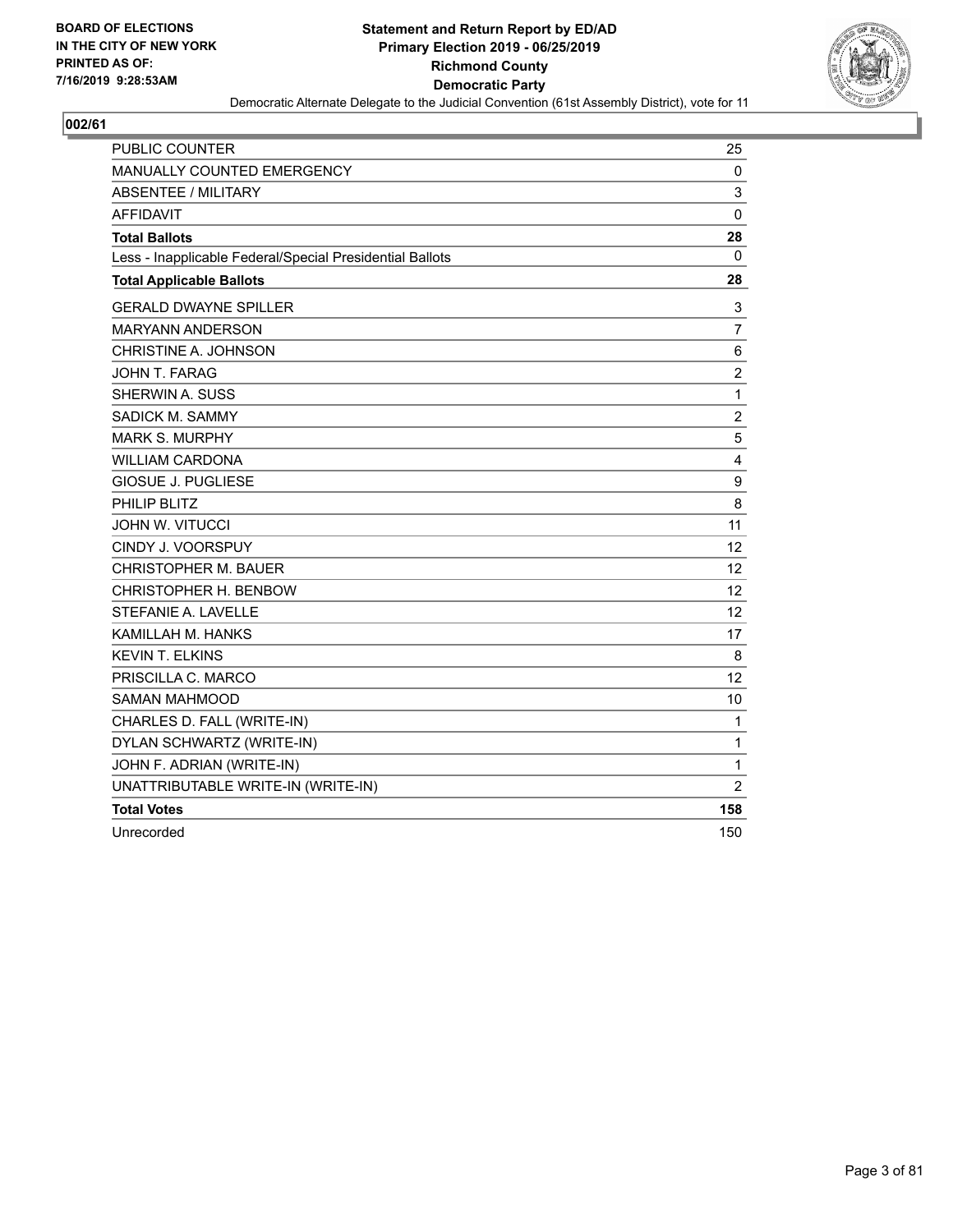

| <b>PUBLIC COUNTER</b>                                    | 41             |
|----------------------------------------------------------|----------------|
| MANUALLY COUNTED EMERGENCY                               | 0              |
| <b>ABSENTEE / MILITARY</b>                               | $\overline{2}$ |
| <b>AFFIDAVIT</b>                                         | $\mathbf 0$    |
| <b>Total Ballots</b>                                     | 43             |
| Less - Inapplicable Federal/Special Presidential Ballots | $\mathbf 0$    |
| <b>Total Applicable Ballots</b>                          | 43             |
| <b>GERALD DWAYNE SPILLER</b>                             | 3              |
| <b>MARYANN ANDERSON</b>                                  | $\overline{7}$ |
| CHRISTINE A. JOHNSON                                     | 11             |
| JOHN T. FARAG                                            | $\overline{2}$ |
| <b>SHERWIN A. SUSS</b>                                   | 4              |
| SADICK M. SAMMY                                          | 6              |
| <b>MARK S. MURPHY</b>                                    | 7              |
| <b>WILLIAM CARDONA</b>                                   | 6              |
| <b>GIOSUE J. PUGLIESE</b>                                | 13             |
| PHILIP BLITZ                                             | 12             |
| <b>JOHN W. VITUCCI</b>                                   | 11             |
| CINDY J. VOORSPUY                                        | 14             |
| <b>CHRISTOPHER M. BAUER</b>                              | 18             |
| CHRISTOPHER H. BENBOW                                    | 14             |
| STEFANIE A. LAVELLE                                      | 19             |
| KAMILLAH M. HANKS                                        | 19             |
| <b>KEVIN T. ELKINS</b>                                   | 14             |
| PRISCILLA C. MARCO                                       | 16             |
| <b>SAMAN MAHMOOD</b>                                     | 15             |
| <b>Total Votes</b>                                       | 211            |
| Unrecorded                                               | 262            |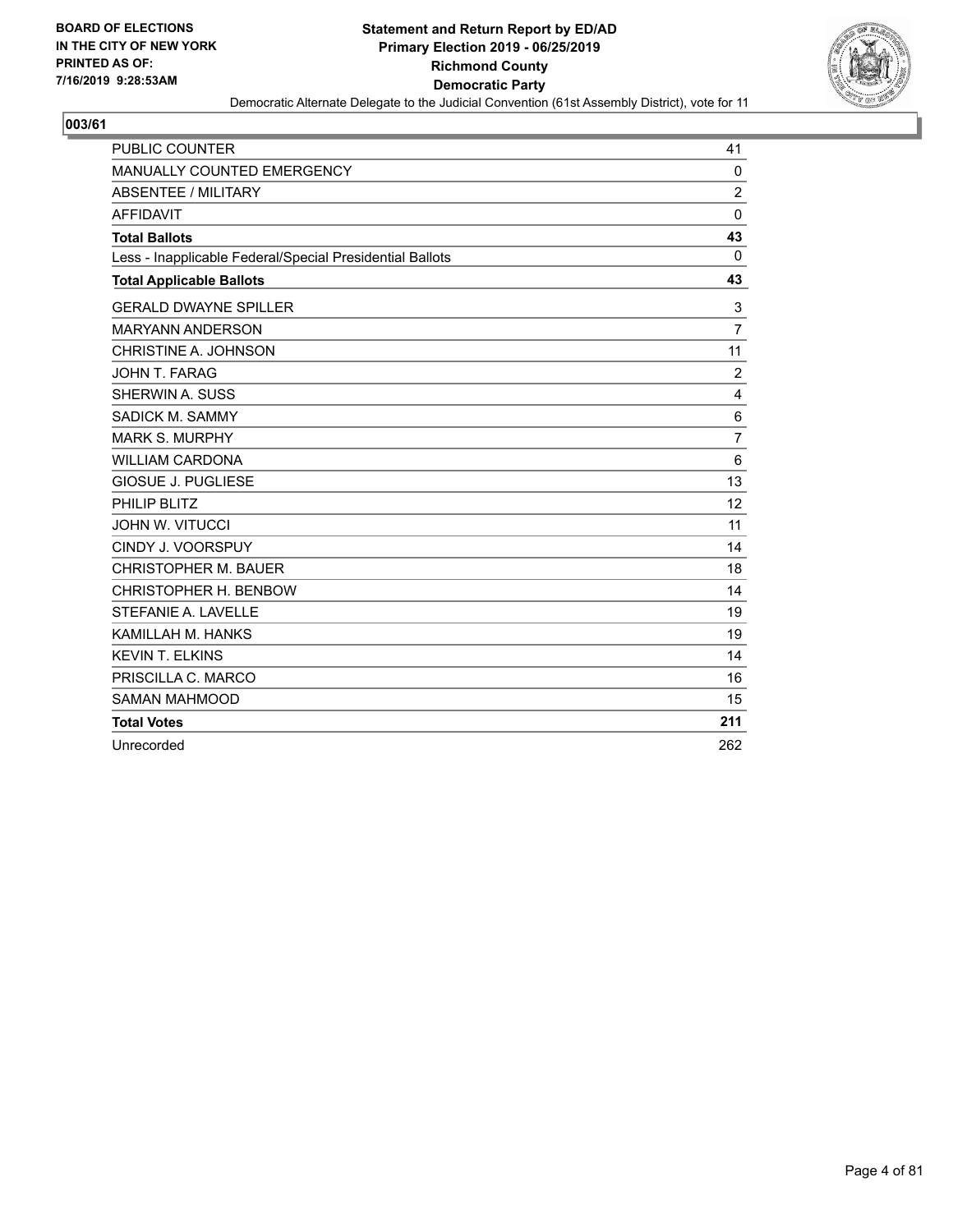

| <b>PUBLIC COUNTER</b>                                    | 19             |
|----------------------------------------------------------|----------------|
| MANUALLY COUNTED EMERGENCY                               | $\mathbf{0}$   |
| ABSENTEE / MILITARY                                      | $\overline{2}$ |
| <b>AFFIDAVIT</b>                                         | 1              |
| <b>Total Ballots</b>                                     | 22             |
| Less - Inapplicable Federal/Special Presidential Ballots | $\mathbf{0}$   |
| <b>Total Applicable Ballots</b>                          | 22             |
| <b>GERALD DWAYNE SPILLER</b>                             | 3              |
| <b>MARYANN ANDERSON</b>                                  | 6              |
| CHRISTINE A. JOHNSON                                     | 6              |
| <b>JOHN T. FARAG</b>                                     | 5              |
| SHERWIN A. SUSS                                          | 3              |
| SADICK M. SAMMY                                          | 5              |
| <b>MARK S. MURPHY</b>                                    | 4              |
| <b>WILLIAM CARDONA</b>                                   | $\mathbf{1}$   |
| <b>GIOSUE J. PUGLIESE</b>                                | $\overline{7}$ |
| PHILIP BLITZ                                             | 4              |
| <b>JOHN W. VITUCCI</b>                                   | 4              |
| CINDY J. VOORSPUY                                        | 6              |
| <b>CHRISTOPHER M. BAUER</b>                              | 5              |
| CHRISTOPHER H. BENBOW                                    | 6              |
| STEFANIE A. LAVELLE                                      | $\overline{7}$ |
| KAMILLAH M. HANKS                                        | 10             |
| <b>KEVIN T. ELKINS</b>                                   | 4              |
| PRISCILLA C. MARCO                                       | 6              |
| <b>SAMAN MAHMOOD</b>                                     | 4              |
| JOHN P. GULINO (WRITE-IN)                                | $\mathbf{1}$   |
| <b>Total Votes</b>                                       | 97             |
| Unrecorded                                               | 145            |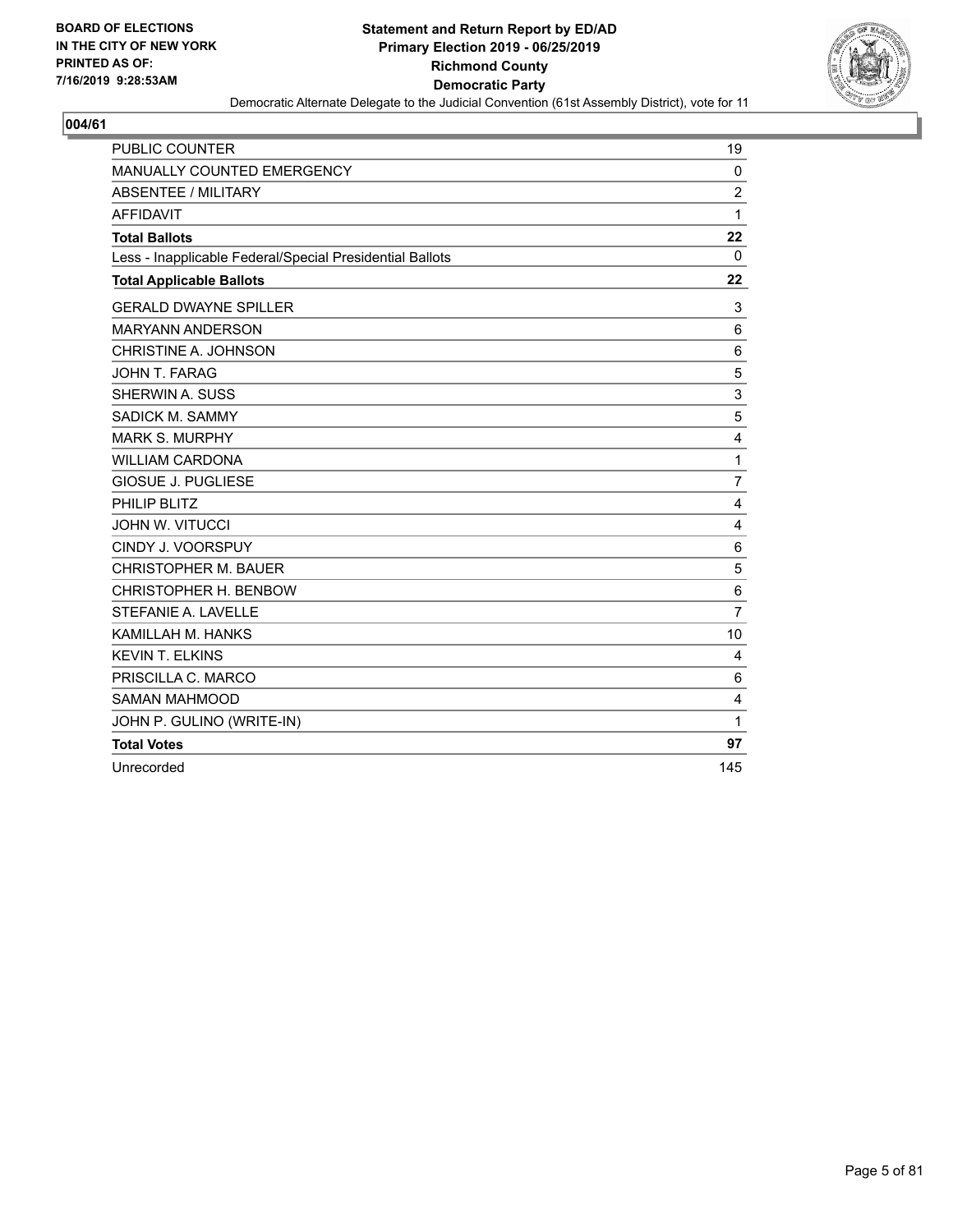

| <b>PUBLIC COUNTER</b>                                    | 36             |
|----------------------------------------------------------|----------------|
| MANUALLY COUNTED EMERGENCY                               | $\mathbf 0$    |
| ABSENTEE / MILITARY                                      | $\overline{2}$ |
| <b>AFFIDAVIT</b>                                         | $\mathbf 0$    |
| <b>Total Ballots</b>                                     | 38             |
| Less - Inapplicable Federal/Special Presidential Ballots | $\mathbf{0}$   |
| <b>Total Applicable Ballots</b>                          | 38             |
| <b>GERALD DWAYNE SPILLER</b>                             | 6              |
| <b>MARYANN ANDERSON</b>                                  | 14             |
| CHRISTINE A. JOHNSON                                     | 11             |
| JOHN T. FARAG                                            | 8              |
| SHERWIN A. SUSS                                          | 6              |
| SADICK M. SAMMY                                          | 6              |
| <b>MARK S. MURPHY</b>                                    | 9              |
| <b>WILLIAM CARDONA</b>                                   | 11             |
| <b>GIOSUE J. PUGLIESE</b>                                | 17             |
| PHILIP BLITZ                                             | 15             |
| <b>JOHN W. VITUCCI</b>                                   | 13             |
| CINDY J. VOORSPUY                                        | 25             |
| <b>CHRISTOPHER M. BAUER</b>                              | 17             |
| CHRISTOPHER H. BENBOW                                    | 13             |
| STEFANIE A. LAVELLE                                      | 19             |
| KAMILLAH M. HANKS                                        | 22             |
| <b>KEVIN T. ELKINS</b>                                   | 16             |
| PRISCILLA C. MARCO                                       | 23             |
| <b>SAMAN MAHMOOD</b>                                     | 21             |
| UNATTRIBUTABLE WRITE-IN (WRITE-IN)                       | 3              |
| <b>Total Votes</b>                                       | 275            |
| Unrecorded                                               | 143            |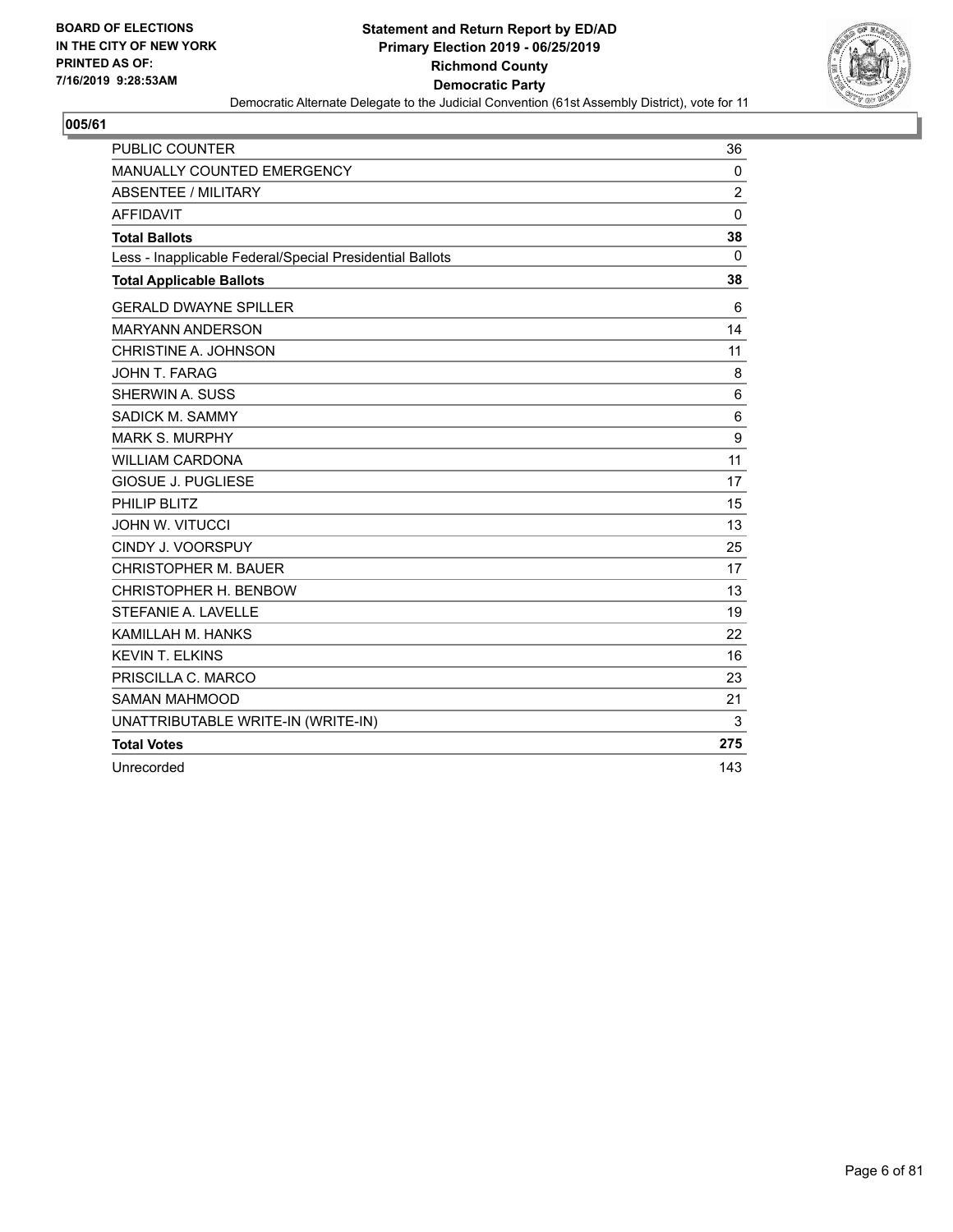

| PUBLIC COUNTER                                           | 10             |
|----------------------------------------------------------|----------------|
| MANUALLY COUNTED EMERGENCY                               | $\Omega$       |
| <b>ABSENTEE / MILITARY</b>                               | 8              |
| <b>AFFIDAVIT</b>                                         | $\mathbf{0}$   |
| <b>Total Ballots</b>                                     | 18             |
| Less - Inapplicable Federal/Special Presidential Ballots | $\Omega$       |
| <b>Total Applicable Ballots</b>                          | 18             |
| <b>GERALD DWAYNE SPILLER</b>                             | 3              |
| <b>MARYANN ANDERSON</b>                                  | 8              |
| CHRISTINE A. JOHNSON                                     | 3              |
| JOHN T. FARAG                                            | 3              |
| <b>SHERWIN A. SUSS</b>                                   | 4              |
| SADICK M. SAMMY                                          | $\overline{c}$ |
| <b>MARK S. MURPHY</b>                                    | $\overline{7}$ |
| <b>WILLIAM CARDONA</b>                                   | 5              |
| <b>GIOSUE J. PUGLIESE</b>                                | 4              |
| PHILIP BLITZ                                             | 4              |
| <b>JOHN W. VITUCCI</b>                                   | 4              |
| CINDY J. VOORSPUY                                        | 1              |
| <b>CHRISTOPHER M. BAUER</b>                              | 5              |
| CHRISTOPHER H. BENBOW                                    | 4              |
| STEFANIE A. LAVELLE                                      | $\overline{c}$ |
| KAMILLAH M. HANKS                                        | 5              |
| <b>KEVIN T. ELKINS</b>                                   | 1              |
| PRISCILLA C. MARCO                                       | 8              |
| <b>SAMAN MAHMOOD</b>                                     | $\overline{2}$ |
| <b>Total Votes</b>                                       | 75             |
| Unrecorded                                               | 123            |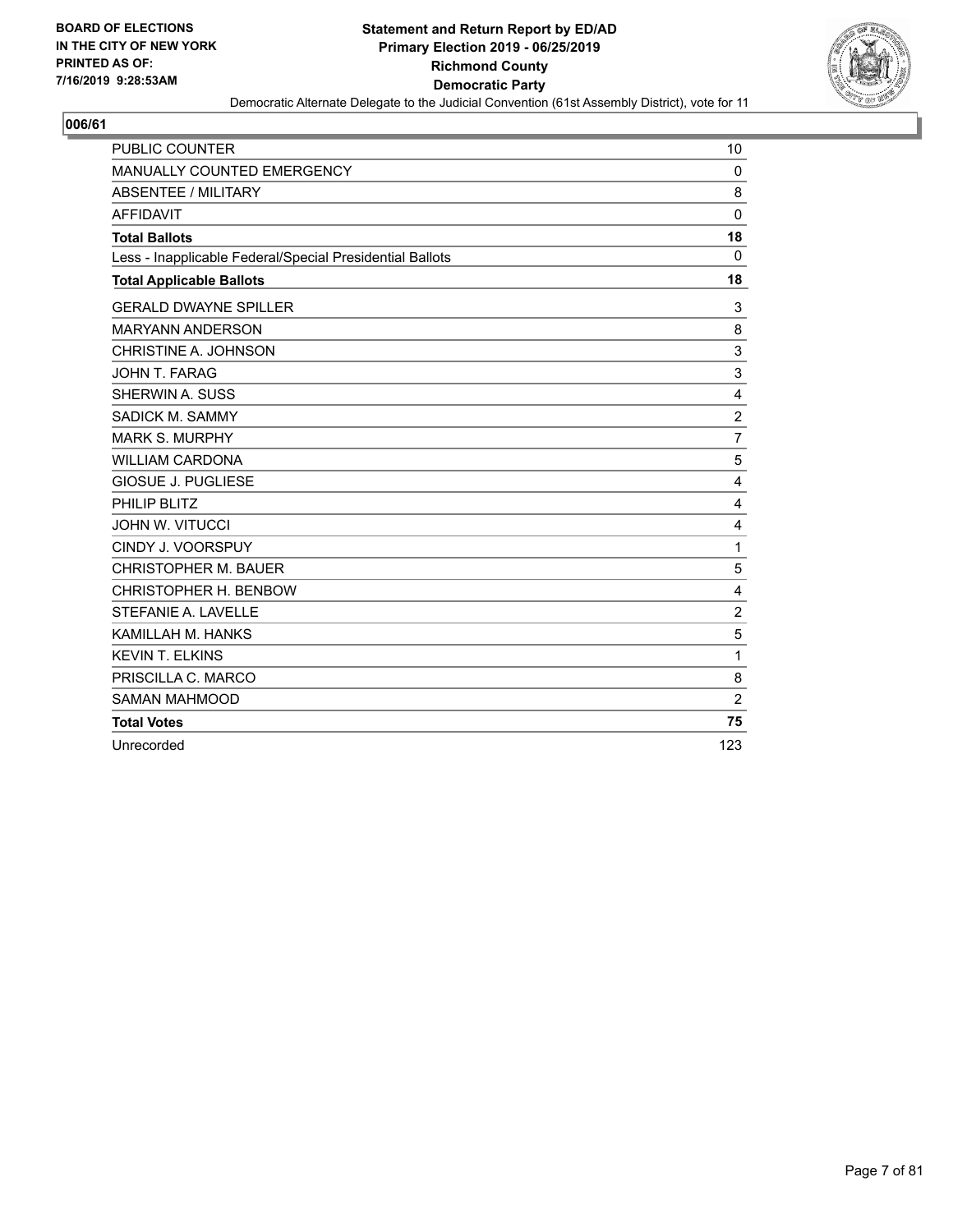

| <b>PUBLIC COUNTER</b>                                    | 33             |
|----------------------------------------------------------|----------------|
| MANUALLY COUNTED EMERGENCY                               | $\mathbf 0$    |
| <b>ABSENTEE / MILITARY</b>                               | 1              |
| <b>AFFIDAVIT</b>                                         | $\mathbf 0$    |
| <b>Total Ballots</b>                                     | 34             |
| Less - Inapplicable Federal/Special Presidential Ballots | 0              |
| <b>Total Applicable Ballots</b>                          | 34             |
| <b>GERALD DWAYNE SPILLER</b>                             | 3              |
| <b>MARYANN ANDERSON</b>                                  | 8              |
| CHRISTINE A. JOHNSON                                     | 8              |
| JOHN T. FARAG                                            | $\overline{c}$ |
| SHERWIN A. SUSS                                          | $\overline{c}$ |
| SADICK M. SAMMY                                          | 3              |
| <b>MARK S. MURPHY</b>                                    | 5              |
| <b>WILLIAM CARDONA</b>                                   | 6              |
| <b>GIOSUE J. PUGLIESE</b>                                | 3              |
| PHILIP BLITZ                                             | $\overline{2}$ |
| <b>JOHN W. VITUCCI</b>                                   | 3              |
| CINDY J. VOORSPUY                                        | $\overline{2}$ |
| <b>CHRISTOPHER M. BAUER</b>                              | $\mathbf 0$    |
| CHRISTOPHER H. BENBOW                                    | 1              |
| STEFANIE A. LAVELLE                                      | 8              |
| KAMILLAH M. HANKS                                        | 12             |
| <b>KEVIN T. ELKINS</b>                                   | 4              |
| PRISCILLA C. MARCO                                       | 1              |
| <b>SAMAN MAHMOOD</b>                                     | 3              |
| <b>Total Votes</b>                                       | 76             |
| Unrecorded                                               | 298            |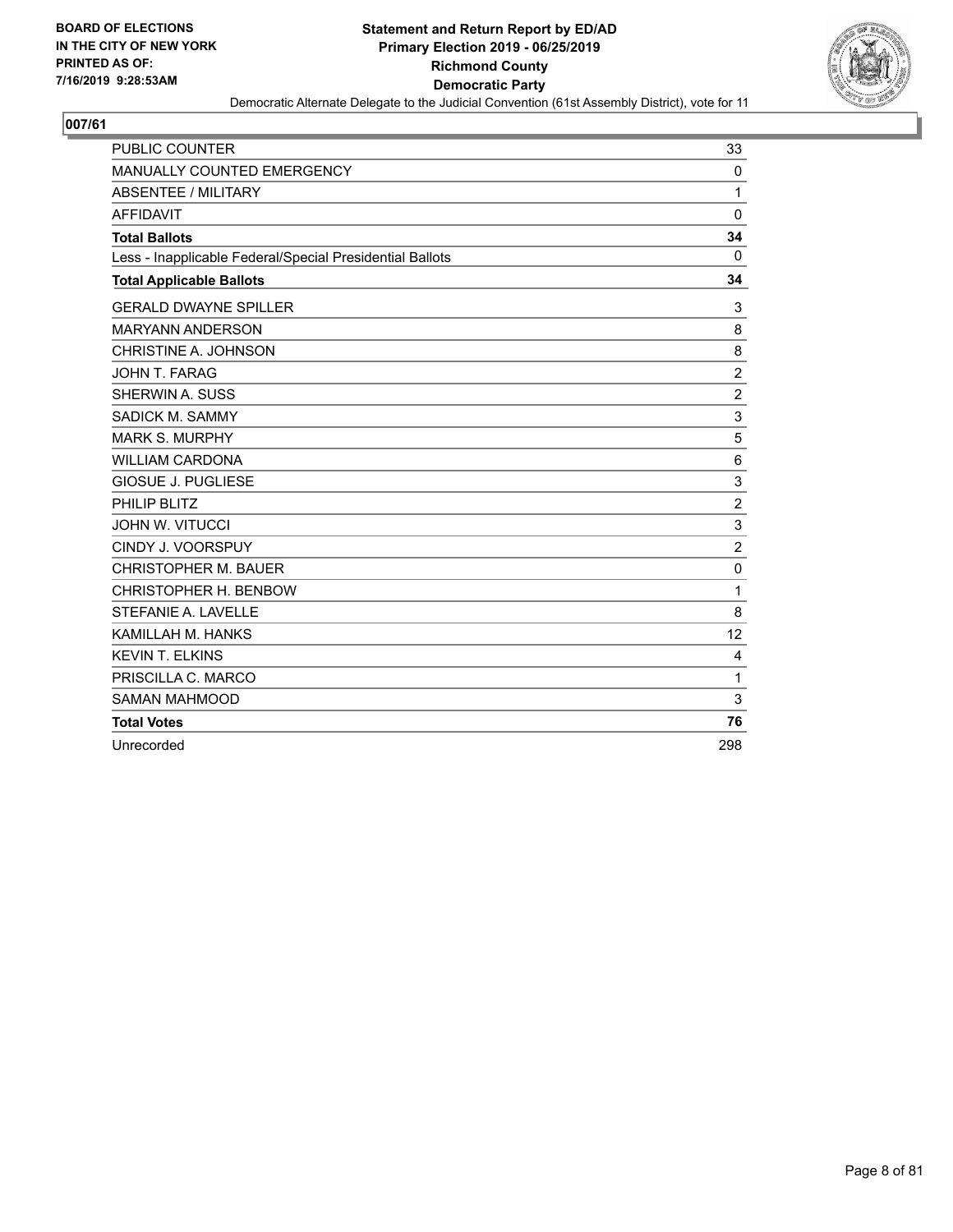

| <b>PUBLIC COUNTER</b>                                    | 14             |
|----------------------------------------------------------|----------------|
| MANUALLY COUNTED EMERGENCY                               | $\mathbf{0}$   |
| <b>ABSENTEE / MILITARY</b>                               | 0              |
| <b>AFFIDAVIT</b>                                         | $\mathbf 0$    |
| <b>Total Ballots</b>                                     | 14             |
| Less - Inapplicable Federal/Special Presidential Ballots | 0              |
| <b>Total Applicable Ballots</b>                          | 14             |
| <b>GERALD DWAYNE SPILLER</b>                             | 2              |
| <b>MARYANN ANDERSON</b>                                  | 5              |
| CHRISTINE A. JOHNSON                                     | 3              |
| JOHN T. FARAG                                            | 0              |
| <b>SHERWIN A. SUSS</b>                                   | $\mathbf{1}$   |
| SADICK M. SAMMY                                          | $\overline{c}$ |
| <b>MARK S. MURPHY</b>                                    | 4              |
| <b>WILLIAM CARDONA</b>                                   | 4              |
| <b>GIOSUE J. PUGLIESE</b>                                | 3              |
| PHILIP BLITZ                                             | $\mathbf{1}$   |
| <b>JOHN W. VITUCCI</b>                                   | $\mathbf{1}$   |
| CINDY J. VOORSPUY                                        | 4              |
| <b>CHRISTOPHER M. BAUER</b>                              | $\overline{2}$ |
| CHRISTOPHER H. BENBOW                                    | 0              |
| STEFANIE A. LAVELLE                                      | 4              |
| KAMILLAH M. HANKS                                        | 5              |
| <b>KEVIN T. ELKINS</b>                                   | 3              |
| PRISCILLA C. MARCO                                       | 5              |
| <b>SAMAN MAHMOOD</b>                                     | 3              |
| ANN MARIE SELZER (WRITE-IN)                              | $\mathbf{1}$   |
| MICHELLE ROLLER (WRITE-IN)                               | 1              |
| <b>Total Votes</b>                                       | 54             |
| Unrecorded                                               | 100            |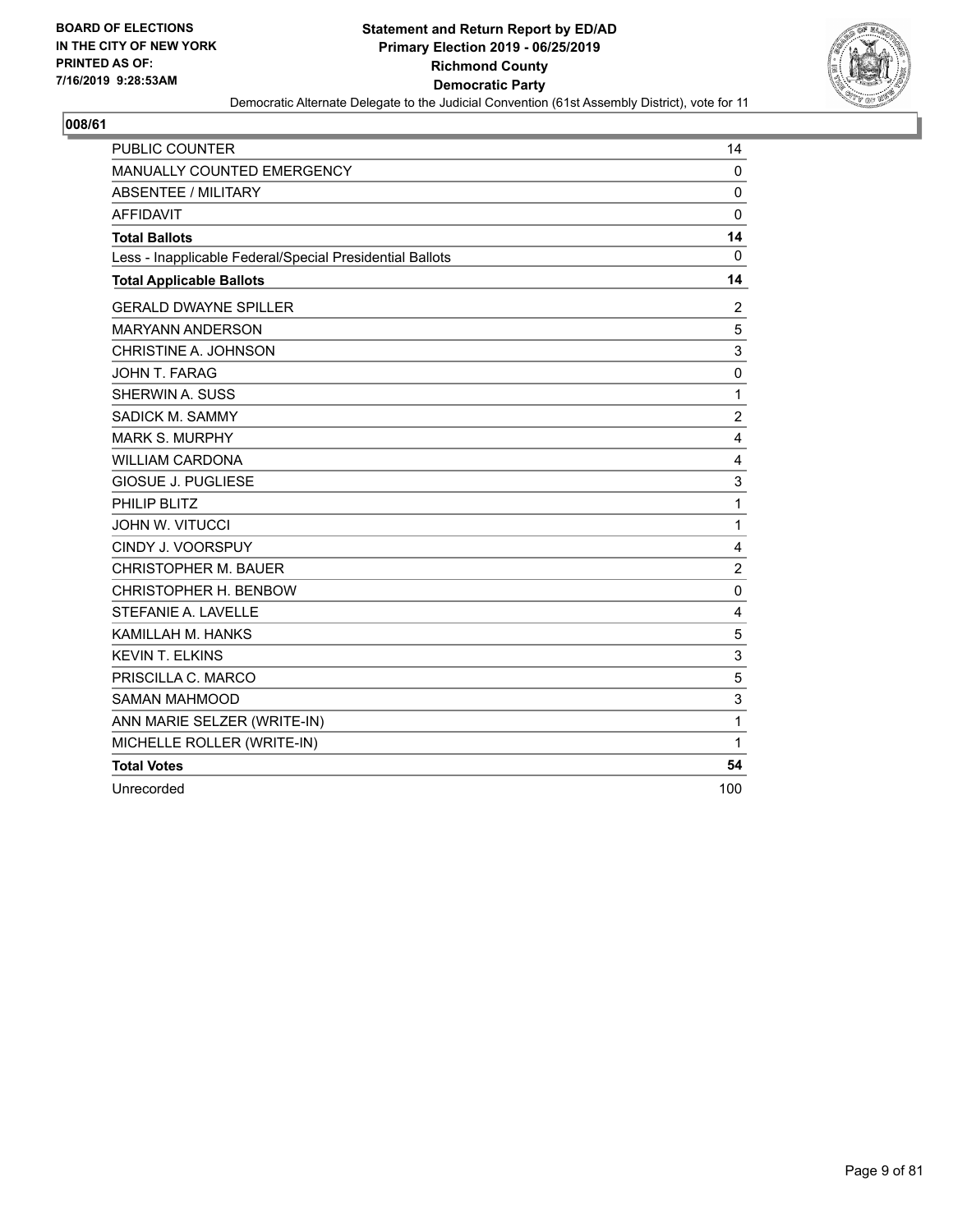

| <b>PUBLIC COUNTER</b>                                    | 15             |
|----------------------------------------------------------|----------------|
| <b>MANUALLY COUNTED EMERGENCY</b>                        | 0              |
| <b>ABSENTEE / MILITARY</b>                               | 1              |
| <b>AFFIDAVIT</b>                                         | $\mathbf 0$    |
| <b>Total Ballots</b>                                     | 16             |
| Less - Inapplicable Federal/Special Presidential Ballots | $\Omega$       |
| <b>Total Applicable Ballots</b>                          | 16             |
| <b>GERALD DWAYNE SPILLER</b>                             | 2              |
| <b>MARYANN ANDERSON</b>                                  | 4              |
| CHRISTINE A. JOHNSON                                     | 8              |
| JOHN T. FARAG                                            | 0              |
| SHERWIN A. SUSS                                          | 0              |
| SADICK M. SAMMY                                          | $\overline{2}$ |
| <b>MARK S. MURPHY</b>                                    | 5              |
| <b>WILLIAM CARDONA</b>                                   | $\mathbf{3}$   |
| <b>GIOSUE J. PUGLIESE</b>                                | 5              |
| PHILIP BLITZ                                             | 3              |
| <b>JOHN W. VITUCCI</b>                                   | $\,6$          |
| CINDY J. VOORSPUY                                        | $\overline{7}$ |
| <b>CHRISTOPHER M. BAUER</b>                              | $\overline{7}$ |
| CHRISTOPHER H. BENBOW                                    | 6              |
| <b>STEFANIE A. LAVELLE</b>                               | 6              |
| KAMILLAH M. HANKS                                        | 3              |
| <b>KEVIN T. ELKINS</b>                                   | 5              |
| PRISCILLA C. MARCO                                       | $\overline{7}$ |
| <b>SAMAN MAHMOOD</b>                                     | 5              |
| JAMES SEXTON (WRITE-IN)                                  | 1              |
| LINDY CRESCITELLI (WRITE-IN)                             | 1              |
| <b>Total Votes</b>                                       | 86             |
| Unrecorded                                               | 90             |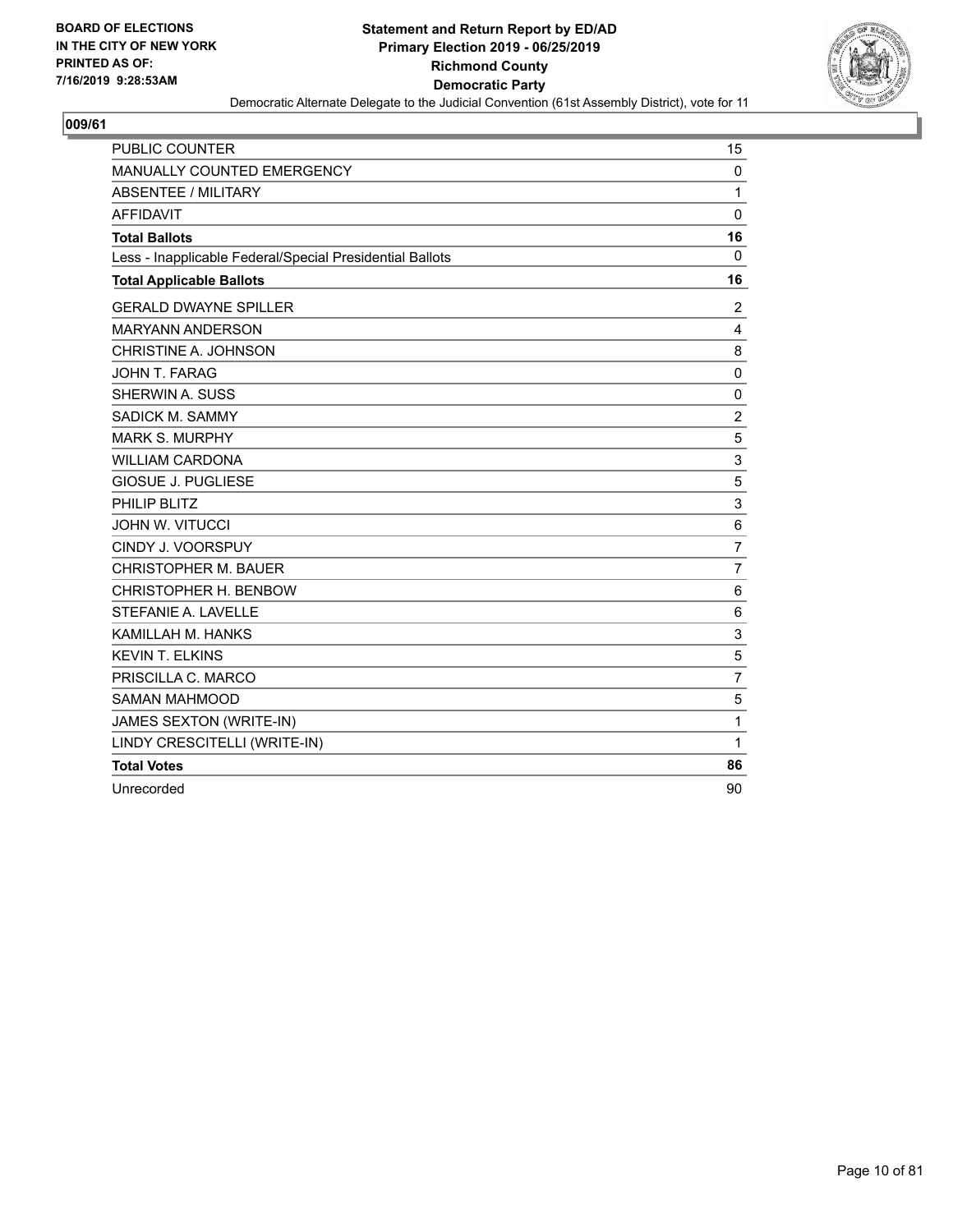

| <b>PUBLIC COUNTER</b>                                    | 33             |
|----------------------------------------------------------|----------------|
| MANUALLY COUNTED EMERGENCY                               | $\mathbf 0$    |
| <b>ABSENTEE / MILITARY</b>                               | 6              |
| <b>AFFIDAVIT</b>                                         | $\mathbf{0}$   |
| <b>Total Ballots</b>                                     | 39             |
| Less - Inapplicable Federal/Special Presidential Ballots | $\Omega$       |
| <b>Total Applicable Ballots</b>                          | 39             |
| <b>GERALD DWAYNE SPILLER</b>                             | 6              |
| <b>MARYANN ANDERSON</b>                                  | 11             |
| CHRISTINE A. JOHNSON                                     | 10             |
| JOHN T. FARAG                                            | 3              |
| SHERWIN A. SUSS                                          | 1              |
| <b>SADICK M. SAMMY</b>                                   | 4              |
| <b>MARK S. MURPHY</b>                                    | 5              |
| <b>WILLIAM CARDONA</b>                                   | 6              |
| GIOSUE J. PUGLIESE                                       | 5              |
| PHILIP BLITZ                                             | 4              |
| <b>JOHN W. VITUCCI</b>                                   | 4              |
| CINDY J. VOORSPUY                                        | 8              |
| <b>CHRISTOPHER M. BAUER</b>                              | 6              |
| CHRISTOPHER H. BENBOW                                    | 3              |
| STEFANIE A. LAVELLE                                      | 9              |
| KAMILLAH M. HANKS                                        | 8              |
| <b>KEVIN T. ELKINS</b>                                   | 3              |
| PRISCILLA C. MARCO                                       | 10             |
| <b>SAMAN MAHMOOD</b>                                     | $\overline{2}$ |
| ANNE ALLARCON (WRITE-IN)                                 | 1              |
| <b>Total Votes</b>                                       | 109            |
| Unrecorded                                               | 320            |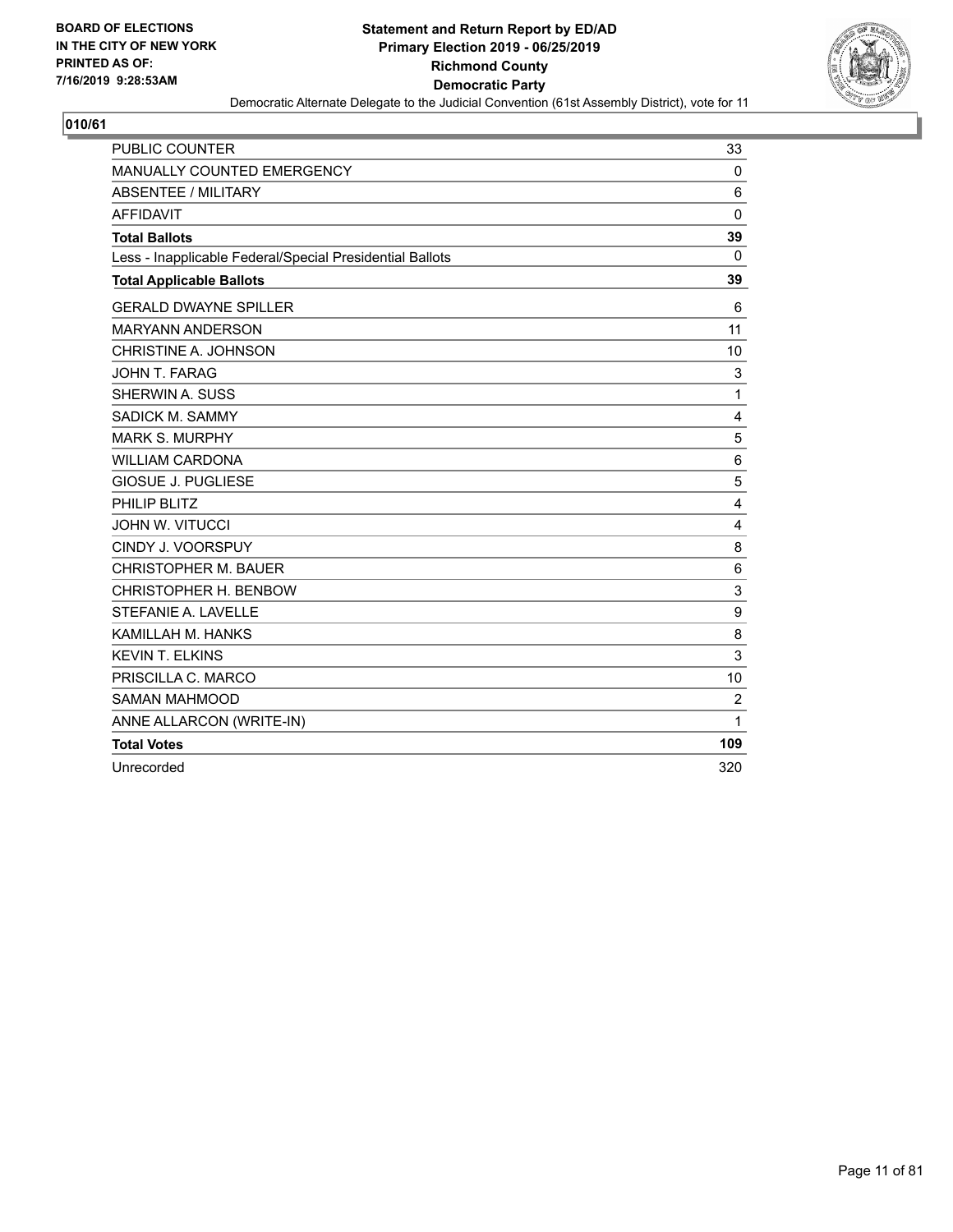

| <b>PUBLIC COUNTER</b>                                    | 21             |
|----------------------------------------------------------|----------------|
| MANUALLY COUNTED EMERGENCY                               | $\mathbf 0$    |
| ABSENTEE / MILITARY                                      | 8              |
| <b>AFFIDAVIT</b>                                         | $\mathbf{0}$   |
| <b>Total Ballots</b>                                     | 29             |
| Less - Inapplicable Federal/Special Presidential Ballots | $\Omega$       |
| <b>Total Applicable Ballots</b>                          | 29             |
| <b>GERALD DWAYNE SPILLER</b>                             | 5              |
| <b>MARYANN ANDERSON</b>                                  | 6              |
| CHRISTINE A. JOHNSON                                     | 11             |
| JOHN T. FARAG                                            | 4              |
| SHERWIN A. SUSS                                          | 4              |
| SADICK M. SAMMY                                          | 5              |
| <b>MARK S. MURPHY</b>                                    | $\overline{7}$ |
| <b>WILLIAM CARDONA</b>                                   | 9              |
| <b>GIOSUE J. PUGLIESE</b>                                | 3              |
| PHILIP BLITZ                                             | 9              |
| <b>JOHN W. VITUCCI</b>                                   | 6              |
| CINDY J. VOORSPUY                                        | 8              |
| <b>CHRISTOPHER M. BAUER</b>                              | 8              |
| CHRISTOPHER H. BENBOW                                    | 8              |
| STEFANIE A. LAVELLE                                      | 10             |
| KAMILLAH M. HANKS                                        | 11             |
| <b>KEVIN T. ELKINS</b>                                   | 5              |
| PRISCILLA C. MARCO                                       | 8              |
| <b>SAMAN MAHMOOD</b>                                     | 8              |
| DEBORAH L. ROSE (WRITE-IN)                               | 1              |
| <b>Total Votes</b>                                       | 136            |
| Unrecorded                                               | 183            |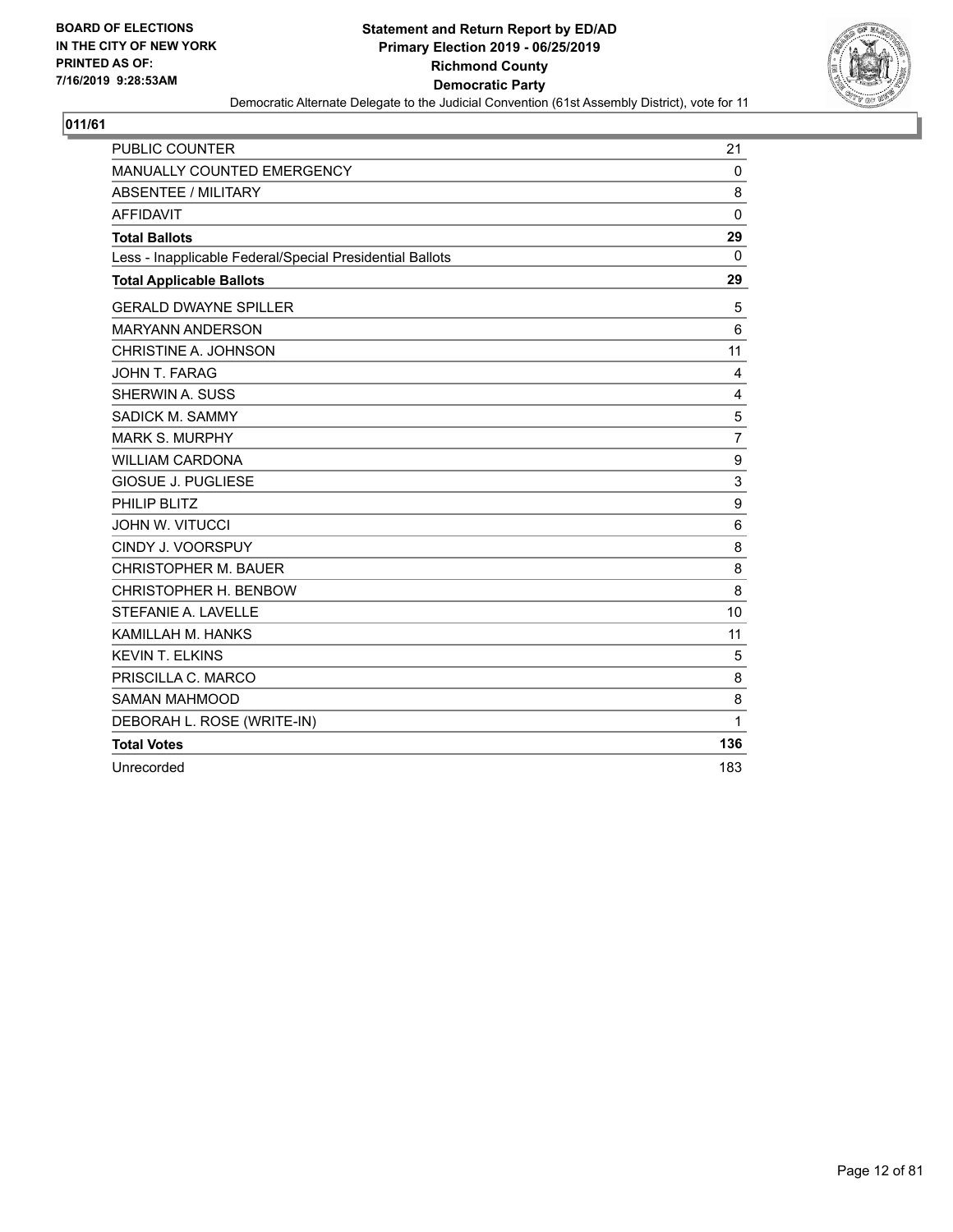

| <b>PUBLIC COUNTER</b>                                    | 42             |
|----------------------------------------------------------|----------------|
| MANUALLY COUNTED EMERGENCY                               | $\mathbf 0$    |
| <b>ABSENTEE / MILITARY</b>                               | $\overline{2}$ |
| <b>AFFIDAVIT</b>                                         | 1              |
| <b>Total Ballots</b>                                     | 45             |
| Less - Inapplicable Federal/Special Presidential Ballots | 0              |
| <b>Total Applicable Ballots</b>                          | 45             |
| <b>GERALD DWAYNE SPILLER</b>                             | 9              |
| <b>MARYANN ANDERSON</b>                                  | 19             |
| CHRISTINE A. JOHNSON                                     | 14             |
| JOHN T. FARAG                                            | 10             |
| SHERWIN A. SUSS                                          | $\overline{7}$ |
| SADICK M. SAMMY                                          | 6              |
| <b>MARK S. MURPHY</b>                                    | 11             |
| <b>WILLIAM CARDONA</b>                                   | 10             |
| <b>GIOSUE J. PUGLIESE</b>                                | 23             |
| PHILIP BLITZ                                             | 24             |
| <b>JOHN W. VITUCCI</b>                                   | 29             |
| CINDY J. VOORSPUY                                        | 27             |
| <b>CHRISTOPHER M. BAUER</b>                              | 27             |
| CHRISTOPHER H. BENBOW                                    | 27             |
| STEFANIE A. LAVELLE                                      | 28             |
| KAMILLAH M. HANKS                                        | 28             |
| <b>KEVIN T. ELKINS</b>                                   | 25             |
| PRISCILLA C. MARCO                                       | 26             |
| <b>SAMAN MAHMOOD</b>                                     | 23             |
| <b>Total Votes</b>                                       | 373            |
| Unrecorded                                               | 122            |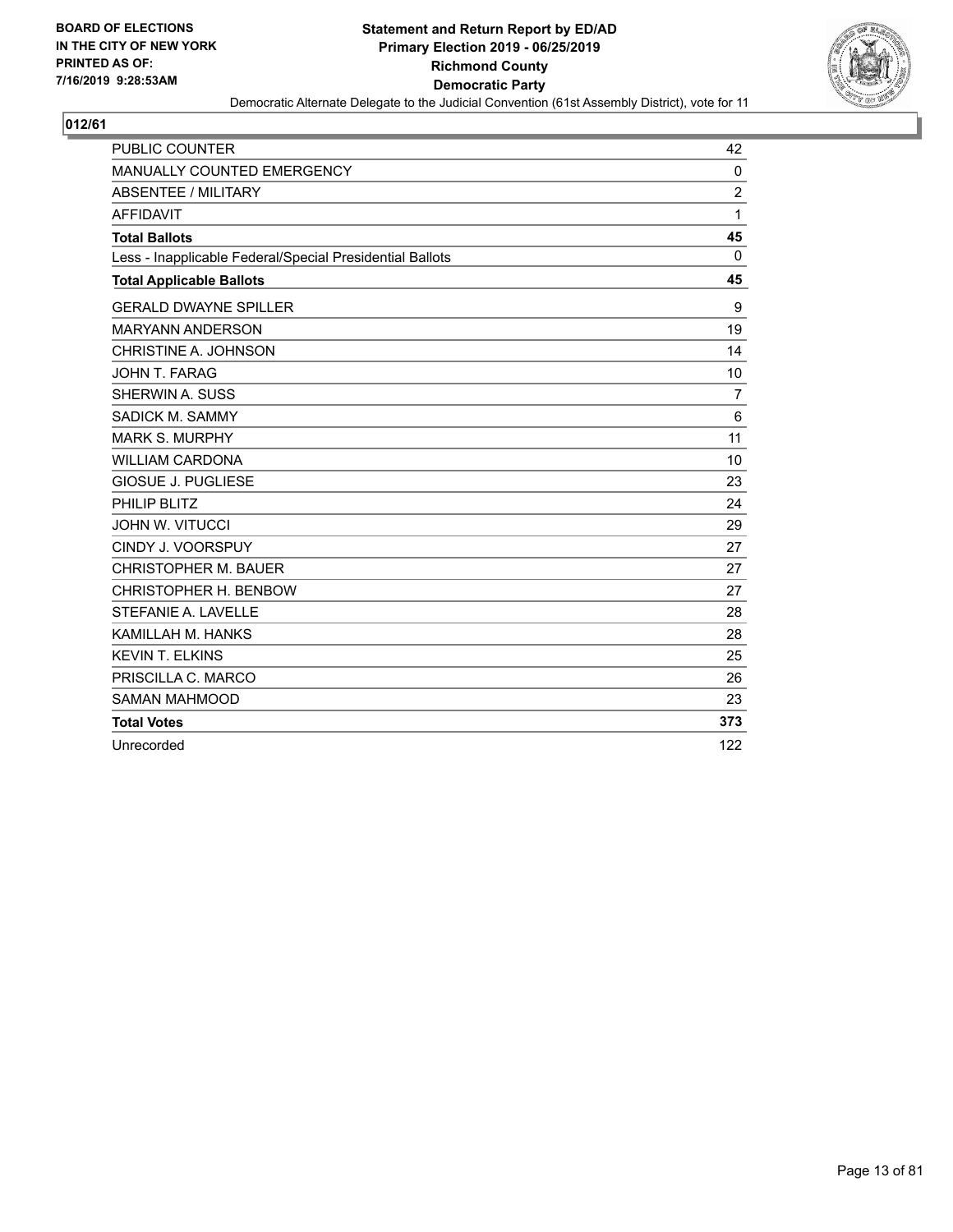

| <b>PUBLIC COUNTER</b>                                    | 15               |
|----------------------------------------------------------|------------------|
| MANUALLY COUNTED EMERGENCY                               | $\mathbf 0$      |
| <b>ABSENTEE / MILITARY</b>                               | 4                |
| <b>AFFIDAVIT</b>                                         | $\mathbf 0$      |
| <b>Total Ballots</b>                                     | 19               |
| Less - Inapplicable Federal/Special Presidential Ballots | 0                |
| <b>Total Applicable Ballots</b>                          | 19               |
| <b>GERALD DWAYNE SPILLER</b>                             | 3                |
| <b>MARYANN ANDERSON</b>                                  | $\overline{7}$   |
| CHRISTINE A. JOHNSON                                     | 5                |
| JOHN T. FARAG                                            | 6                |
| SHERWIN A. SUSS                                          | 4                |
| <b>SADICK M. SAMMY</b>                                   | 5                |
| <b>MARK S. MURPHY</b>                                    | $\overline{7}$   |
| <b>WILLIAM CARDONA</b>                                   | 6                |
| <b>GIOSUE J. PUGLIESE</b>                                | 6                |
| PHILIP BLITZ                                             | $\overline{4}$   |
| JOHN W. VITUCCI                                          | $\overline{4}$   |
| CINDY J. VOORSPUY                                        | 5                |
| <b>CHRISTOPHER M. BAUER</b>                              | 6                |
| CHRISTOPHER H. BENBOW                                    | 3                |
| STEFANIE A. LAVELLE                                      | $\overline{7}$   |
| KAMILLAH M. HANKS                                        | 6                |
| <b>KEVIN T. ELKINS</b>                                   | 6                |
| PRISCILLA C. MARCO                                       | $\overline{7}$   |
| <b>SAMAN MAHMOOD</b>                                     | $\boldsymbol{9}$ |
| CHARLES ROLAND (WRITE-IN)                                | 1                |
| LUIS HERNANDEZ (WRITE-IN)                                | 1                |
| <b>Total Votes</b>                                       | 108              |
| Unrecorded                                               | 101              |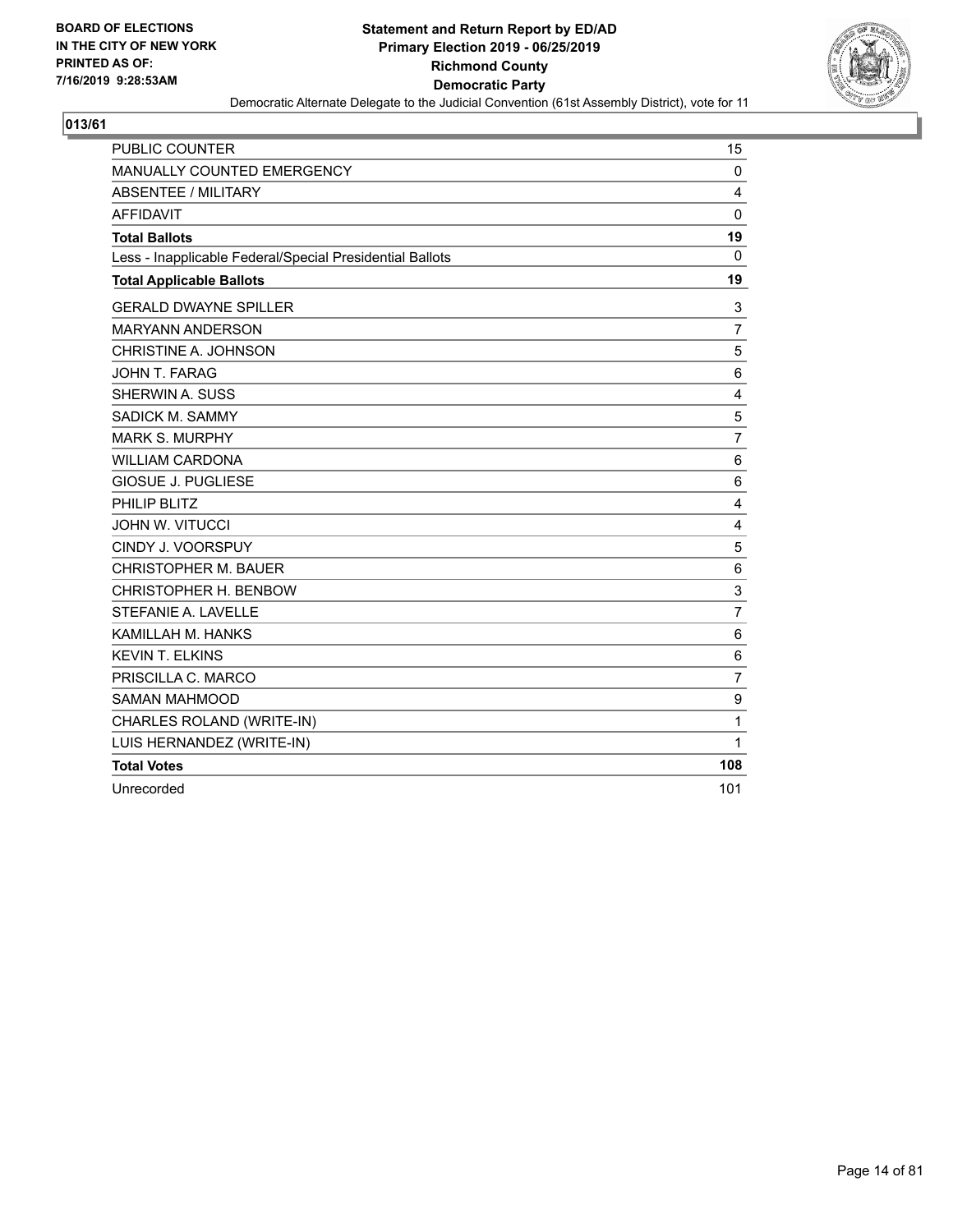

| <b>PUBLIC COUNTER</b>                                    | 12                      |
|----------------------------------------------------------|-------------------------|
| MANUALLY COUNTED EMERGENCY                               | $\mathbf 0$             |
| <b>ABSENTEE / MILITARY</b>                               | 3                       |
| <b>AFFIDAVIT</b>                                         | $\mathbf 0$             |
| <b>Total Ballots</b>                                     | 15                      |
| Less - Inapplicable Federal/Special Presidential Ballots | $\Omega$                |
| <b>Total Applicable Ballots</b>                          | 15                      |
| <b>GERALD DWAYNE SPILLER</b>                             | 3                       |
| <b>MARYANN ANDERSON</b>                                  | 4                       |
| CHRISTINE A. JOHNSON                                     | 4                       |
| JOHN T. FARAG                                            | 4                       |
| SHERWIN A. SUSS                                          | 1                       |
| SADICK M. SAMMY                                          | $\overline{2}$          |
| <b>MARK S. MURPHY</b>                                    | 4                       |
| <b>WILLIAM CARDONA</b>                                   | $\overline{\mathbf{c}}$ |
| <b>GIOSUE J. PUGLIESE</b>                                | $\overline{c}$          |
| PHILIP BLITZ                                             | 1                       |
| <b>JOHN W. VITUCCI</b>                                   | $\overline{c}$          |
| CINDY J. VOORSPUY                                        | 3                       |
| <b>CHRISTOPHER M. BAUER</b>                              | 1                       |
| CHRISTOPHER H. BENBOW                                    | $\overline{c}$          |
| STEFANIE A. LAVELLE                                      | 6                       |
| KAMILLAH M. HANKS                                        | $\overline{7}$          |
| <b>KEVIN T. ELKINS</b>                                   | $\overline{c}$          |
| PRISCILLA C. MARCO                                       | $\overline{2}$          |
| <b>SAMAN MAHMOOD</b>                                     | 4                       |
| <b>Total Votes</b>                                       | 56                      |
| Unrecorded                                               | 109                     |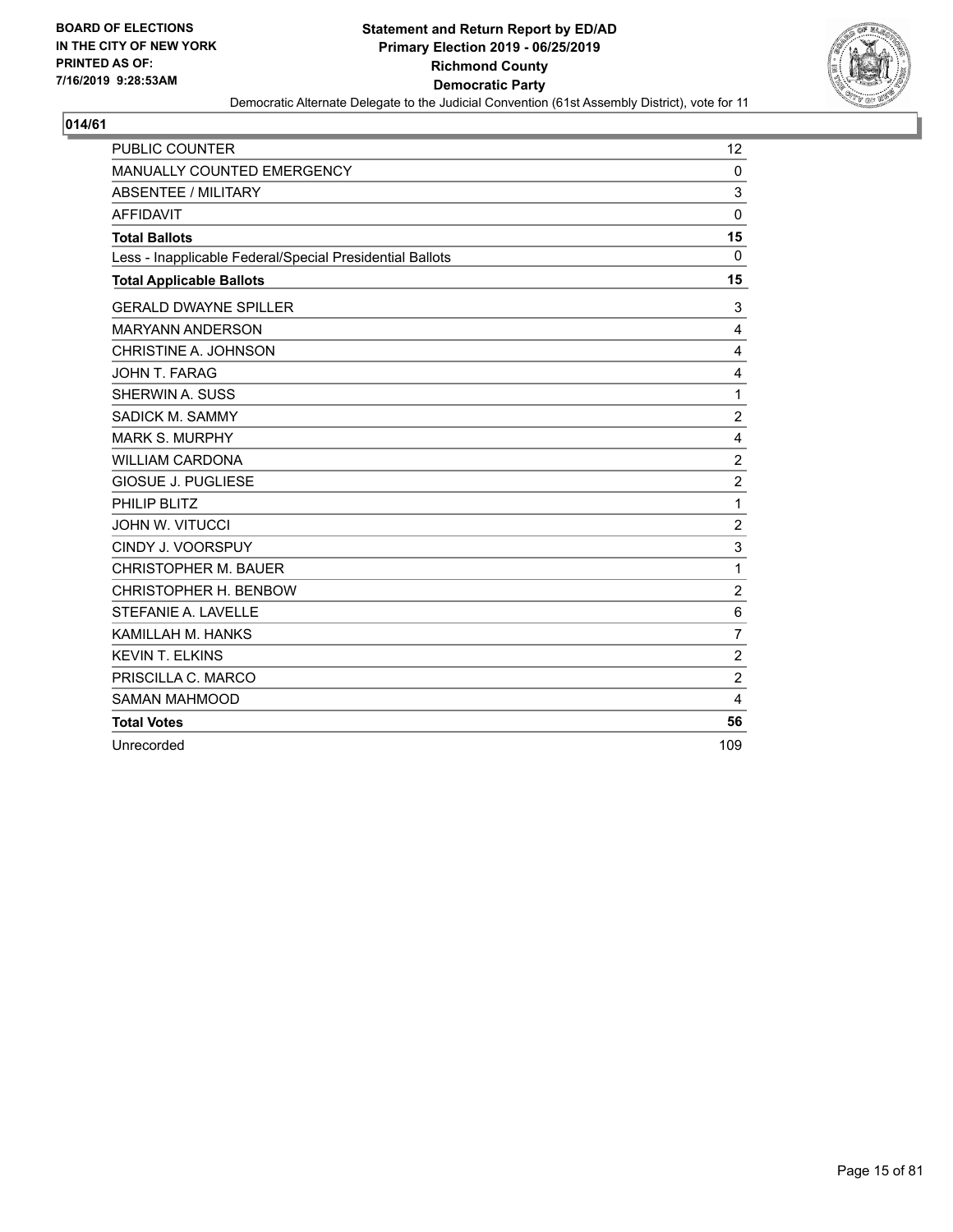

| <b>PUBLIC COUNTER</b>                                    | 18                |
|----------------------------------------------------------|-------------------|
| MANUALLY COUNTED EMERGENCY                               | 0                 |
| ABSENTEE / MILITARY                                      | 4                 |
| <b>AFFIDAVIT</b>                                         | $\mathbf 0$       |
| <b>Total Ballots</b>                                     | 22                |
| Less - Inapplicable Federal/Special Presidential Ballots | 0                 |
| <b>Total Applicable Ballots</b>                          | 22                |
| <b>GERALD DWAYNE SPILLER</b>                             | 5                 |
| <b>MARYANN ANDERSON</b>                                  | $\overline{7}$    |
| CHRISTINE A. JOHNSON                                     | 7                 |
| JOHN T. FARAG                                            | $\boldsymbol{2}$  |
| <b>SHERWIN A. SUSS</b>                                   | 4                 |
| SADICK M. SAMMY                                          | $\mathbf{1}$      |
| <b>MARK S. MURPHY</b>                                    | 8                 |
| <b>WILLIAM CARDONA</b>                                   | 3                 |
| <b>GIOSUE J. PUGLIESE</b>                                | 9                 |
| PHILIP BLITZ                                             | 11                |
| <b>JOHN W. VITUCCI</b>                                   | 10                |
| CINDY J. VOORSPUY                                        | 12                |
| <b>CHRISTOPHER M. BAUER</b>                              | 12                |
| CHRISTOPHER H. BENBOW                                    | 9                 |
| STEFANIE A. LAVELLE                                      | 16                |
| KAMILLAH M. HANKS                                        | 11                |
| <b>KEVIN T. ELKINS</b>                                   | 11                |
| PRISCILLA C. MARCO                                       | $12 \overline{ }$ |
| <b>SAMAN MAHMOOD</b>                                     | 11                |
| KAREN VIVIANI (WRITE-IN)                                 | 1                 |
| MARYANN MELENDEZ (WRITE-IN)                              | $\mathbf{1}$      |
| <b>Total Votes</b>                                       | 163               |
| Unrecorded                                               | 79                |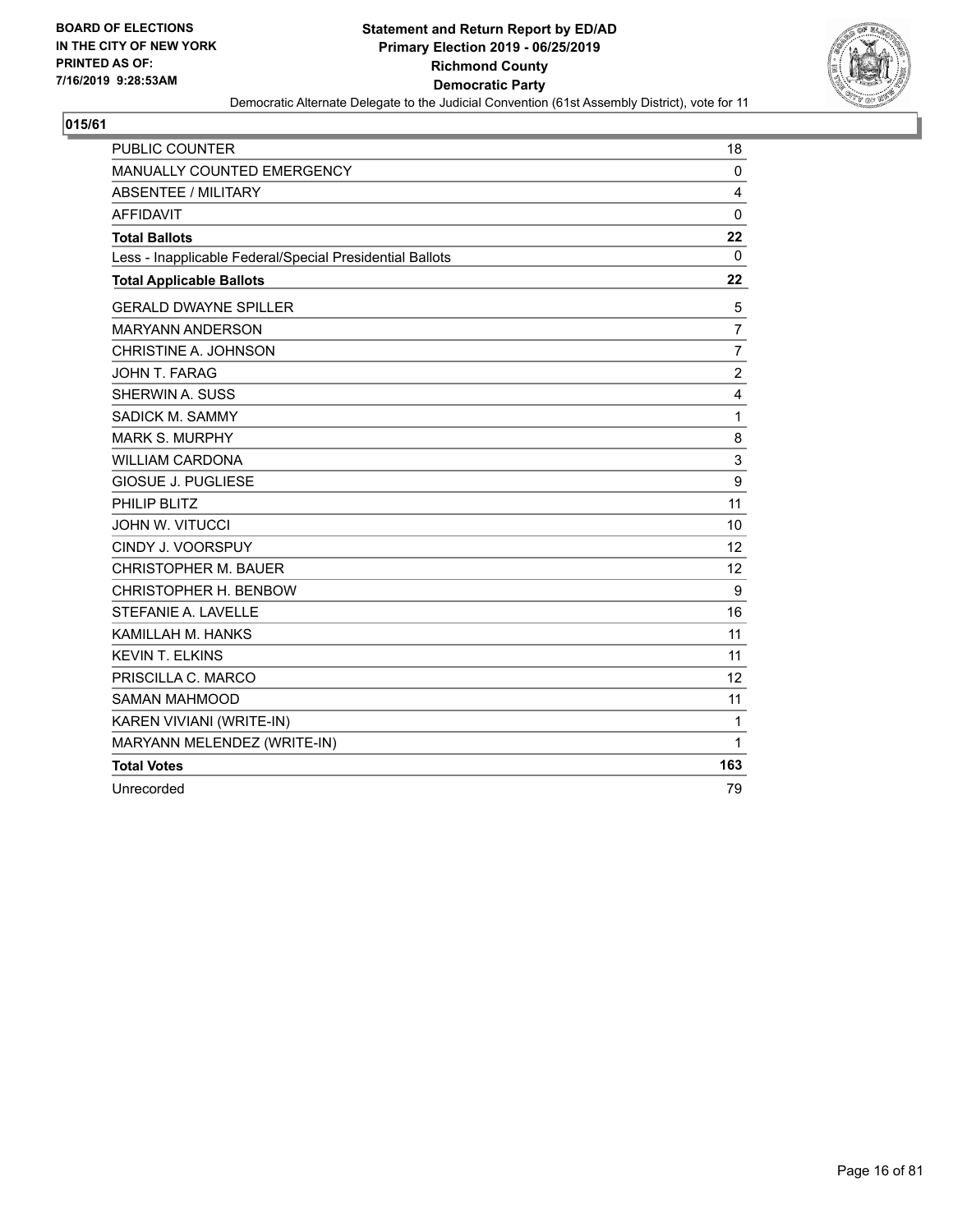

| <b>PUBLIC COUNTER</b>                                    | 28             |
|----------------------------------------------------------|----------------|
| MANUALLY COUNTED EMERGENCY                               | 0              |
| <b>ABSENTEE / MILITARY</b>                               | 3              |
| <b>AFFIDAVIT</b>                                         | $\mathbf 0$    |
| <b>Total Ballots</b>                                     | 31             |
| Less - Inapplicable Federal/Special Presidential Ballots | $\Omega$       |
| <b>Total Applicable Ballots</b>                          | 31             |
| <b>GERALD DWAYNE SPILLER</b>                             | 3              |
| <b>MARYANN ANDERSON</b>                                  | 3              |
| CHRISTINE A. JOHNSON                                     | 4              |
| JOHN T. FARAG                                            | $\mathbf 0$    |
| SHERWIN A. SUSS                                          | $\mathbf 0$    |
| SADICK M. SAMMY                                          | 1              |
| <b>MARK S. MURPHY</b>                                    | $\overline{c}$ |
| <b>WILLIAM CARDONA</b>                                   | 5              |
| <b>GIOSUE J. PUGLIESE</b>                                | 5              |
| PHILIP BLITZ                                             | 4              |
| <b>JOHN W. VITUCCI</b>                                   | 6              |
| CINDY J. VOORSPUY                                        | 4              |
| <b>CHRISTOPHER M. BAUER</b>                              | 4              |
| CHRISTOPHER H. BENBOW                                    | 4              |
| STEFANIE A. LAVELLE                                      | 8              |
| KAMILLAH M. HANKS                                        | 11             |
| <b>KEVIN T. ELKINS</b>                                   | 8              |
| PRISCILLA C. MARCO                                       | 6              |
| <b>SAMAN MAHMOOD</b>                                     | 4              |
| MICHAEL DOWNEY (WRITE-IN)                                | $\mathbf{1}$   |
| <b>Total Votes</b>                                       | 83             |
| Unrecorded                                               | 258            |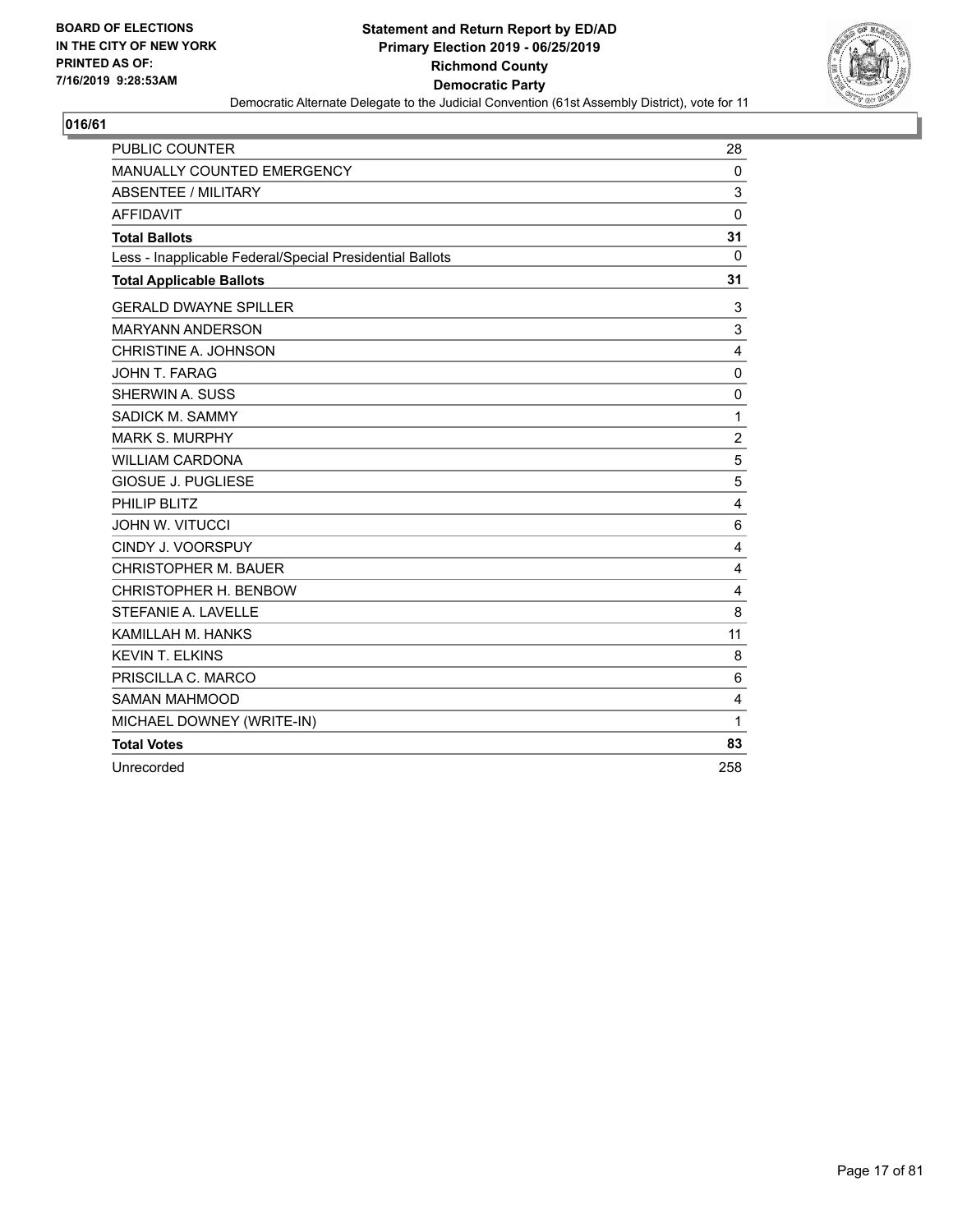

| <b>PUBLIC COUNTER</b>                                    | 14             |
|----------------------------------------------------------|----------------|
| MANUALLY COUNTED EMERGENCY                               | $\mathbf 0$    |
| <b>ABSENTEE / MILITARY</b>                               | 1              |
| <b>AFFIDAVIT</b>                                         | $\mathbf 0$    |
| <b>Total Ballots</b>                                     | 15             |
| Less - Inapplicable Federal/Special Presidential Ballots | 0              |
| <b>Total Applicable Ballots</b>                          | 15             |
| <b>GERALD DWAYNE SPILLER</b>                             | 5              |
| <b>MARYANN ANDERSON</b>                                  | 8              |
| CHRISTINE A. JOHNSON                                     | $\overline{7}$ |
| <b>JOHN T. FARAG</b>                                     | $\overline{2}$ |
| <b>SHERWIN A. SUSS</b>                                   | 3              |
| SADICK M. SAMMY                                          | $\overline{2}$ |
| <b>MARK S. MURPHY</b>                                    | 5              |
| <b>WILLIAM CARDONA</b>                                   | $\overline{7}$ |
| <b>GIOSUE J. PUGLIESE</b>                                | 5              |
| PHILIP BLITZ                                             | 4              |
| <b>JOHN W. VITUCCI</b>                                   | 5              |
| CINDY J. VOORSPUY                                        | $\overline{7}$ |
| <b>CHRISTOPHER M. BAUER</b>                              | 4              |
| CHRISTOPHER H. BENBOW                                    | 5              |
| STEFANIE A. LAVELLE                                      | $\overline{7}$ |
| KAMILLAH M. HANKS                                        | 8              |
| <b>KEVIN T. ELKINS</b>                                   | 8              |
| PRISCILLA C. MARCO                                       | 10             |
| <b>SAMAN MAHMOOD</b>                                     | 8              |
| <b>Total Votes</b>                                       | 110            |
| Unrecorded                                               | 55             |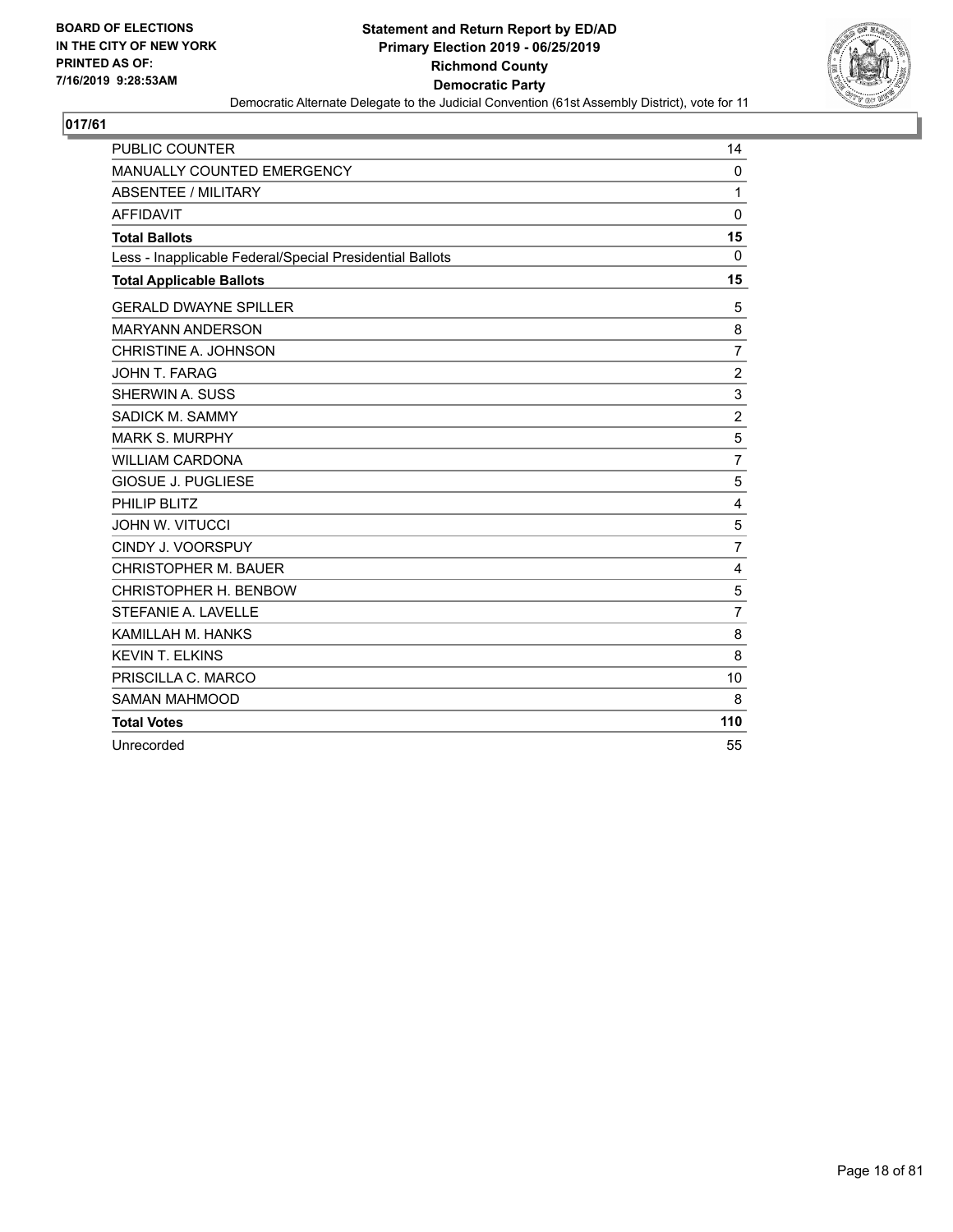

| <b>PUBLIC COUNTER</b>                                    | 16          |
|----------------------------------------------------------|-------------|
| MANUALLY COUNTED EMERGENCY                               | 0           |
| <b>ABSENTEE / MILITARY</b>                               | 6           |
| <b>AFFIDAVIT</b>                                         | $\mathbf 0$ |
| <b>Total Ballots</b>                                     | 22          |
| Less - Inapplicable Federal/Special Presidential Ballots | $\Omega$    |
| <b>Total Applicable Ballots</b>                          | 22          |
| <b>GERALD DWAYNE SPILLER</b>                             | 5           |
| <b>MARYANN ANDERSON</b>                                  | 9           |
| CHRISTINE A. JOHNSON                                     | 11          |
| JOHN T. FARAG                                            | 4           |
| <b>SHERWIN A. SUSS</b>                                   | 4           |
| SADICK M. SAMMY                                          | 6           |
| <b>MARK S. MURPHY</b>                                    | 9           |
| <b>WILLIAM CARDONA</b>                                   | 8           |
| <b>GIOSUE J. PUGLIESE</b>                                | 12          |
| PHILIP BLITZ                                             | 11          |
| <b>JOHN W. VITUCCI</b>                                   | 14          |
| CINDY J. VOORSPUY                                        | 13          |
| <b>CHRISTOPHER M. BAUER</b>                              | 12          |
| CHRISTOPHER H. BENBOW                                    | 11          |
| STEFANIE A. LAVELLE                                      | 16          |
| KAMILLAH M. HANKS                                        | 12          |
| <b>KEVIN T. ELKINS</b>                                   | 10          |
| PRISCILLA C. MARCO                                       | 14          |
| <b>SAMAN MAHMOOD</b>                                     | 12          |
| <b>Total Votes</b>                                       | 193         |
| Unrecorded                                               | 49          |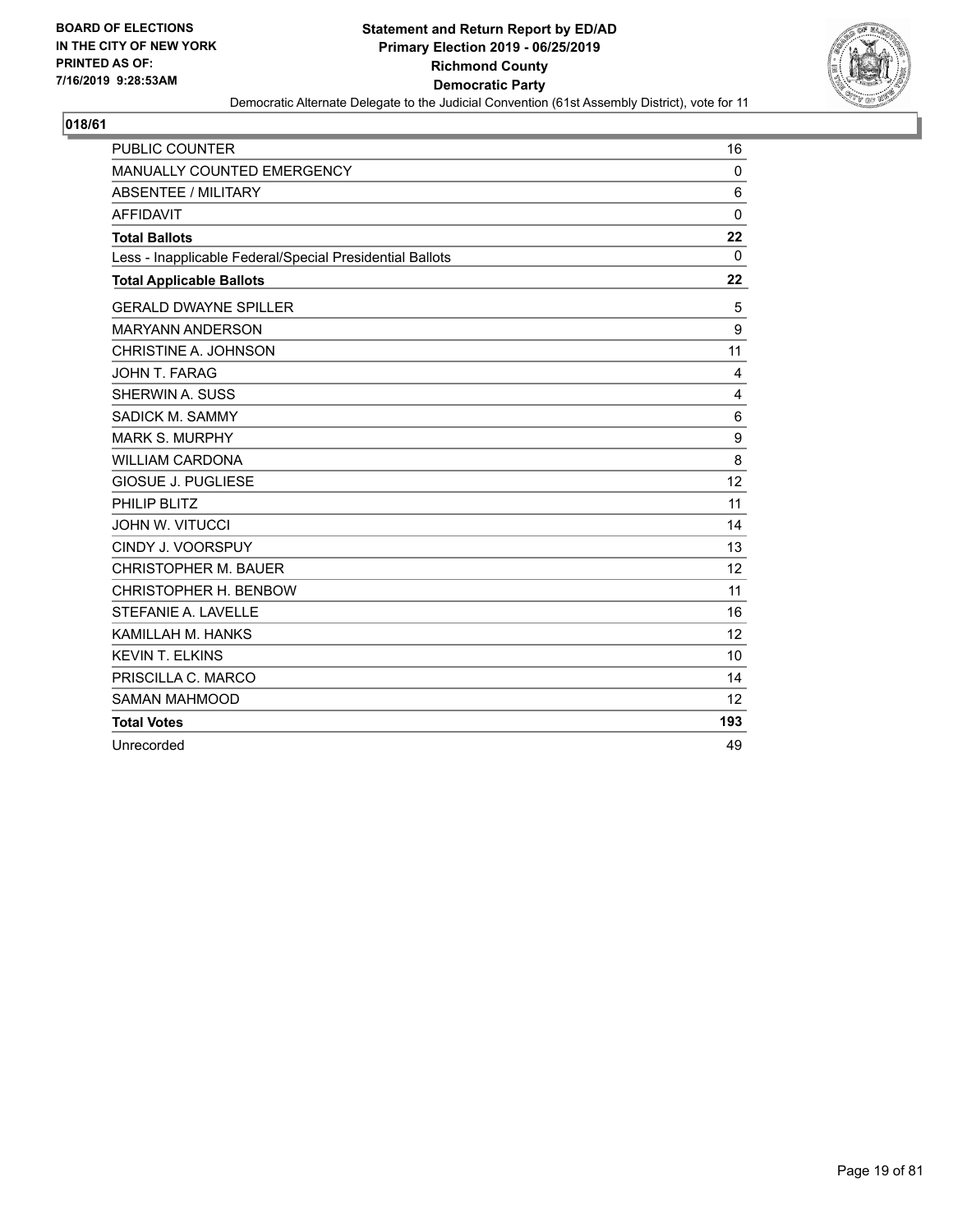

| <b>PUBLIC COUNTER</b>                                    | 19             |
|----------------------------------------------------------|----------------|
| MANUALLY COUNTED EMERGENCY                               | $\mathbf 0$    |
| <b>ABSENTEE / MILITARY</b>                               | 4              |
| <b>AFFIDAVIT</b>                                         | $\mathbf 0$    |
| <b>Total Ballots</b>                                     | 23             |
| Less - Inapplicable Federal/Special Presidential Ballots | $\Omega$       |
| <b>Total Applicable Ballots</b>                          | 23             |
| <b>GERALD DWAYNE SPILLER</b>                             | 4              |
| <b>MARYANN ANDERSON</b>                                  | 8              |
| CHRISTINE A. JOHNSON                                     | 9              |
| JOHN T. FARAG                                            | 8              |
| <b>SHERWIN A. SUSS</b>                                   | 4              |
| SADICK M. SAMMY                                          | 4              |
| <b>MARK S. MURPHY</b>                                    | 9              |
| <b>WILLIAM CARDONA</b>                                   | 8              |
| <b>GIOSUE J. PUGLIESE</b>                                | 9              |
| PHILIP BLITZ                                             | $\overline{7}$ |
| <b>JOHN W. VITUCCI</b>                                   | 10             |
| CINDY J. VOORSPUY                                        | 6              |
| <b>CHRISTOPHER M. BAUER</b>                              | 9              |
| CHRISTOPHER H. BENBOW                                    | 6              |
| STEFANIE A. LAVELLE                                      | 10             |
| KAMILLAH M. HANKS                                        | 8              |
| <b>KEVIN T. ELKINS</b>                                   | 6              |
| PRISCILLA C. MARCO                                       | 8              |
| <b>SAMAN MAHMOOD</b>                                     | $\overline{7}$ |
| <b>Total Votes</b>                                       | 140            |
| Unrecorded                                               | 113            |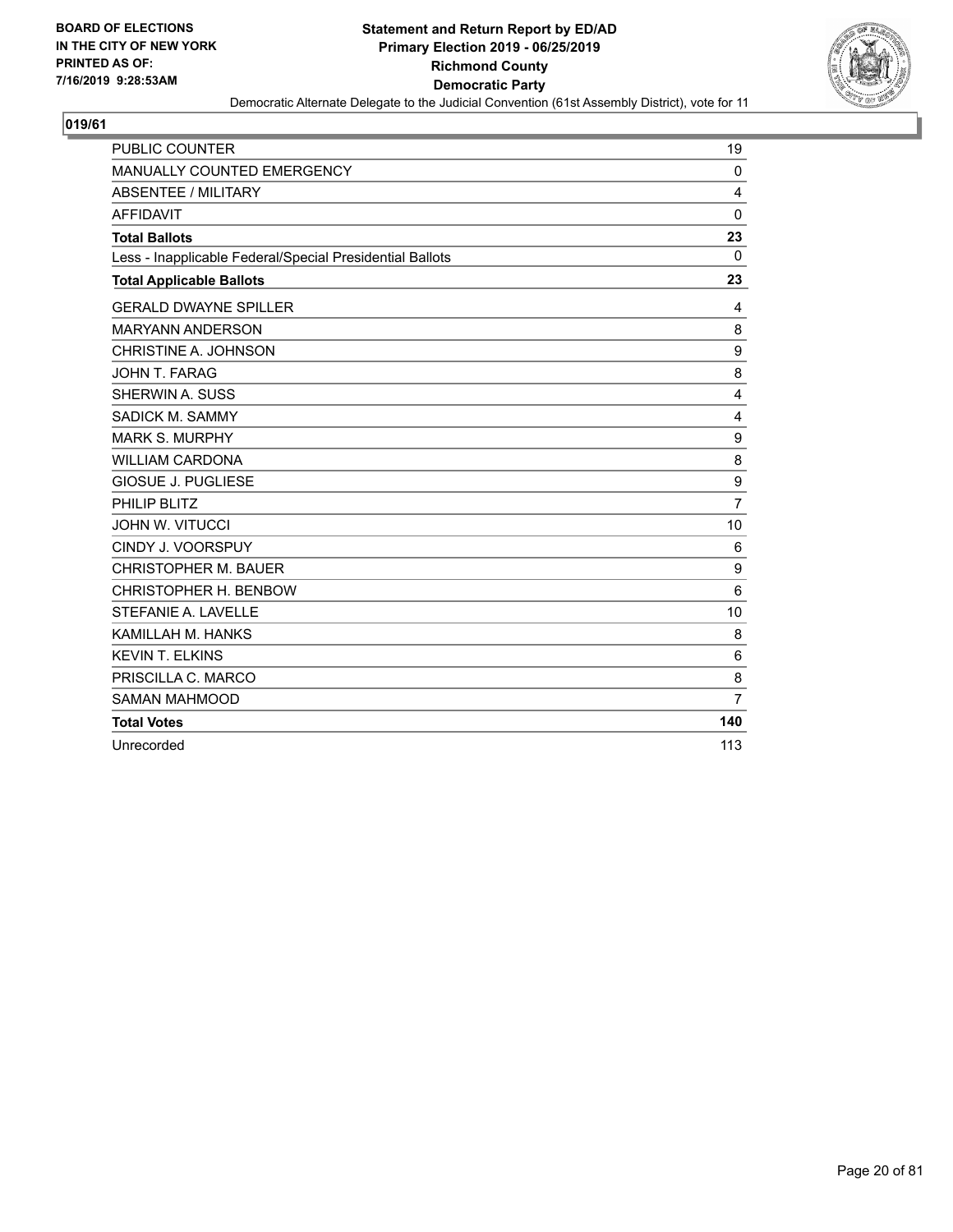

| <b>PUBLIC COUNTER</b>                                    | 8               |
|----------------------------------------------------------|-----------------|
| MANUALLY COUNTED EMERGENCY                               | $\mathbf 0$     |
| <b>ABSENTEE / MILITARY</b>                               | 5               |
| <b>AFFIDAVIT</b>                                         | $\mathbf 0$     |
| <b>Total Ballots</b>                                     | 13              |
| Less - Inapplicable Federal/Special Presidential Ballots | $\Omega$        |
| <b>Total Applicable Ballots</b>                          | 13              |
| <b>GERALD DWAYNE SPILLER</b>                             | 3               |
| <b>MARYANN ANDERSON</b>                                  | 4               |
| CHRISTINE A. JOHNSON                                     | 5               |
| JOHN T. FARAG                                            | 1               |
| SHERWIN A. SUSS                                          | $\mathbf{1}$    |
| SADICK M. SAMMY                                          | $\overline{c}$  |
| <b>MARK S. MURPHY</b>                                    | 3               |
| <b>WILLIAM CARDONA</b>                                   | 5               |
| <b>GIOSUE J. PUGLIESE</b>                                | 3               |
| PHILIP BLITZ                                             | 4               |
| <b>JOHN W. VITUCCI</b>                                   | 4               |
| CINDY J. VOORSPUY                                        | $\overline{c}$  |
| <b>CHRISTOPHER M. BAUER</b>                              | $6\phantom{1}6$ |
| CHRISTOPHER H. BENBOW                                    | 3               |
| STEFANIE A. LAVELLE                                      | 3               |
| KAMILLAH M. HANKS                                        | 6               |
| <b>KEVIN T. ELKINS</b>                                   | $\overline{2}$  |
| PRISCILLA C. MARCO                                       | 6               |
| <b>SAMAN MAHMOOD</b>                                     | 3               |
| <b>Total Votes</b>                                       | 66              |
| Unrecorded                                               | 77              |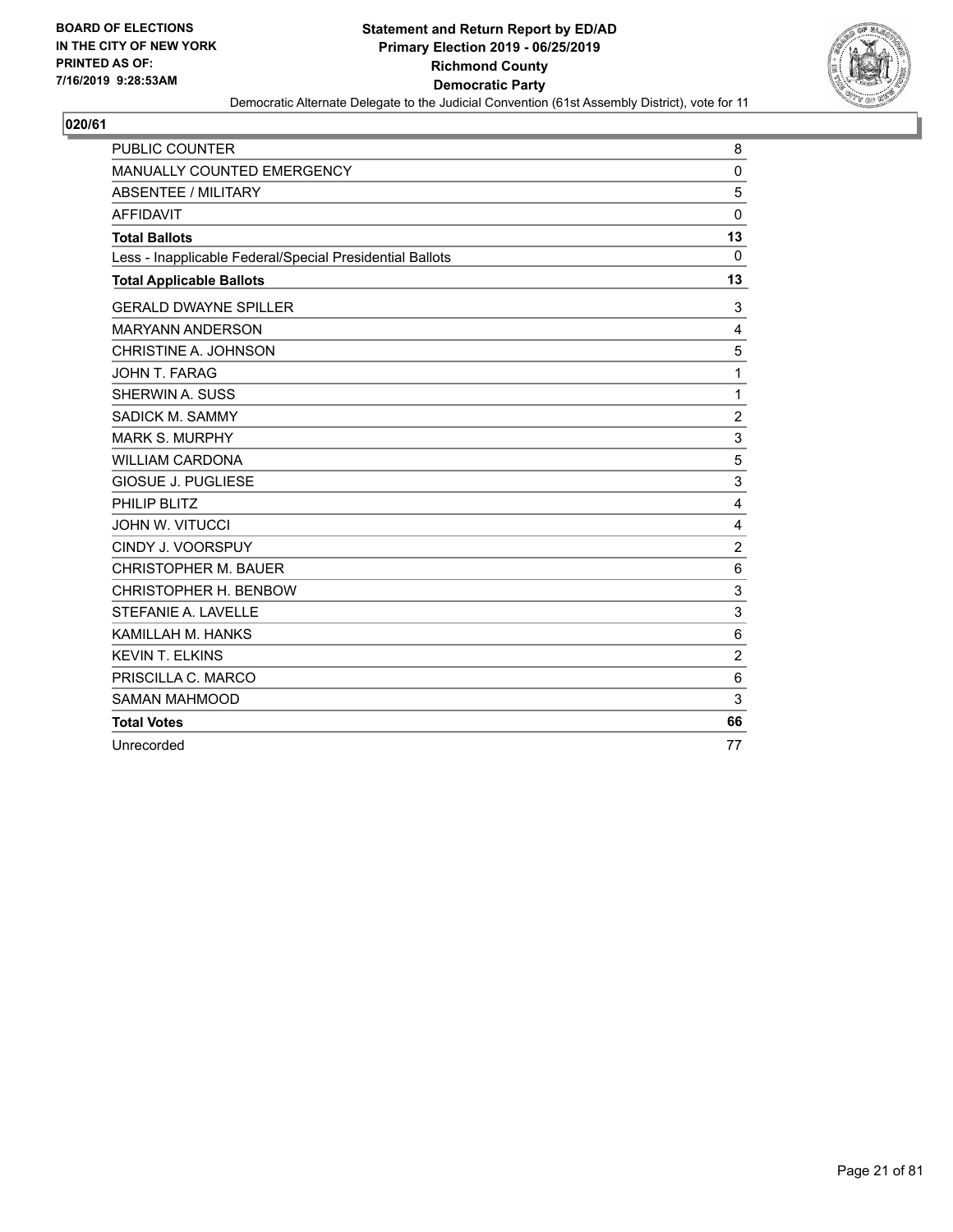

| <b>PUBLIC COUNTER</b>                                    | 17             |
|----------------------------------------------------------|----------------|
| MANUALLY COUNTED EMERGENCY                               | $\mathbf 0$    |
| <b>ABSENTEE / MILITARY</b>                               | 1              |
| <b>AFFIDAVIT</b>                                         | 1              |
| <b>Total Ballots</b>                                     | 19             |
| Less - Inapplicable Federal/Special Presidential Ballots | $\Omega$       |
| <b>Total Applicable Ballots</b>                          | 19             |
| <b>GERALD DWAYNE SPILLER</b>                             | 3              |
| <b>MARYANN ANDERSON</b>                                  | 5              |
| CHRISTINE A. JOHNSON                                     | 5              |
| JOHN T. FARAG                                            | $\mathbf 0$    |
| SHERWIN A. SUSS                                          | 0              |
| SADICK M. SAMMY                                          | $\overline{2}$ |
| <b>MARK S. MURPHY</b>                                    | 5              |
| <b>WILLIAM CARDONA</b>                                   | 3              |
| <b>GIOSUE J. PUGLIESE</b>                                | 3              |
| PHILIP BLITZ                                             | $\overline{c}$ |
| <b>JOHN W. VITUCCI</b>                                   | 3              |
| CINDY J. VOORSPUY                                        | 1              |
| <b>CHRISTOPHER M. BAUER</b>                              | 5              |
| CHRISTOPHER H. BENBOW                                    | $\overline{2}$ |
| STEFANIE A. LAVELLE                                      | 8              |
| KAMILLAH M. HANKS                                        | 8              |
| <b>KEVIN T. ELKINS</b>                                   | $\overline{2}$ |
| PRISCILLA C. MARCO                                       | 3              |
| <b>SAMAN MAHMOOD</b>                                     | 3              |
| <b>Total Votes</b>                                       | 63             |
| Unrecorded                                               | 146            |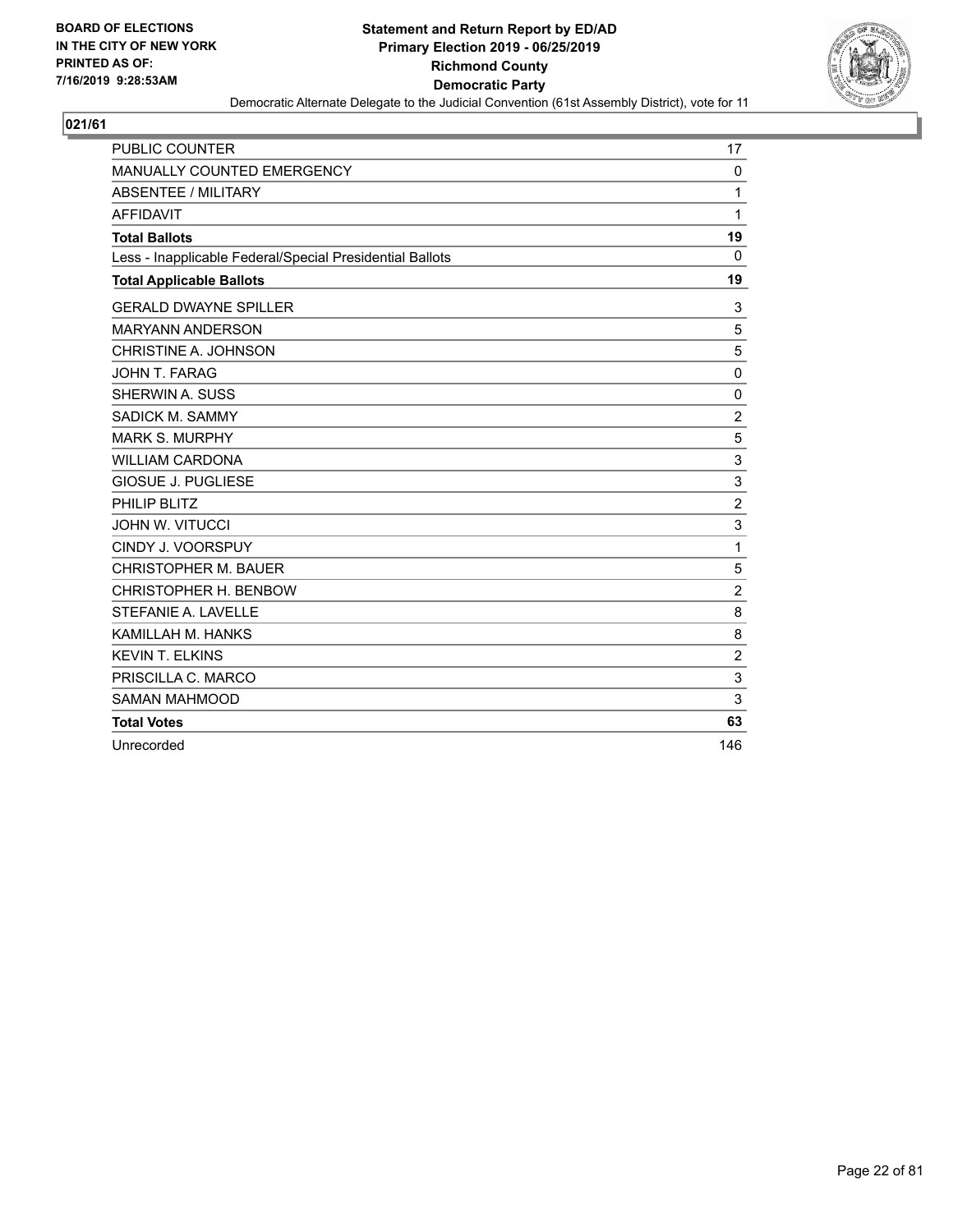

| <b>PUBLIC COUNTER</b>                                    | 22             |
|----------------------------------------------------------|----------------|
| MANUALLY COUNTED EMERGENCY                               | $\mathbf 0$    |
| <b>ABSENTEE / MILITARY</b>                               | 1              |
| <b>AFFIDAVIT</b>                                         | $\mathbf 0$    |
| <b>Total Ballots</b>                                     | 23             |
| Less - Inapplicable Federal/Special Presidential Ballots | $\Omega$       |
| <b>Total Applicable Ballots</b>                          | 23             |
| <b>GERALD DWAYNE SPILLER</b>                             | 4              |
| <b>MARYANN ANDERSON</b>                                  | 4              |
| CHRISTINE A. JOHNSON                                     | 5              |
| JOHN T. FARAG                                            | 5              |
| <b>SHERWIN A. SUSS</b>                                   | 1              |
| SADICK M. SAMMY                                          | $\overline{c}$ |
| <b>MARK S. MURPHY</b>                                    | $\overline{2}$ |
| <b>WILLIAM CARDONA</b>                                   | $\overline{c}$ |
| <b>GIOSUE J. PUGLIESE</b>                                | 5              |
| PHILIP BLITZ                                             | $\mathbf{0}$   |
| <b>JOHN W. VITUCCI</b>                                   | $\pmb{0}$      |
| CINDY J. VOORSPUY                                        | 6              |
| <b>CHRISTOPHER M. BAUER</b>                              | 5              |
| CHRISTOPHER H. BENBOW                                    | 5              |
| STEFANIE A. LAVELLE                                      | 4              |
| KAMILLAH M. HANKS                                        | 4              |
| <b>KEVIN T. ELKINS</b>                                   | 8              |
| PRISCILLA C. MARCO                                       | $\overline{4}$ |
| <b>SAMAN MAHMOOD</b>                                     | 6              |
| <b>Total Votes</b>                                       | 72             |
| Unrecorded                                               | 181            |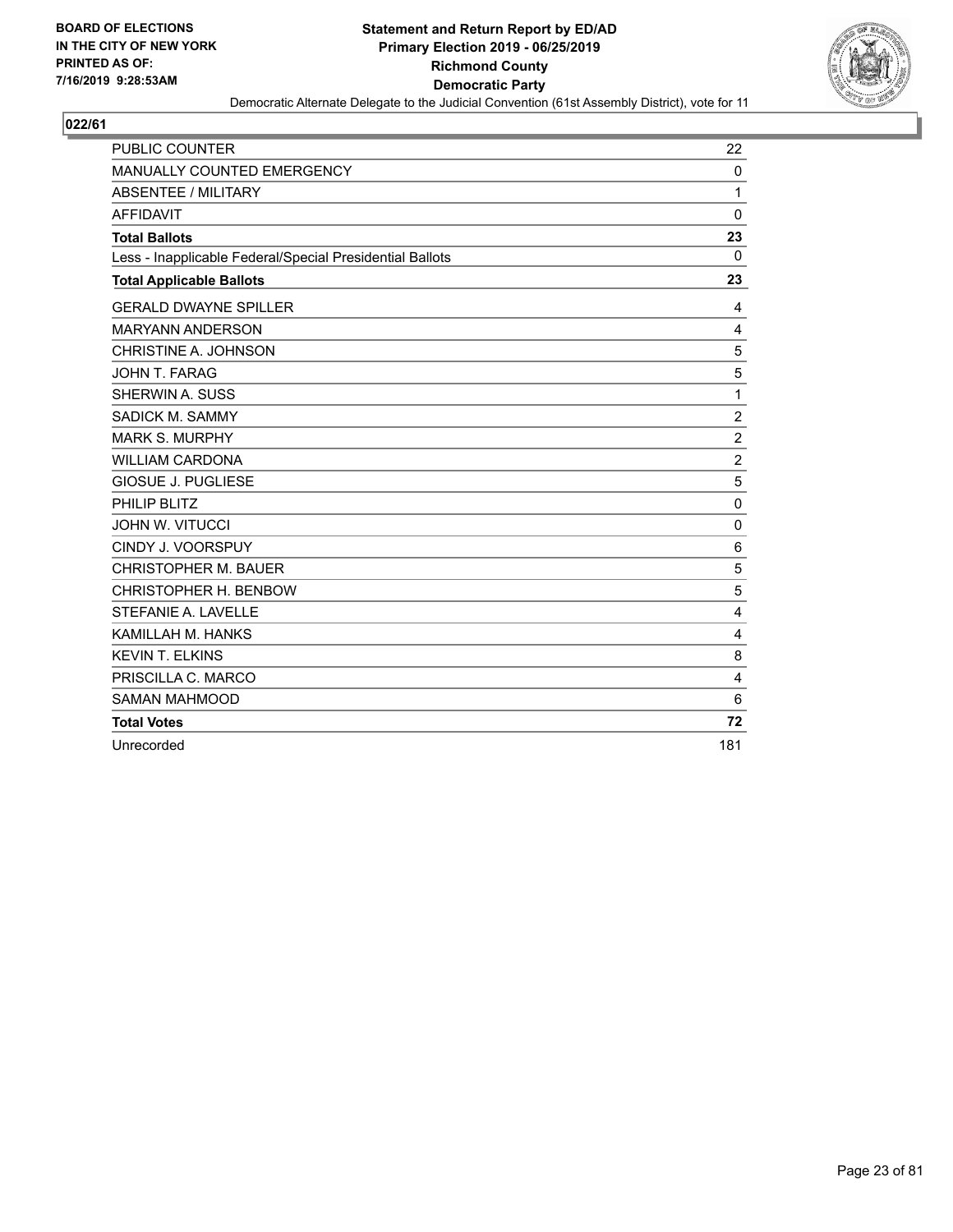

| <b>PUBLIC COUNTER</b>                                    | 22               |
|----------------------------------------------------------|------------------|
| MANUALLY COUNTED EMERGENCY                               | $\mathbf 0$      |
| <b>ABSENTEE / MILITARY</b>                               | $\overline{2}$   |
| <b>AFFIDAVIT</b>                                         | $\mathbf 0$      |
| <b>Total Ballots</b>                                     | 24               |
| Less - Inapplicable Federal/Special Presidential Ballots | 0                |
| <b>Total Applicable Ballots</b>                          | 24               |
| <b>GERALD DWAYNE SPILLER</b>                             | 3                |
| <b>MARYANN ANDERSON</b>                                  | 4                |
| CHRISTINE A. JOHNSON                                     | 3                |
| JOHN T. FARAG                                            | $\overline{2}$   |
| SHERWIN A. SUSS                                          | 1                |
| SADICK M. SAMMY                                          | $\overline{c}$   |
| <b>MARK S. MURPHY</b>                                    | 5                |
| <b>WILLIAM CARDONA</b>                                   | $\overline{c}$   |
| <b>GIOSUE J. PUGLIESE</b>                                | $\overline{2}$   |
| PHILIP BLITZ                                             | $\mathbf 0$      |
| <b>JOHN W. VITUCCI</b>                                   | 4                |
| CINDY J. VOORSPUY                                        | $\overline{c}$   |
| <b>CHRISTOPHER M. BAUER</b>                              | $\overline{2}$   |
| CHRISTOPHER H. BENBOW                                    | $\overline{2}$   |
| STEFANIE A. LAVELLE                                      | 4                |
| KAMILLAH M. HANKS                                        | $\boldsymbol{9}$ |
| <b>KEVIN T. ELKINS</b>                                   | 3                |
| PRISCILLA C. MARCO                                       | $\overline{2}$   |
| <b>SAMAN MAHMOOD</b>                                     | 3                |
| <b>Total Votes</b>                                       | 55               |
| Unrecorded                                               | 209              |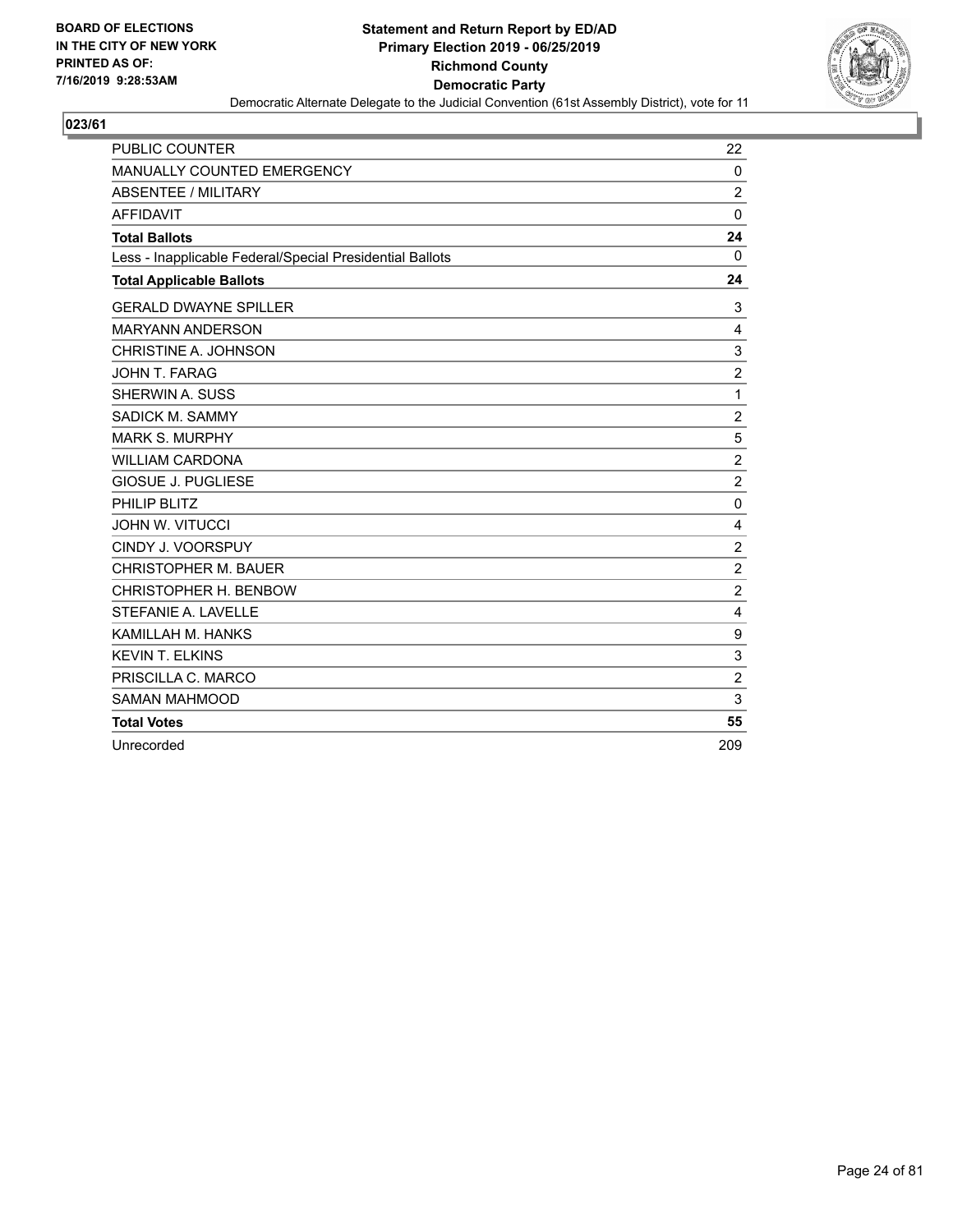

| <b>PUBLIC COUNTER</b>                                    | 7                       |
|----------------------------------------------------------|-------------------------|
| MANUALLY COUNTED EMERGENCY                               | 0                       |
| <b>ABSENTEE / MILITARY</b>                               | 1                       |
| <b>AFFIDAVIT</b>                                         | $\mathbf 0$             |
| <b>Total Ballots</b>                                     | 8                       |
| Less - Inapplicable Federal/Special Presidential Ballots | $\mathbf 0$             |
| <b>Total Applicable Ballots</b>                          | 8                       |
| <b>GERALD DWAYNE SPILLER</b>                             | 2                       |
| <b>MARYANN ANDERSON</b>                                  | 4                       |
| CHRISTINE A. JOHNSON                                     | 6                       |
| <b>JOHN T. FARAG</b>                                     | $\overline{2}$          |
| SHERWIN A. SUSS                                          | 1                       |
| SADICK M. SAMMY                                          | 1                       |
| <b>MARK S. MURPHY</b>                                    | 5                       |
| <b>WILLIAM CARDONA</b>                                   | $\boldsymbol{2}$        |
| <b>GIOSUE J. PUGLIESE</b>                                | $\overline{c}$          |
| PHILIP BLITZ                                             | $\mathbf 0$             |
| <b>JOHN W. VITUCCI</b>                                   | $\overline{c}$          |
| CINDY J. VOORSPUY                                        | $\overline{c}$          |
| <b>CHRISTOPHER M. BAUER</b>                              | 4                       |
| CHRISTOPHER H. BENBOW                                    | $\mathbf 0$             |
| STEFANIE A. LAVELLE                                      | 5                       |
| KAMILLAH M. HANKS                                        | 5                       |
| <b>KEVIN T. ELKINS</b>                                   | $\overline{2}$          |
| PRISCILLA C. MARCO                                       | $\overline{\mathbf{4}}$ |
| <b>SAMAN MAHMOOD</b>                                     | $\overline{2}$          |
| <b>Total Votes</b>                                       | 51                      |
| Unrecorded                                               | 37                      |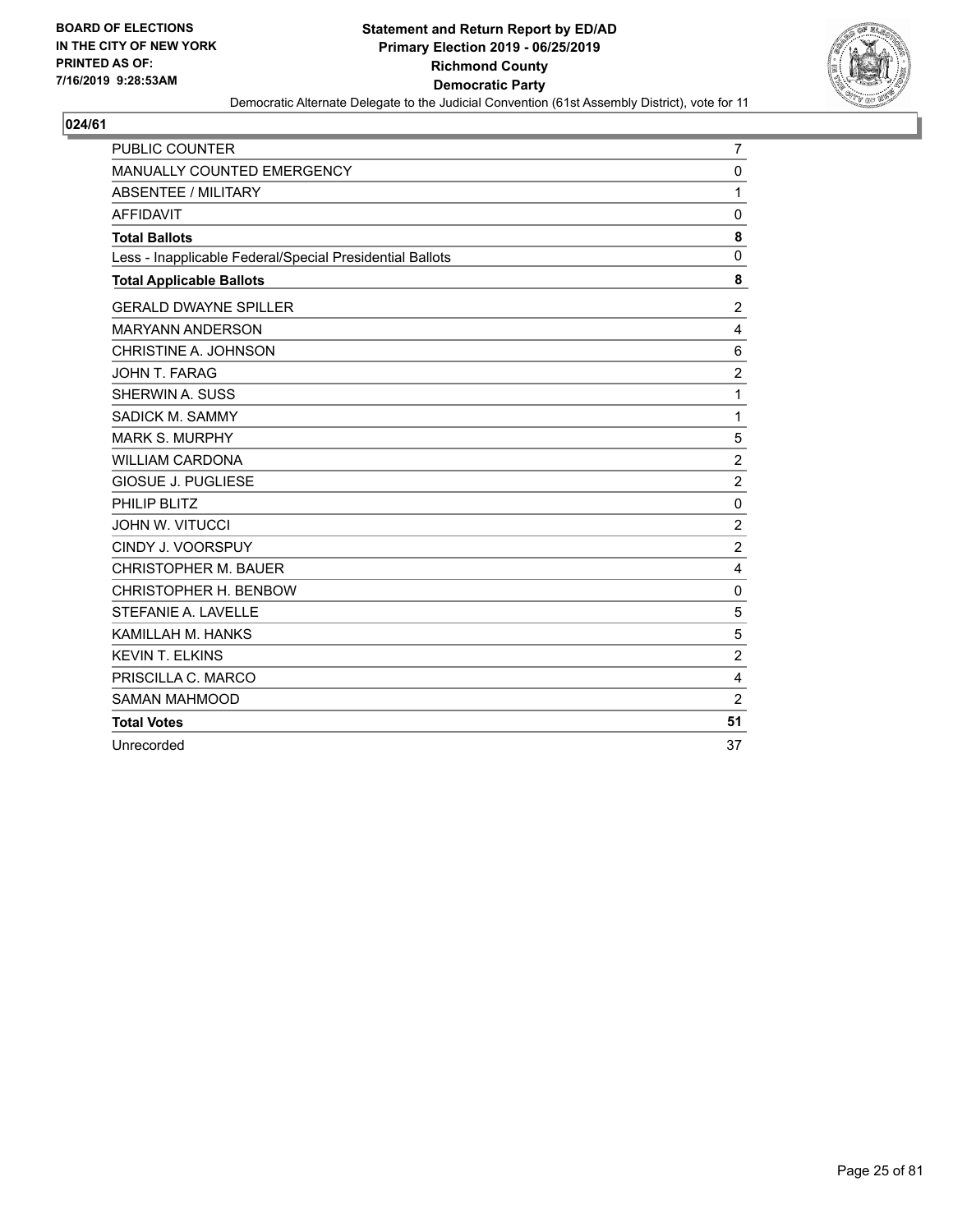

| PUBLIC COUNTER                                           | 11             |
|----------------------------------------------------------|----------------|
| MANUALLY COUNTED EMERGENCY                               | $\mathbf 0$    |
| <b>ABSENTEE / MILITARY</b>                               | 1              |
| <b>AFFIDAVIT</b>                                         | $\mathbf 0$    |
| <b>Total Ballots</b>                                     | 12             |
| Less - Inapplicable Federal/Special Presidential Ballots | $\Omega$       |
| <b>Total Applicable Ballots</b>                          | 12             |
| <b>GERALD DWAYNE SPILLER</b>                             | 4              |
| <b>MARYANN ANDERSON</b>                                  | $\overline{c}$ |
| CHRISTINE A. JOHNSON                                     | $\overline{2}$ |
| JOHN T. FARAG                                            | $\overline{2}$ |
| <b>SHERWIN A. SUSS</b>                                   | 0              |
| SADICK M. SAMMY                                          | $\overline{2}$ |
| <b>MARK S. MURPHY</b>                                    | 5              |
| <b>WILLIAM CARDONA</b>                                   | $\overline{2}$ |
| <b>GIOSUE J. PUGLIESE</b>                                | $\overline{2}$ |
| PHILIP BLITZ                                             | 1              |
| <b>JOHN W. VITUCCI</b>                                   | $\mathbf{1}$   |
| CINDY J. VOORSPUY                                        | $\mathbf{1}$   |
| <b>CHRISTOPHER M. BAUER</b>                              | 6              |
| CHRISTOPHER H. BENBOW                                    | 0              |
| STEFANIE A. LAVELLE                                      | 4              |
| KAMILLAH M. HANKS                                        | $\overline{c}$ |
| <b>KEVIN T. ELKINS</b>                                   | 4              |
| PRISCILLA C. MARCO                                       | 4              |
| <b>SAMAN MAHMOOD</b>                                     | $\Omega$       |
| <b>Total Votes</b>                                       | 44             |
| Unrecorded                                               | 88             |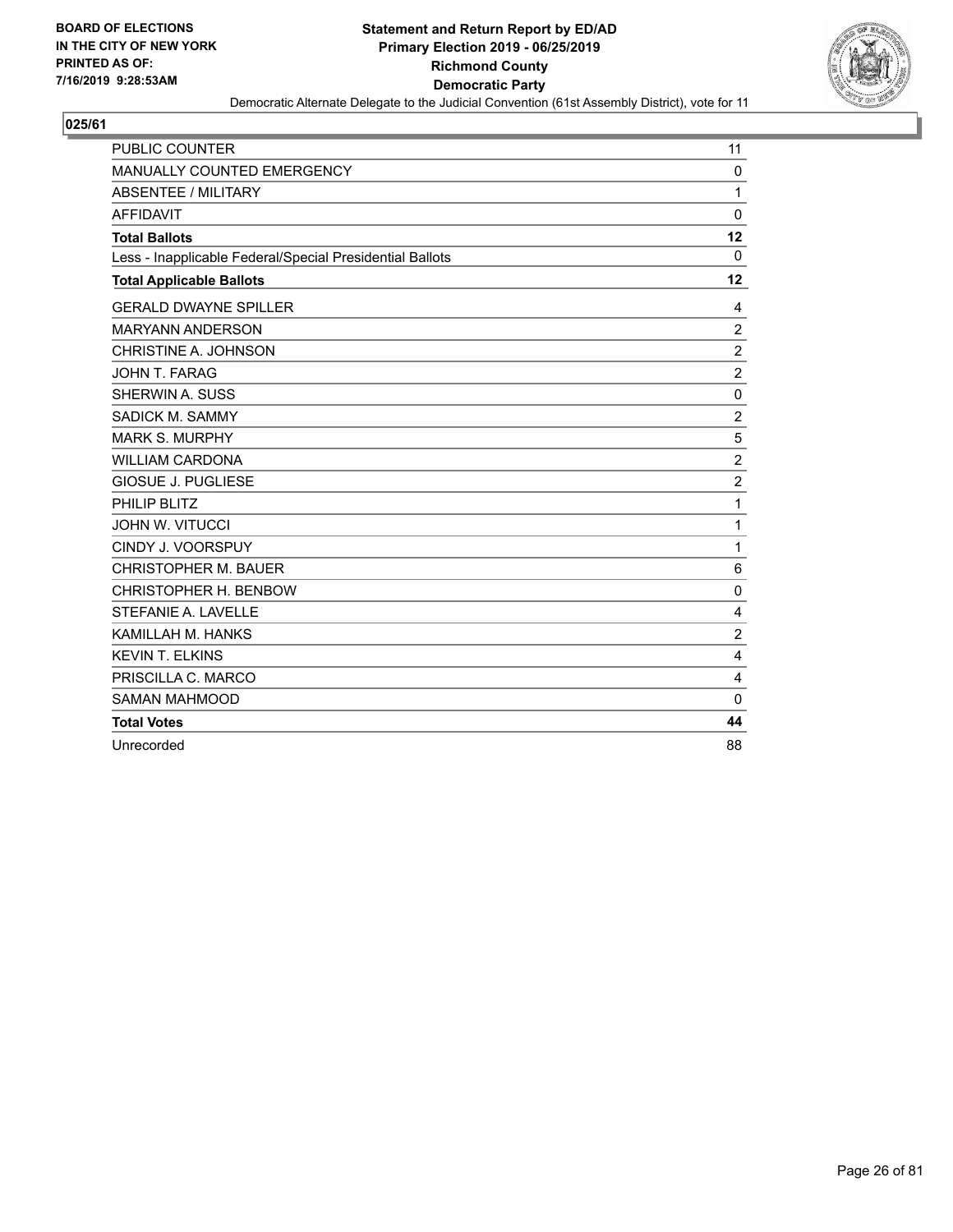

| <b>PUBLIC COUNTER</b>                                    | 10                      |
|----------------------------------------------------------|-------------------------|
| MANUALLY COUNTED EMERGENCY                               | $\mathbf 0$             |
| <b>ABSENTEE / MILITARY</b>                               | 4                       |
| <b>AFFIDAVIT</b>                                         | $\mathbf 0$             |
| <b>Total Ballots</b>                                     | 14                      |
| Less - Inapplicable Federal/Special Presidential Ballots | $\mathbf 0$             |
| <b>Total Applicable Ballots</b>                          | 14                      |
| <b>GERALD DWAYNE SPILLER</b>                             | 5                       |
| <b>MARYANN ANDERSON</b>                                  | 4                       |
| CHRISTINE A. JOHNSON                                     | 9                       |
| JOHN T. FARAG                                            | 1                       |
| SHERWIN A. SUSS                                          | $\overline{c}$          |
| SADICK M. SAMMY                                          | 4                       |
| <b>MARK S. MURPHY</b>                                    | 4                       |
| <b>WILLIAM CARDONA</b>                                   | 4                       |
| <b>GIOSUE J. PUGLIESE</b>                                | 3                       |
| PHILIP BLITZ                                             | $\overline{\mathbf{4}}$ |
| <b>JOHN W. VITUCCI</b>                                   | 3                       |
| CINDY J. VOORSPUY                                        | $\overline{7}$          |
| <b>CHRISTOPHER M. BAUER</b>                              | 3                       |
| CHRISTOPHER H. BENBOW                                    | 1                       |
| STEFANIE A. LAVELLE                                      | 6                       |
| KAMILLAH M. HANKS                                        | 6                       |
| <b>KEVIN T. ELKINS</b>                                   | 3                       |
| PRISCILLA C. MARCO                                       | $\overline{7}$          |
| <b>SAMAN MAHMOOD</b>                                     | 6                       |
| <b>Total Votes</b>                                       | 82                      |
| Unrecorded                                               | 72                      |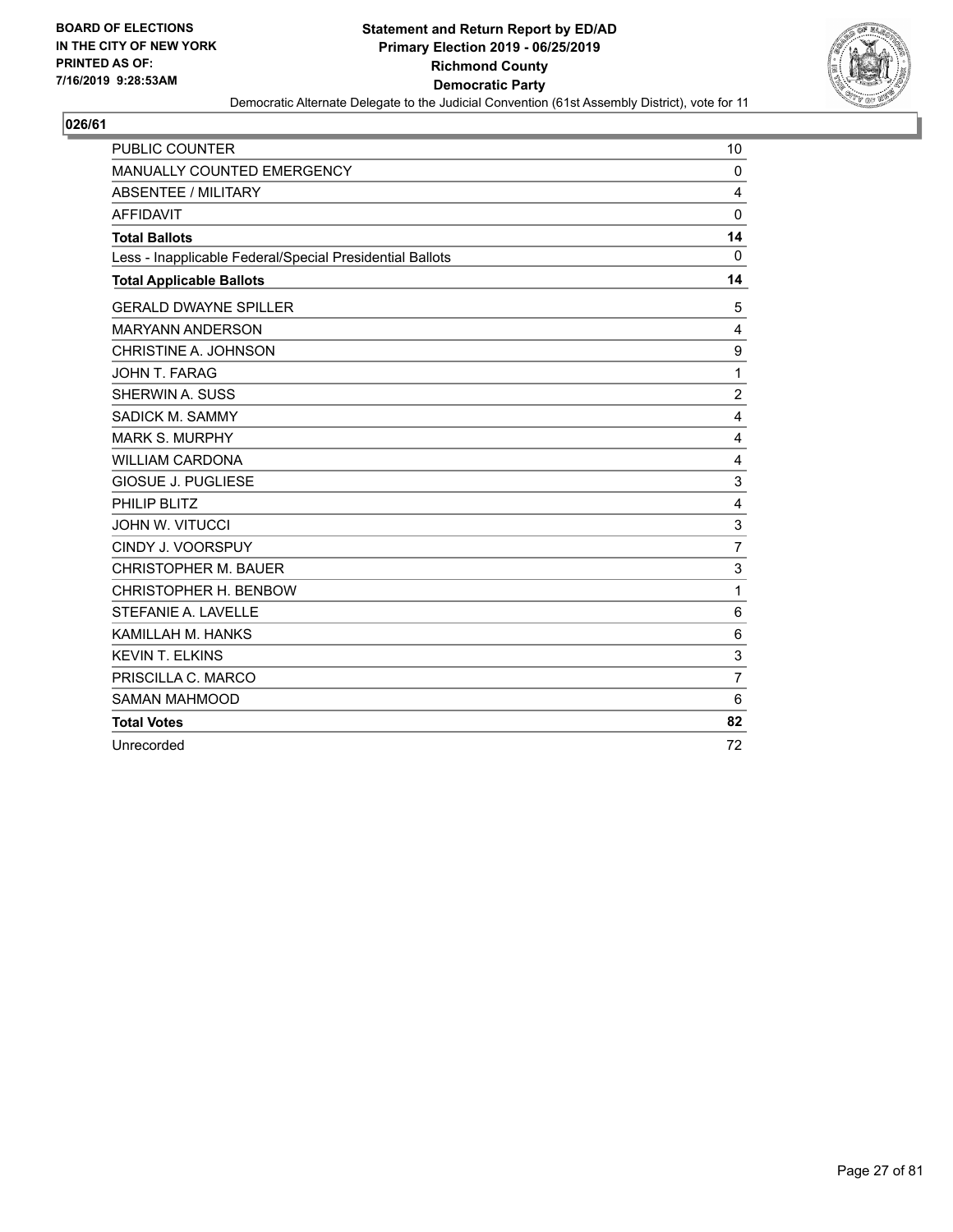

| <b>PUBLIC COUNTER</b>                                    | 8              |
|----------------------------------------------------------|----------------|
| MANUALLY COUNTED EMERGENCY                               | $\mathbf 0$    |
| <b>ABSENTEE / MILITARY</b>                               | 1              |
| <b>AFFIDAVIT</b>                                         | 0              |
| <b>Total Ballots</b>                                     | 9              |
| Less - Inapplicable Federal/Special Presidential Ballots | 0              |
| <b>Total Applicable Ballots</b>                          | 9              |
| <b>GERALD DWAYNE SPILLER</b>                             | 5              |
| <b>MARYANN ANDERSON</b>                                  | 3              |
| CHRISTINE A. JOHNSON                                     | 3              |
| JOHN T. FARAG                                            | 3              |
| SHERWIN A. SUSS                                          | 3              |
| SADICK M. SAMMY                                          | $\overline{c}$ |
| <b>MARK S. MURPHY</b>                                    | 3              |
| <b>WILLIAM CARDONA</b>                                   | 3              |
| <b>GIOSUE J. PUGLIESE</b>                                | $\mathbf 0$    |
| PHILIP BLITZ                                             | 1              |
| <b>JOHN W. VITUCCI</b>                                   | 1              |
| CINDY J. VOORSPUY                                        | $\overline{c}$ |
| <b>CHRISTOPHER M. BAUER</b>                              | 1              |
| CHRISTOPHER H. BENBOW                                    | 1              |
| STEFANIE A. LAVELLE                                      | $\overline{c}$ |
| KAMILLAH M. HANKS                                        | $\overline{2}$ |
| <b>KEVIN T. ELKINS</b>                                   | $\overline{2}$ |
| PRISCILLA C. MARCO                                       | $\overline{c}$ |
| <b>SAMAN MAHMOOD</b>                                     | 3              |
| <b>Total Votes</b>                                       | 42             |
| Unrecorded                                               | 57             |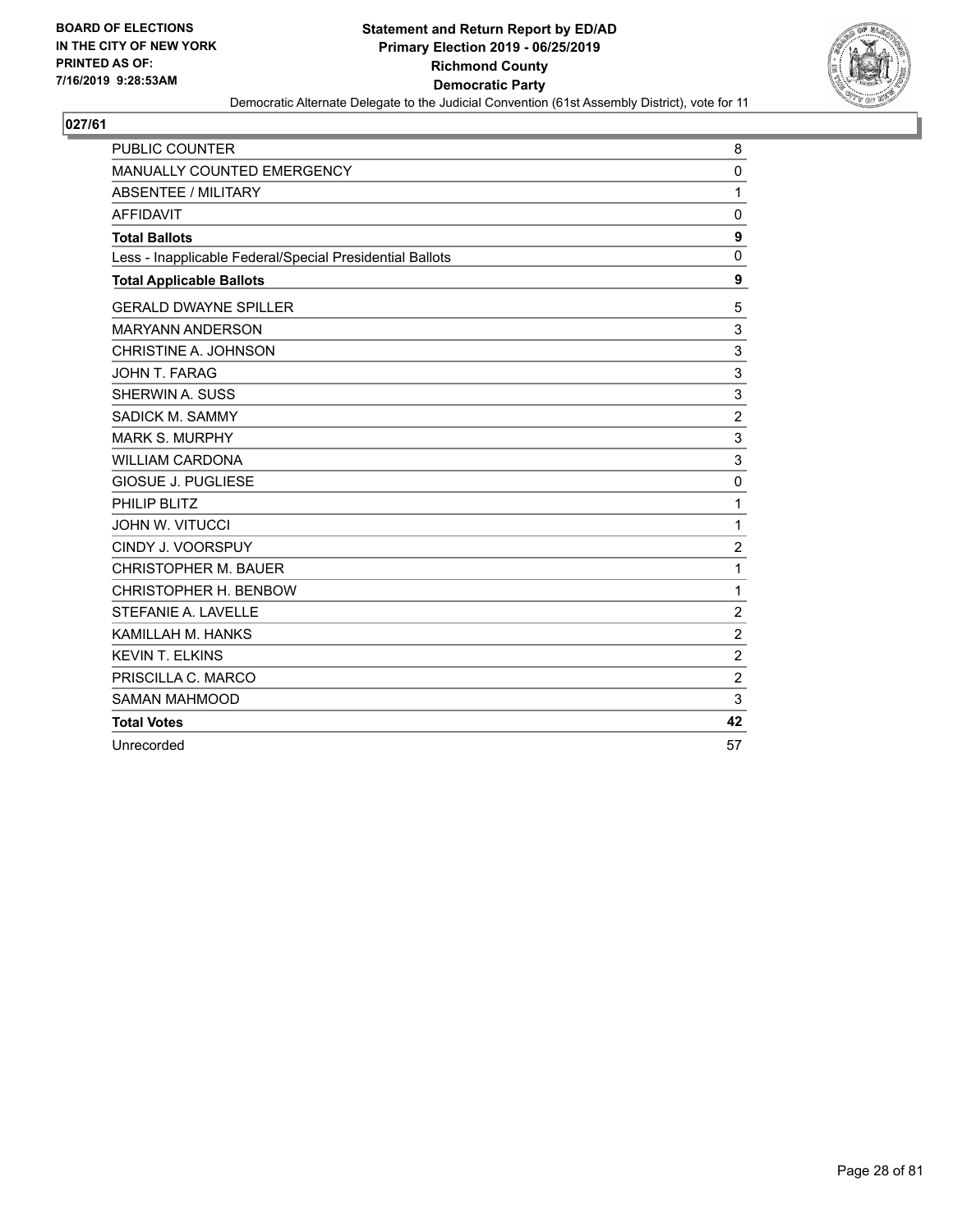

| <b>PUBLIC COUNTER</b>                                    | 9            |
|----------------------------------------------------------|--------------|
| MANUALLY COUNTED EMERGENCY                               | $\mathbf 0$  |
| <b>ABSENTEE / MILITARY</b>                               | 1            |
| <b>AFFIDAVIT</b>                                         | $\mathbf 0$  |
| <b>Total Ballots</b>                                     | 10           |
| Less - Inapplicable Federal/Special Presidential Ballots | $\Omega$     |
| <b>Total Applicable Ballots</b>                          | 10           |
| <b>GERALD DWAYNE SPILLER</b>                             | 3            |
| <b>MARYANN ANDERSON</b>                                  | 5            |
| CHRISTINE A. JOHNSON                                     | 4            |
| JOHN T. FARAG                                            | 3            |
| SHERWIN A. SUSS                                          | 1            |
| SADICK M. SAMMY                                          | $\mathbf{1}$ |
| <b>MARK S. MURPHY</b>                                    | 4            |
| <b>WILLIAM CARDONA</b>                                   | 3            |
| <b>GIOSUE J. PUGLIESE</b>                                | 3            |
| PHILIP BLITZ                                             | 3            |
| <b>JOHN W. VITUCCI</b>                                   | 5            |
| CINDY J. VOORSPUY                                        | 6            |
| <b>CHRISTOPHER M. BAUER</b>                              | 5            |
| CHRISTOPHER H. BENBOW                                    | 4            |
| STEFANIE A. LAVELLE                                      | 4            |
| KAMILLAH M. HANKS                                        | 8            |
| <b>KEVIN T. ELKINS</b>                                   | 6            |
| PRISCILLA C. MARCO                                       | 5            |
| <b>SAMAN MAHMOOD</b>                                     | 5            |
| <b>Total Votes</b>                                       | 78           |
| Unrecorded                                               | 32           |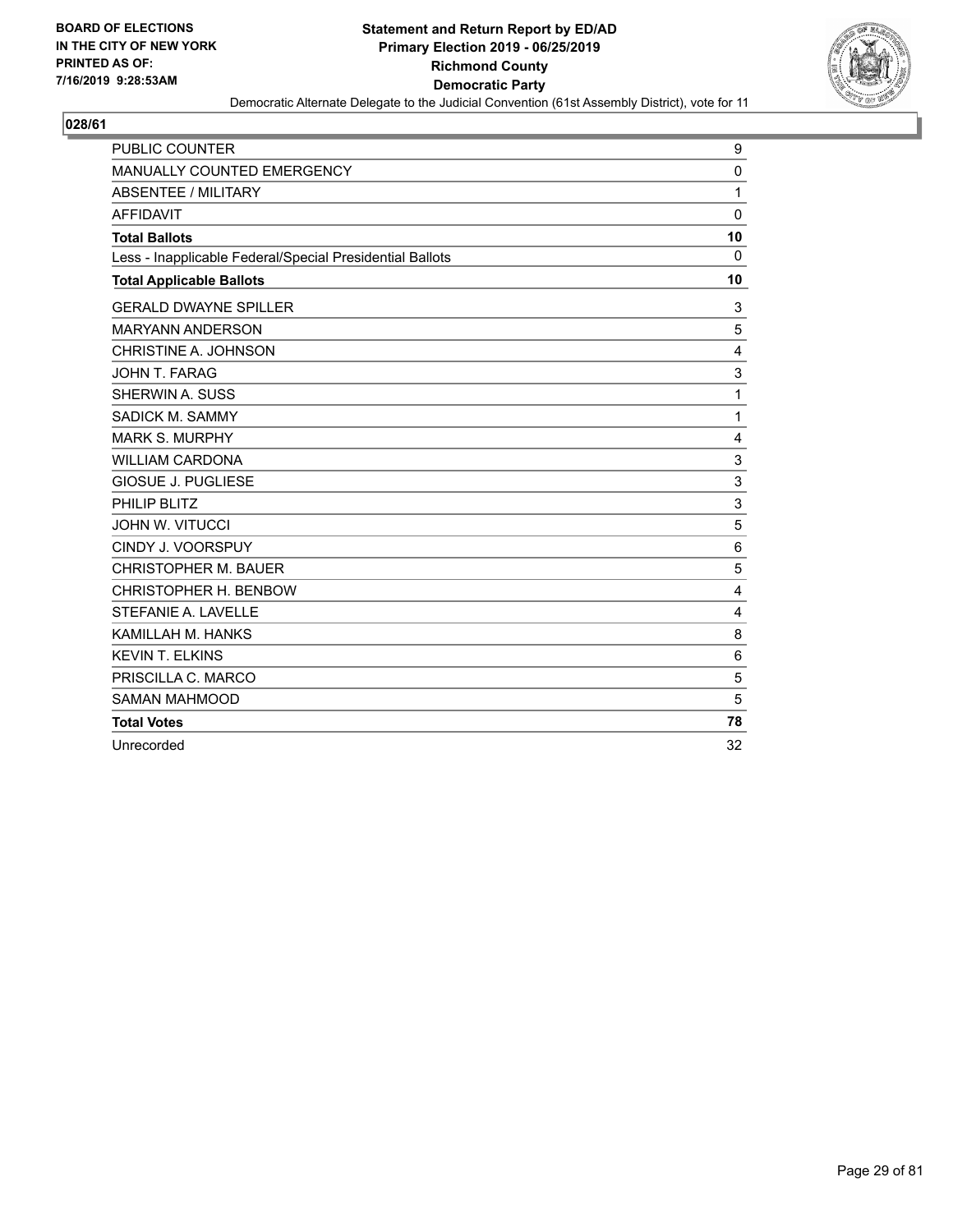

| <b>PUBLIC COUNTER</b>                                    | 5              |
|----------------------------------------------------------|----------------|
| MANUALLY COUNTED EMERGENCY                               | 0              |
| <b>ABSENTEE / MILITARY</b>                               | $\overline{2}$ |
| <b>AFFIDAVIT</b>                                         | $\mathbf 0$    |
| <b>Total Ballots</b>                                     | $\overline{7}$ |
| Less - Inapplicable Federal/Special Presidential Ballots | 0              |
| <b>Total Applicable Ballots</b>                          | $\overline{7}$ |
| <b>GERALD DWAYNE SPILLER</b>                             | 1              |
| <b>MARYANN ANDERSON</b>                                  | 3              |
| CHRISTINE A. JOHNSON                                     | $\overline{2}$ |
| JOHN T. FARAG                                            | 1              |
| SHERWIN A. SUSS                                          | $\mathbf{1}$   |
| SADICK M. SAMMY                                          | $\mathbf 0$    |
| <b>MARK S. MURPHY</b>                                    | $\overline{2}$ |
| <b>WILLIAM CARDONA</b>                                   | $\mathbf{1}$   |
| <b>GIOSUE J. PUGLIESE</b>                                | $\mathbf 0$    |
| PHILIP BLITZ                                             | 1              |
| <b>JOHN W. VITUCCI</b>                                   | 0              |
| CINDY J. VOORSPUY                                        | 1              |
| <b>CHRISTOPHER M. BAUER</b>                              | 3              |
| CHRISTOPHER H. BENBOW                                    | $\mathbf 0$    |
| STEFANIE A. LAVELLE                                      | $\overline{2}$ |
| KAMILLAH M. HANKS                                        | $\overline{2}$ |
| <b>KEVIN T. ELKINS</b>                                   | $\overline{2}$ |
| PRISCILLA C. MARCO                                       | $\overline{c}$ |
| <b>SAMAN MAHMOOD</b>                                     | 1              |
| <b>Total Votes</b>                                       | 25             |
| Unrecorded                                               | 52             |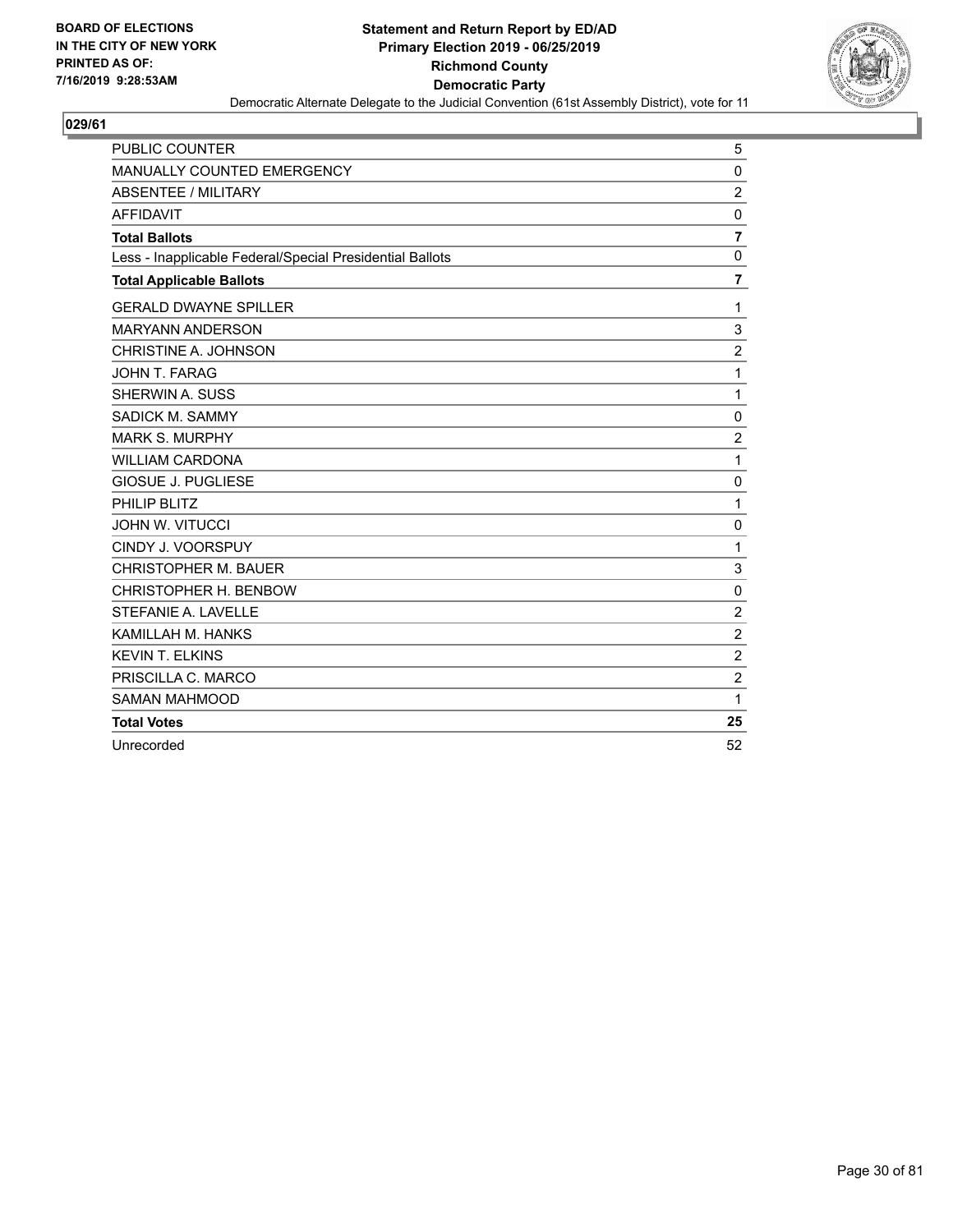

| PUBLIC COUNTER                                           | 8              |
|----------------------------------------------------------|----------------|
| MANUALLY COUNTED EMERGENCY                               | 0              |
| <b>ABSENTEE / MILITARY</b>                               | 1              |
| <b>AFFIDAVIT</b>                                         | 0              |
| <b>Total Ballots</b>                                     | 9              |
| Less - Inapplicable Federal/Special Presidential Ballots | $\mathbf 0$    |
| <b>Total Applicable Ballots</b>                          | 9              |
| <b>GERALD DWAYNE SPILLER</b>                             | 3              |
| <b>MARYANN ANDERSON</b>                                  | 3              |
| CHRISTINE A. JOHNSON                                     | 3              |
| JOHN T. FARAG                                            | 3              |
| <b>SHERWIN A. SUSS</b>                                   | $\mathbf{1}$   |
| SADICK M. SAMMY                                          | $\mathbf{1}$   |
| <b>MARK S. MURPHY</b>                                    | 3              |
| <b>WILLIAM CARDONA</b>                                   | $\mathbf{1}$   |
| <b>GIOSUE J. PUGLIESE</b>                                | $\overline{c}$ |
| PHILIP BLITZ                                             | $\overline{2}$ |
| <b>JOHN W. VITUCCI</b>                                   | 4              |
| CINDY J. VOORSPUY                                        | 3              |
| <b>CHRISTOPHER M. BAUER</b>                              | $\overline{2}$ |
| CHRISTOPHER H. BENBOW                                    | $\mathbf{1}$   |
| STEFANIE A. LAVELLE                                      | $\overline{c}$ |
| KAMILLAH M. HANKS                                        | 5              |
| <b>KEVIN T. ELKINS</b>                                   | 3              |
| PRISCILLA C. MARCO                                       | $\overline{c}$ |
| <b>SAMAN MAHMOOD</b>                                     | 3              |
| <b>Total Votes</b>                                       | 47             |
| Unrecorded                                               | 52             |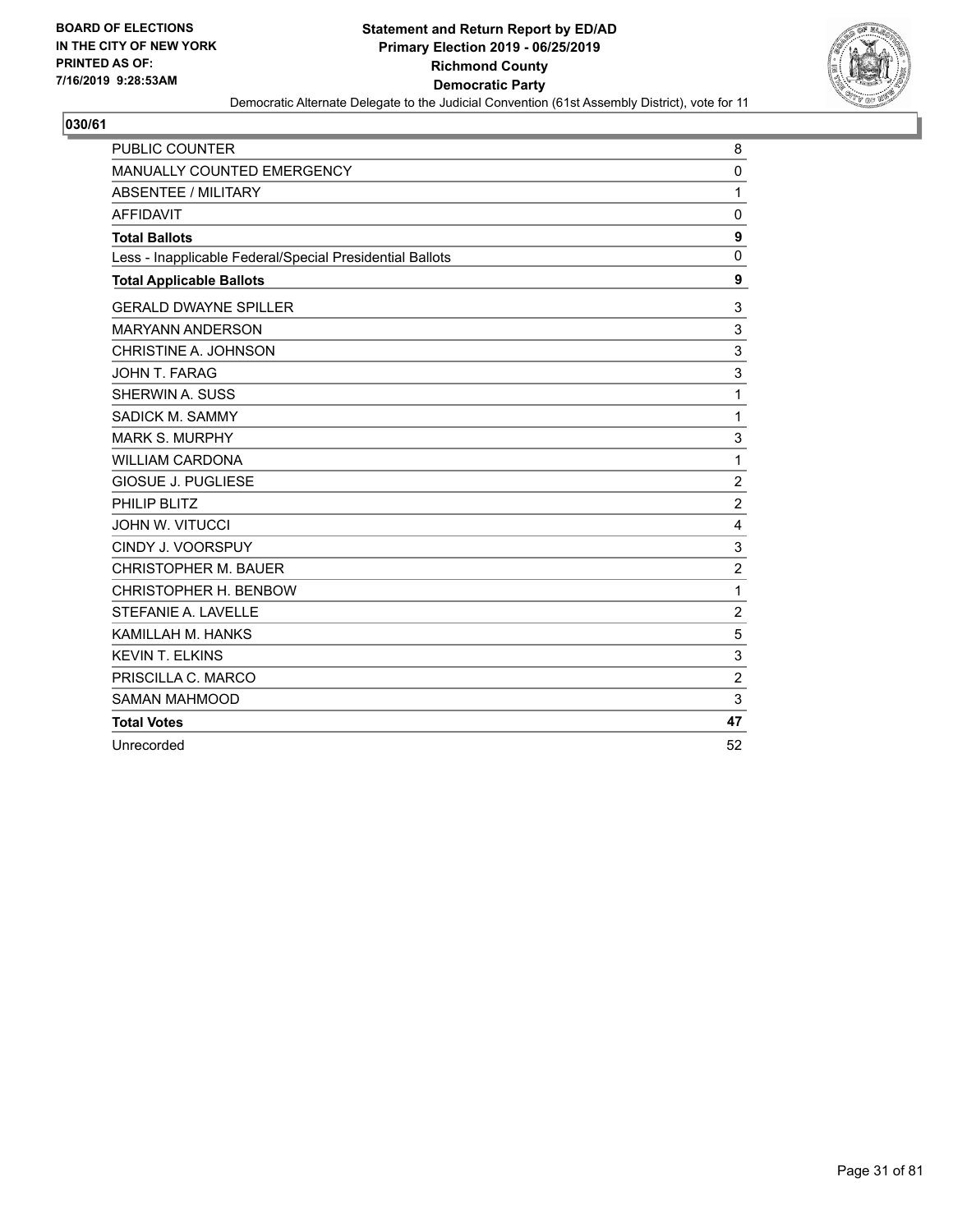

| <b>PUBLIC COUNTER</b>                                    | 10             |
|----------------------------------------------------------|----------------|
| MANUALLY COUNTED EMERGENCY                               | $\mathbf 0$    |
| <b>ABSENTEE / MILITARY</b>                               | $\mathbf 0$    |
| <b>AFFIDAVIT</b>                                         | $\mathbf 0$    |
| <b>Total Ballots</b>                                     | 10             |
| Less - Inapplicable Federal/Special Presidential Ballots | $\mathbf 0$    |
| <b>Total Applicable Ballots</b>                          | 10             |
| <b>GERALD DWAYNE SPILLER</b>                             | 4              |
| <b>MARYANN ANDERSON</b>                                  | 2              |
| CHRISTINE A. JOHNSON                                     | 1              |
| <b>JOHN T. FARAG</b>                                     | 1              |
| SHERWIN A. SUSS                                          | 0              |
| SADICK M. SAMMY                                          | 4              |
| <b>MARK S. MURPHY</b>                                    | $\overline{c}$ |
| <b>WILLIAM CARDONA</b>                                   | $\mathbf{1}$   |
| <b>GIOSUE J. PUGLIESE</b>                                | $\mathbf{1}$   |
| PHILIP BLITZ                                             | $\overline{2}$ |
| <b>JOHN W. VITUCCI</b>                                   | 0              |
| CINDY J. VOORSPUY                                        | 1              |
| <b>CHRISTOPHER M. BAUER</b>                              | 1              |
| CHRISTOPHER H. BENBOW                                    | $\mathbf{1}$   |
| STEFANIE A. LAVELLE                                      | 3              |
| KAMILLAH M. HANKS                                        | 5              |
| <b>KEVIN T. ELKINS</b>                                   | 4              |
| PRISCILLA C. MARCO                                       | $\overline{c}$ |
| <b>SAMAN MAHMOOD</b>                                     | 4              |
| <b>Total Votes</b>                                       | 39             |
| Unrecorded                                               | 71             |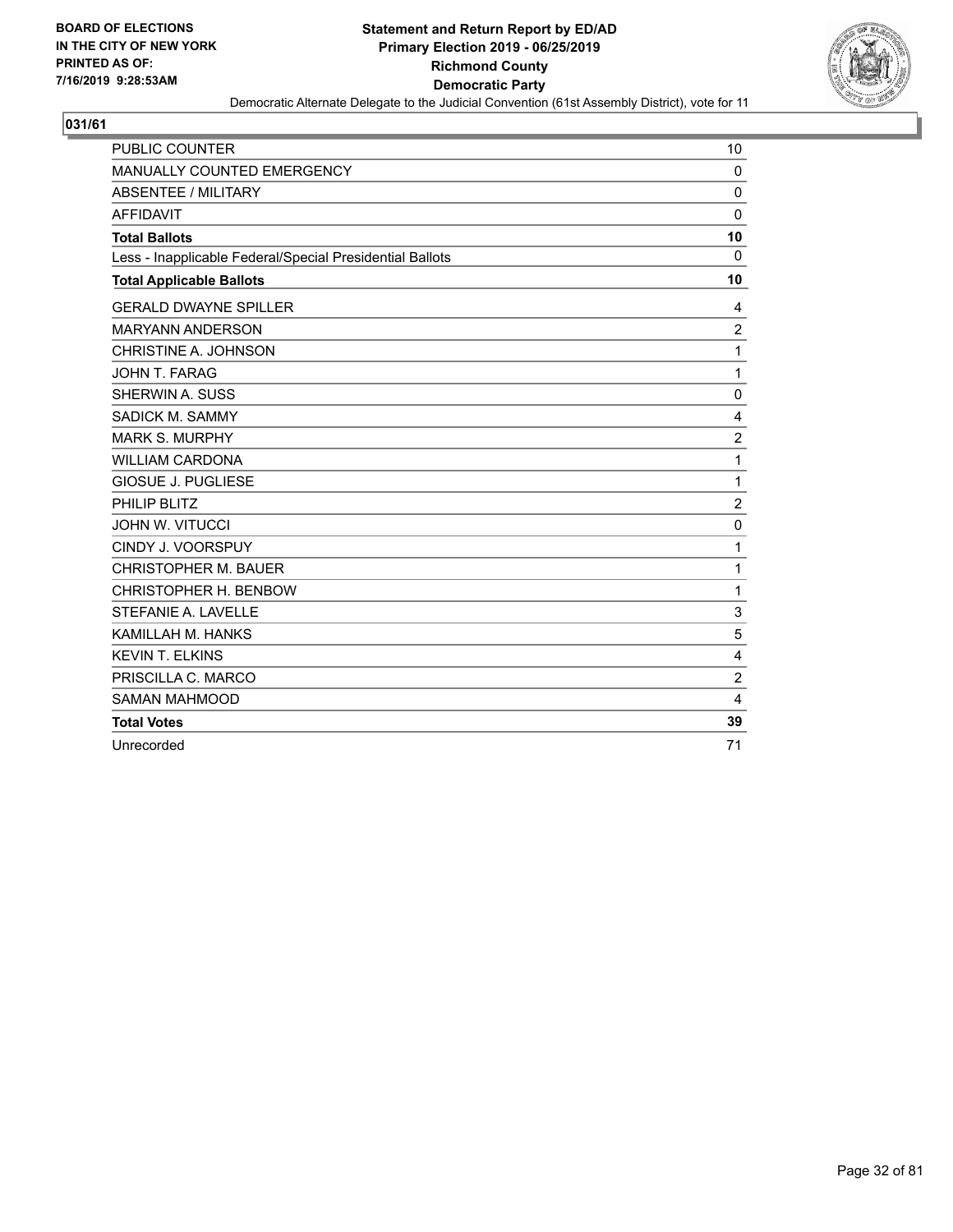

| <b>PUBLIC COUNTER</b>                                    | 18             |
|----------------------------------------------------------|----------------|
| MANUALLY COUNTED EMERGENCY                               | $\mathbf 0$    |
| <b>ABSENTEE / MILITARY</b>                               | 10             |
| <b>AFFIDAVIT</b>                                         | 0              |
| <b>Total Ballots</b>                                     | 28             |
| Less - Inapplicable Federal/Special Presidential Ballots | $\mathbf{0}$   |
| <b>Total Applicable Ballots</b>                          | 28             |
| <b>GERALD DWAYNE SPILLER</b>                             | 7              |
| <b>MARYANN ANDERSON</b>                                  | 11             |
| CHRISTINE A. JOHNSON                                     | 12             |
| JOHN T. FARAG                                            | 6              |
| SHERWIN A. SUSS                                          | 3              |
| SADICK M. SAMMY                                          | 5              |
| <b>MARK S. MURPHY</b>                                    | $\overline{7}$ |
| <b>WILLIAM CARDONA</b>                                   | $\overline{7}$ |
| <b>GIOSUE J. PUGLIESE</b>                                | 8              |
| PHILIP BLITZ                                             | 6              |
| <b>JOHN W. VITUCCI</b>                                   | 10             |
| CINDY J. VOORSPUY                                        | 10             |
| <b>CHRISTOPHER M. BAUER</b>                              | 10             |
| CHRISTOPHER H. BENBOW                                    | $\overline{7}$ |
| STEFANIE A. LAVELLE                                      | 12             |
| KAMILLAH M. HANKS                                        | 13             |
| <b>KEVIN T. ELKINS</b>                                   | 9              |
| PRISCILLA C. MARCO                                       | 10             |
| <b>SAMAN MAHMOOD</b>                                     | 11             |
| <b>Total Votes</b>                                       | 164            |
| Unrecorded                                               | 144            |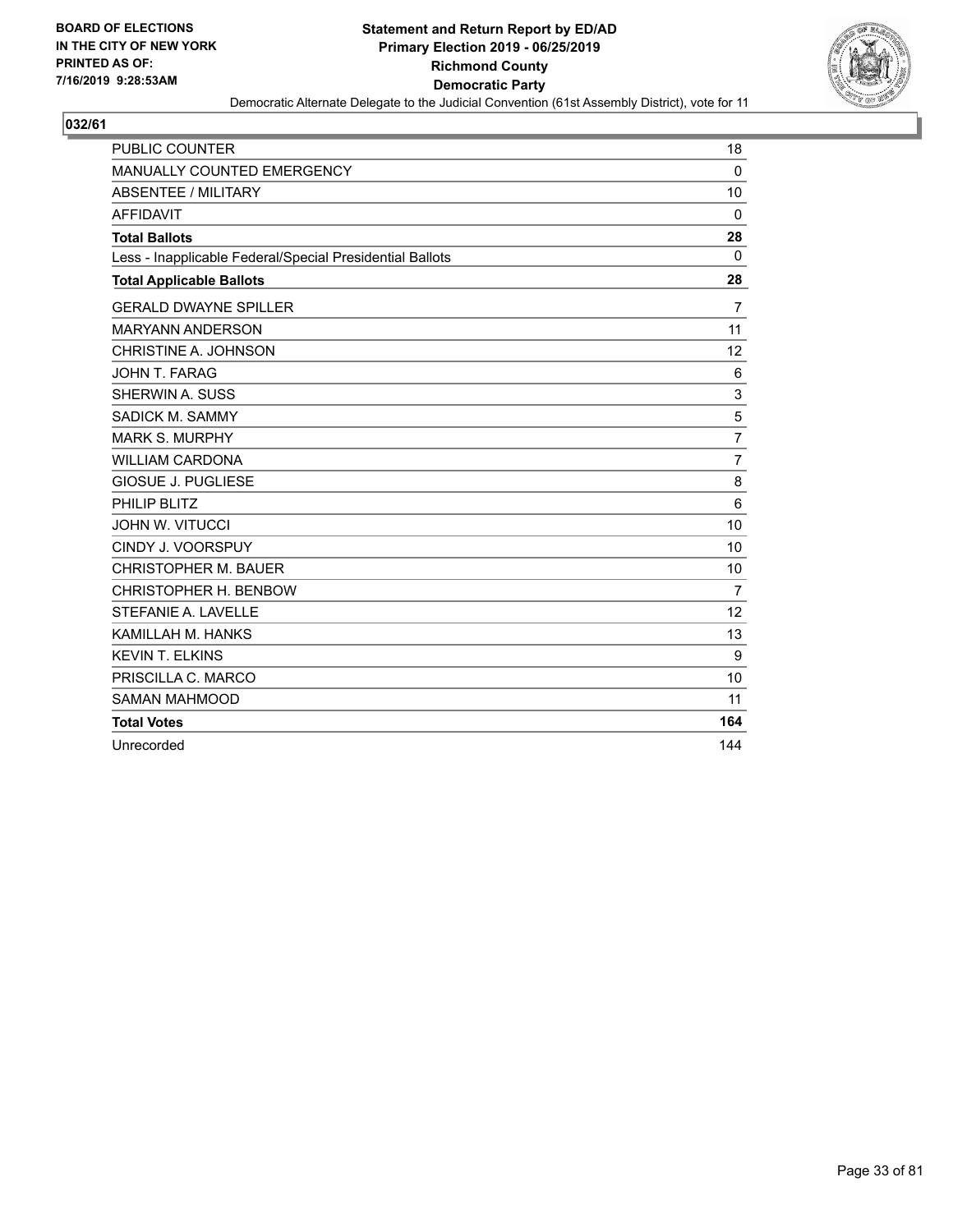

| <b>PUBLIC COUNTER</b>                                    | 13             |
|----------------------------------------------------------|----------------|
| MANUALLY COUNTED EMERGENCY                               | $\Omega$       |
| <b>ABSENTEE / MILITARY</b>                               | 4              |
| <b>AFFIDAVIT</b>                                         | $\mathbf 0$    |
| <b>Total Ballots</b>                                     | 17             |
| Less - Inapplicable Federal/Special Presidential Ballots | $\mathbf{0}$   |
| <b>Total Applicable Ballots</b>                          | 17             |
| <b>GERALD DWAYNE SPILLER</b>                             | 2              |
| <b>MARYANN ANDERSON</b>                                  | 3              |
| CHRISTINE A. JOHNSON                                     | $\overline{2}$ |
| JOHN T. FARAG                                            | 4              |
| SHERWIN A. SUSS                                          | $\overline{c}$ |
| SADICK M. SAMMY                                          | 4              |
| <b>MARK S. MURPHY</b>                                    | 1              |
| <b>WILLIAM CARDONA</b>                                   | 4              |
| <b>GIOSUE J. PUGLIESE</b>                                | 3              |
| PHILIP BLITZ                                             | $\overline{c}$ |
| <b>JOHN W. VITUCCI</b>                                   | 3              |
| CINDY J. VOORSPUY                                        | 3              |
| <b>CHRISTOPHER M. BAUER</b>                              | $\overline{c}$ |
| CHRISTOPHER H. BENBOW                                    | $\overline{2}$ |
| STEFANIE A. LAVELLE                                      | 8              |
| KAMILLAH M. HANKS                                        | 6              |
| <b>KEVIN T. ELKINS</b>                                   | 5              |
| PRISCILLA C. MARCO                                       | 4              |
| <b>SAMAN MAHMOOD</b>                                     | 4              |
| <b>Total Votes</b>                                       | 64             |
| Unrecorded                                               | 123            |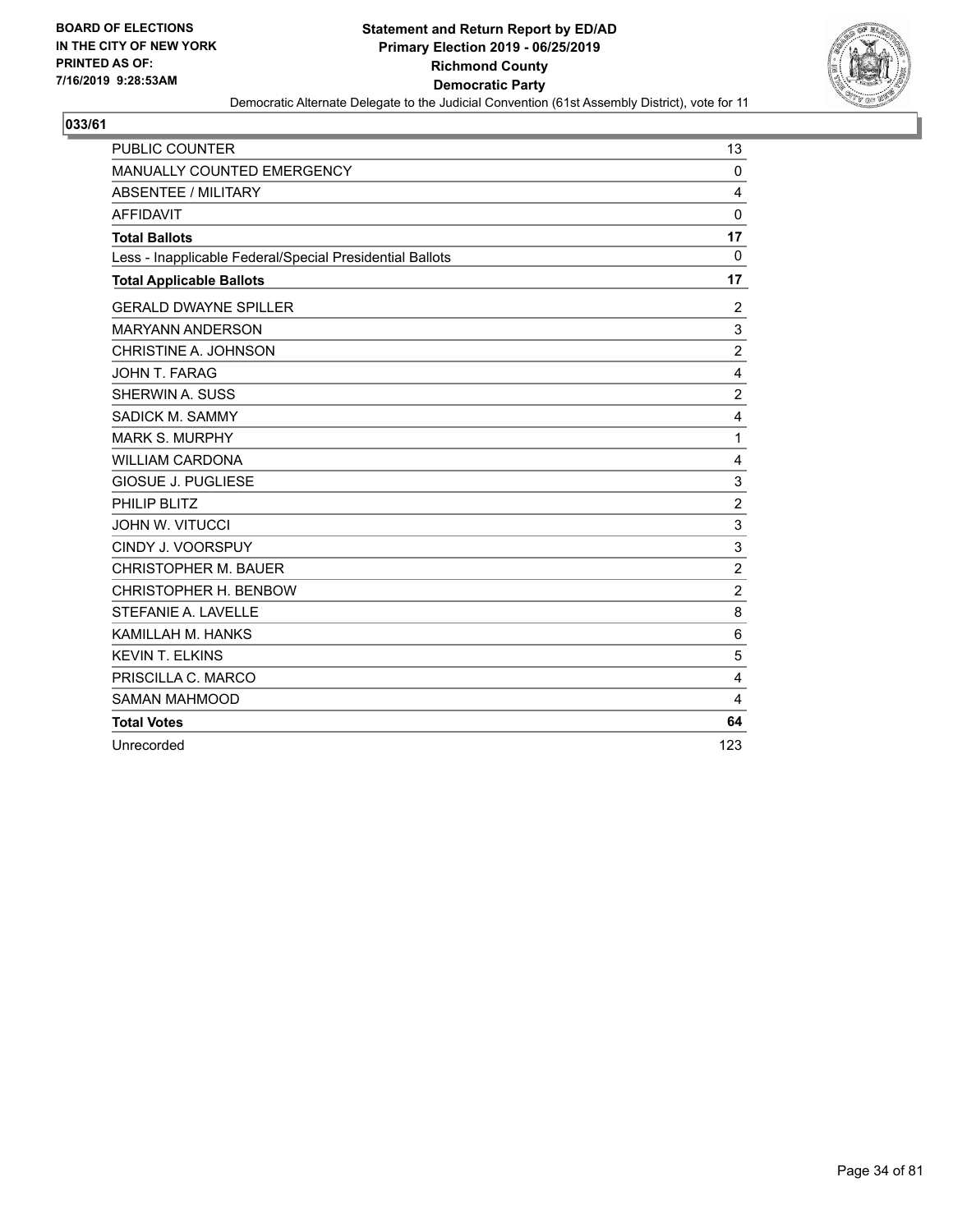

| <b>PUBLIC COUNTER</b>                                    | 6                         |
|----------------------------------------------------------|---------------------------|
| MANUALLY COUNTED EMERGENCY                               | $\mathbf 0$               |
| <b>ABSENTEE / MILITARY</b>                               | 3                         |
| <b>AFFIDAVIT</b>                                         | 0                         |
| <b>Total Ballots</b>                                     | 9                         |
| Less - Inapplicable Federal/Special Presidential Ballots | $\mathbf 0$               |
| <b>Total Applicable Ballots</b>                          | 9                         |
| <b>GERALD DWAYNE SPILLER</b>                             | 2                         |
| <b>MARYANN ANDERSON</b>                                  | $\overline{\mathbf{c}}$   |
| CHRISTINE A. JOHNSON                                     | 3                         |
| JOHN T. FARAG                                            | 1                         |
| SHERWIN A. SUSS                                          | 0                         |
| SADICK M. SAMMY                                          | $\mathbf 0$               |
| <b>MARK S. MURPHY</b>                                    | 3                         |
| <b>WILLIAM CARDONA</b>                                   | $\overline{2}$            |
| <b>GIOSUE J. PUGLIESE</b>                                | $\ensuremath{\mathsf{3}}$ |
| PHILIP BLITZ                                             | $\overline{c}$            |
| <b>JOHN W. VITUCCI</b>                                   | 4                         |
| CINDY J. VOORSPUY                                        | 3                         |
| <b>CHRISTOPHER M. BAUER</b>                              | $\overline{2}$            |
| CHRISTOPHER H. BENBOW                                    | 3                         |
| STEFANIE A. LAVELLE                                      | 5                         |
| KAMILLAH M. HANKS                                        | 5                         |
| <b>KEVIN T. ELKINS</b>                                   | $\overline{c}$            |
| PRISCILLA C. MARCO                                       | 5                         |
| <b>SAMAN MAHMOOD</b>                                     | 3                         |
| <b>Total Votes</b>                                       | 50                        |
| Unrecorded                                               | 49                        |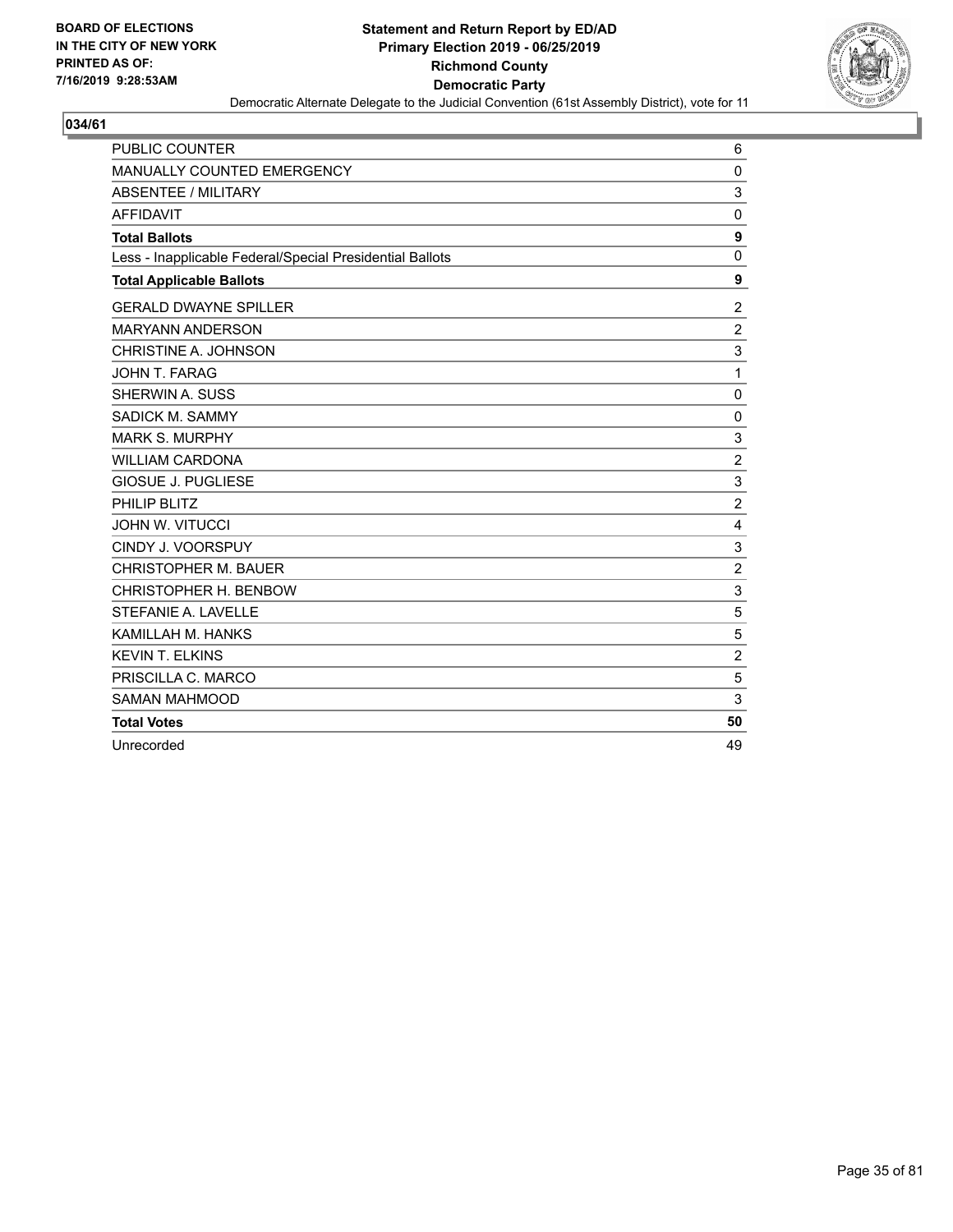

| <b>PUBLIC COUNTER</b>                                    | 0            |
|----------------------------------------------------------|--------------|
| MANUALLY COUNTED EMERGENCY                               | 0            |
| <b>ABSENTEE / MILITARY</b>                               | $\mathbf 0$  |
| <b>AFFIDAVIT</b>                                         | 0            |
| <b>Total Ballots</b>                                     | 0            |
| Less - Inapplicable Federal/Special Presidential Ballots | $\mathbf{0}$ |
| <b>Total Applicable Ballots</b>                          | $\mathbf 0$  |
| <b>GERALD DWAYNE SPILLER</b>                             | 0            |
| <b>MARYANN ANDERSON</b>                                  | $\mathbf{0}$ |
| CHRISTINE A. JOHNSON                                     | $\mathbf{0}$ |
| <b>JOHN T. FARAG</b>                                     | $\mathbf 0$  |
| SHERWIN A. SUSS                                          | $\mathbf 0$  |
| SADICK M. SAMMY                                          | 0            |
| <b>MARK S. MURPHY</b>                                    | $\mathbf 0$  |
| <b>WILLIAM CARDONA</b>                                   | $\mathbf{0}$ |
| <b>GIOSUE J. PUGLIESE</b>                                | 0            |
| PHILIP BLITZ                                             | $\mathbf 0$  |
| <b>JOHN W. VITUCCI</b>                                   | $\mathbf{0}$ |
| CINDY J. VOORSPUY                                        | $\mathbf 0$  |
| <b>CHRISTOPHER M. BAUER</b>                              | $\mathbf 0$  |
| CHRISTOPHER H. BENBOW                                    | $\mathbf{0}$ |
| STEFANIE A. LAVELLE                                      | $\mathbf 0$  |
| KAMILLAH M. HANKS                                        | $\Omega$     |
| <b>KEVIN T. ELKINS</b>                                   | $\mathbf 0$  |
| PRISCILLA C. MARCO                                       | $\mathbf 0$  |
| <b>SAMAN MAHMOOD</b>                                     | $\mathbf{0}$ |
| <b>Total Votes</b>                                       | 0            |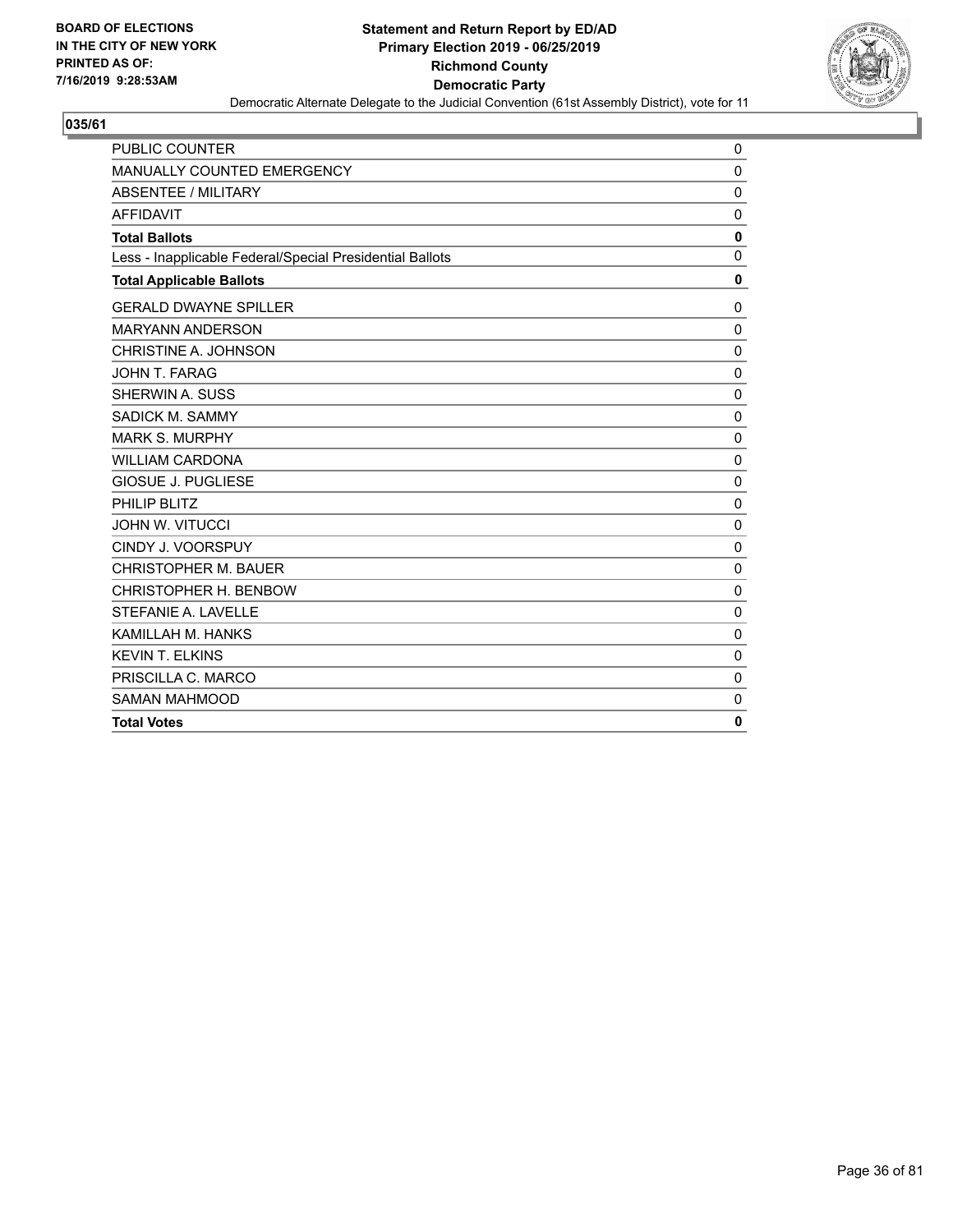

| <b>PUBLIC COUNTER</b>                                    | 3           |
|----------------------------------------------------------|-------------|
| MANUALLY COUNTED EMERGENCY                               | $\mathbf 0$ |
| <b>ABSENTEE / MILITARY</b>                               | $\mathbf 0$ |
| <b>AFFIDAVIT</b>                                         | 0           |
| <b>Total Ballots</b>                                     | 3           |
| Less - Inapplicable Federal/Special Presidential Ballots | $\mathbf 0$ |
| <b>Total Applicable Ballots</b>                          | 3           |
| <b>GERALD DWAYNE SPILLER</b>                             | $\mathbf 0$ |
| <b>MARYANN ANDERSON</b>                                  | 0           |
| CHRISTINE A. JOHNSON                                     | $\mathbf 0$ |
| JOHN T. FARAG                                            | $\mathbf 0$ |
| SHERWIN A. SUSS                                          | 1           |
| SADICK M. SAMMY                                          | $\mathbf 0$ |
| <b>MARK S. MURPHY</b>                                    | $\Omega$    |
| <b>WILLIAM CARDONA</b>                                   | 0           |
| <b>GIOSUE J. PUGLIESE</b>                                | $\mathbf 0$ |
| PHILIP BLITZ                                             | $\mathbf 0$ |
| <b>JOHN W. VITUCCI</b>                                   | $\mathbf 0$ |
| CINDY J. VOORSPUY                                        | $\mathbf 0$ |
| <b>CHRISTOPHER M. BAUER</b>                              | 0           |
| CHRISTOPHER H. BENBOW                                    | 1           |
| STEFANIE A. LAVELLE                                      | 1           |
| KAMILLAH M. HANKS                                        | $\mathbf 0$ |
| <b>KEVIN T. ELKINS</b>                                   | 1           |
| PRISCILLA C. MARCO                                       | $\mathbf 0$ |
| <b>SAMAN MAHMOOD</b>                                     | 0           |
| <b>Total Votes</b>                                       | 4           |
| Unrecorded                                               | 29          |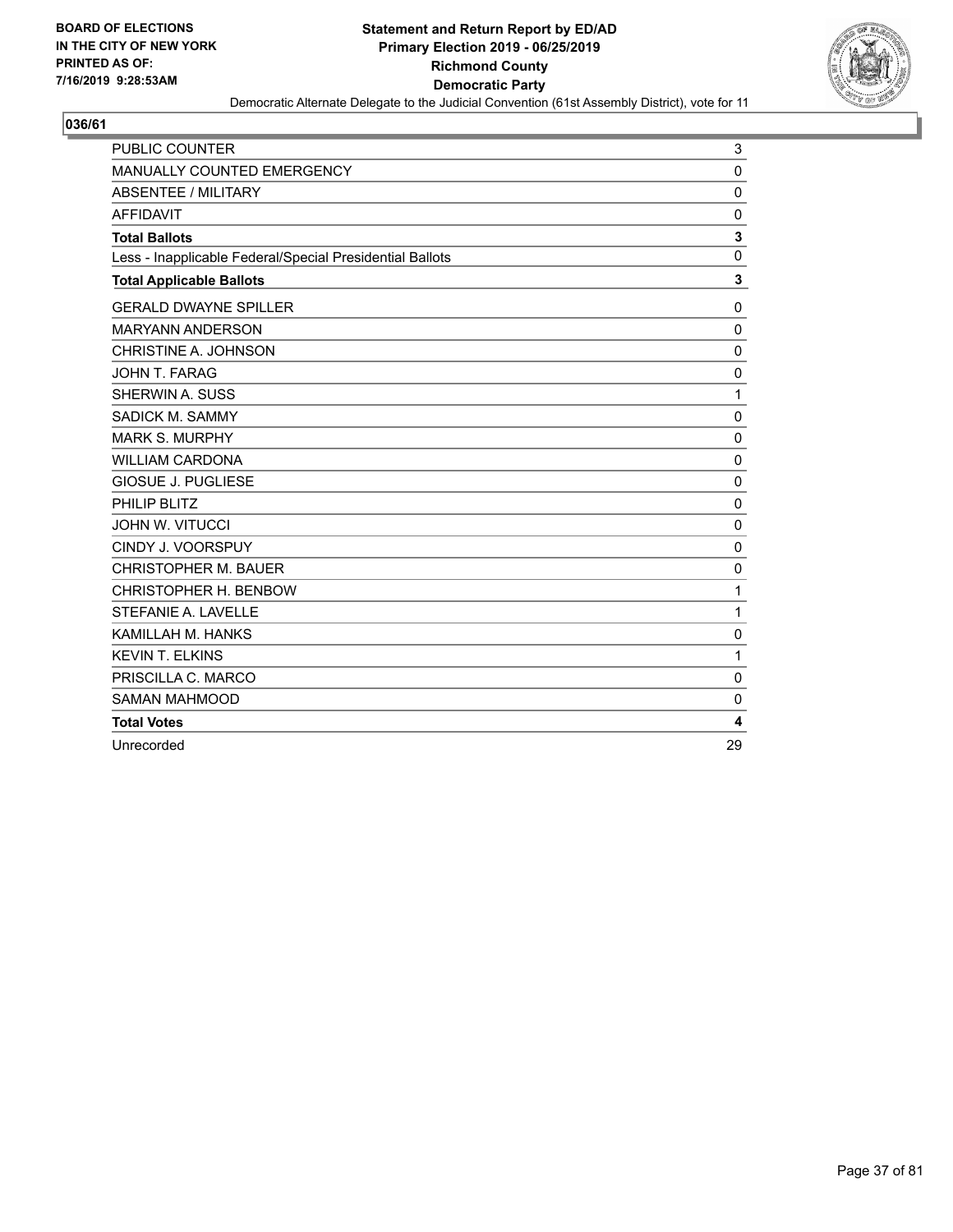

| PUBLIC COUNTER                                           | 16             |
|----------------------------------------------------------|----------------|
| MANUALLY COUNTED EMERGENCY                               | $\mathbf 0$    |
| <b>ABSENTEE / MILITARY</b>                               | $\overline{2}$ |
| <b>AFFIDAVIT</b>                                         | $\mathbf 0$    |
| <b>Total Ballots</b>                                     | 18             |
| Less - Inapplicable Federal/Special Presidential Ballots | $\Omega$       |
| <b>Total Applicable Ballots</b>                          | 18             |
| <b>GERALD DWAYNE SPILLER</b>                             | 1              |
| <b>MARYANN ANDERSON</b>                                  | 3              |
| CHRISTINE A. JOHNSON                                     | 5              |
| JOHN T. FARAG                                            | 1              |
| SHERWIN A. SUSS                                          | $\mathbf{1}$   |
| SADICK M. SAMMY                                          | 0              |
| <b>MARK S. MURPHY</b>                                    | 4              |
| <b>WILLIAM CARDONA</b>                                   | $\mathbf{1}$   |
| <b>GIOSUE J. PUGLIESE</b>                                | 4              |
| PHILIP BLITZ                                             | 3              |
| <b>JOHN W. VITUCCI</b>                                   | 5              |
| CINDY J. VOORSPUY                                        | $\overline{7}$ |
| <b>CHRISTOPHER M. BAUER</b>                              | 4              |
| CHRISTOPHER H. BENBOW                                    | 4              |
| STEFANIE A. LAVELLE                                      | 8              |
| KAMILLAH M. HANKS                                        | 8              |
| <b>KEVIN T. ELKINS</b>                                   | 4              |
| PRISCILLA C. MARCO                                       | 5              |
| <b>SAMAN MAHMOOD</b>                                     | 6              |
| <b>Total Votes</b>                                       | 74             |
| Unrecorded                                               | 124            |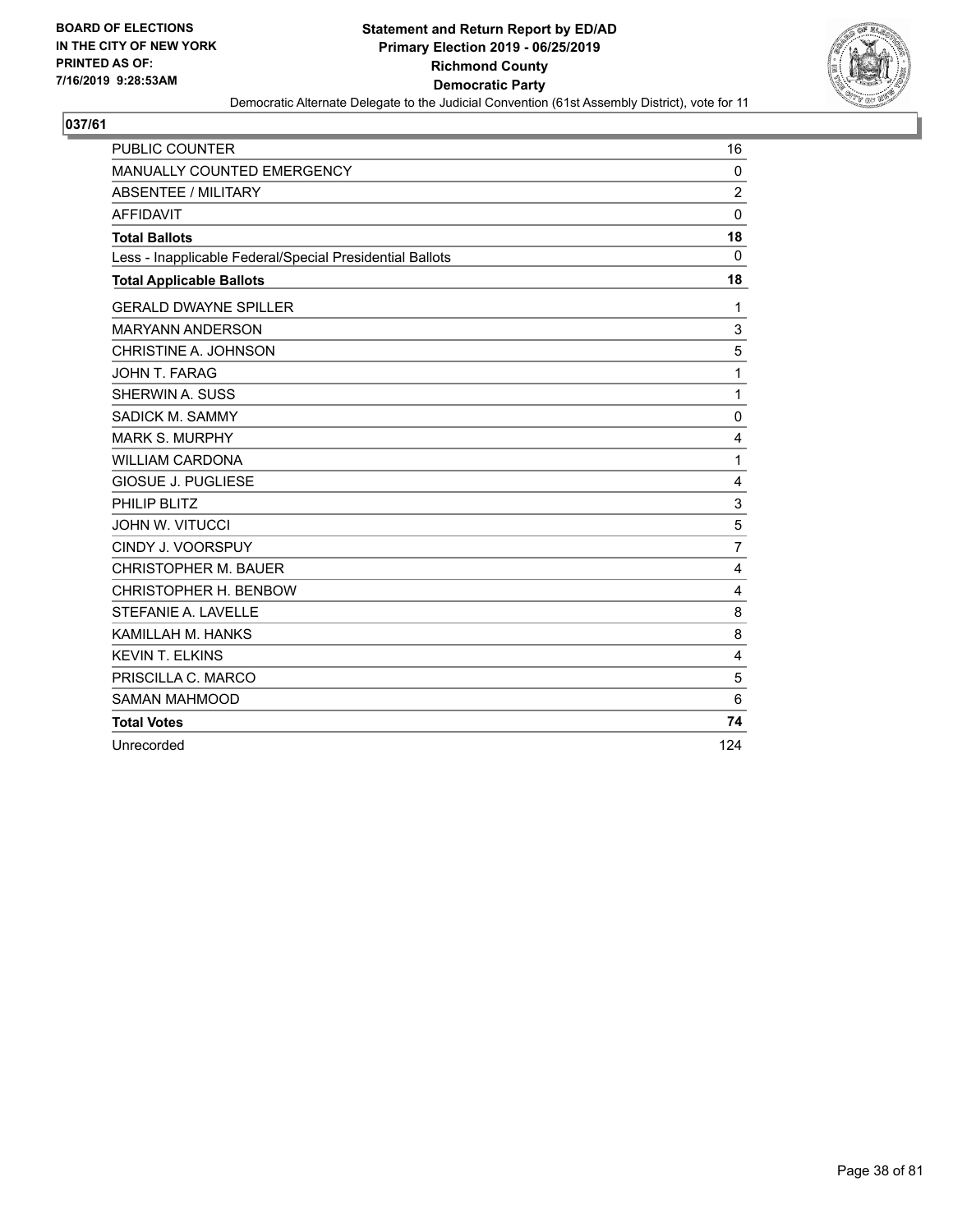

| <b>PUBLIC COUNTER</b>                                    | 21             |
|----------------------------------------------------------|----------------|
| MANUALLY COUNTED EMERGENCY                               | 0              |
| <b>ABSENTEE / MILITARY</b>                               | $\overline{2}$ |
| <b>AFFIDAVIT</b>                                         | $\mathbf 0$    |
| <b>Total Ballots</b>                                     | 23             |
| Less - Inapplicable Federal/Special Presidential Ballots | 0              |
| <b>Total Applicable Ballots</b>                          | 23             |
| <b>GERALD DWAYNE SPILLER</b>                             | 1              |
| <b>MARYANN ANDERSON</b>                                  | 10             |
| CHRISTINE A. JOHNSON                                     | 12             |
| JOHN T. FARAG                                            | $\mathbf{1}$   |
| SHERWIN A. SUSS                                          | $\mathbf{1}$   |
| SADICK M. SAMMY                                          | $\overline{c}$ |
| <b>MARK S. MURPHY</b>                                    | 10             |
| <b>WILLIAM CARDONA</b>                                   | 3              |
| <b>GIOSUE J. PUGLIESE</b>                                | 11             |
| PHILIP BLITZ                                             | 10             |
| <b>JOHN W. VITUCCI</b>                                   | 9              |
| CINDY J. VOORSPUY                                        | 14             |
| <b>CHRISTOPHER M. BAUER</b>                              | 12             |
| CHRISTOPHER H. BENBOW                                    | 16             |
| STEFANIE A. LAVELLE                                      | 18             |
| KAMILLAH M. HANKS                                        | 9              |
| <b>KEVIN T. ELKINS</b>                                   | 11             |
| PRISCILLA C. MARCO                                       | 13             |
| <b>SAMAN MAHMOOD</b>                                     | 14             |
| <b>GENA MIMOZA (WRITE-IN)</b>                            | 1              |
| JOHN F. MORAN (WRITE-IN)                                 | 1              |
| <b>Total Votes</b>                                       | 179            |
| Unrecorded                                               | 74             |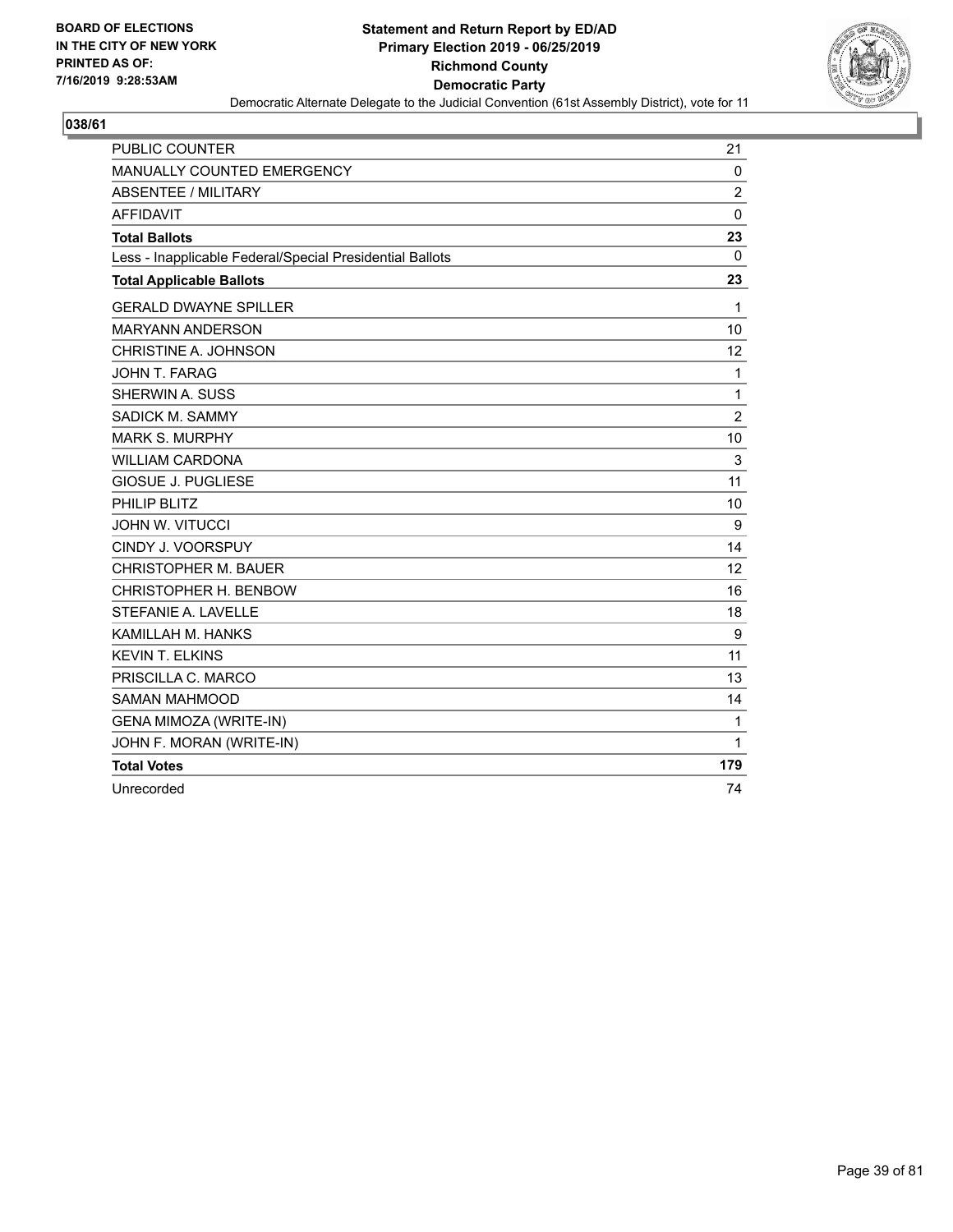

| PUBLIC COUNTER                                           | 41             |
|----------------------------------------------------------|----------------|
| MANUALLY COUNTED EMERGENCY                               | $\mathbf 0$    |
| <b>ABSENTEE / MILITARY</b>                               | $\overline{2}$ |
| <b>AFFIDAVIT</b>                                         | 0              |
| <b>Total Ballots</b>                                     | 43             |
| Less - Inapplicable Federal/Special Presidential Ballots | $\Omega$       |
| <b>Total Applicable Ballots</b>                          | 43             |
| <b>GERALD DWAYNE SPILLER</b>                             | 8              |
| <b>MARYANN ANDERSON</b>                                  | 10             |
| CHRISTINE A. JOHNSON                                     | 13             |
| JOHN T. FARAG                                            | 6              |
| SHERWIN A. SUSS                                          | 5              |
| SADICK M. SAMMY                                          | 6              |
| <b>MARK S. MURPHY</b>                                    | 11             |
| <b>WILLIAM CARDONA</b>                                   | $\overline{4}$ |
| <b>GIOSUE J. PUGLIESE</b>                                | 15             |
| PHILIP BLITZ                                             | 11             |
| <b>JOHN W. VITUCCI</b>                                   | 14             |
| CINDY J. VOORSPUY                                        | 17             |
| CHRISTOPHER M. BAUER                                     | 17             |
| CHRISTOPHER H. BENBOW                                    | 17             |
| STEFANIE A. LAVELLE                                      | 22             |
| KAMILLAH M. HANKS                                        | 17             |
| <b>KEVIN T. ELKINS</b>                                   | 15             |
| PRISCILLA C. MARCO                                       | 12             |
| <b>SAMAN MAHMOOD</b>                                     | 15             |
| CHRISTIEN JOPASUA (WRITE-IN)                             | 1              |
| <b>Total Votes</b>                                       | 236            |
| Unrecorded                                               | 237            |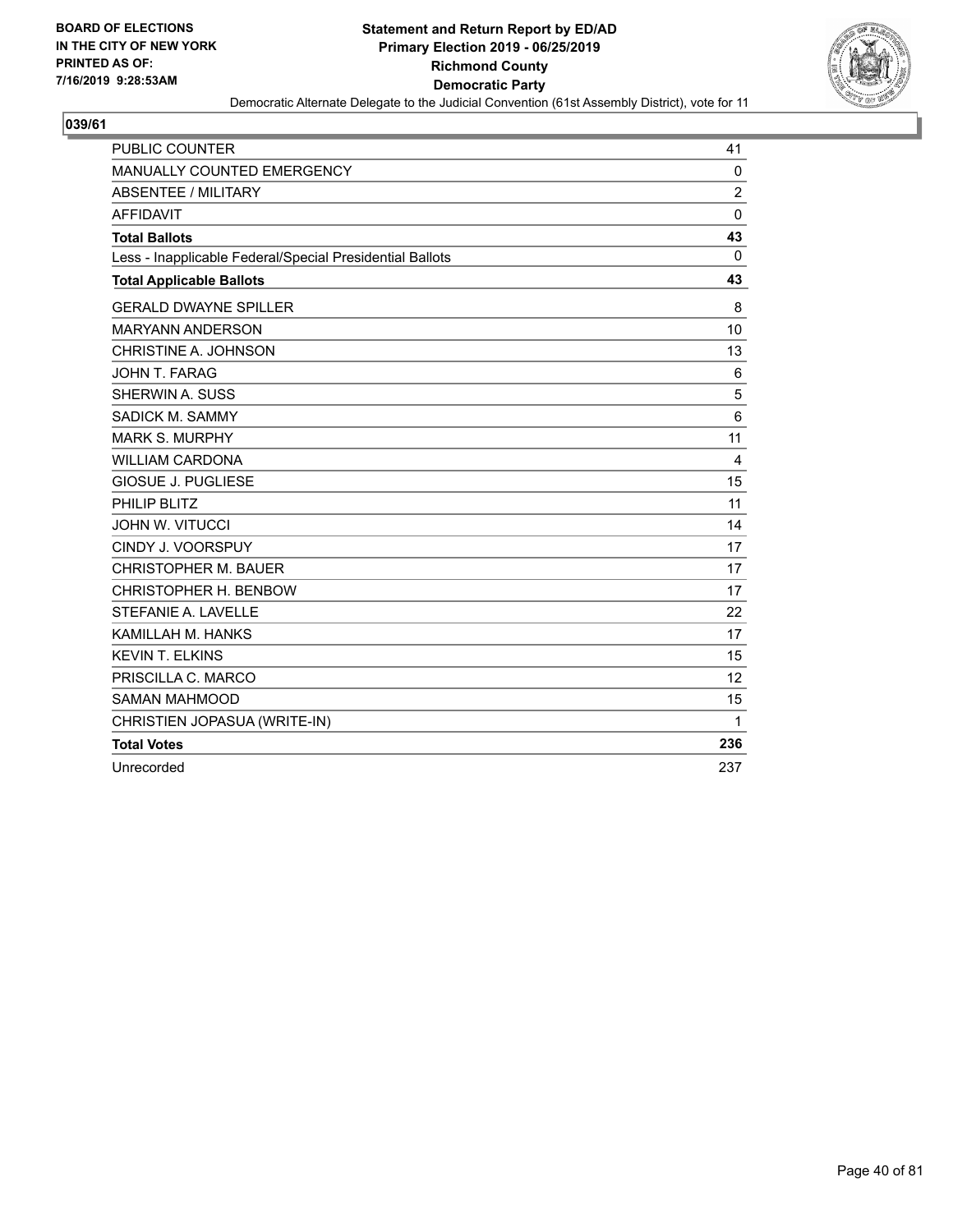

| <b>PUBLIC COUNTER</b>                                    | 30             |
|----------------------------------------------------------|----------------|
| MANUALLY COUNTED EMERGENCY                               | 0              |
| <b>ABSENTEE / MILITARY</b>                               | 3              |
| <b>AFFIDAVIT</b>                                         | $\mathbf 0$    |
| <b>Total Ballots</b>                                     | 33             |
| Less - Inapplicable Federal/Special Presidential Ballots | $\Omega$       |
| <b>Total Applicable Ballots</b>                          | 33             |
| <b>GERALD DWAYNE SPILLER</b>                             | $\overline{c}$ |
| <b>MARYANN ANDERSON</b>                                  | 5              |
| CHRISTINE A. JOHNSON                                     | 5              |
| <b>JOHN T. FARAG</b>                                     | 4              |
| SHERWIN A. SUSS                                          | 3              |
| SADICK M. SAMMY                                          | $\overline{2}$ |
| <b>MARK S. MURPHY</b>                                    | 10             |
| <b>WILLIAM CARDONA</b>                                   | 2              |
| <b>GIOSUE J. PUGLIESE</b>                                | 15             |
| PHILIP BLITZ                                             | 13             |
| <b>JOHN W. VITUCCI</b>                                   | 11             |
| CINDY J. VOORSPUY                                        | 15             |
| <b>CHRISTOPHER M. BAUER</b>                              | 15             |
| CHRISTOPHER H. BENBOW                                    | 15             |
| STEFANIE A. LAVELLE                                      | 18             |
| KAMILLAH M. HANKS                                        | 13             |
| <b>KEVIN T. ELKINS</b>                                   | 12             |
| PRISCILLA C. MARCO                                       | 14             |
| <b>SAMAN MAHMOOD</b>                                     | 11             |
| <b>Total Votes</b>                                       | 185            |
| Unrecorded                                               | 178            |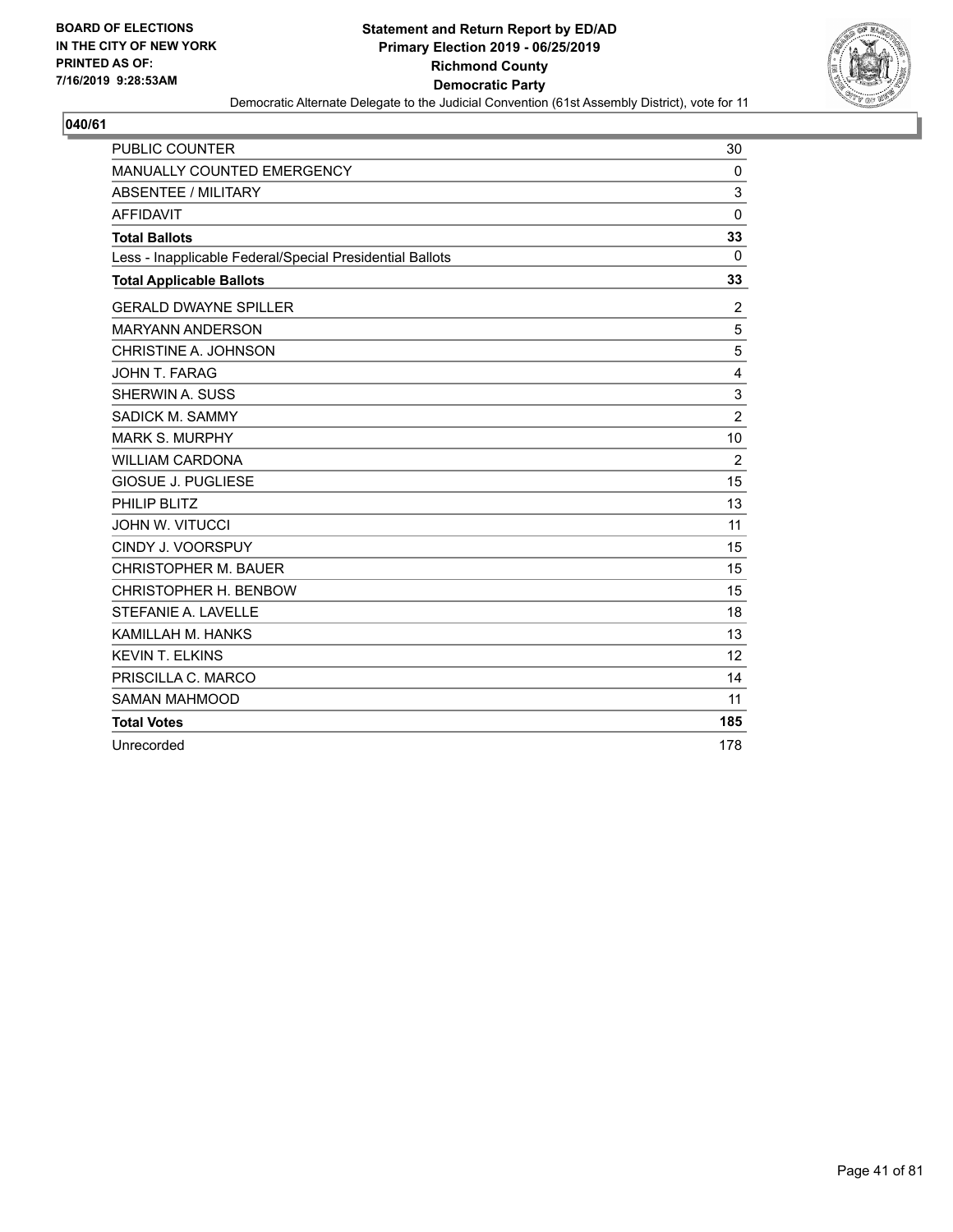

| <b>PUBLIC COUNTER</b>                                    | 5              |
|----------------------------------------------------------|----------------|
| MANUALLY COUNTED EMERGENCY                               | 0              |
| <b>ABSENTEE / MILITARY</b>                               | 1              |
| <b>AFFIDAVIT</b>                                         | $\mathbf 0$    |
| <b>Total Ballots</b>                                     | 6              |
| Less - Inapplicable Federal/Special Presidential Ballots | $\mathbf{0}$   |
| <b>Total Applicable Ballots</b>                          | 6              |
| <b>GERALD DWAYNE SPILLER</b>                             | 1              |
| <b>MARYANN ANDERSON</b>                                  | $\mathbf{1}$   |
| CHRISTINE A. JOHNSON                                     | 0              |
| JOHN T. FARAG                                            | $\mathbf{1}$   |
| SHERWIN A. SUSS                                          | 1              |
| SADICK M. SAMMY                                          | 0              |
| <b>MARK S. MURPHY</b>                                    | $\overline{c}$ |
| <b>WILLIAM CARDONA</b>                                   | $\mathbf 0$    |
| <b>GIOSUE J. PUGLIESE</b>                                | $\overline{c}$ |
| PHILIP BLITZ                                             | 3              |
| <b>JOHN W. VITUCCI</b>                                   | $\overline{c}$ |
| CINDY J. VOORSPUY                                        | $\overline{c}$ |
| <b>CHRISTOPHER M. BAUER</b>                              | 3              |
| CHRISTOPHER H. BENBOW                                    | 1              |
| STEFANIE A. LAVELLE                                      | 4              |
| KAMILLAH M. HANKS                                        | 1              |
| <b>KEVIN T. ELKINS</b>                                   | 3              |
| PRISCILLA C. MARCO                                       | 3              |
| <b>SAMAN MAHMOOD</b>                                     | 3              |
| KEVIN P. MCKERNAN (WRITE-IN)                             | 1              |
| <b>Total Votes</b>                                       | 34             |
| Unrecorded                                               | 32             |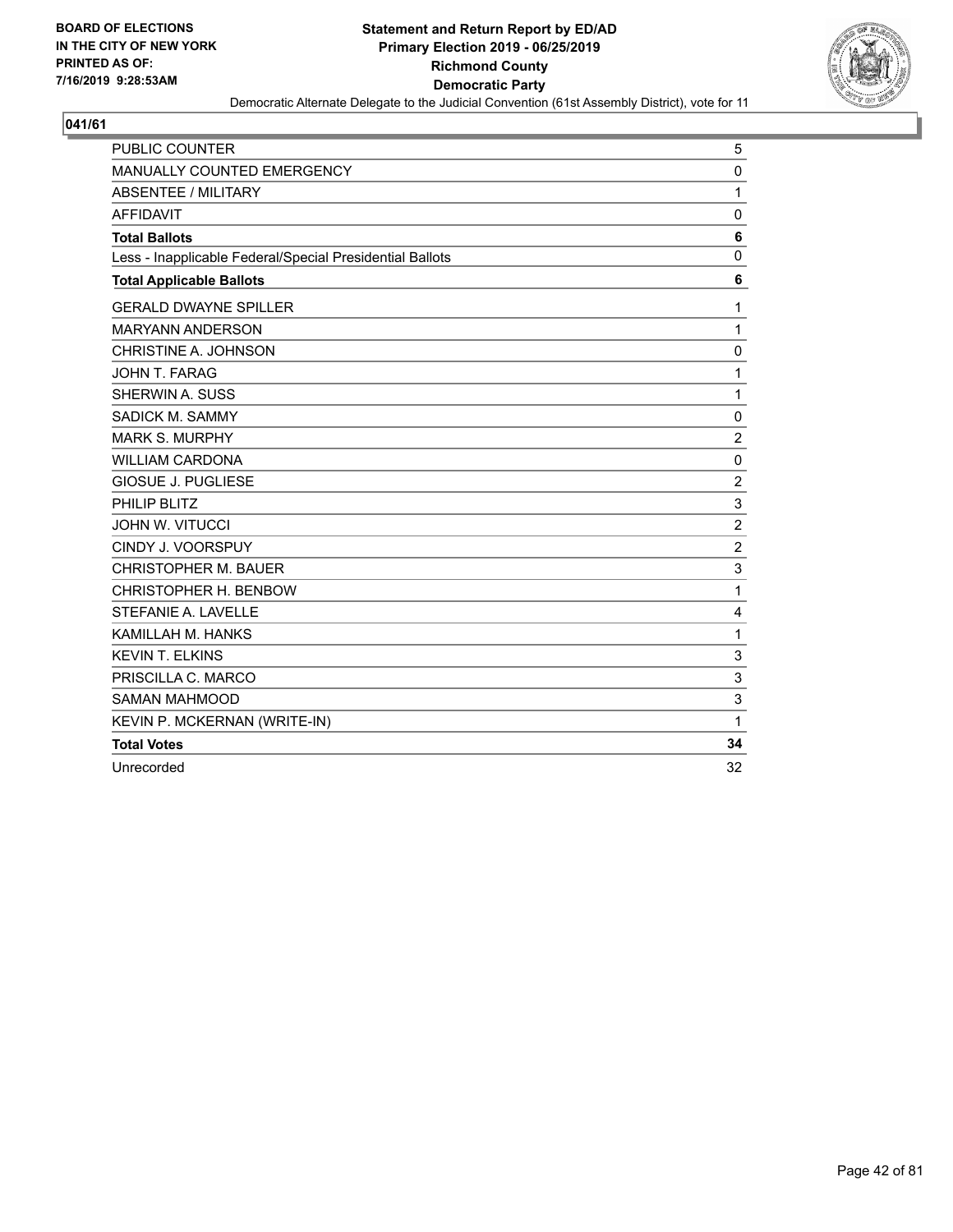

| <b>PUBLIC COUNTER</b>                                    | 14             |
|----------------------------------------------------------|----------------|
| MANUALLY COUNTED EMERGENCY                               | $\mathbf 0$    |
| <b>ABSENTEE / MILITARY</b>                               | $\overline{c}$ |
| <b>AFFIDAVIT</b>                                         | $\Omega$       |
| <b>Total Ballots</b>                                     | 16             |
| Less - Inapplicable Federal/Special Presidential Ballots | $\Omega$       |
| <b>Total Applicable Ballots</b>                          | 16             |
| <b>GERALD DWAYNE SPILLER</b>                             | 1              |
| <b>MARYANN ANDERSON</b>                                  | $\overline{7}$ |
| CHRISTINE A. JOHNSON                                     | 5              |
| JOHN T. FARAG                                            | 3              |
| <b>SHERWIN A. SUSS</b>                                   | 4              |
| SADICK M. SAMMY                                          | 3              |
| <b>MARK S. MURPHY</b>                                    | 6              |
| <b>WILLIAM CARDONA</b>                                   | 4              |
| <b>GIOSUE J. PUGLIESE</b>                                | 5              |
| PHILIP BLITZ                                             | 6              |
| <b>JOHN W. VITUCCI</b>                                   | 8              |
| CINDY J. VOORSPUY                                        | 6              |
| <b>CHRISTOPHER M. BAUER</b>                              | 9              |
| CHRISTOPHER H. BENBOW                                    | 11             |
| STEFANIE A. LAVELLE                                      | 8              |
| KAMILLAH M. HANKS                                        | $\overline{c}$ |
| <b>KEVIN T. ELKINS</b>                                   | 4              |
| PRISCILLA C. MARCO                                       | $\overline{7}$ |
| <b>SAMAN MAHMOOD</b>                                     | 5              |
| VINCENT GRAZIANO (WRITE-IN)                              | 1              |
| <b>Total Votes</b>                                       | 105            |
| Unrecorded                                               | 71             |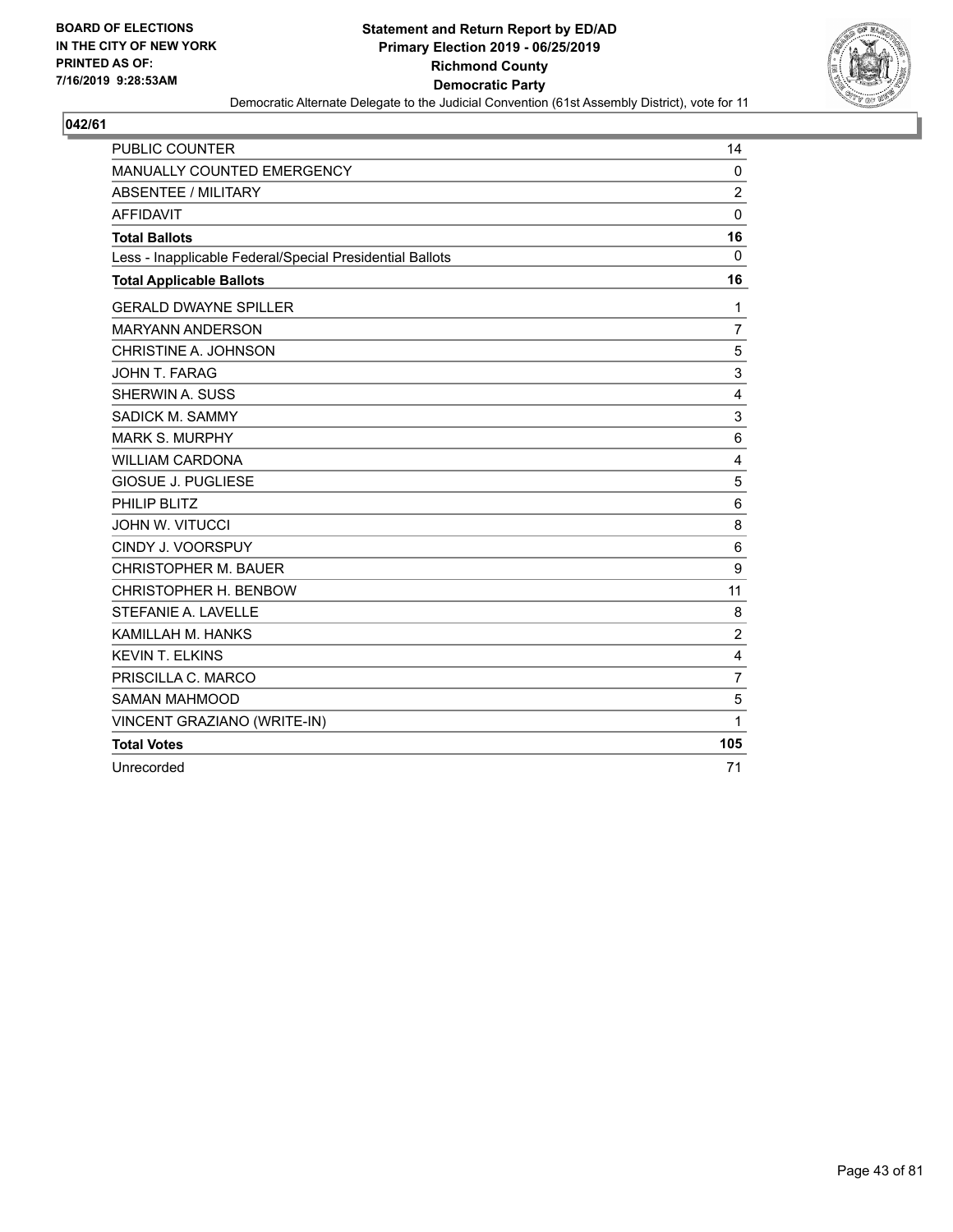

| <b>PUBLIC COUNTER</b>                                    | 10             |
|----------------------------------------------------------|----------------|
| MANUALLY COUNTED EMERGENCY                               | $\Omega$       |
| <b>ABSENTEE / MILITARY</b>                               | $\mathbf 0$    |
| <b>AFFIDAVIT</b>                                         | $\Omega$       |
| <b>Total Ballots</b>                                     | 10             |
| Less - Inapplicable Federal/Special Presidential Ballots | $\Omega$       |
| <b>Total Applicable Ballots</b>                          | 10             |
| <b>GERALD DWAYNE SPILLER</b>                             | 2              |
| <b>MARYANN ANDERSON</b>                                  | $\overline{2}$ |
| CHRISTINE A. JOHNSON                                     | 3              |
| <b>JOHN T. FARAG</b>                                     | $\overline{2}$ |
| SHERWIN A. SUSS                                          | $\mathbf 0$    |
| SADICK M. SAMMY                                          | 1              |
| <b>MARK S. MURPHY</b>                                    | $\overline{2}$ |
| <b>WILLIAM CARDONA</b>                                   | $\overline{c}$ |
| <b>GIOSUE J. PUGLIESE</b>                                | 5              |
| PHILIP BLITZ                                             | 6              |
| <b>JOHN W. VITUCCI</b>                                   | 3              |
| CINDY J. VOORSPUY                                        | 5              |
| <b>CHRISTOPHER M. BAUER</b>                              | 6              |
| CHRISTOPHER H. BENBOW                                    | 3              |
| STEFANIE A. LAVELLE                                      | 3              |
| KAMILLAH M. HANKS                                        | 5              |
| <b>KEVIN T. ELKINS</b>                                   | 4              |
| PRISCILLA C. MARCO                                       | 3              |
| <b>SAMAN MAHMOOD</b>                                     | 3              |
| FELIX ORTIZ (WRITE-IN)                                   | 1              |
| <b>Total Votes</b>                                       | 61             |
| Unrecorded                                               | 49             |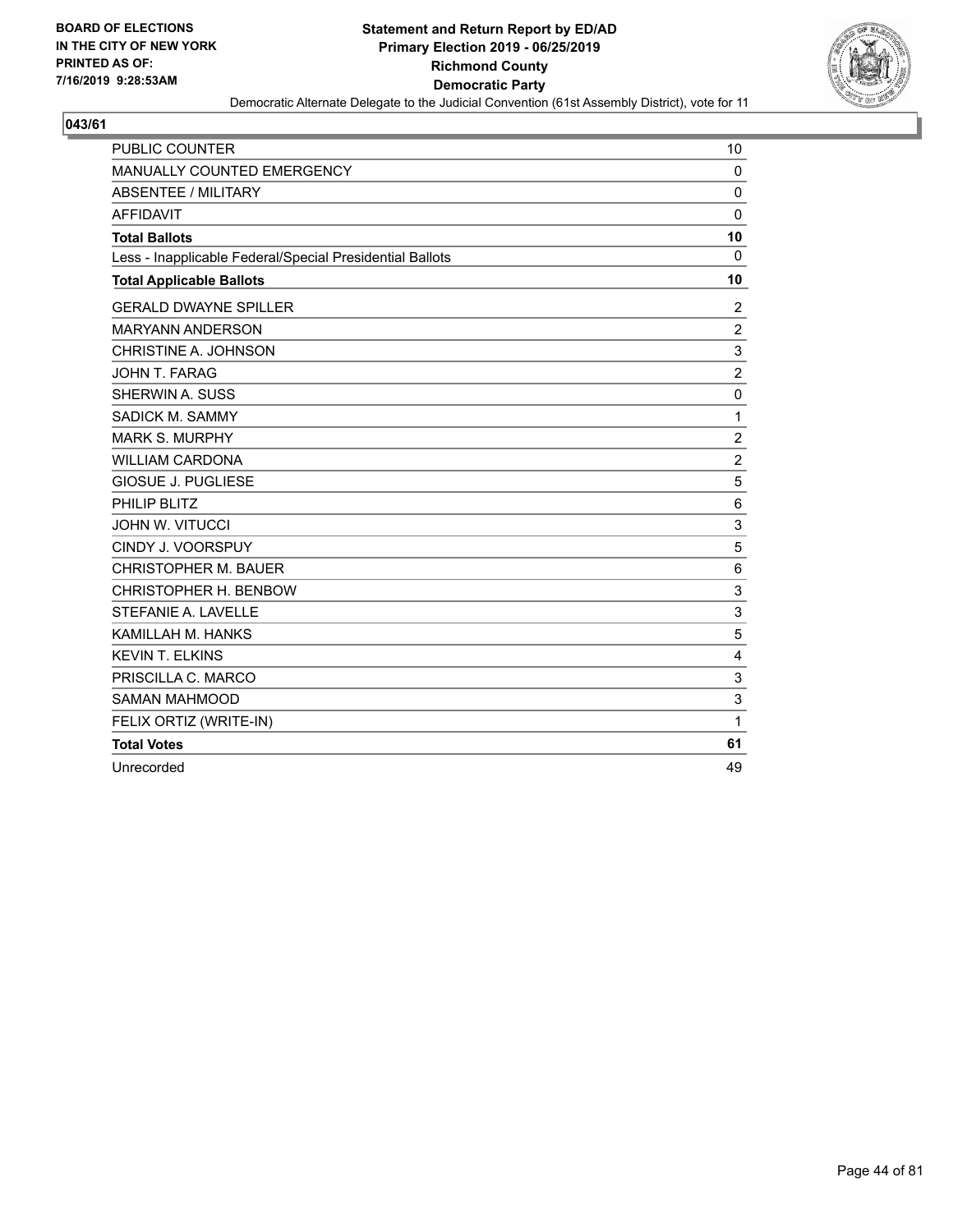

| <b>PUBLIC COUNTER</b>                                    | 8              |
|----------------------------------------------------------|----------------|
| MANUALLY COUNTED EMERGENCY                               | 0              |
| <b>ABSENTEE / MILITARY</b>                               | $\overline{7}$ |
| <b>AFFIDAVIT</b>                                         | $\mathbf 0$    |
| <b>Total Ballots</b>                                     | 15             |
| Less - Inapplicable Federal/Special Presidential Ballots | 0              |
| <b>Total Applicable Ballots</b>                          | 15             |
| <b>GERALD DWAYNE SPILLER</b>                             | 1              |
| <b>MARYANN ANDERSON</b>                                  | 5              |
| CHRISTINE A. JOHNSON                                     | 3              |
| JOHN T. FARAG                                            | $\overline{2}$ |
| SHERWIN A. SUSS                                          | $\mathbf{1}$   |
| SADICK M. SAMMY                                          | 0              |
| <b>MARK S. MURPHY</b>                                    | 6              |
| <b>WILLIAM CARDONA</b>                                   | $\overline{c}$ |
| <b>GIOSUE J. PUGLIESE</b>                                | 4              |
| PHILIP BLITZ                                             | 3              |
| <b>JOHN W. VITUCCI</b>                                   | 6              |
| CINDY J. VOORSPUY                                        | 6              |
| <b>CHRISTOPHER M. BAUER</b>                              | 4              |
| CHRISTOPHER H. BENBOW                                    | $\overline{c}$ |
| STEFANIE A. LAVELLE                                      | 4              |
| KAMILLAH M. HANKS                                        | 3              |
| <b>KEVIN T. ELKINS</b>                                   | 3              |
| PRISCILLA C. MARCO                                       | 3              |
| <b>SAMAN MAHMOOD</b>                                     | 3              |
| <b>Total Votes</b>                                       | 61             |
| Unrecorded                                               | 104            |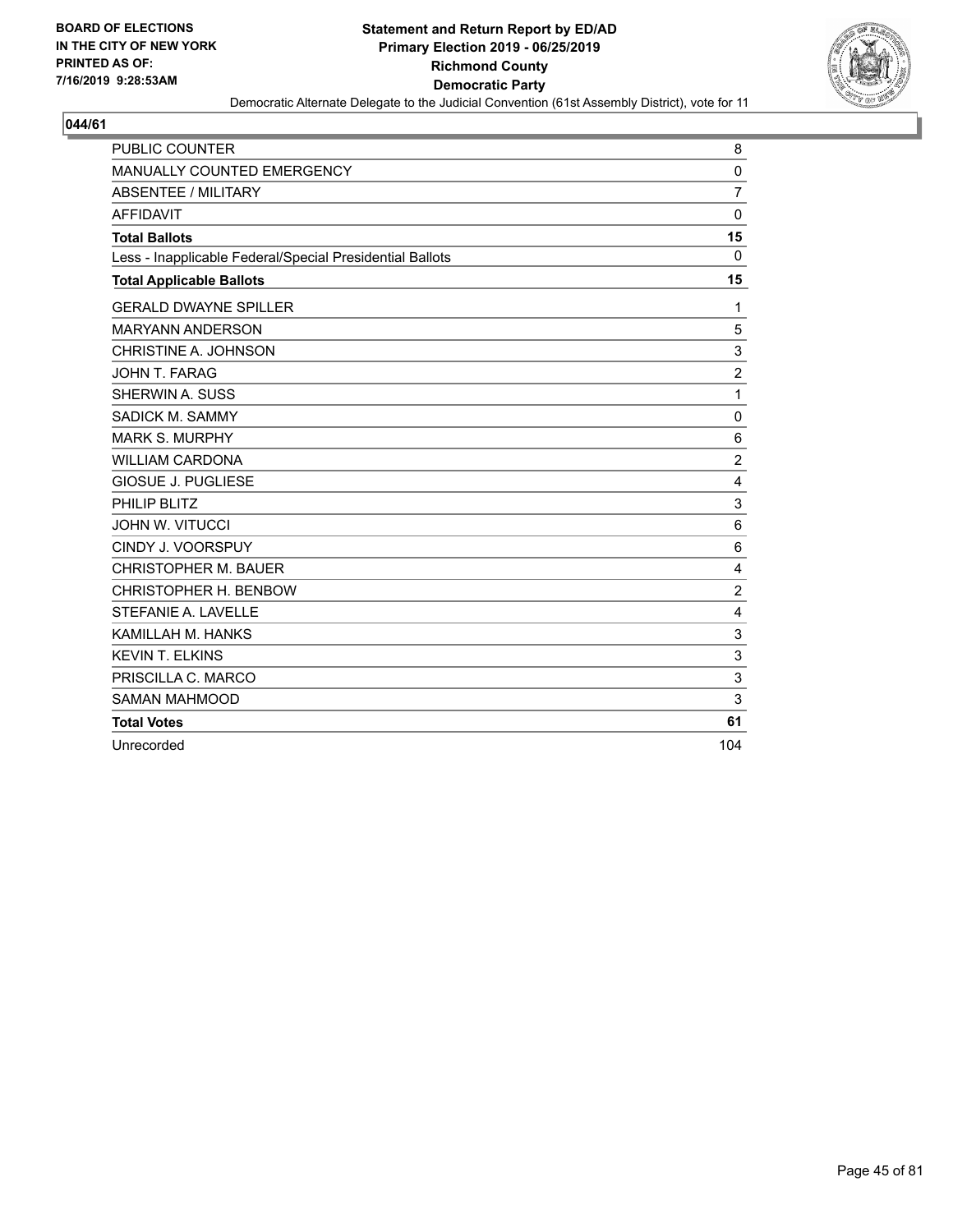

| <b>PUBLIC COUNTER</b>                                    | 8                |
|----------------------------------------------------------|------------------|
| MANUALLY COUNTED EMERGENCY                               | $\mathbf 0$      |
| <b>ABSENTEE / MILITARY</b>                               | 1                |
| <b>AFFIDAVIT</b>                                         | 0                |
| <b>Total Ballots</b>                                     | $\boldsymbol{9}$ |
| Less - Inapplicable Federal/Special Presidential Ballots | $\mathbf 0$      |
| <b>Total Applicable Ballots</b>                          | $\boldsymbol{9}$ |
| <b>GERALD DWAYNE SPILLER</b>                             | 0                |
| <b>MARYANN ANDERSON</b>                                  | 6                |
| CHRISTINE A. JOHNSON                                     | 5                |
| JOHN T. FARAG                                            | $\overline{2}$   |
| SHERWIN A. SUSS                                          | 1                |
| SADICK M. SAMMY                                          | 3                |
| <b>MARK S. MURPHY</b>                                    | 4                |
| <b>WILLIAM CARDONA</b>                                   | $\overline{2}$   |
| <b>GIOSUE J. PUGLIESE</b>                                | 1                |
| PHILIP BLITZ                                             | 3                |
| <b>JOHN W. VITUCCI</b>                                   | 1                |
| CINDY J. VOORSPUY                                        | $\overline{7}$   |
| <b>CHRISTOPHER M. BAUER</b>                              | 3                |
| CHRISTOPHER H. BENBOW                                    | 5                |
| STEFANIE A. LAVELLE                                      | 6                |
| KAMILLAH M. HANKS                                        | 8                |
| <b>KEVIN T. ELKINS</b>                                   | 5                |
| PRISCILLA C. MARCO                                       | 6                |
| <b>SAMAN MAHMOOD</b>                                     | 6                |
| <b>Total Votes</b>                                       | 74               |
| Unrecorded                                               | 25               |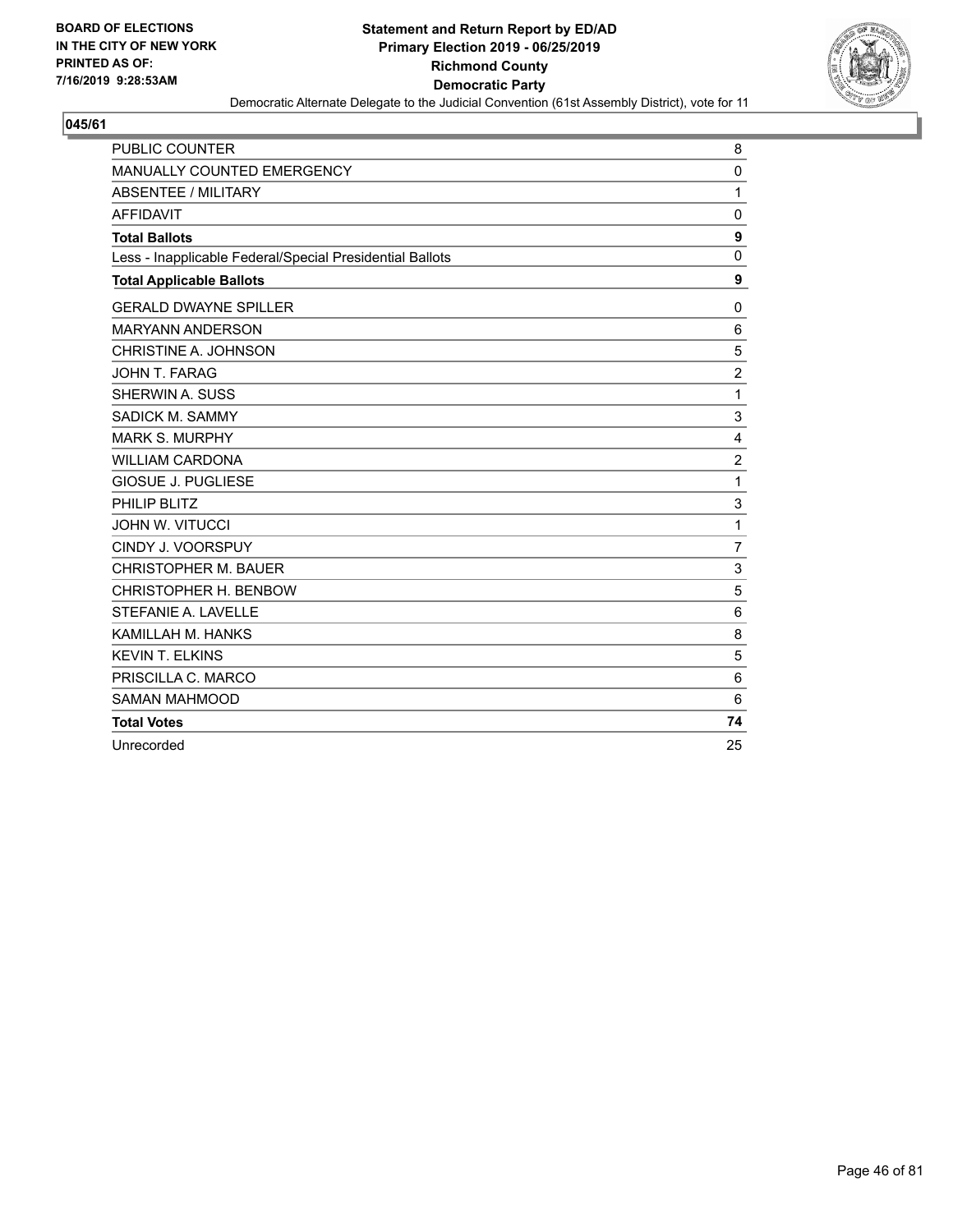

| <b>PUBLIC COUNTER</b>                                    | 13             |
|----------------------------------------------------------|----------------|
| MANUALLY COUNTED EMERGENCY                               | 0              |
| <b>ABSENTEE / MILITARY</b>                               | 1              |
| <b>AFFIDAVIT</b>                                         | $\Omega$       |
| <b>Total Ballots</b>                                     | 14             |
| Less - Inapplicable Federal/Special Presidential Ballots | $\Omega$       |
| <b>Total Applicable Ballots</b>                          | 14             |
| <b>GERALD DWAYNE SPILLER</b>                             | 3              |
| <b>MARYANN ANDERSON</b>                                  | 5              |
| CHRISTINE A. JOHNSON                                     | $\overline{2}$ |
| JOHN T. FARAG                                            | 5              |
| SHERWIN A. SUSS                                          | $\mathbf 0$    |
| SADICK M. SAMMY                                          | $\overline{2}$ |
| <b>MARK S. MURPHY</b>                                    | 5              |
| <b>WILLIAM CARDONA</b>                                   | $\mathbf{1}$   |
| GIOSUE J. PUGLIESE                                       | 3              |
| PHILIP BLITZ                                             | 3              |
| <b>JOHN W. VITUCCI</b>                                   | 6              |
| CINDY J. VOORSPUY                                        | 4              |
| <b>CHRISTOPHER M. BAUER</b>                              | 5              |
| CHRISTOPHER H. BENBOW                                    | 3              |
| STEFANIE A. LAVELLE                                      | $\overline{7}$ |
| KAMILLAH M. HANKS                                        | $\overline{c}$ |
| <b>KEVIN T. ELKINS</b>                                   | $\overline{2}$ |
| PRISCILLA C. MARCO                                       | 4              |
| <b>SAMAN MAHMOOD</b>                                     | 5              |
| <b>Total Votes</b>                                       | 67             |
| Unrecorded                                               | 87             |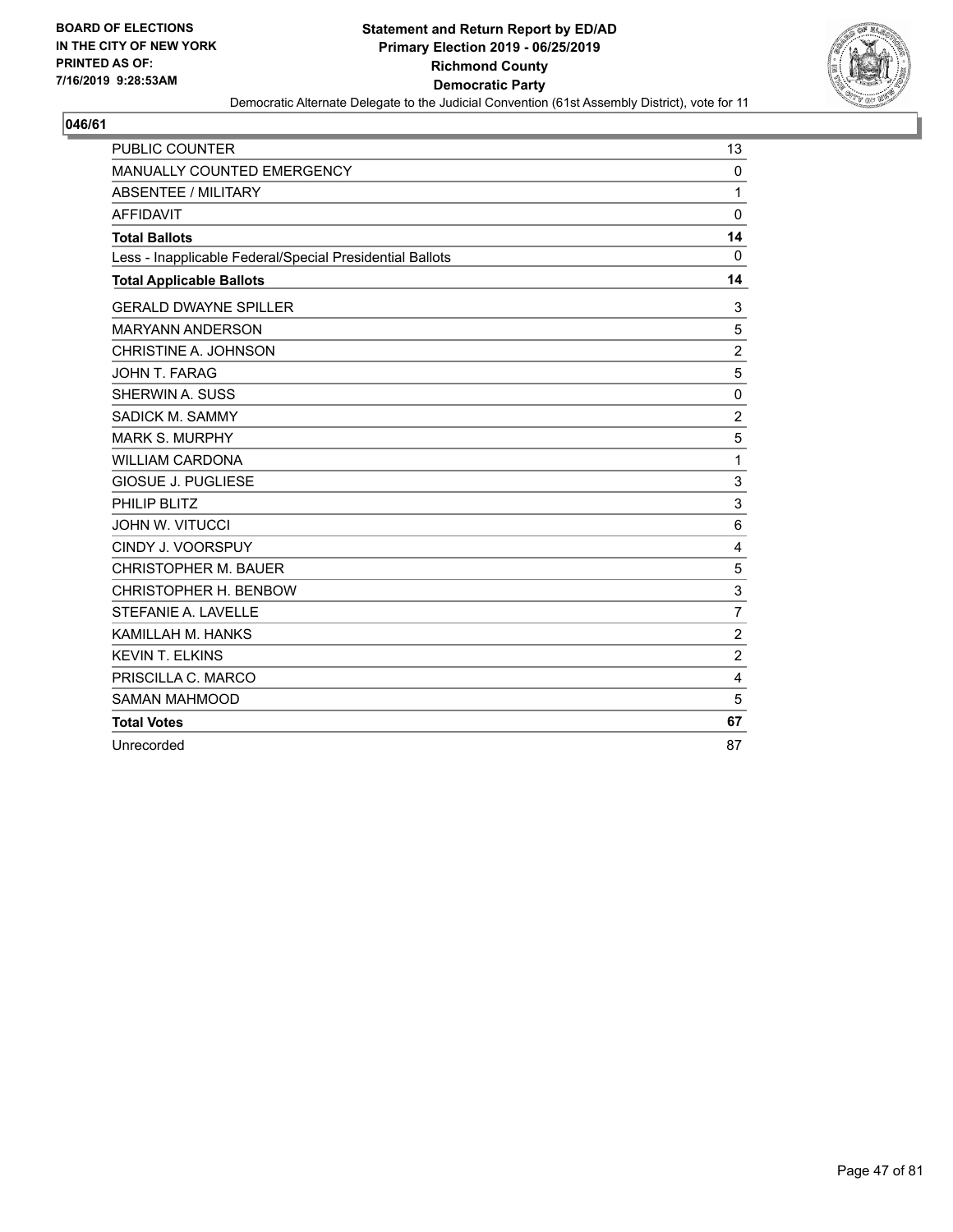

| <b>PUBLIC COUNTER</b>                                    | 5                |
|----------------------------------------------------------|------------------|
| MANUALLY COUNTED EMERGENCY                               | 0                |
| <b>ABSENTEE / MILITARY</b>                               | 3                |
| <b>AFFIDAVIT</b>                                         | 0                |
| <b>Total Ballots</b>                                     | 8                |
| Less - Inapplicable Federal/Special Presidential Ballots | 0                |
| <b>Total Applicable Ballots</b>                          | 8                |
| <b>GERALD DWAYNE SPILLER</b>                             | $\overline{2}$   |
| <b>MARYANN ANDERSON</b>                                  | 5                |
| CHRISTINE A. JOHNSON                                     | 4                |
| JOHN T. FARAG                                            | $\overline{c}$   |
| SHERWIN A. SUSS                                          | $\mathbf{1}$     |
| SADICK M. SAMMY                                          | $\boldsymbol{2}$ |
| <b>MARK S. MURPHY</b>                                    | $\overline{c}$   |
| <b>WILLIAM CARDONA</b>                                   | 3                |
| <b>GIOSUE J. PUGLIESE</b>                                | 4                |
| PHILIP BLITZ                                             | 1                |
| <b>JOHN W. VITUCCI</b>                                   | 3                |
| CINDY J. VOORSPUY                                        | 3                |
| <b>CHRISTOPHER M. BAUER</b>                              | $\overline{c}$   |
| CHRISTOPHER H. BENBOW                                    | 3                |
| STEFANIE A. LAVELLE                                      | 5                |
| KAMILLAH M. HANKS                                        | $\overline{2}$   |
| <b>KEVIN T. ELKINS</b>                                   | $\overline{2}$   |
| PRISCILLA C. MARCO                                       | 4                |
| <b>SAMAN MAHMOOD</b>                                     | $\overline{2}$   |
| <b>Total Votes</b>                                       | 52               |
| Unrecorded                                               | 36               |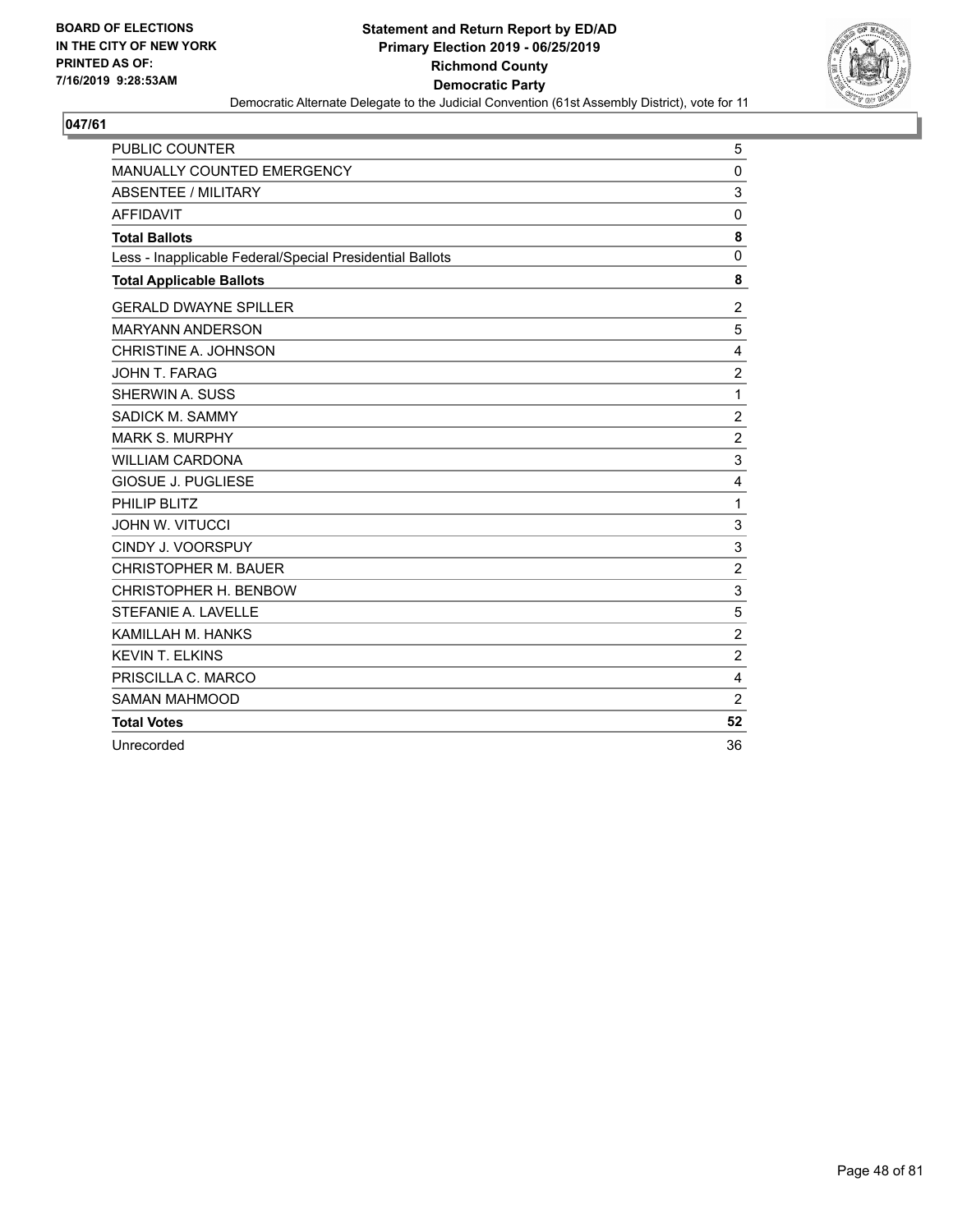

| <b>PUBLIC COUNTER</b>                                    | 6              |
|----------------------------------------------------------|----------------|
| MANUALLY COUNTED EMERGENCY                               | $\mathbf 0$    |
| <b>ABSENTEE / MILITARY</b>                               | 1              |
| <b>AFFIDAVIT</b>                                         | $\mathbf 0$    |
| <b>Total Ballots</b>                                     | $\overline{7}$ |
| Less - Inapplicable Federal/Special Presidential Ballots | 0              |
| <b>Total Applicable Ballots</b>                          | $\overline{7}$ |
| <b>GERALD DWAYNE SPILLER</b>                             | 1              |
| <b>MARYANN ANDERSON</b>                                  | 3              |
| CHRISTINE A. JOHNSON                                     | 3              |
| JOHN T. FARAG                                            | 1              |
| SHERWIN A. SUSS                                          | 0              |
| SADICK M. SAMMY                                          | 3              |
| <b>MARK S. MURPHY</b>                                    | $\overline{2}$ |
| <b>WILLIAM CARDONA</b>                                   | $\mathbf{1}$   |
| <b>GIOSUE J. PUGLIESE</b>                                | 0              |
| PHILIP BLITZ                                             | 3              |
| <b>JOHN W. VITUCCI</b>                                   | 0              |
| CINDY J. VOORSPUY                                        | 3              |
| <b>CHRISTOPHER M. BAUER</b>                              | 1              |
| CHRISTOPHER H. BENBOW                                    | 1              |
| STEFANIE A. LAVELLE                                      | $\overline{c}$ |
| KAMILLAH M. HANKS                                        | 3              |
| <b>KEVIN T. ELKINS</b>                                   | $\mathbf{0}$   |
| PRISCILLA C. MARCO                                       | 4              |
| <b>SAMAN MAHMOOD</b>                                     | 3              |
| <b>Total Votes</b>                                       | 34             |
| Unrecorded                                               | 43             |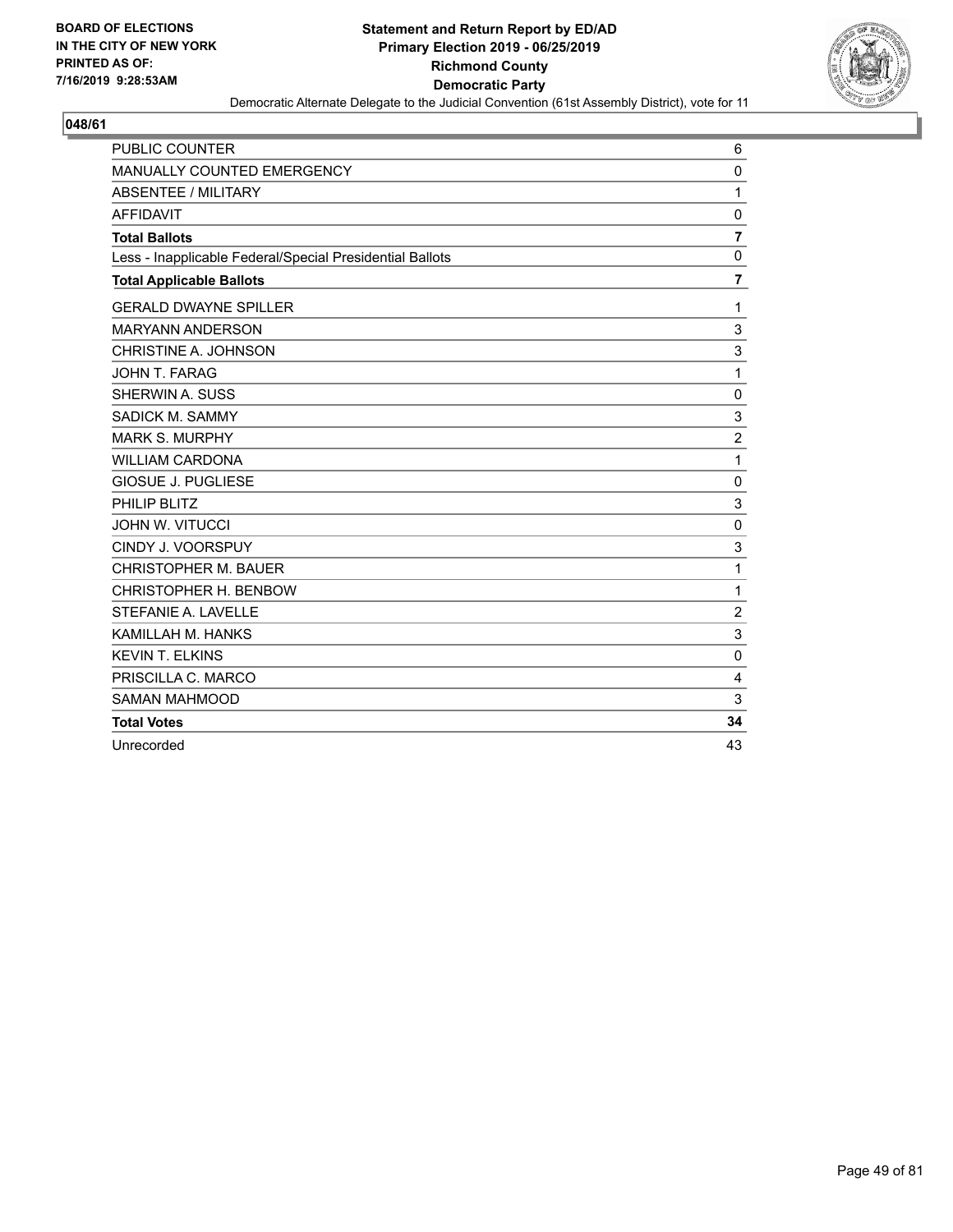

| <b>PUBLIC COUNTER</b>                                    | 26             |
|----------------------------------------------------------|----------------|
| <b>MANUALLY COUNTED EMERGENCY</b>                        | $\Omega$       |
| <b>ABSENTEE / MILITARY</b>                               | 0              |
| <b>AFFIDAVIT</b>                                         | 0              |
| <b>Total Ballots</b>                                     | 26             |
| Less - Inapplicable Federal/Special Presidential Ballots | $\mathbf{0}$   |
| <b>Total Applicable Ballots</b>                          | 26             |
| <b>GERALD DWAYNE SPILLER</b>                             | $\overline{2}$ |
| <b>MARYANN ANDERSON</b>                                  | $\overline{7}$ |
| CHRISTINE A. JOHNSON                                     | 6              |
| <b>JOHN T. FARAG</b>                                     | 3              |
| SHERWIN A. SUSS                                          | $\overline{c}$ |
| SADICK M. SAMMY                                          | 5              |
| <b>MARK S. MURPHY</b>                                    | 6              |
| <b>WILLIAM CARDONA</b>                                   | 6              |
| <b>GIOSUE J. PUGLIESE</b>                                | 11             |
| PHILIP BLITZ                                             | 9              |
| <b>JOHN W. VITUCCI</b>                                   | 9              |
| CINDY J. VOORSPUY                                        | 13             |
| <b>CHRISTOPHER M. BAUER</b>                              | 11             |
| CHRISTOPHER H. BENBOW                                    | 8              |
| STEFANIE A. LAVELLE                                      | 11             |
| KAMILLAH M. HANKS                                        | 8              |
| <b>KEVIN T. ELKINS</b>                                   | 8              |
| PRISCILLA C. MARCO                                       | 12             |
| <b>SAMAN MAHMOOD</b>                                     | 15             |
| JULIENNE VERDI (WRITE-IN)                                | $\mathbf{1}$   |
| <b>Total Votes</b>                                       | 153            |
| Unrecorded                                               | 133            |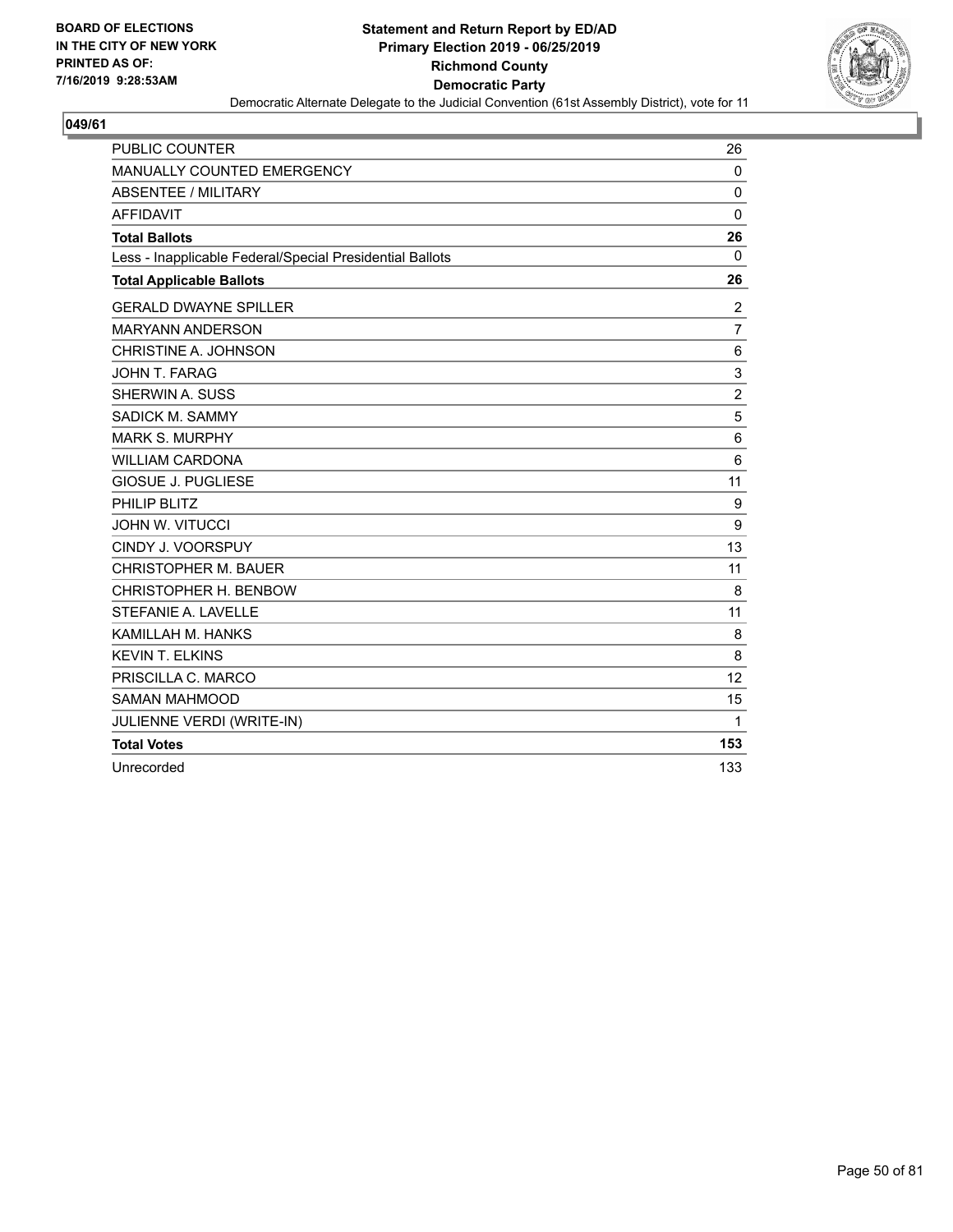

| <b>PUBLIC COUNTER</b>                                    | 16             |
|----------------------------------------------------------|----------------|
| MANUALLY COUNTED EMERGENCY                               | 0              |
| <b>ABSENTEE / MILITARY</b>                               | $\mathbf{1}$   |
| <b>AFFIDAVIT</b>                                         | 0              |
| <b>Total Ballots</b>                                     | 17             |
| Less - Inapplicable Federal/Special Presidential Ballots | 0              |
| <b>Total Applicable Ballots</b>                          | 17             |
| <b>GERALD DWAYNE SPILLER</b>                             | 1              |
| <b>MARYANN ANDERSON</b>                                  | 3              |
| CHRISTINE A. JOHNSON                                     | 3              |
| <b>JOHN T. FARAG</b>                                     | $\mathbf{1}$   |
| SHERWIN A. SUSS                                          | 0              |
| SADICK M. SAMMY                                          | 0              |
| <b>MARK S. MURPHY</b>                                    | $\overline{c}$ |
| <b>WILLIAM CARDONA</b>                                   | $\mathbf{1}$   |
| <b>GIOSUE J. PUGLIESE</b>                                | 2              |
| PHILIP BLITZ                                             | 0              |
| <b>JOHN W. VITUCCI</b>                                   | $\mathbf 0$    |
| CINDY J. VOORSPUY                                        | 4              |
| <b>CHRISTOPHER M. BAUER</b>                              | 4              |
| CHRISTOPHER H. BENBOW                                    | 7              |
| STEFANIE A. LAVELLE                                      | 5              |
| KAMILLAH M. HANKS                                        | 5              |
| <b>KEVIN T. ELKINS</b>                                   | $\overline{c}$ |
| PRISCILLA C. MARCO                                       | 6              |
| <b>SAMAN MAHMOOD</b>                                     | $\mathbf{1}$   |
| MARTIN R. JAMES (WRITE-IN)                               | 1              |
| <b>Total Votes</b>                                       | 48             |
| Unrecorded                                               | 139            |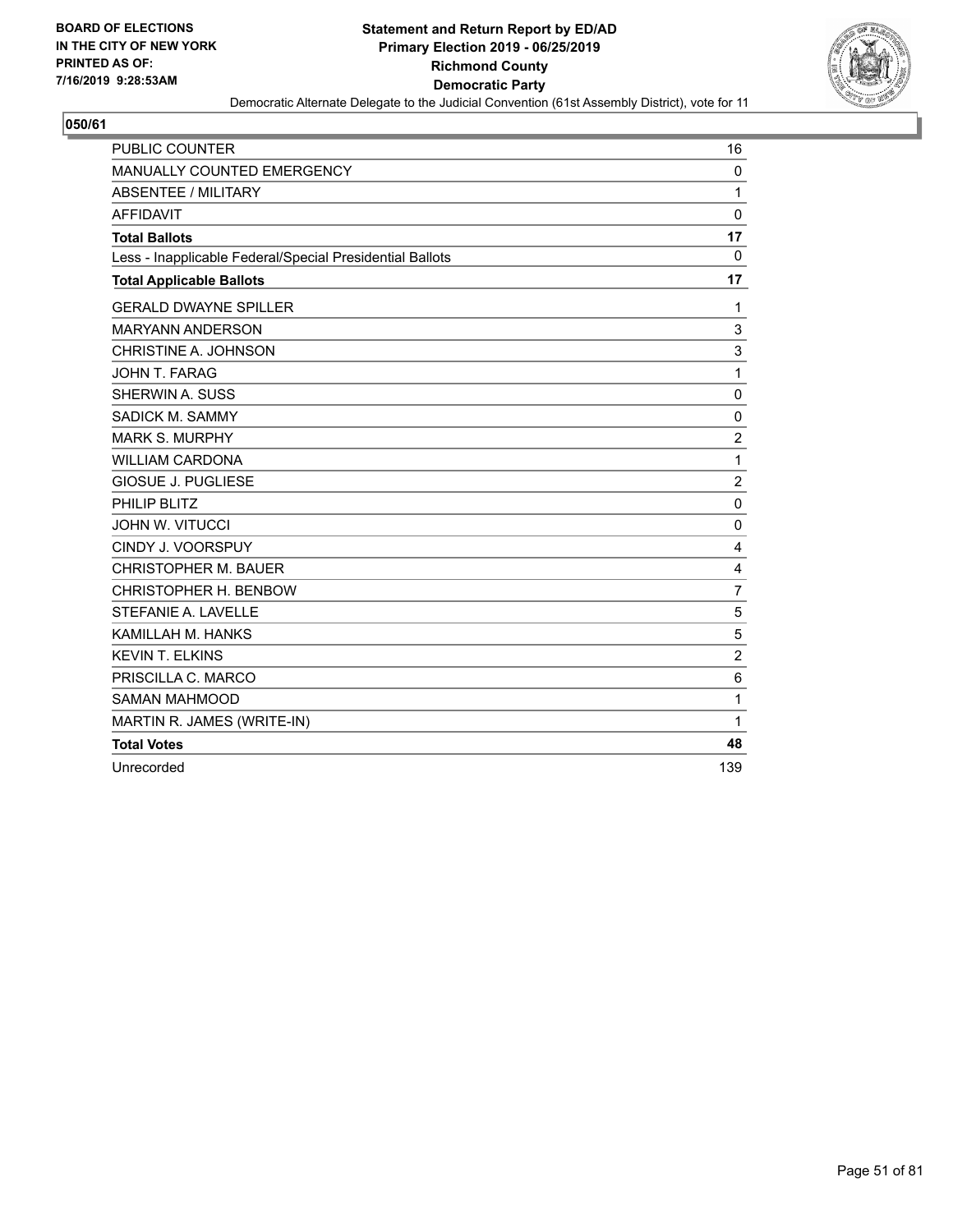

| PUBLIC COUNTER                                           | 37           |
|----------------------------------------------------------|--------------|
| MANUALLY COUNTED EMERGENCY                               | 0            |
| <b>ABSENTEE / MILITARY</b>                               | 7            |
| <b>AFFIDAVIT</b>                                         | 0            |
| <b>Total Ballots</b>                                     | 44           |
| Less - Inapplicable Federal/Special Presidential Ballots | 0            |
| <b>Total Applicable Ballots</b>                          | 44           |
| <b>GERALD DWAYNE SPILLER</b>                             | 5            |
| <b>MARYANN ANDERSON</b>                                  | 12           |
| CHRISTINE A. JOHNSON                                     | 11           |
| <b>JOHN T. FARAG</b>                                     | 5            |
| SHERWIN A. SUSS                                          | 6            |
| SADICK M. SAMMY                                          | 6            |
| <b>MARK S. MURPHY</b>                                    | 8            |
| WILLIAM CARDONA                                          | 6            |
| <b>GIOSUE J. PUGLIESE</b>                                | 25           |
| PHILIP BLITZ                                             | 26           |
| <b>JOHN W. VITUCCI</b>                                   | 26           |
| <b>CINDY J. VOORSPUY</b>                                 | 30           |
| <b>CHRISTOPHER M. BAUER</b>                              | 29           |
| CHRISTOPHER H. BENBOW                                    | 32           |
| STEFANIE A. LAVELLE                                      | 34           |
| KAMILLAH M. HANKS                                        | 33           |
| <b>KEVIN T. ELKINS</b>                                   | 26           |
| PRISCILLA C. MARCO                                       | 31           |
| <b>SAMAN MAHMOOD</b>                                     | 29           |
| ALI DREDELE (WRITE-IN)                                   | $\mathbf{1}$ |
| JOHN N. SOLLAZZO (WRITE-IN)                              | 1            |
| LOUIS L. LIEDY (WRITE-IN)                                | 1            |
| MICHAEL SCHRADER (WRITE-IN)                              | 1            |
| MODYE OLISO (WRITE-IN)                                   | 1            |
| OLUWARART OGANKYE (WRITE-IN)                             | 1            |
| OMILAN JOHYSE (WRITE-IN)                                 | 1            |
| REMBA MOSDALE (WRITE-IN)                                 | $\mathbf{1}$ |
| SHARENE MULLUJE (WRITE-IN)                               | 1            |
| STEVEN HIGGINS (WRITE-IN)                                | 1            |
| UNATTRIBUTABLE WRITE-IN (WRITE-IN)                       | 1            |
| <b>Total Votes</b>                                       | 391          |
| Unrecorded                                               | 93           |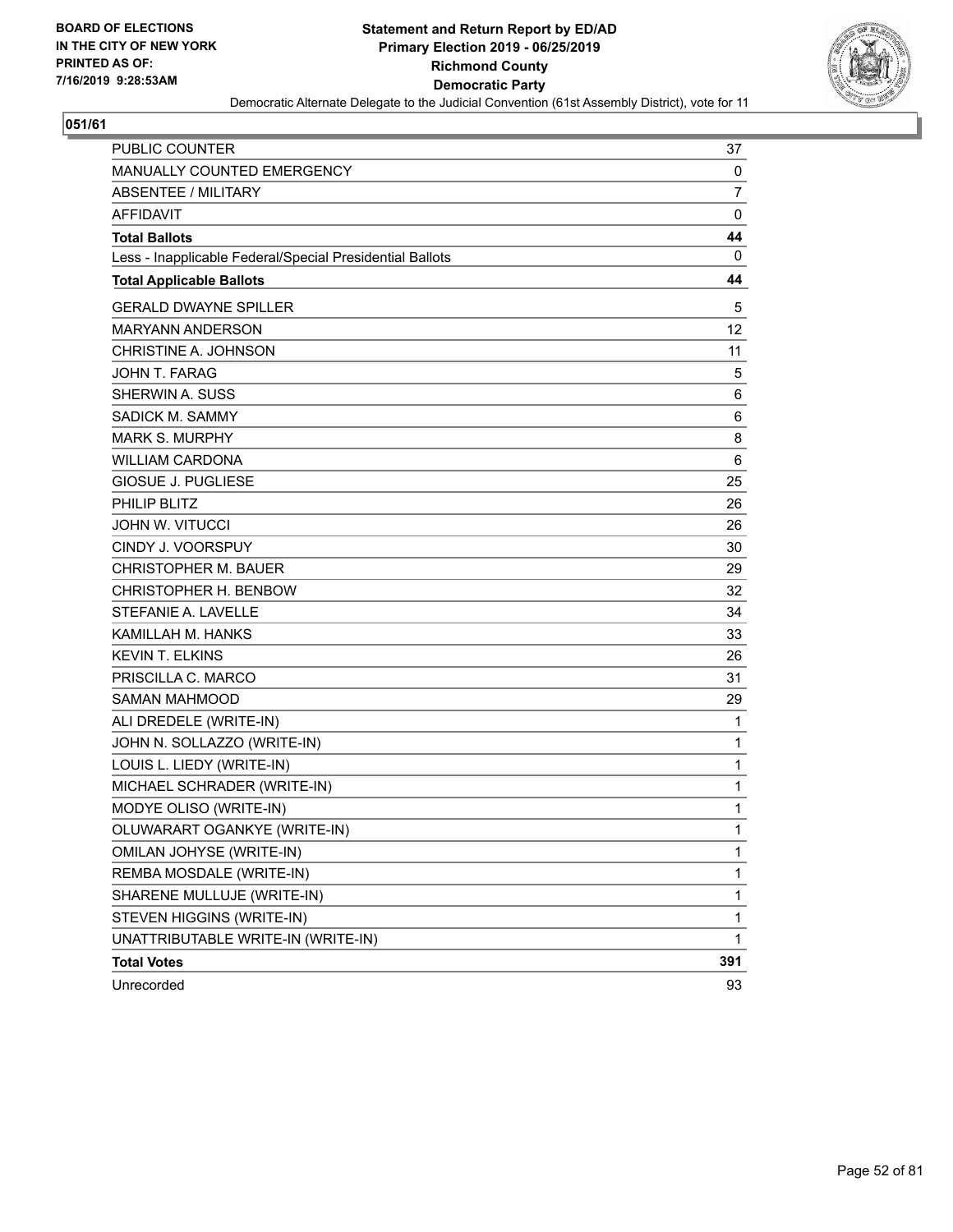

| <b>PUBLIC COUNTER</b>                                    | 7                       |
|----------------------------------------------------------|-------------------------|
| MANUALLY COUNTED EMERGENCY                               | 0                       |
| <b>ABSENTEE / MILITARY</b>                               | $\overline{2}$          |
| <b>AFFIDAVIT</b>                                         | $\mathbf 0$             |
| <b>Total Ballots</b>                                     | 9                       |
| Less - Inapplicable Federal/Special Presidential Ballots | $\mathbf 0$             |
| <b>Total Applicable Ballots</b>                          | 9                       |
| <b>GERALD DWAYNE SPILLER</b>                             | 1                       |
| <b>MARYANN ANDERSON</b>                                  | 5                       |
| CHRISTINE A. JOHNSON                                     | 4                       |
| <b>JOHN T. FARAG</b>                                     | $\overline{2}$          |
| SHERWIN A. SUSS                                          | 1                       |
| SADICK M. SAMMY                                          | $\overline{c}$          |
| <b>MARK S. MURPHY</b>                                    | 5                       |
| <b>WILLIAM CARDONA</b>                                   | 1                       |
| <b>GIOSUE J. PUGLIESE</b>                                | $\overline{c}$          |
| PHILIP BLITZ                                             | $\overline{4}$          |
| <b>JOHN W. VITUCCI</b>                                   | $\overline{c}$          |
| CINDY J. VOORSPUY                                        | $\overline{\mathbf{4}}$ |
| <b>CHRISTOPHER M. BAUER</b>                              | 6                       |
| CHRISTOPHER H. BENBOW                                    | 5                       |
| STEFANIE A. LAVELLE                                      | $\,6$                   |
| KAMILLAH M. HANKS                                        | 5                       |
| <b>KEVIN T. ELKINS</b>                                   | 3                       |
| PRISCILLA C. MARCO                                       | 3                       |
| <b>SAMAN MAHMOOD</b>                                     | $\overline{2}$          |
| <b>Total Votes</b>                                       | 63                      |
| Unrecorded                                               | 36                      |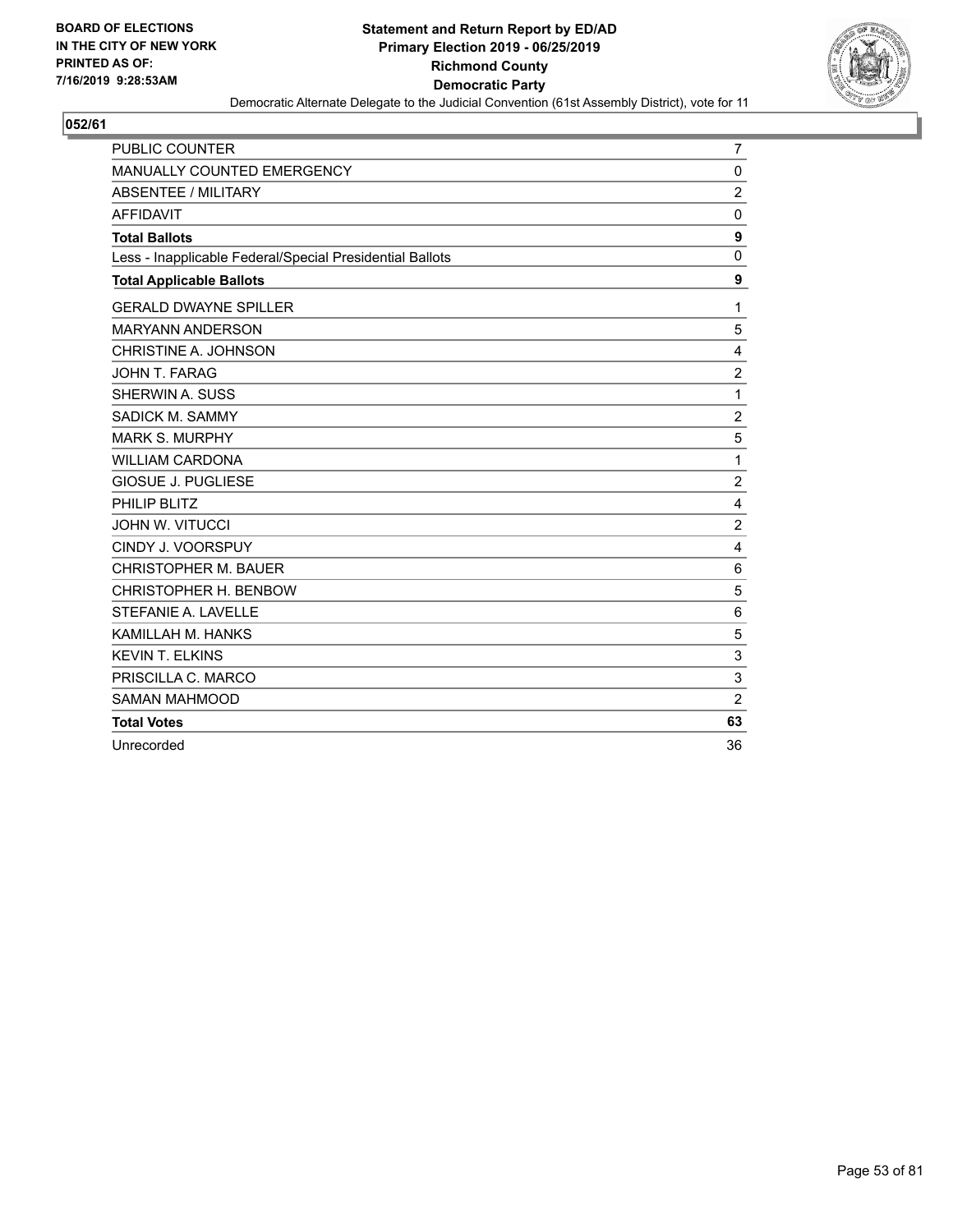

| <b>PUBLIC COUNTER</b>                                    | 38             |
|----------------------------------------------------------|----------------|
| MANUALLY COUNTED EMERGENCY                               | 0              |
| <b>ABSENTEE / MILITARY</b>                               | $\overline{2}$ |
| <b>AFFIDAVIT</b>                                         | $\mathbf{0}$   |
| <b>Total Ballots</b>                                     | 40             |
| Less - Inapplicable Federal/Special Presidential Ballots | $\Omega$       |
| <b>Total Applicable Ballots</b>                          | 40             |
| <b>GERALD DWAYNE SPILLER</b>                             | 11             |
| <b>MARYANN ANDERSON</b>                                  | 8              |
| CHRISTINE A. JOHNSON                                     | 10             |
| <b>JOHN T. FARAG</b>                                     | 6              |
| <b>SHERWIN A. SUSS</b>                                   | 4              |
| SADICK M. SAMMY                                          | 6              |
| <b>MARK S. MURPHY</b>                                    | $\overline{7}$ |
| <b>WILLIAM CARDONA</b>                                   | 5              |
| <b>GIOSUE J. PUGLIESE</b>                                | $\overline{7}$ |
| PHILIP BLITZ                                             | 9              |
| <b>JOHN W. VITUCCI</b>                                   | 10             |
| CINDY J. VOORSPUY                                        | 10             |
| <b>CHRISTOPHER M. BAUER</b>                              | 12             |
| CHRISTOPHER H. BENBOW                                    | 11             |
| STEFANIE A. LAVELLE                                      | 12             |
| KAMILLAH M. HANKS                                        | 9              |
| <b>KEVIN T. ELKINS</b>                                   | 11             |
| PRISCILLA C. MARCO                                       | 14             |
| <b>SAMAN MAHMOOD</b>                                     | 9              |
| <b>Total Votes</b>                                       | 171            |
| Unrecorded                                               | 269            |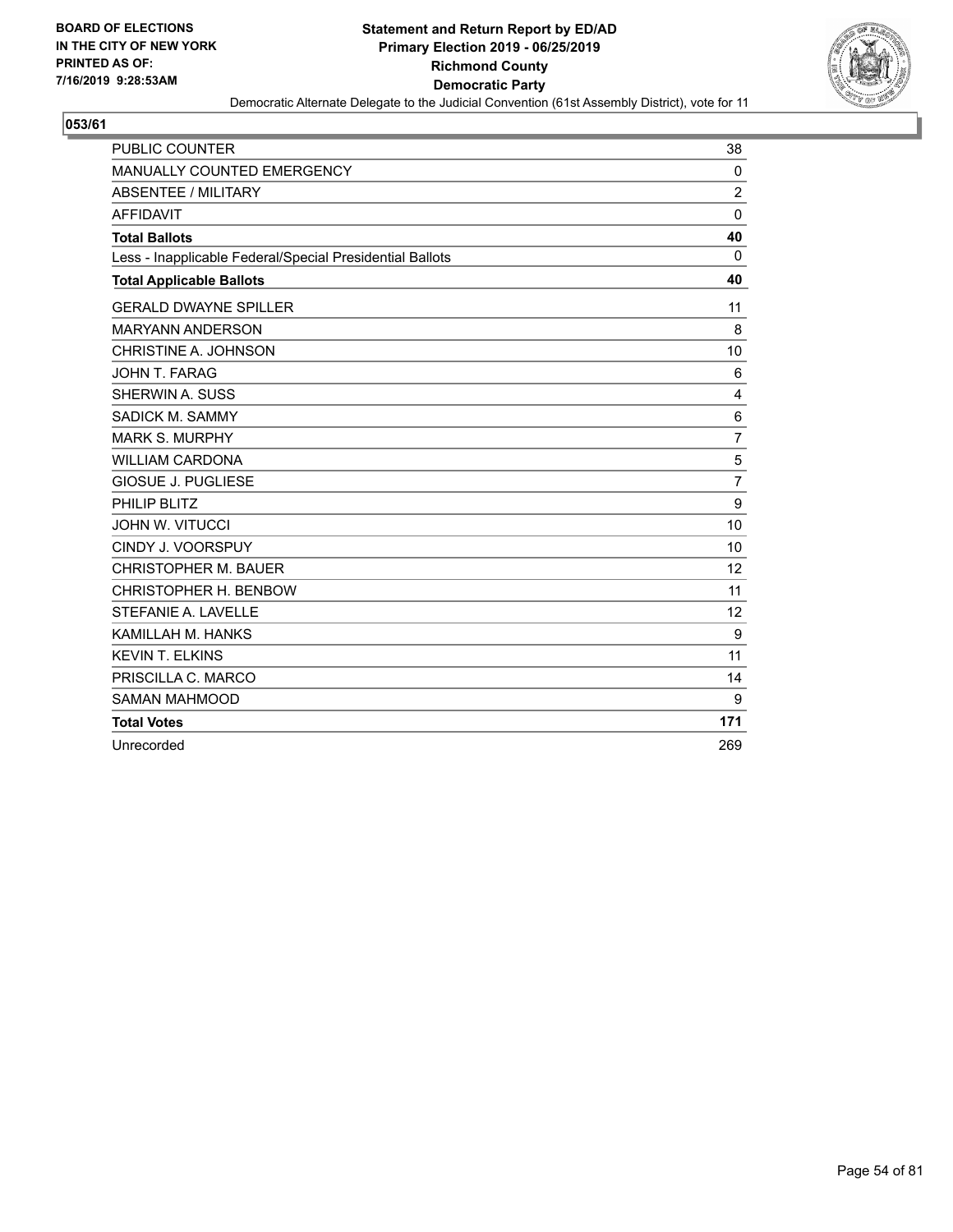

| PUBLIC COUNTER                                           | 20               |
|----------------------------------------------------------|------------------|
| MANUALLY COUNTED EMERGENCY                               | 0                |
| <b>ABSENTEE / MILITARY</b>                               | 34               |
| <b>AFFIDAVIT</b>                                         | 0                |
| <b>Total Ballots</b>                                     | 54               |
| Less - Inapplicable Federal/Special Presidential Ballots | 0                |
| <b>Total Applicable Ballots</b>                          | 54               |
| <b>GERALD DWAYNE SPILLER</b>                             | 8                |
| <b>MARYANN ANDERSON</b>                                  | 14               |
| CHRISTINE A. JOHNSON                                     | 17               |
| JOHN T. FARAG                                            | 5                |
| <b>SHERWIN A. SUSS</b>                                   | 2                |
| SADICK M. SAMMY                                          | 3                |
| <b>MARK S. MURPHY</b>                                    | 12               |
| <b>WILLIAM CARDONA</b>                                   | 9                |
| <b>GIOSUE J. PUGLIESE</b>                                | 5                |
| PHILIP BLITZ                                             | 8                |
| <b>JOHN W. VITUCCI</b>                                   | 5                |
| CINDY J. VOORSPUY                                        | $\boldsymbol{9}$ |
| <b>CHRISTOPHER M. BAUER</b>                              | 11               |
| CHRISTOPHER H. BENBOW                                    | 7                |
| STEFANIE A. LAVELLE                                      | 14               |
| KAMILLAH M. HANKS                                        | 15               |
| <b>KEVIN T. ELKINS</b>                                   | 12               |
| PRISCILLA C. MARCO                                       | 15               |
| <b>SAMAN MAHMOOD</b>                                     | 5                |
| ALEXANDER BALTOVSKI (WRITE-IN)                           | 1                |
| ANN MARIE SELTZER (WRITE-IN)                             | 1                |
| CIRO ASPERTI (WRITE-IN)                                  | 1                |
| CYNTHIA LOWNEY (WRITE-IN)                                | 1                |
| DAVID THOMAS (WRITE-IN)                                  | 1                |
| DIANE SAVINO (WRITE-IN)                                  | 1                |
| KATHLEEN MURPHY (WRITE-IN)                               | 1                |
| MICHAEL CUSICK (WRITE-IN)                                | 1                |
| PETER KILLEN (WRITE-IN)                                  | 1                |
| RADHISRIHINA MOHAN (WRITE-IN)                            | 1                |
| STEVEN SCHWALL (WRITE-IN)                                | 1                |
| TAL JASMIN (WRITE-IN)                                    | 1                |
| <b>Total Votes</b>                                       | 188              |
| Unrecorded                                               | 406              |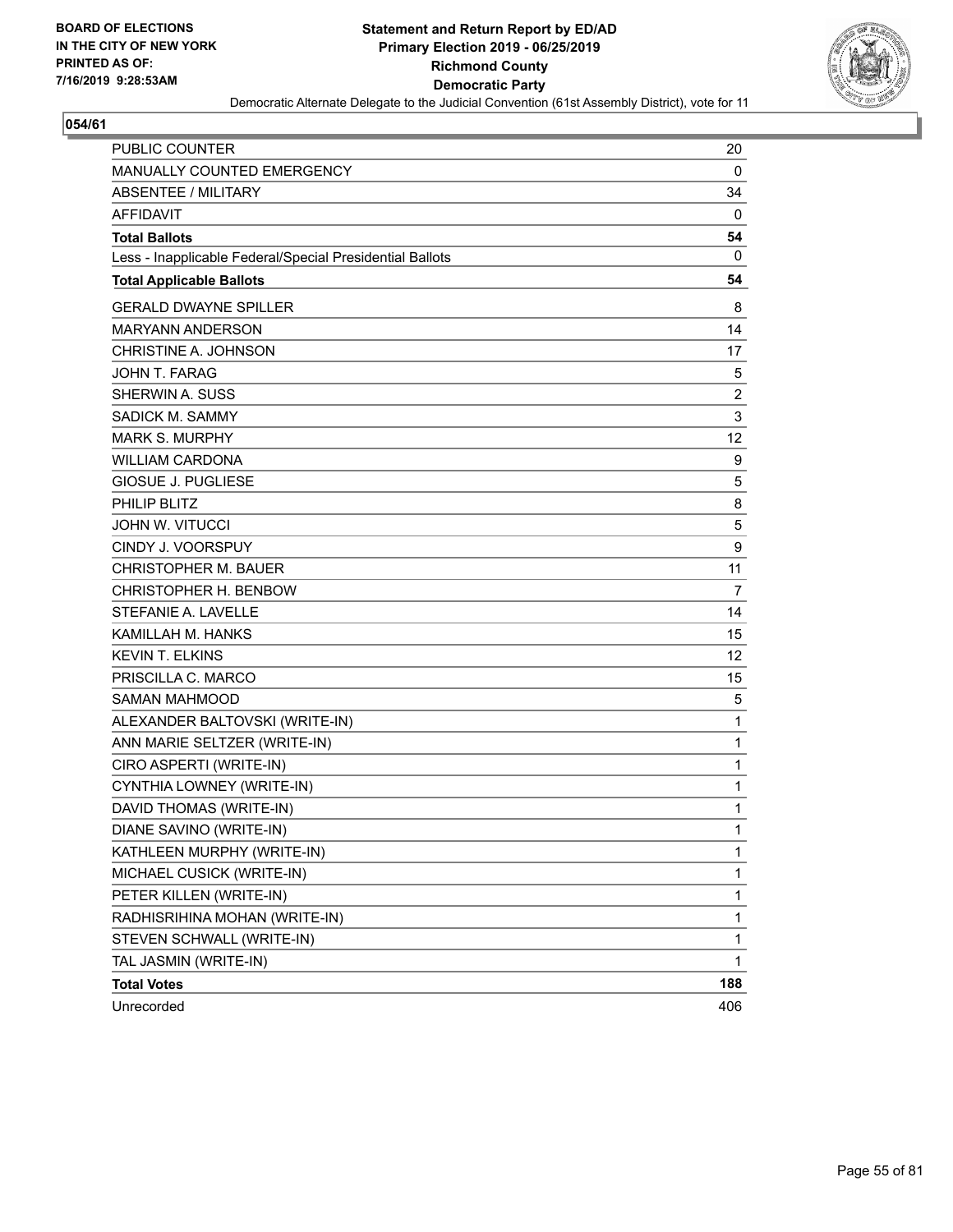

| <b>PUBLIC COUNTER</b>                                    | 23             |
|----------------------------------------------------------|----------------|
| MANUALLY COUNTED EMERGENCY                               | $\Omega$       |
| <b>ABSENTEE / MILITARY</b>                               | 1              |
| <b>AFFIDAVIT</b>                                         | 1              |
| <b>Total Ballots</b>                                     | 25             |
| Less - Inapplicable Federal/Special Presidential Ballots | $\Omega$       |
| <b>Total Applicable Ballots</b>                          | 25             |
| <b>GERALD DWAYNE SPILLER</b>                             | 4              |
| <b>MARYANN ANDERSON</b>                                  | 6              |
| CHRISTINE A. JOHNSON                                     | $\overline{7}$ |
| JOHN T. FARAG                                            | 3              |
| <b>SHERWIN A. SUSS</b>                                   | $\overline{c}$ |
| SADICK M. SAMMY                                          | 3              |
| <b>MARK S. MURPHY</b>                                    | $\overline{2}$ |
| <b>WILLIAM CARDONA</b>                                   | 6              |
| <b>GIOSUE J. PUGLIESE</b>                                | 8              |
| PHILIP BLITZ                                             | 9              |
| <b>JOHN W. VITUCCI</b>                                   | 6              |
| CINDY J. VOORSPUY                                        | 10             |
| <b>CHRISTOPHER M. BAUER</b>                              | 9              |
| CHRISTOPHER H. BENBOW                                    | $\overline{7}$ |
| STEFANIE A. LAVELLE                                      | 8              |
| KAMILLAH M. HANKS                                        | 13             |
| <b>KEVIN T. ELKINS</b>                                   | 11             |
| PRISCILLA C. MARCO                                       | 9              |
| <b>SAMAN MAHMOOD</b>                                     | 10             |
| <b>Total Votes</b>                                       | 133            |
| Unrecorded                                               | 142            |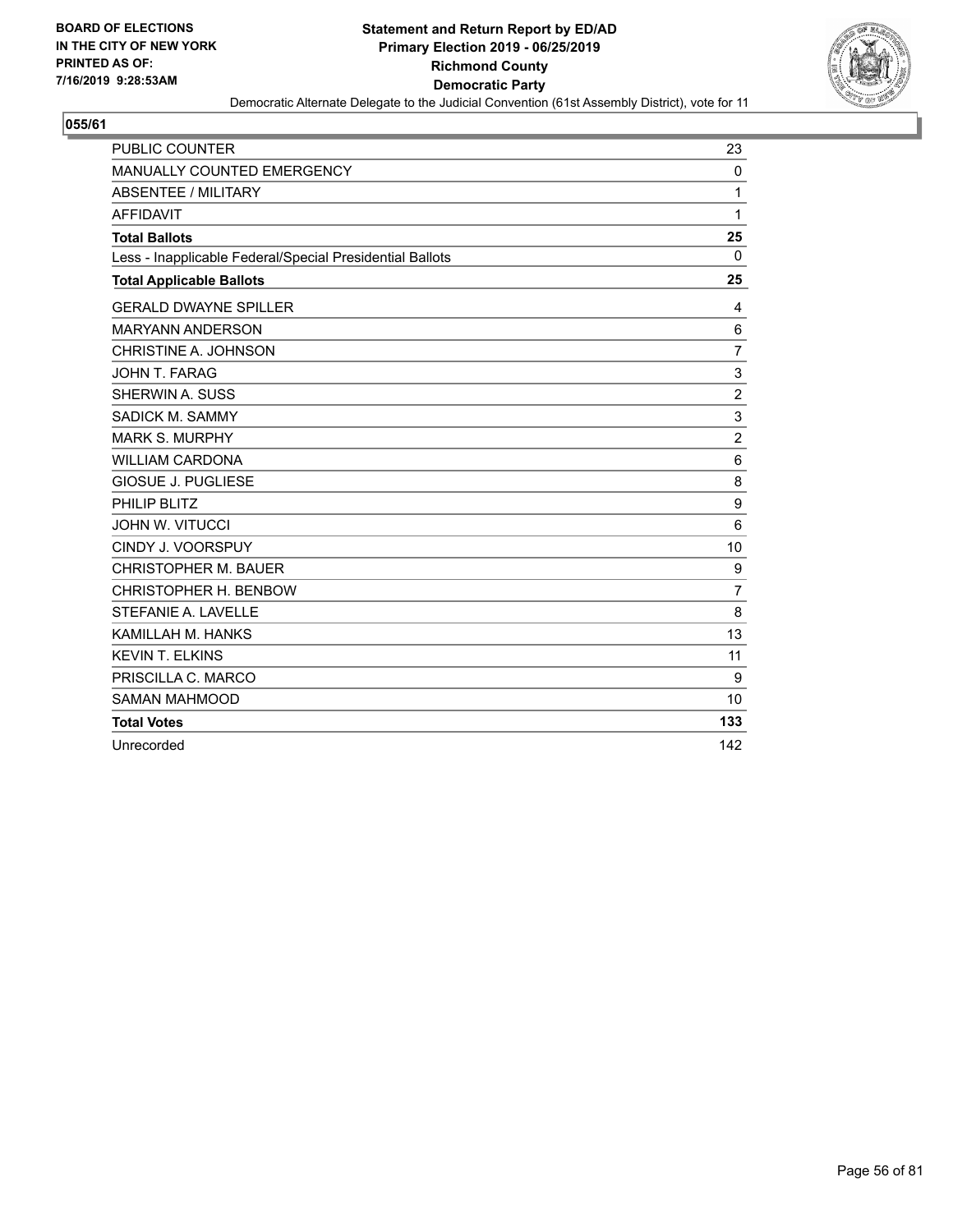

| <b>PUBLIC COUNTER</b>                                    | 13             |
|----------------------------------------------------------|----------------|
| MANUALLY COUNTED EMERGENCY                               | 0              |
| <b>ABSENTEE / MILITARY</b>                               | 3              |
| <b>AFFIDAVIT</b>                                         | $\mathbf 0$    |
| <b>Total Ballots</b>                                     | 16             |
| Less - Inapplicable Federal/Special Presidential Ballots | $\Omega$       |
| <b>Total Applicable Ballots</b>                          | 16             |
| <b>GERALD DWAYNE SPILLER</b>                             | 3              |
| <b>MARYANN ANDERSON</b>                                  | 5              |
| CHRISTINE A. JOHNSON                                     | 8              |
| JOHN T. FARAG                                            | 1              |
| SHERWIN A. SUSS                                          | $\overline{c}$ |
| SADICK M. SAMMY                                          | $\overline{2}$ |
| <b>MARK S. MURPHY</b>                                    | 3              |
| <b>WILLIAM CARDONA</b>                                   | 4              |
| <b>GIOSUE J. PUGLIESE</b>                                | 6              |
| PHILIP BLITZ                                             | 4              |
| <b>JOHN W. VITUCCI</b>                                   | 4              |
| CINDY J. VOORSPUY                                        | $\overline{7}$ |
| <b>CHRISTOPHER M. BAUER</b>                              | $\overline{7}$ |
| CHRISTOPHER H. BENBOW                                    | 6              |
| STEFANIE A. LAVELLE                                      | 9              |
| KAMILLAH M. HANKS                                        | 6              |
| <b>KEVIN T. ELKINS</b>                                   | 3              |
| PRISCILLA C. MARCO                                       | 9              |
| <b>SAMAN MAHMOOD</b>                                     | 5              |
| <b>Total Votes</b>                                       | 94             |
| Unrecorded                                               | 82             |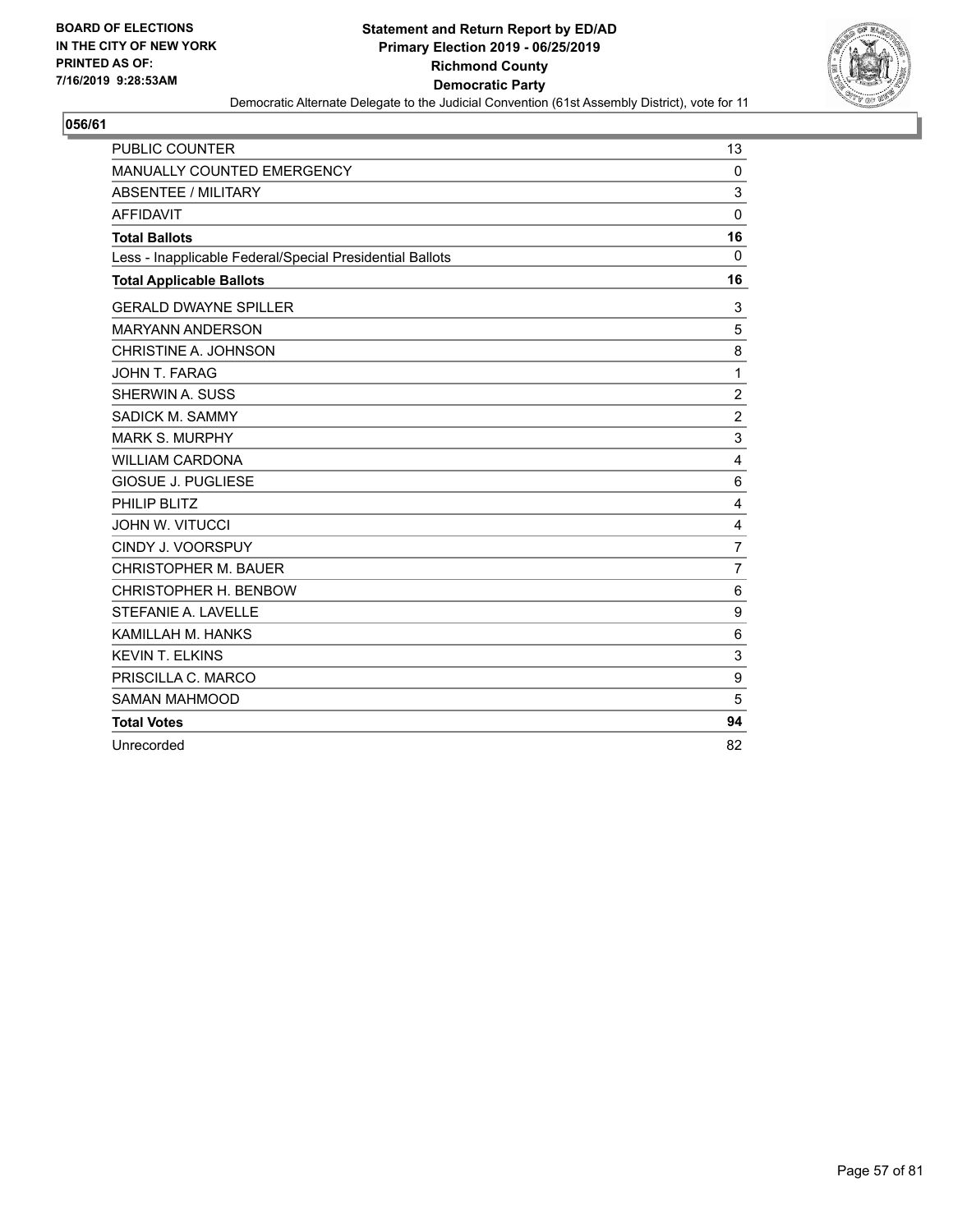

| <b>PUBLIC COUNTER</b>                                    | 12             |
|----------------------------------------------------------|----------------|
| MANUALLY COUNTED EMERGENCY                               | $\mathbf 0$    |
| <b>ABSENTEE / MILITARY</b>                               | 3              |
| <b>AFFIDAVIT</b>                                         | $\mathbf 0$    |
| <b>Total Ballots</b>                                     | 15             |
| Less - Inapplicable Federal/Special Presidential Ballots | $\Omega$       |
| <b>Total Applicable Ballots</b>                          | 15             |
| <b>GERALD DWAYNE SPILLER</b>                             | 5              |
| <b>MARYANN ANDERSON</b>                                  | 5              |
| CHRISTINE A. JOHNSON                                     | 4              |
| JOHN T. FARAG                                            | $\overline{c}$ |
| SHERWIN A. SUSS                                          | $\overline{2}$ |
| SADICK M. SAMMY                                          | $\overline{c}$ |
| <b>MARK S. MURPHY</b>                                    | 4              |
| <b>WILLIAM CARDONA</b>                                   | 4              |
| <b>GIOSUE J. PUGLIESE</b>                                | 7              |
| PHILIP BLITZ                                             | 6              |
| <b>JOHN W. VITUCCI</b>                                   | 8              |
| CINDY J. VOORSPUY                                        | 10             |
| <b>CHRISTOPHER M. BAUER</b>                              | 10             |
| CHRISTOPHER H. BENBOW                                    | 8              |
| STEFANIE A. LAVELLE                                      | 10             |
| KAMILLAH M. HANKS                                        | 11             |
| <b>KEVIN T. ELKINS</b>                                   | 7              |
| PRISCILLA C. MARCO                                       | 13             |
| <b>SAMAN MAHMOOD</b>                                     | 8              |
| <b>Total Votes</b>                                       | 126            |
| Unrecorded                                               | 39             |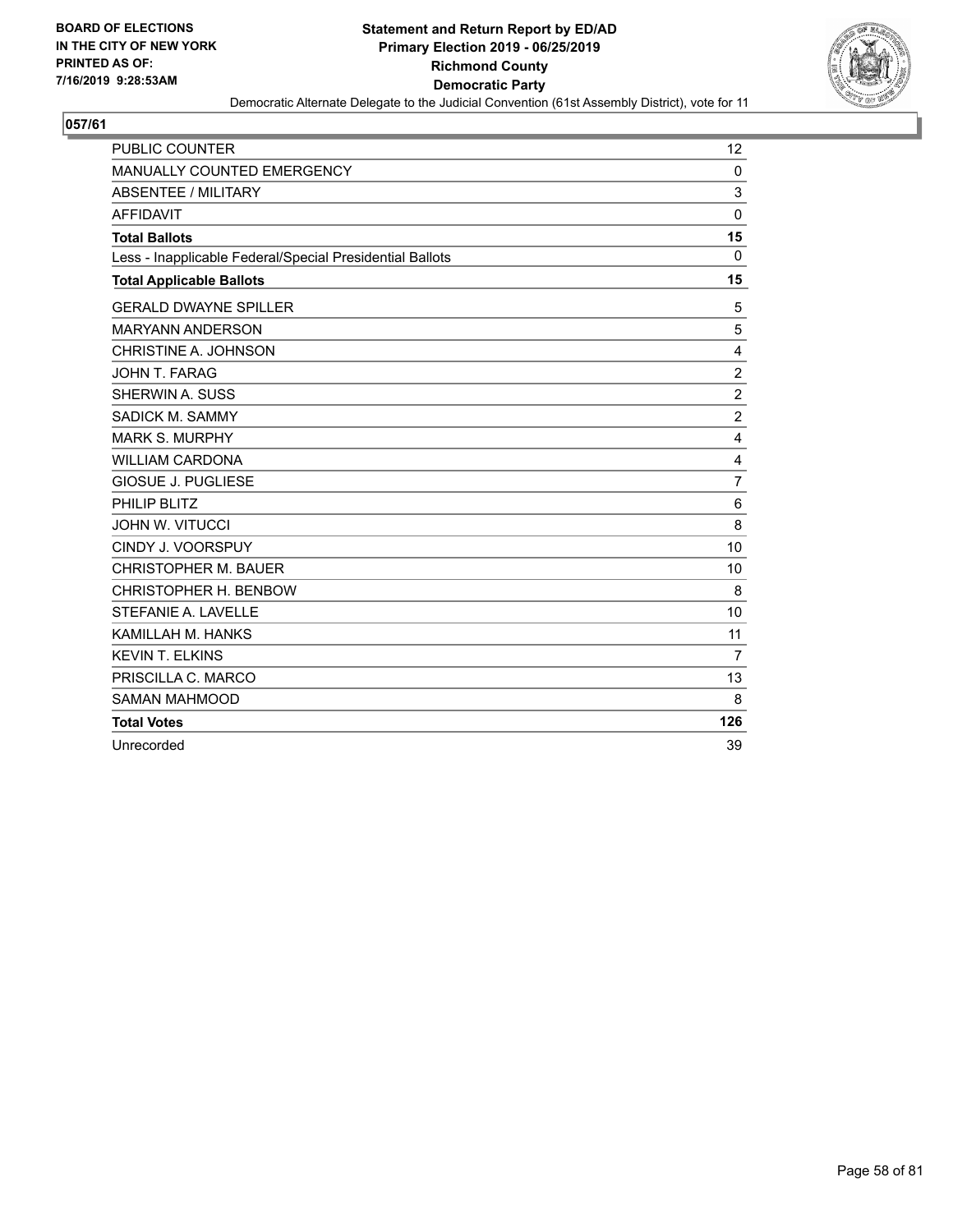

| <b>PUBLIC COUNTER</b>                                    | 7              |
|----------------------------------------------------------|----------------|
| MANUALLY COUNTED EMERGENCY                               | 0              |
| <b>ABSENTEE / MILITARY</b>                               | 3              |
| <b>AFFIDAVIT</b>                                         | $\mathbf 0$    |
| <b>Total Ballots</b>                                     | 10             |
| Less - Inapplicable Federal/Special Presidential Ballots | $\Omega$       |
| <b>Total Applicable Ballots</b>                          | 10             |
| <b>GERALD DWAYNE SPILLER</b>                             | 1              |
| <b>MARYANN ANDERSON</b>                                  | $\mathbf{1}$   |
| CHRISTINE A. JOHNSON                                     | $\mathbf{1}$   |
| JOHN T. FARAG                                            | 1              |
| SHERWIN A. SUSS                                          | 0              |
| SADICK M. SAMMY                                          | $\mathbf 0$    |
| <b>MARK S. MURPHY</b>                                    | 1              |
| <b>WILLIAM CARDONA</b>                                   | $\mathbf{1}$   |
| <b>GIOSUE J. PUGLIESE</b>                                | $\mathbf 0$    |
| PHILIP BLITZ                                             | $\mathbf 0$    |
| <b>JOHN W. VITUCCI</b>                                   | 0              |
| CINDY J. VOORSPUY                                        | $\mathbf 0$    |
| <b>CHRISTOPHER M. BAUER</b>                              | 0              |
| CHRISTOPHER H. BENBOW                                    | $\mathbf 0$    |
| STEFANIE A. LAVELLE                                      | $\overline{2}$ |
| KAMILLAH M. HANKS                                        | 1              |
| <b>KEVIN T. ELKINS</b>                                   | 0              |
| PRISCILLA C. MARCO                                       | 1              |
| <b>SAMAN MAHMOOD</b>                                     | $\overline{c}$ |
| <b>Total Votes</b>                                       | 12             |
| Unrecorded                                               | 98             |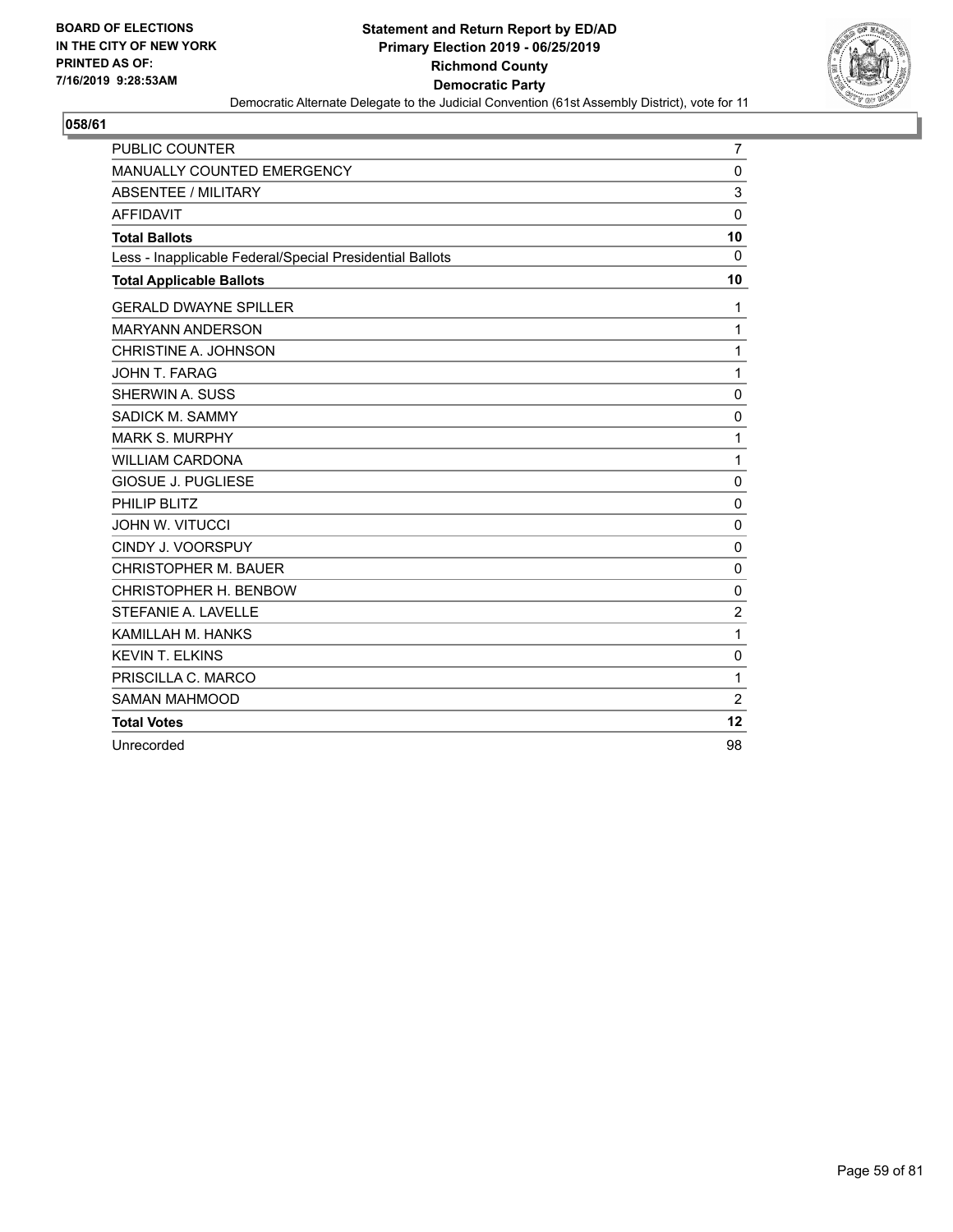

| <b>PUBLIC COUNTER</b>                                    | 9              |
|----------------------------------------------------------|----------------|
| MANUALLY COUNTED EMERGENCY                               | $\mathbf{0}$   |
| <b>ABSENTEE / MILITARY</b>                               | 4              |
| <b>AFFIDAVIT</b>                                         | $\mathbf{0}$   |
| <b>Total Ballots</b>                                     | 13             |
| Less - Inapplicable Federal/Special Presidential Ballots | $\Omega$       |
| <b>Total Applicable Ballots</b>                          | 13             |
| <b>GERALD DWAYNE SPILLER</b>                             | 0              |
| <b>MARYANN ANDERSON</b>                                  | 0              |
| CHRISTINE A. JOHNSON                                     | 4              |
| JOHN T. FARAG                                            | $\mathbf 0$    |
| SHERWIN A. SUSS                                          | $\Omega$       |
| SADICK M. SAMMY                                          | $\overline{2}$ |
| <b>MARK S. MURPHY</b>                                    | 0              |
| <b>WILLIAM CARDONA</b>                                   | $\mathbf 0$    |
| <b>GIOSUE J. PUGLIESE</b>                                | $\mathbf 0$    |
| PHILIP BLITZ                                             | $\mathbf 0$    |
| <b>JOHN W. VITUCCI</b>                                   | $\mathbf{1}$   |
| CINDY J. VOORSPUY                                        | 1              |
| <b>CHRISTOPHER M. BAUER</b>                              | $\mathbf 0$    |
| CHRISTOPHER H. BENBOW                                    | 0              |
| STEFANIE A. LAVELLE                                      | 3              |
| KAMILLAH M. HANKS                                        | 4              |
| <b>KEVIN T. ELKINS</b>                                   | 1              |
| PRISCILLA C. MARCO                                       | $\mathbf{1}$   |
| <b>SAMAN MAHMOOD</b>                                     | $\overline{c}$ |
| <b>GABRIEL CHENG (WRITE-IN)</b>                          | 1              |
| <b>Total Votes</b>                                       | 20             |
| Unrecorded                                               | 123            |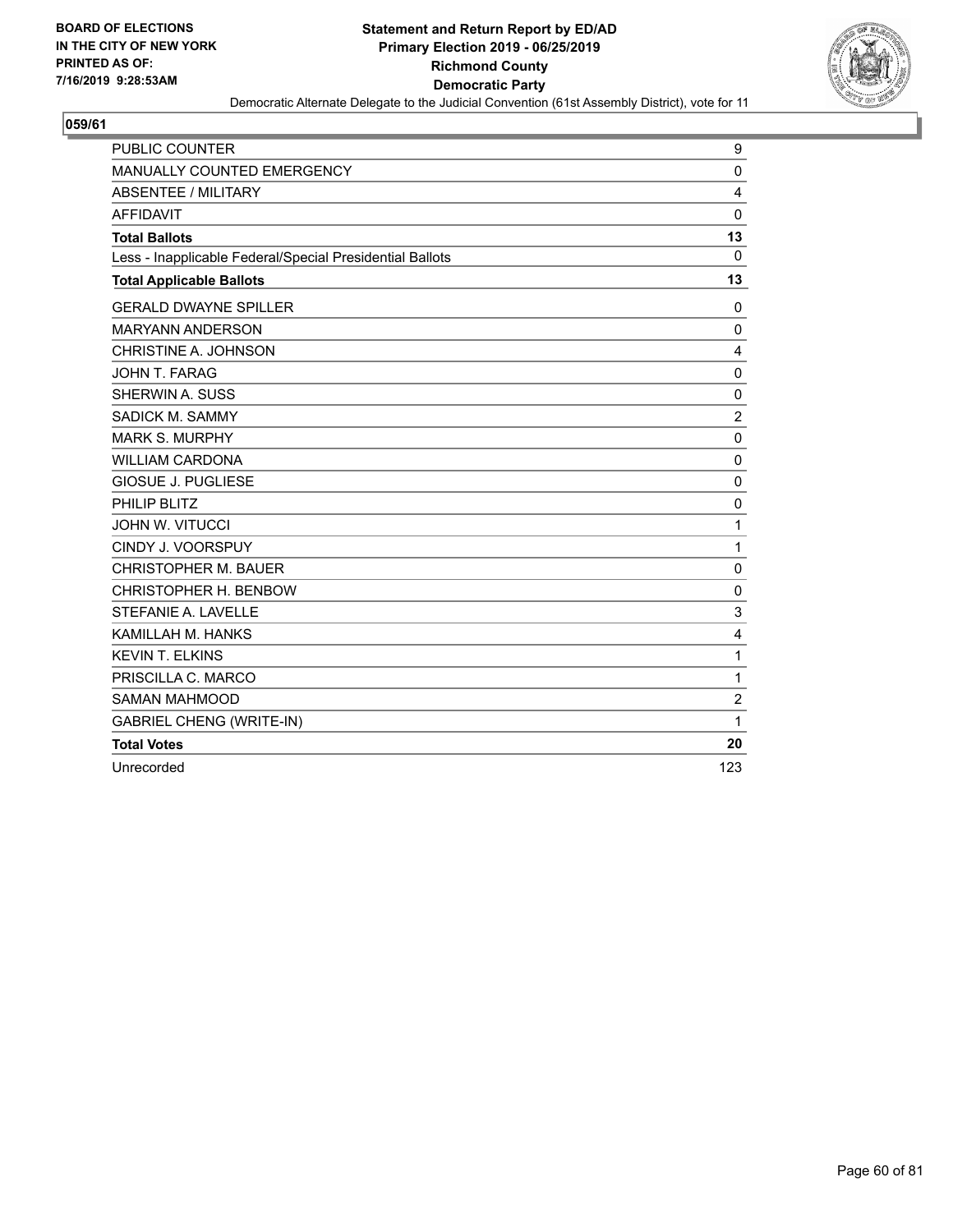

| <b>PUBLIC COUNTER</b>                                    | 3              |
|----------------------------------------------------------|----------------|
| MANUALLY COUNTED EMERGENCY                               | $\mathbf 0$    |
| <b>ABSENTEE / MILITARY</b>                               | $\mathbf 0$    |
| <b>AFFIDAVIT</b>                                         | $\mathbf 0$    |
| <b>Total Ballots</b>                                     | 3              |
| Less - Inapplicable Federal/Special Presidential Ballots | $\mathbf 0$    |
| <b>Total Applicable Ballots</b>                          | 3              |
| <b>GERALD DWAYNE SPILLER</b>                             | 0              |
| <b>MARYANN ANDERSON</b>                                  | $\mathbf 0$    |
| CHRISTINE A. JOHNSON                                     | 1              |
| JOHN T. FARAG                                            | $\mathbf 0$    |
| SHERWIN A. SUSS                                          | 1              |
| SADICK M. SAMMY                                          | $\mathbf 0$    |
| <b>MARK S. MURPHY</b>                                    | $\mathbf{0}$   |
| <b>WILLIAM CARDONA</b>                                   | $\mathbf{1}$   |
| <b>GIOSUE J. PUGLIESE</b>                                | $\mathbf 0$    |
| PHILIP BLITZ                                             | $\mathbf 0$    |
| <b>JOHN W. VITUCCI</b>                                   | 1              |
| CINDY J. VOORSPUY                                        | $\mathbf 0$    |
| <b>CHRISTOPHER M. BAUER</b>                              | 0              |
| CHRISTOPHER H. BENBOW                                    | $\mathbf 0$    |
| STEFANIE A. LAVELLE                                      | 1              |
| KAMILLAH M. HANKS                                        | $\overline{2}$ |
| <b>KEVIN T. ELKINS</b>                                   | $\mathbf{0}$   |
| PRISCILLA C. MARCO                                       | 1              |
| <b>SAMAN MAHMOOD</b>                                     | 0              |
| <b>Total Votes</b>                                       | 8              |
| Unrecorded                                               | 25             |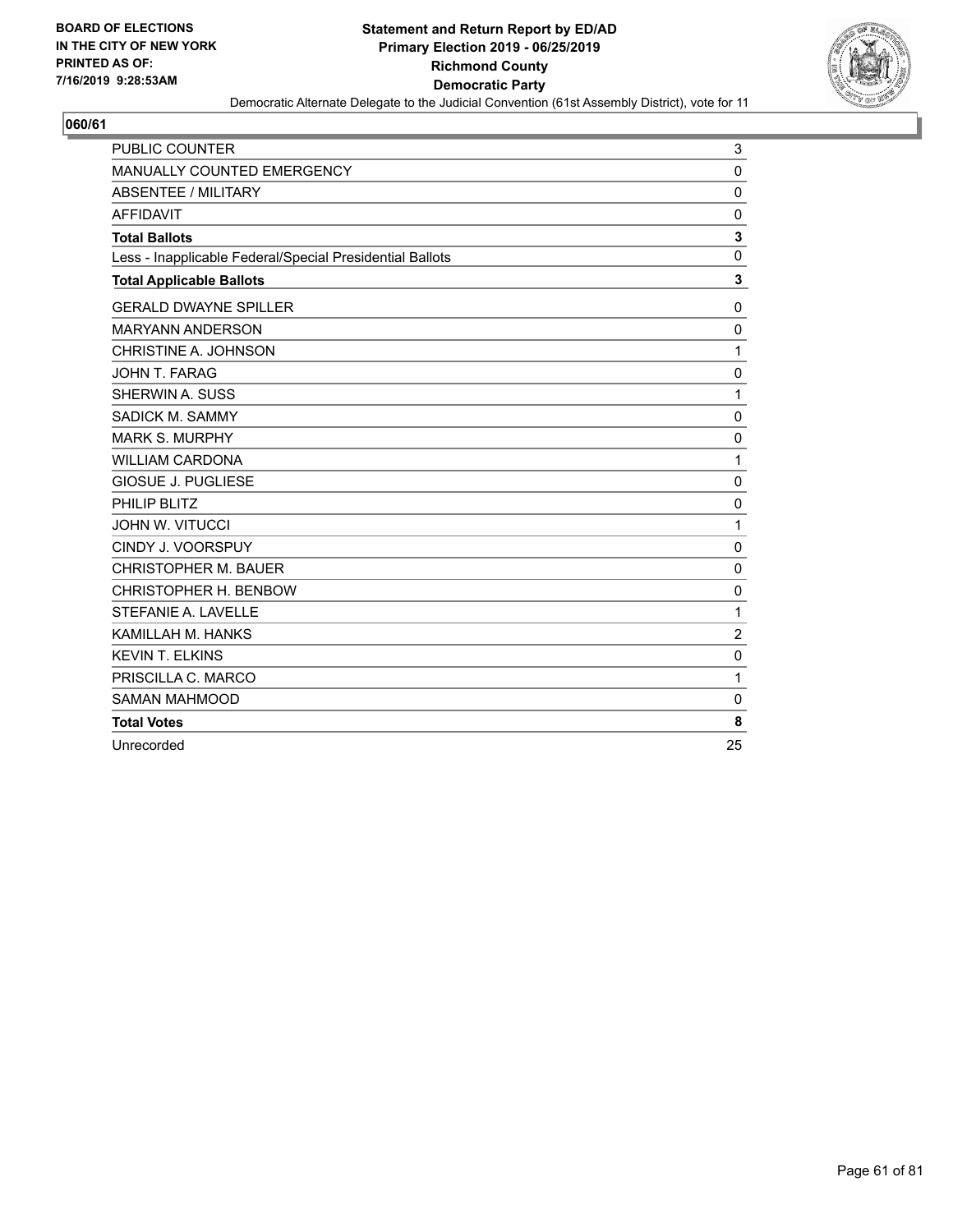

| <b>PUBLIC COUNTER</b>                                    | 23              |
|----------------------------------------------------------|-----------------|
| MANUALLY COUNTED EMERGENCY                               | 0               |
| <b>ABSENTEE / MILITARY</b>                               | 3               |
| <b>AFFIDAVIT</b>                                         | $\mathbf 0$     |
| <b>Total Ballots</b>                                     | 26              |
| Less - Inapplicable Federal/Special Presidential Ballots | 0               |
| <b>Total Applicable Ballots</b>                          | 26              |
| <b>GERALD DWAYNE SPILLER</b>                             | 0               |
| <b>MARYANN ANDERSON</b>                                  | 3               |
| CHRISTINE A. JOHNSON                                     | 5               |
| JOHN T. FARAG                                            | $\overline{2}$  |
| SHERWIN A. SUSS                                          | $\mathbf{1}$    |
| SADICK M. SAMMY                                          | $\overline{2}$  |
| <b>MARK S. MURPHY</b>                                    | 3               |
| <b>WILLIAM CARDONA</b>                                   | 3               |
| <b>GIOSUE J. PUGLIESE</b>                                | 5               |
| PHILIP BLITZ                                             | $6\phantom{1}6$ |
| <b>JOHN W. VITUCCI</b>                                   | 6               |
| CINDY J. VOORSPUY                                        | 5               |
| <b>CHRISTOPHER M. BAUER</b>                              | $\overline{7}$  |
| CHRISTOPHER H. BENBOW                                    | 5               |
| STEFANIE A. LAVELLE                                      | 5               |
| KAMILLAH M. HANKS                                        | 9               |
| <b>KEVIN T. ELKINS</b>                                   | 8               |
| PRISCILLA C. MARCO                                       | $\overline{7}$  |
| <b>SAMAN MAHMOOD</b>                                     | 10              |
| <b>Total Votes</b>                                       | 92              |
| Unrecorded                                               | 194             |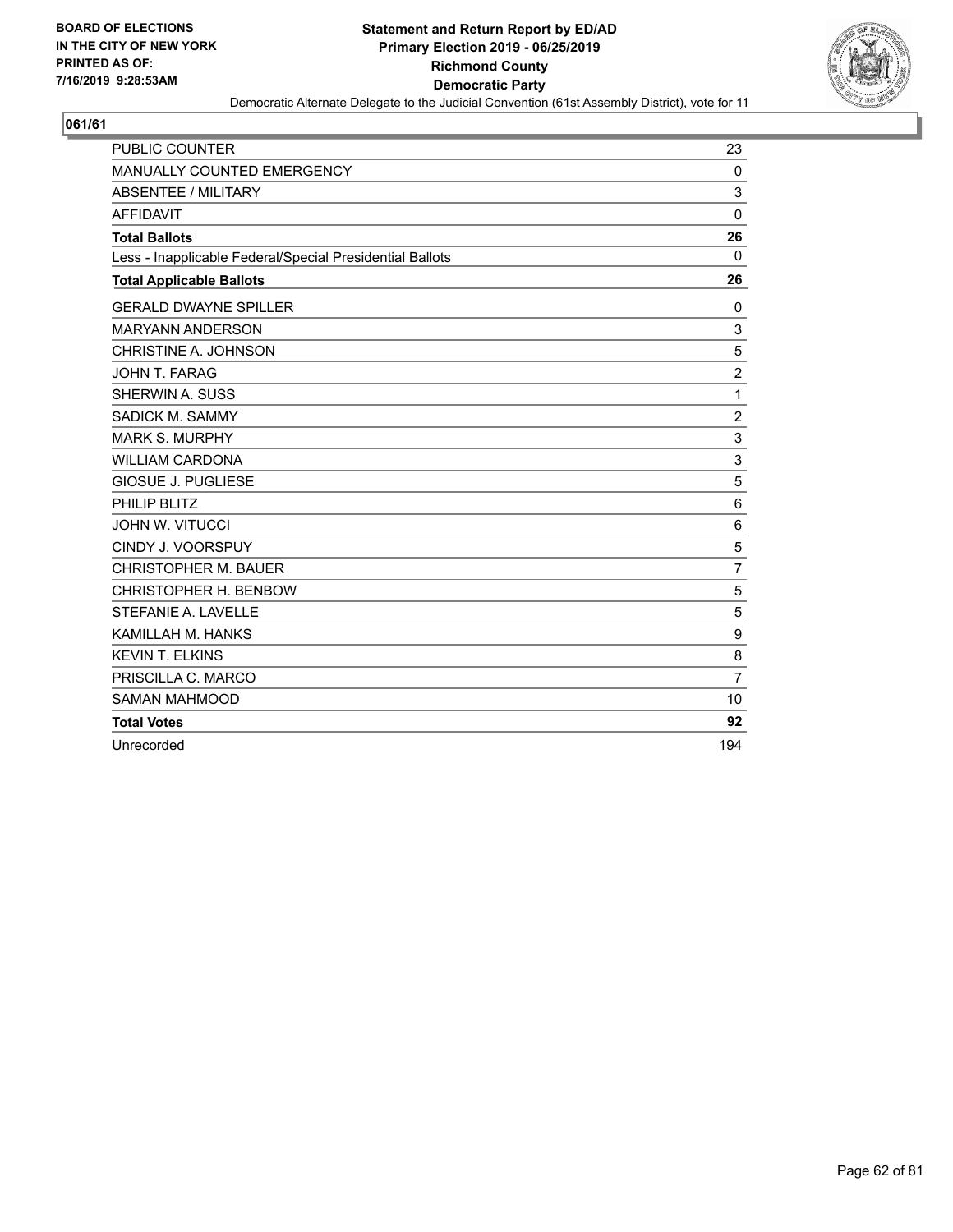

| <b>PUBLIC COUNTER</b>                                    | 17              |
|----------------------------------------------------------|-----------------|
| MANUALLY COUNTED EMERGENCY                               | $\mathbf 0$     |
| <b>ABSENTEE / MILITARY</b>                               | 4               |
| <b>AFFIDAVIT</b>                                         | $\mathbf 0$     |
| <b>Total Ballots</b>                                     | 21              |
| Less - Inapplicable Federal/Special Presidential Ballots | $\Omega$        |
| <b>Total Applicable Ballots</b>                          | 21              |
| <b>GERALD DWAYNE SPILLER</b>                             | 0               |
| <b>MARYANN ANDERSON</b>                                  | $\overline{c}$  |
| CHRISTINE A. JOHNSON                                     | 8               |
| JOHN T. FARAG                                            | $\mathbf 0$     |
| SHERWIN A. SUSS                                          | $\mathbf{1}$    |
| SADICK M. SAMMY                                          | 3               |
| <b>MARK S. MURPHY</b>                                    | $6\phantom{1}6$ |
| <b>WILLIAM CARDONA</b>                                   | $\overline{2}$  |
| <b>GIOSUE J. PUGLIESE</b>                                | 8               |
| PHILIP BLITZ                                             | 8               |
| <b>JOHN W. VITUCCI</b>                                   | 11              |
| CINDY J. VOORSPUY                                        | 8               |
| <b>CHRISTOPHER M. BAUER</b>                              | 11              |
| CHRISTOPHER H. BENBOW                                    | 11              |
| STEFANIE A. LAVELLE                                      | 10              |
| KAMILLAH M. HANKS                                        | 12              |
| <b>KEVIN T. ELKINS</b>                                   | 12              |
| PRISCILLA C. MARCO                                       | 12              |
| <b>SAMAN MAHMOOD</b>                                     | 12              |
| <b>Total Votes</b>                                       | 137             |
| Unrecorded                                               | 94              |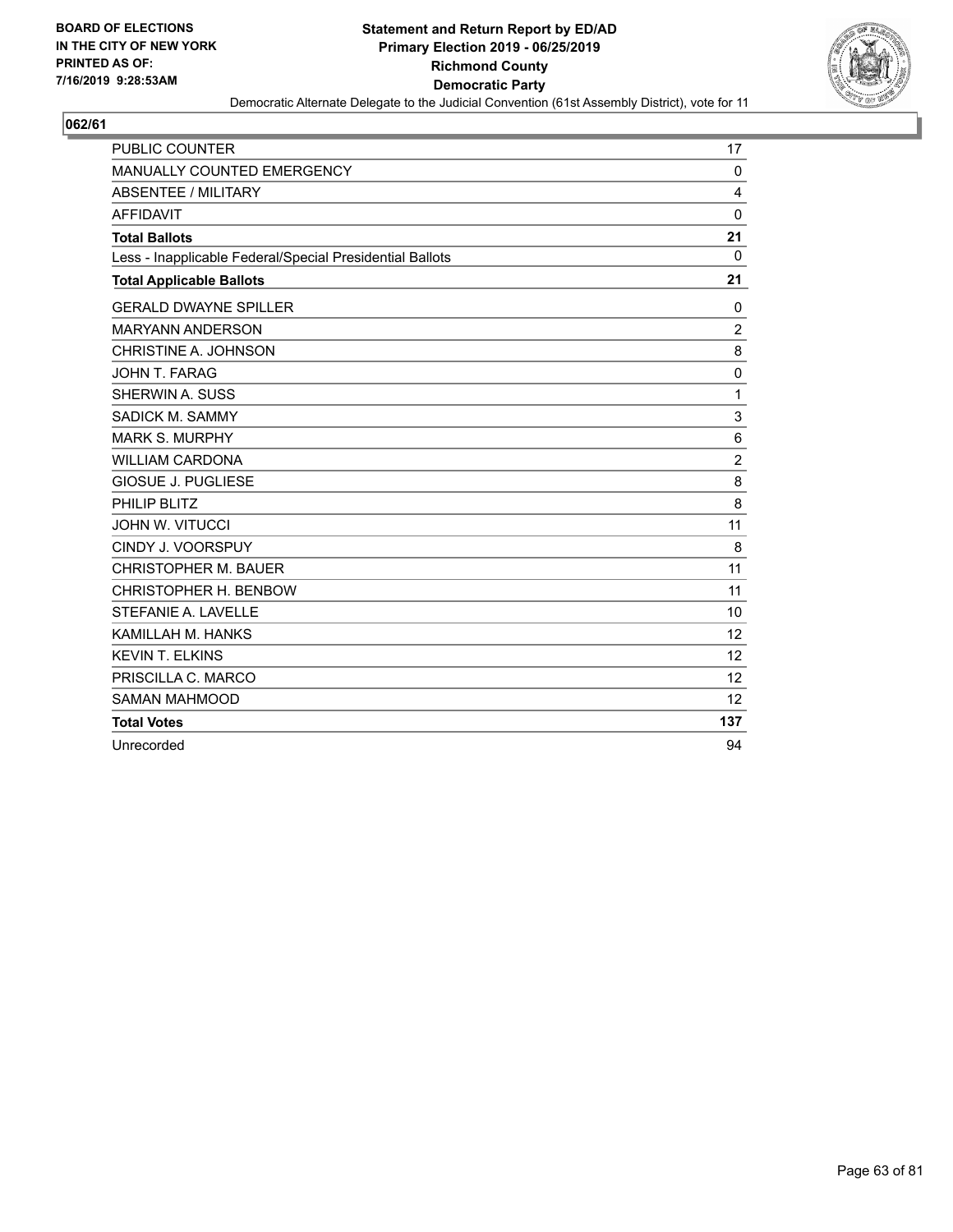

| <b>PUBLIC COUNTER</b>                                    | 3              |
|----------------------------------------------------------|----------------|
| MANUALLY COUNTED EMERGENCY                               | $\mathbf 0$    |
| <b>ABSENTEE / MILITARY</b>                               | $\Omega$       |
| <b>AFFIDAVIT</b>                                         | 0              |
| <b>Total Ballots</b>                                     | 3              |
| Less - Inapplicable Federal/Special Presidential Ballots | $\mathbf{0}$   |
| <b>Total Applicable Ballots</b>                          | 3              |
| <b>GERALD DWAYNE SPILLER</b>                             | 0              |
| <b>MARYANN ANDERSON</b>                                  | 0              |
| CHRISTINE A. JOHNSON                                     | $\mathbf 0$    |
| JOHN T. FARAG                                            | 1              |
| SHERWIN A. SUSS                                          | $\mathbf{1}$   |
| SADICK M. SAMMY                                          | 1              |
| <b>MARK S. MURPHY</b>                                    | $\mathbf 0$    |
| <b>WILLIAM CARDONA</b>                                   | 0              |
| <b>GIOSUE J. PUGLIESE</b>                                | $\overline{c}$ |
| PHILIP BLITZ                                             | $\overline{2}$ |
| <b>JOHN W. VITUCCI</b>                                   | $\overline{c}$ |
| CINDY J. VOORSPUY                                        | $\overline{2}$ |
| <b>CHRISTOPHER M. BAUER</b>                              | $\overline{2}$ |
| CHRISTOPHER H. BENBOW                                    | $\overline{c}$ |
| STEFANIE A. LAVELLE                                      | $\overline{c}$ |
| KAMILLAH M. HANKS                                        | $\overline{2}$ |
| <b>KEVIN T. ELKINS</b>                                   | $\overline{2}$ |
| PRISCILLA C. MARCO                                       | $\overline{c}$ |
| <b>SAMAN MAHMOOD</b>                                     | 3              |
| <b>Total Votes</b>                                       | 26             |
| Unrecorded                                               | 7              |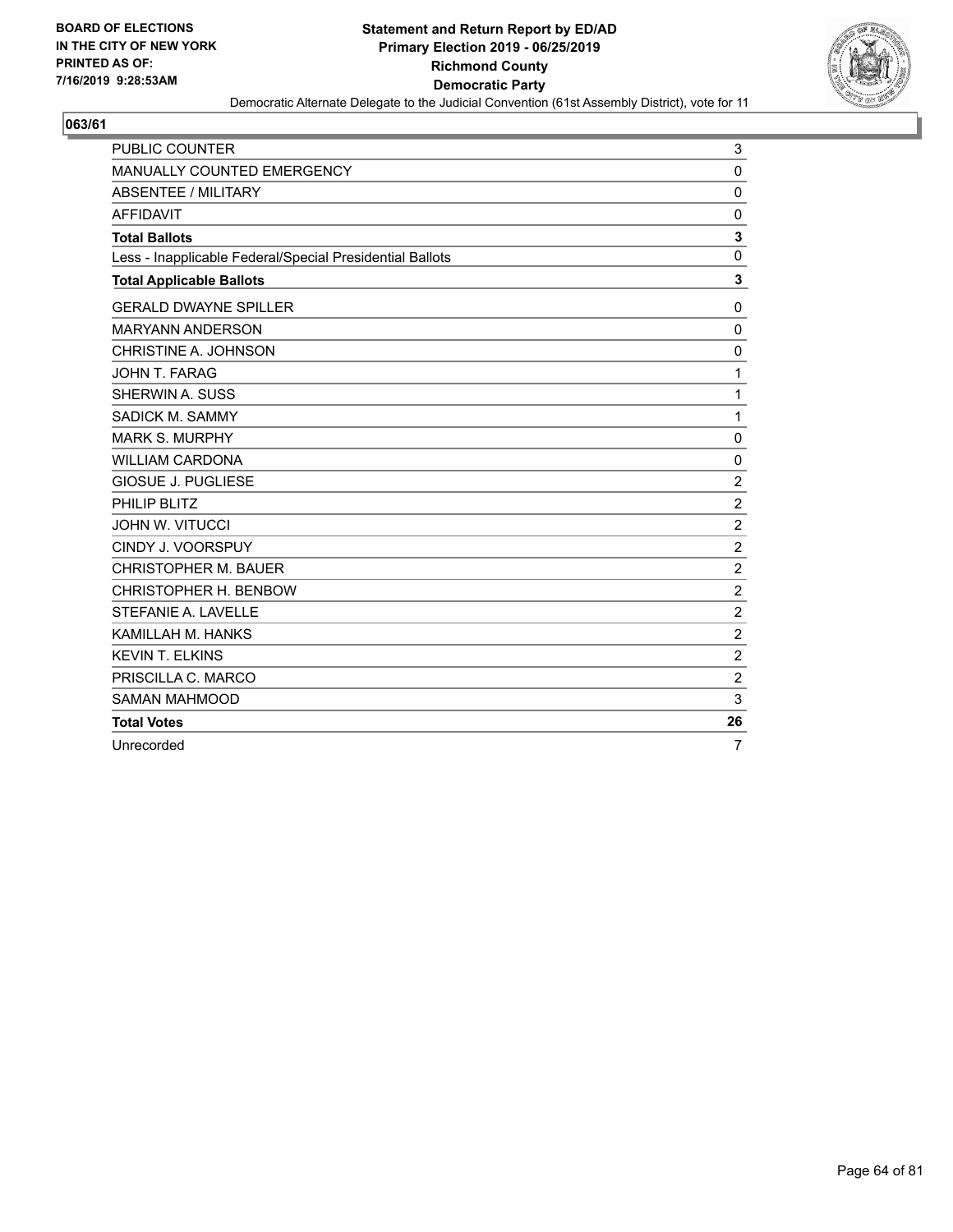

| <b>PUBLIC COUNTER</b>                                    | 6           |
|----------------------------------------------------------|-------------|
| MANUALLY COUNTED EMERGENCY                               | $\mathbf 0$ |
| <b>ABSENTEE / MILITARY</b>                               | $\mathbf 0$ |
| <b>AFFIDAVIT</b>                                         | $\mathbf 0$ |
| <b>Total Ballots</b>                                     | 6           |
| Less - Inapplicable Federal/Special Presidential Ballots | $\mathbf 0$ |
| <b>Total Applicable Ballots</b>                          | 6           |
| <b>GERALD DWAYNE SPILLER</b>                             | 1           |
| <b>MARYANN ANDERSON</b>                                  | 1           |
| CHRISTINE A. JOHNSON                                     | 1           |
| JOHN T. FARAG                                            | $\mathbf 0$ |
| SHERWIN A. SUSS                                          | 0           |
| SADICK M. SAMMY                                          | $\mathbf 0$ |
| <b>MARK S. MURPHY</b>                                    | 1           |
| <b>WILLIAM CARDONA</b>                                   | 0           |
| GIOSUE J. PUGLIESE                                       | $\mathbf 0$ |
| PHILIP BLITZ                                             | $\mathbf 0$ |
| <b>JOHN W. VITUCCI</b>                                   | $\mathbf 0$ |
| CINDY J. VOORSPUY                                        | $\mathbf 0$ |
| <b>CHRISTOPHER M. BAUER</b>                              | $\mathbf 0$ |
| CHRISTOPHER H. BENBOW                                    | $\mathbf 0$ |
| STEFANIE A. LAVELLE                                      | $\mathbf 0$ |
| KAMILLAH M. HANKS                                        | 3           |
| <b>KEVIN T. ELKINS</b>                                   | $\mathbf 0$ |
| PRISCILLA C. MARCO                                       | $\mathbf 0$ |
| <b>SAMAN MAHMOOD</b>                                     | 1           |
| <b>Total Votes</b>                                       | 8           |
| Unrecorded                                               | 58          |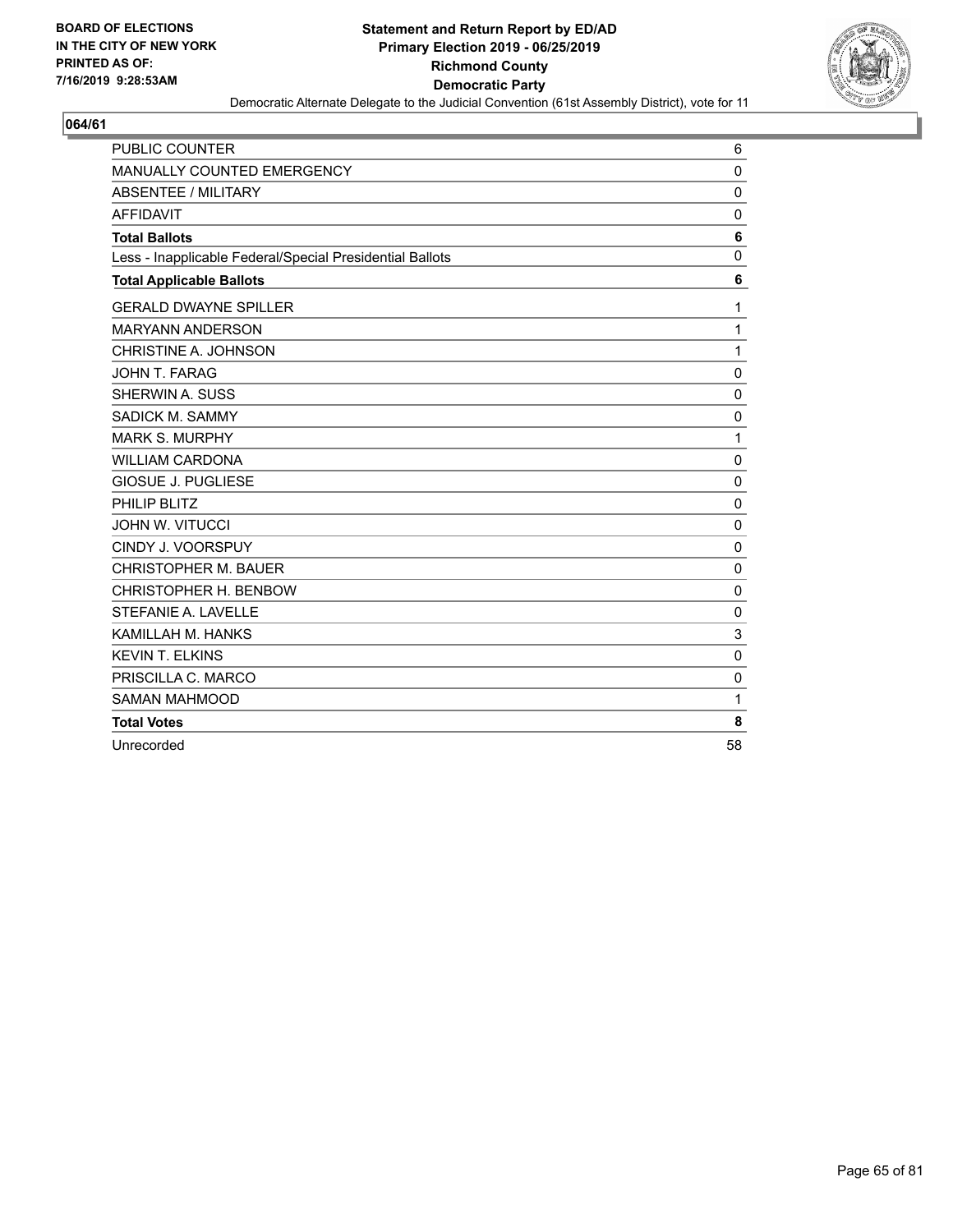

| <b>PUBLIC COUNTER</b>                                    | 23             |
|----------------------------------------------------------|----------------|
| MANUALLY COUNTED EMERGENCY                               | $\mathbf 0$    |
| <b>ABSENTEE / MILITARY</b>                               | 5              |
| <b>AFFIDAVIT</b>                                         | $\mathbf 0$    |
| <b>Total Ballots</b>                                     | 28             |
| Less - Inapplicable Federal/Special Presidential Ballots | 0              |
| <b>Total Applicable Ballots</b>                          | 28             |
| <b>GERALD DWAYNE SPILLER</b>                             | 6              |
| <b>MARYANN ANDERSON</b>                                  | $\overline{7}$ |
| CHRISTINE A. JOHNSON                                     | 12             |
| <b>JOHN T. FARAG</b>                                     | 3              |
| SHERWIN A. SUSS                                          | 4              |
| SADICK M. SAMMY                                          | 4              |
| <b>MARK S. MURPHY</b>                                    | 10             |
| <b>WILLIAM CARDONA</b>                                   | 3              |
| <b>GIOSUE J. PUGLIESE</b>                                | 4              |
| PHILIP BLITZ                                             | $\overline{2}$ |
| <b>JOHN W. VITUCCI</b>                                   | 4              |
| CINDY J. VOORSPUY                                        | 5              |
| <b>CHRISTOPHER M. BAUER</b>                              | $\overline{7}$ |
| CHRISTOPHER H. BENBOW                                    | 5              |
| STEFANIE A. LAVELLE                                      | 10             |
| KAMILLAH M. HANKS                                        | 12             |
| <b>KEVIN T. ELKINS</b>                                   | 5              |
| PRISCILLA C. MARCO                                       | 10             |
| <b>SAMAN MAHMOOD</b>                                     | $\overline{7}$ |
| <b>Total Votes</b>                                       | 120            |
| Unrecorded                                               | 188            |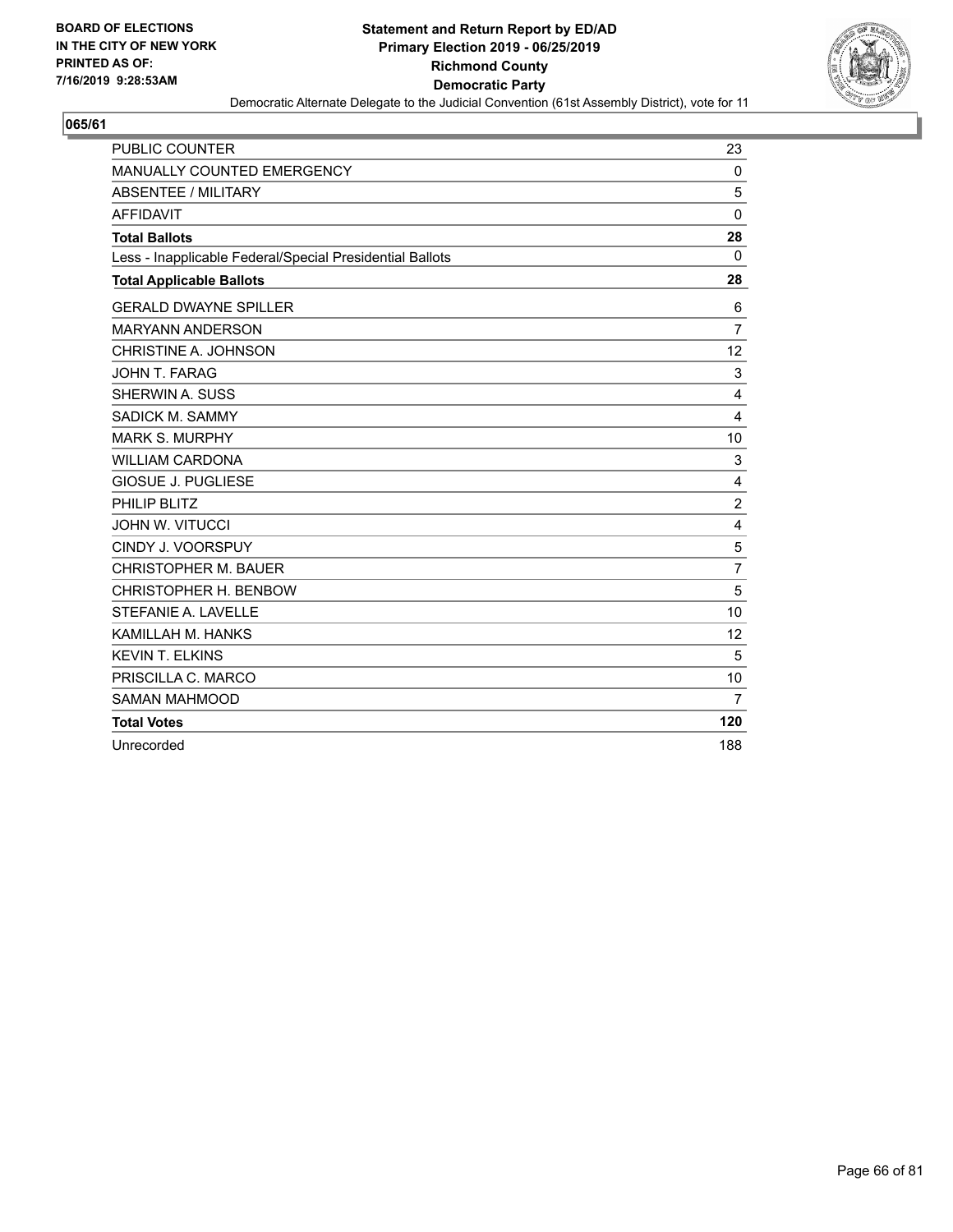

| <b>PUBLIC COUNTER</b>                                    | 25           |
|----------------------------------------------------------|--------------|
| MANUALLY COUNTED EMERGENCY                               | 0            |
| <b>ABSENTEE / MILITARY</b>                               | 4            |
| <b>AFFIDAVIT</b>                                         | $\Omega$     |
| <b>Total Ballots</b>                                     | 29           |
| Less - Inapplicable Federal/Special Presidential Ballots | $\mathbf{0}$ |
| <b>Total Applicable Ballots</b>                          | 29           |
| <b>GERALD DWAYNE SPILLER</b>                             | 6            |
| <b>MARYANN ANDERSON</b>                                  | 8            |
| CHRISTINE A. JOHNSON                                     | 12           |
| JOHN T. FARAG                                            | 5            |
| <b>SHERWIN A. SUSS</b>                                   | 8            |
| SADICK M. SAMMY                                          | 6            |
| <b>MARK S. MURPHY</b>                                    | 6            |
| <b>WILLIAM CARDONA</b>                                   | 5            |
| <b>GIOSUE J. PUGLIESE</b>                                | 8            |
| PHILIP BLITZ                                             | 8            |
| <b>JOHN W. VITUCCI</b>                                   | 10           |
| CINDY J. VOORSPUY                                        | 10           |
| <b>CHRISTOPHER M. BAUER</b>                              | 9            |
| CHRISTOPHER H. BENBOW                                    | 10           |
| STEFANIE A. LAVELLE                                      | 11           |
| KAMILLAH M. HANKS                                        | 12           |
| <b>KEVIN T. ELKINS</b>                                   | 11           |
| PRISCILLA C. MARCO                                       | 10           |
| <b>SAMAN MAHMOOD</b>                                     | 9            |
| CHRISTOPHER CURI (WRITE-IN)                              | 1            |
| MARYBETH MELENDEZ (WRITE-IN)                             | 1            |
| <b>Total Votes</b>                                       | 166          |
| Unrecorded                                               | 153          |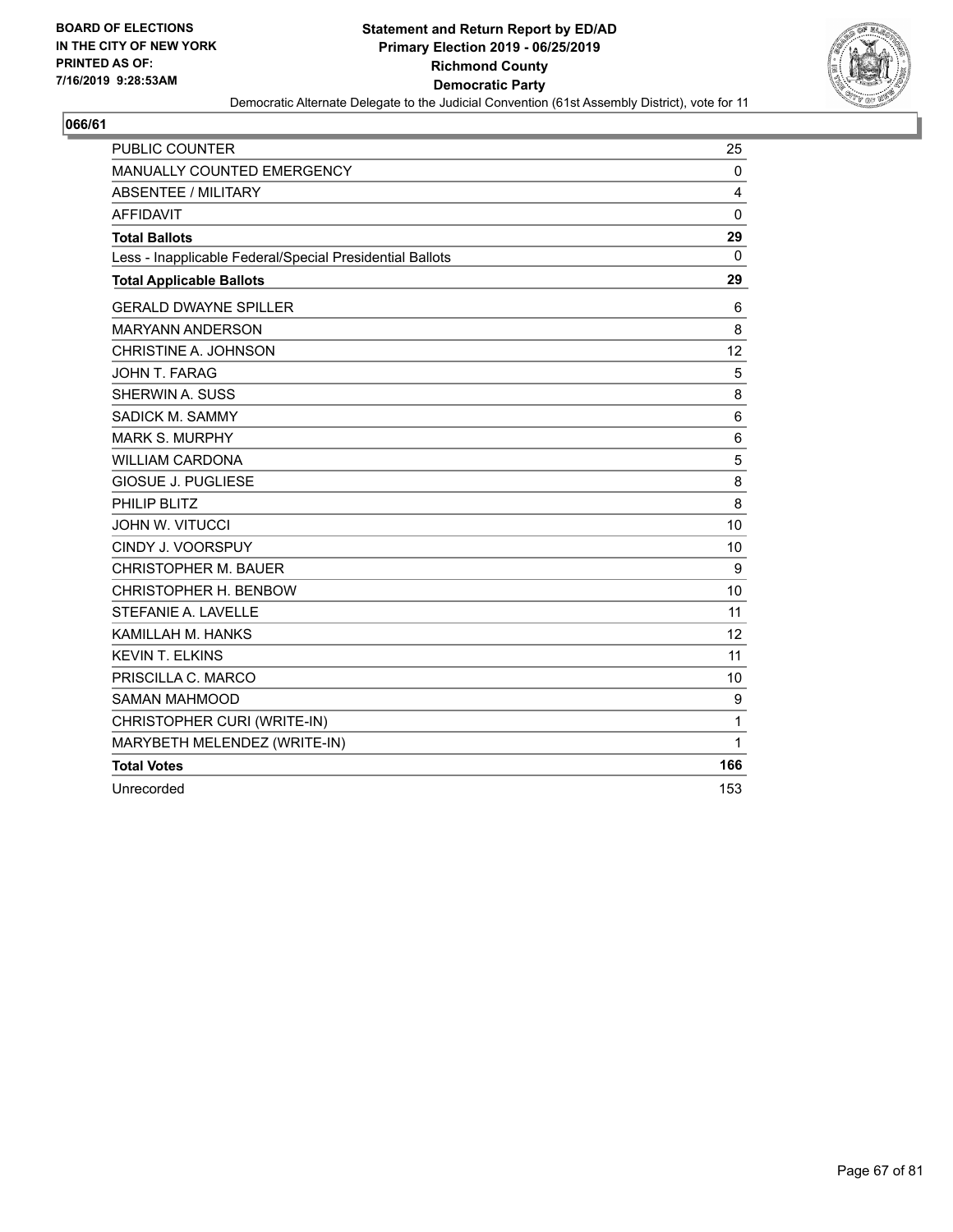

| PUBLIC COUNTER                                           | 11              |
|----------------------------------------------------------|-----------------|
| MANUALLY COUNTED EMERGENCY                               | 0               |
| <b>ABSENTEE / MILITARY</b>                               | 5               |
| <b>AFFIDAVIT</b>                                         | $\mathbf 0$     |
| <b>Total Ballots</b>                                     | 16              |
| Less - Inapplicable Federal/Special Presidential Ballots | $\Omega$        |
| <b>Total Applicable Ballots</b>                          | 16              |
| <b>GERALD DWAYNE SPILLER</b>                             | $\overline{c}$  |
| <b>MARYANN ANDERSON</b>                                  | 4               |
| CHRISTINE A. JOHNSON                                     | 3               |
| <b>JOHN T. FARAG</b>                                     | 1               |
| SHERWIN A. SUSS                                          | $\overline{c}$  |
| SADICK M. SAMMY                                          | $\mathbf 0$     |
| <b>MARK S. MURPHY</b>                                    | $6\phantom{1}6$ |
| <b>WILLIAM CARDONA</b>                                   | $\overline{2}$  |
| <b>GIOSUE J. PUGLIESE</b>                                | 4               |
| PHILIP BLITZ                                             | 3               |
| <b>JOHN W. VITUCCI</b>                                   | 4               |
| CINDY J. VOORSPUY                                        | 6               |
| <b>CHRISTOPHER M. BAUER</b>                              | 3               |
| CHRISTOPHER H. BENBOW                                    | 3               |
| STEFANIE A. LAVELLE                                      | 5               |
| KAMILLAH M. HANKS                                        | 11              |
| <b>KEVIN T. ELKINS</b>                                   | 6               |
| PRISCILLA C. MARCO                                       | $\overline{7}$  |
| <b>SAMAN MAHMOOD</b>                                     | 6               |
| <b>Total Votes</b>                                       | 78              |
| Unrecorded                                               | 98              |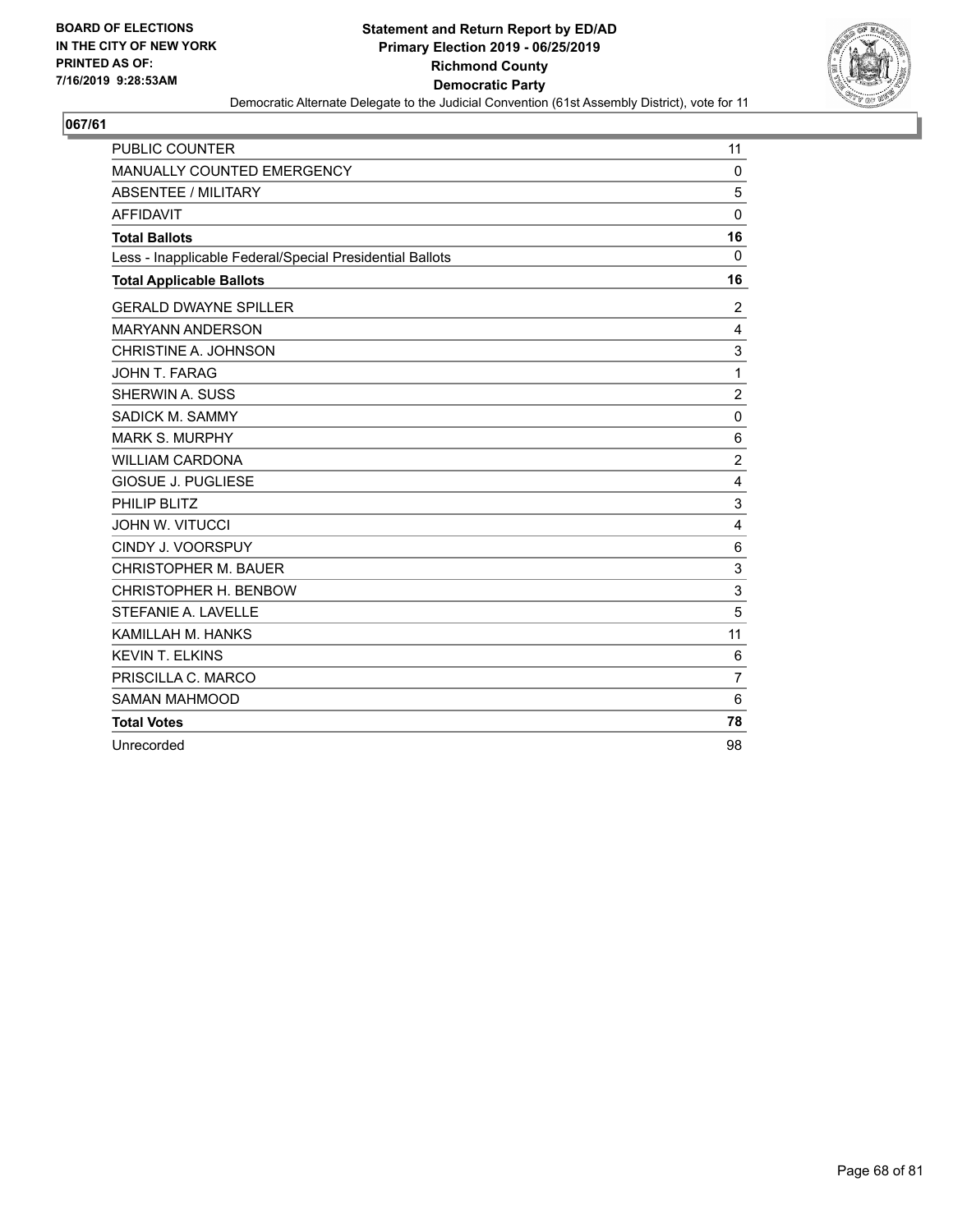

| <b>PUBLIC COUNTER</b>                                    | 8              |
|----------------------------------------------------------|----------------|
| MANUALLY COUNTED EMERGENCY                               | $\mathbf 0$    |
| <b>ABSENTEE / MILITARY</b>                               | 6              |
| <b>AFFIDAVIT</b>                                         | $\mathbf{0}$   |
| <b>Total Ballots</b>                                     | 14             |
| Less - Inapplicable Federal/Special Presidential Ballots | $\Omega$       |
| <b>Total Applicable Ballots</b>                          | 14             |
| <b>GERALD DWAYNE SPILLER</b>                             | 3              |
| <b>MARYANN ANDERSON</b>                                  | 5              |
| CHRISTINE A. JOHNSON                                     | $\overline{7}$ |
| JOHN T. FARAG                                            | $\mathbf 0$    |
| SHERWIN A. SUSS                                          | $\overline{c}$ |
| SADICK M. SAMMY                                          | $\overline{2}$ |
| <b>MARK S. MURPHY</b>                                    | 3              |
| <b>WILLIAM CARDONA</b>                                   | 4              |
| GIOSUE J. PUGLIESE                                       | $\mathbf 0$    |
| PHILIP BLITZ                                             | $\overline{2}$ |
| <b>JOHN W. VITUCCI</b>                                   | 1              |
| CINDY J. VOORSPUY                                        | 5              |
| <b>CHRISTOPHER M. BAUER</b>                              | 1              |
| CHRISTOPHER H. BENBOW                                    | 1              |
| STEFANIE A. LAVELLE                                      | $\overline{7}$ |
| KAMILLAH M. HANKS                                        | $\overline{7}$ |
| <b>KEVIN T. ELKINS</b>                                   | 3              |
| PRISCILLA C. MARCO                                       | 4              |
| <b>SAMAN MAHMOOD</b>                                     | 4              |
| <b>Total Votes</b>                                       | 61             |
| Unrecorded                                               | 93             |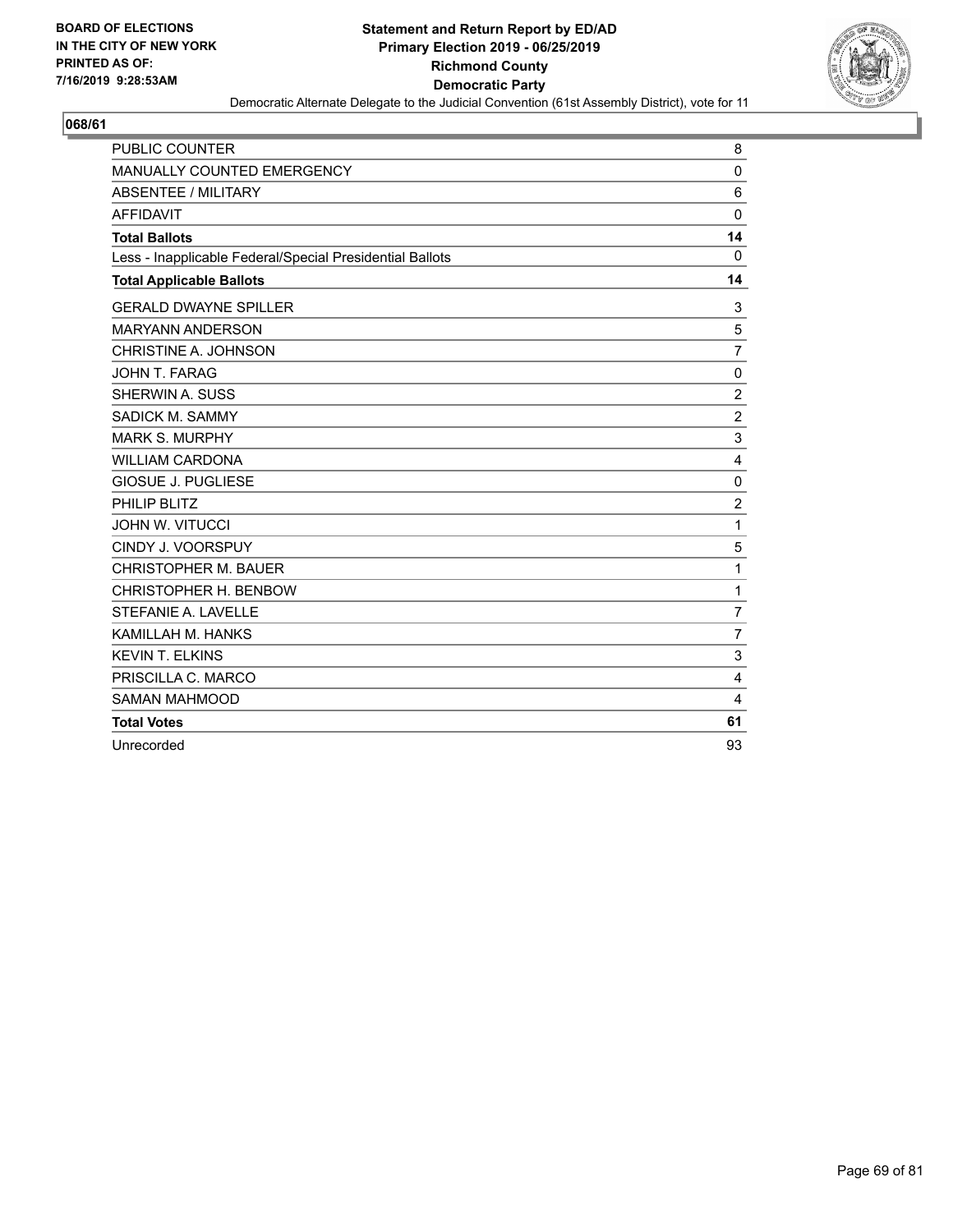

| <b>PUBLIC COUNTER</b>                                    | 16             |
|----------------------------------------------------------|----------------|
| MANUALLY COUNTED EMERGENCY                               | $\mathbf 0$    |
| <b>ABSENTEE / MILITARY</b>                               | $\overline{2}$ |
| <b>AFFIDAVIT</b>                                         | $\mathbf 0$    |
| <b>Total Ballots</b>                                     | 18             |
| Less - Inapplicable Federal/Special Presidential Ballots | $\Omega$       |
| <b>Total Applicable Ballots</b>                          | 18             |
| <b>GERALD DWAYNE SPILLER</b>                             | 7              |
| <b>MARYANN ANDERSON</b>                                  | 6              |
| CHRISTINE A. JOHNSON                                     | $\overline{7}$ |
| <b>JOHN T. FARAG</b>                                     | $\overline{2}$ |
| SHERWIN A. SUSS                                          | 1              |
| SADICK M. SAMMY                                          | 5              |
| <b>MARK S. MURPHY</b>                                    | 3              |
| <b>WILLIAM CARDONA</b>                                   | 4              |
| <b>GIOSUE J. PUGLIESE</b>                                | 5              |
| PHILIP BLITZ                                             | 4              |
| <b>JOHN W. VITUCCI</b>                                   | 4              |
| CINDY J. VOORSPUY                                        | 5              |
| <b>CHRISTOPHER M. BAUER</b>                              | $\overline{7}$ |
| CHRISTOPHER H. BENBOW                                    | 7              |
| STEFANIE A. LAVELLE                                      | 5              |
| KAMILLAH M. HANKS                                        | $\overline{7}$ |
| <b>KEVIN T. ELKINS</b>                                   | 8              |
| PRISCILLA C. MARCO                                       | 3              |
| <b>SAMAN MAHMOOD</b>                                     | $\overline{7}$ |
| <b>Total Votes</b>                                       | 97             |
| Unrecorded                                               | 101            |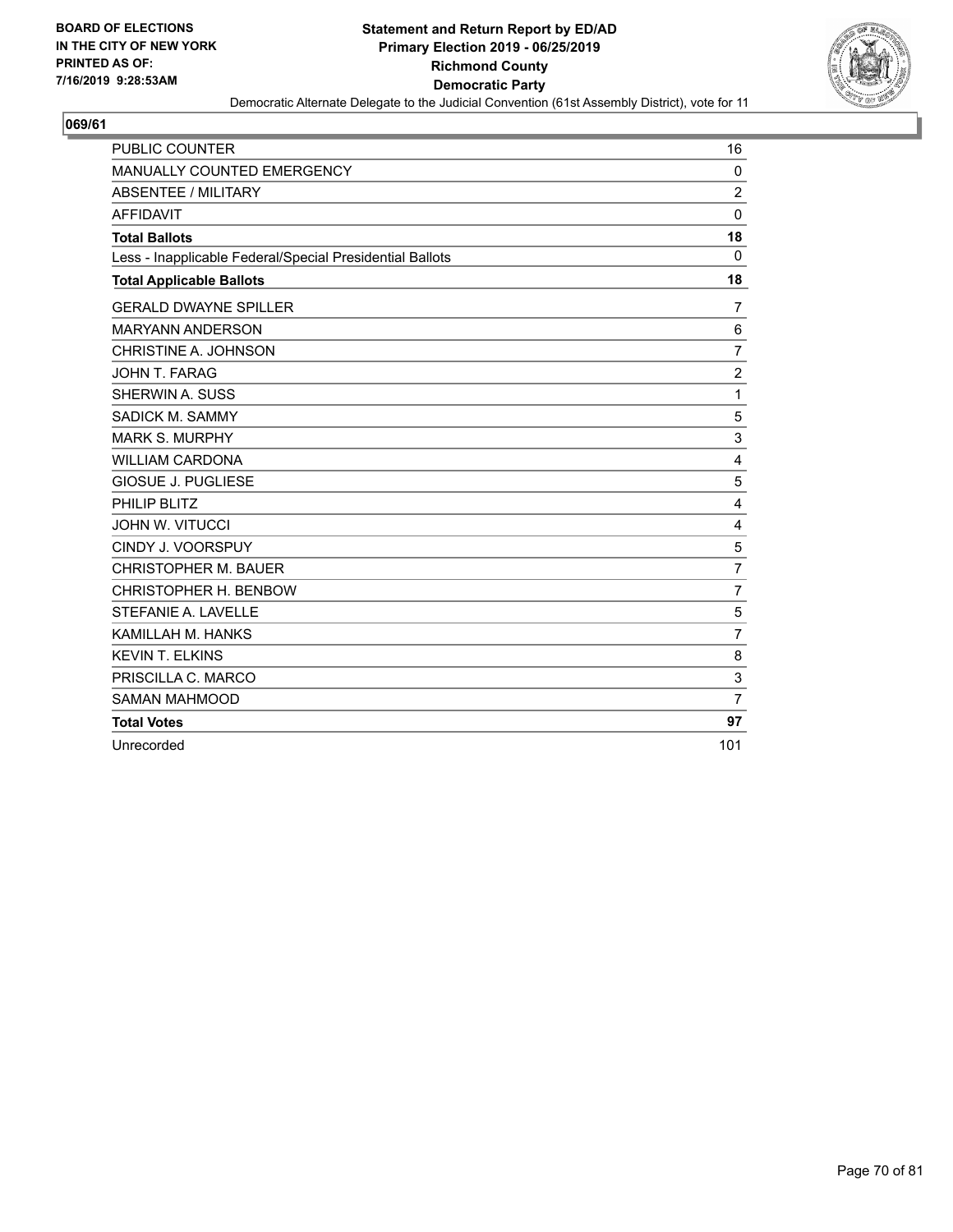

| <b>PUBLIC COUNTER</b>                                    | 17             |
|----------------------------------------------------------|----------------|
| MANUALLY COUNTED EMERGENCY                               | 0              |
| <b>ABSENTEE / MILITARY</b>                               | 3              |
| <b>AFFIDAVIT</b>                                         | $\mathbf{0}$   |
| <b>Total Ballots</b>                                     | 20             |
| Less - Inapplicable Federal/Special Presidential Ballots | $\Omega$       |
| <b>Total Applicable Ballots</b>                          | 20             |
| <b>GERALD DWAYNE SPILLER</b>                             | 4              |
| <b>MARYANN ANDERSON</b>                                  | 5              |
| CHRISTINE A. JOHNSON                                     | 6              |
| <b>JOHN T. FARAG</b>                                     | 1              |
| SHERWIN A. SUSS                                          | $\overline{c}$ |
| SADICK M. SAMMY                                          | $\overline{c}$ |
| <b>MARK S. MURPHY</b>                                    | 6              |
| <b>WILLIAM CARDONA</b>                                   | 3              |
| <b>GIOSUE J. PUGLIESE</b>                                | 1              |
| PHILIP BLITZ                                             | 3              |
| <b>JOHN W. VITUCCI</b>                                   | 5              |
| CINDY J. VOORSPUY                                        | $\overline{4}$ |
| <b>CHRISTOPHER M. BAUER</b>                              | 4              |
| CHRISTOPHER H. BENBOW                                    | $\overline{2}$ |
| STEFANIE A. LAVELLE                                      | 11             |
| KAMILLAH M. HANKS                                        | $\overline{7}$ |
| <b>KEVIN T. ELKINS</b>                                   | 3              |
| PRISCILLA C. MARCO                                       | 3              |
| <b>SAMAN MAHMOOD</b>                                     | 3              |
| <b>Total Votes</b>                                       | 75             |
| Unrecorded                                               | 145            |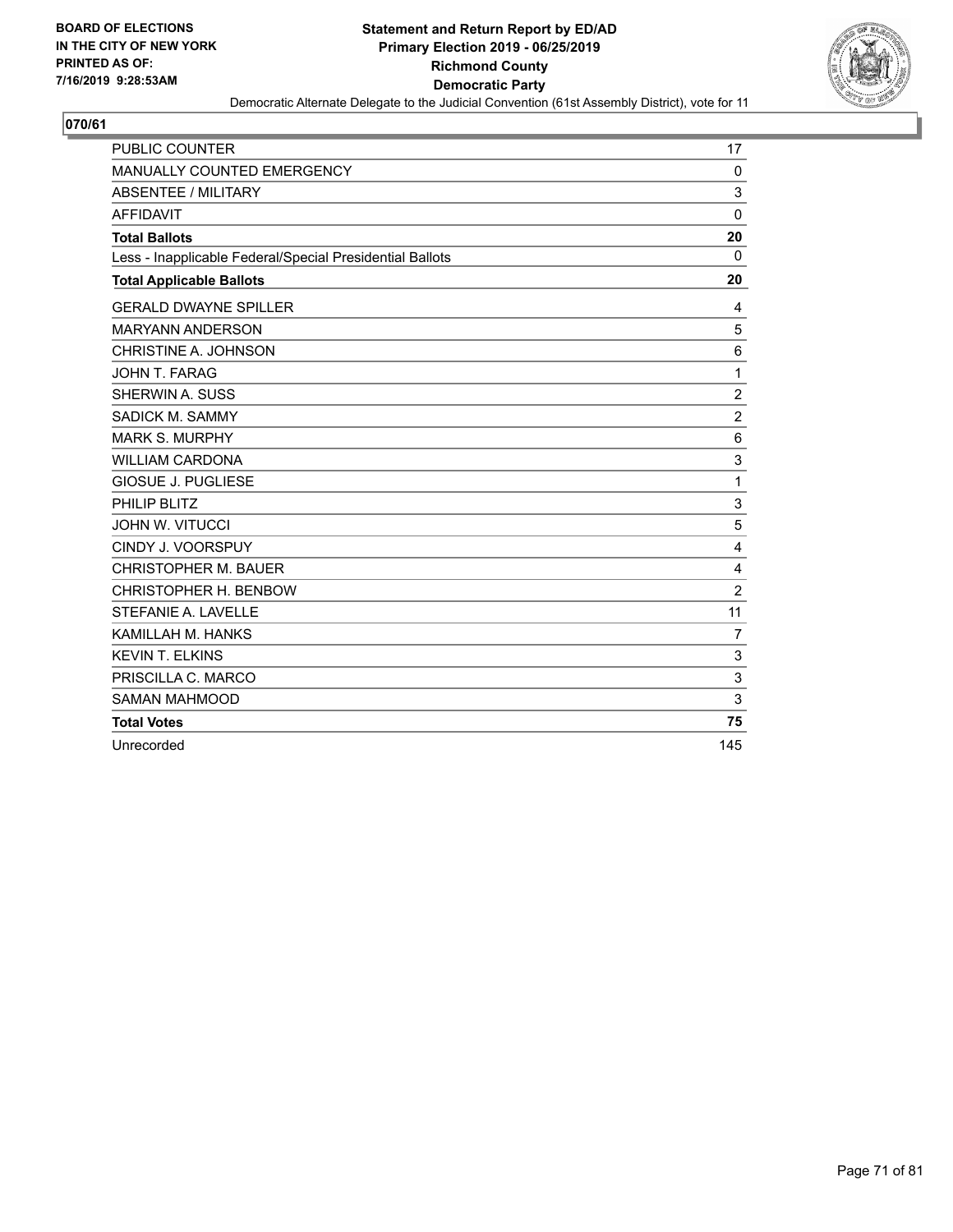

| <b>PUBLIC COUNTER</b>                                    | 17             |
|----------------------------------------------------------|----------------|
| MANUALLY COUNTED EMERGENCY                               | $\mathbf 0$    |
| <b>ABSENTEE / MILITARY</b>                               | $\mathbf{0}$   |
| <b>AFFIDAVIT</b>                                         | $\mathbf 0$    |
| <b>Total Ballots</b>                                     | 17             |
| Less - Inapplicable Federal/Special Presidential Ballots | 0              |
| <b>Total Applicable Ballots</b>                          | 17             |
| <b>GERALD DWAYNE SPILLER</b>                             | 3              |
| <b>MARYANN ANDERSON</b>                                  | 3              |
| CHRISTINE A. JOHNSON                                     | 4              |
| JOHN T. FARAG                                            | 3              |
| SHERWIN A. SUSS                                          | $\overline{c}$ |
| SADICK M. SAMMY                                          | $\overline{c}$ |
| <b>MARK S. MURPHY</b>                                    | 6              |
| <b>WILLIAM CARDONA</b>                                   | 4              |
| <b>GIOSUE J. PUGLIESE</b>                                | 9              |
| PHILIP BLITZ                                             | 8              |
| <b>JOHN W. VITUCCI</b>                                   | 12             |
| CINDY J. VOORSPUY                                        | 8              |
| <b>CHRISTOPHER M. BAUER</b>                              | 10             |
| CHRISTOPHER H. BENBOW                                    | $\overline{7}$ |
| STEFANIE A. LAVELLE                                      | 10             |
| KAMILLAH M. HANKS                                        | 8              |
| <b>KEVIN T. ELKINS</b>                                   | 9              |
| PRISCILLA C. MARCO                                       | 8              |
| <b>SAMAN MAHMOOD</b>                                     | $\overline{7}$ |
| <b>Total Votes</b>                                       | 123            |
| Unrecorded                                               | 64             |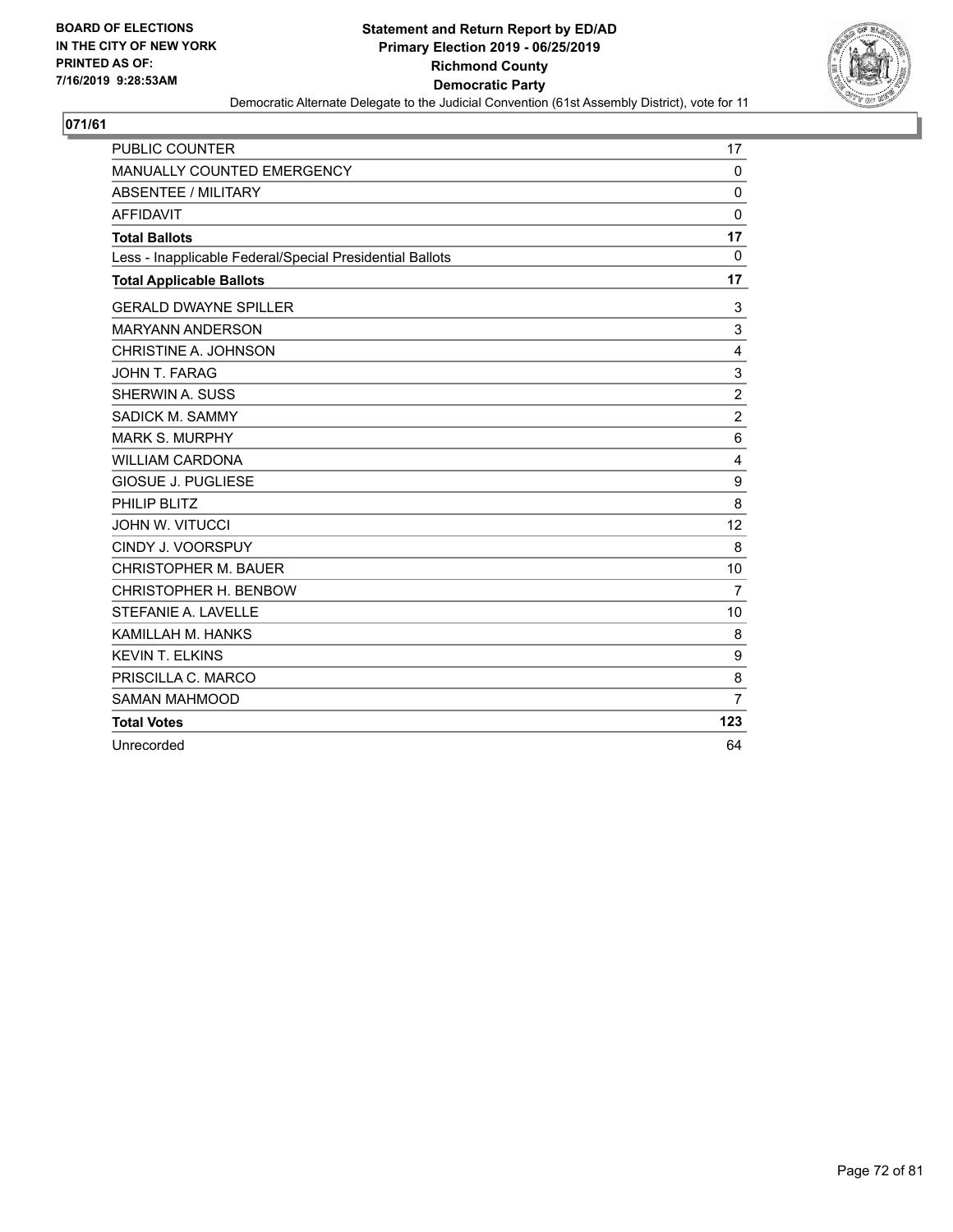

| <b>PUBLIC COUNTER</b>                                    | 13              |
|----------------------------------------------------------|-----------------|
| MANUALLY COUNTED EMERGENCY                               | $\Omega$        |
| <b>ABSENTEE / MILITARY</b>                               | 6               |
| <b>AFFIDAVIT</b>                                         | 1               |
| <b>Total Ballots</b>                                     | 20              |
| Less - Inapplicable Federal/Special Presidential Ballots | $\Omega$        |
| <b>Total Applicable Ballots</b>                          | 20              |
| <b>GERALD DWAYNE SPILLER</b>                             | 3               |
| <b>MARYANN ANDERSON</b>                                  | $\overline{7}$  |
| CHRISTINE A. JOHNSON                                     | 7               |
| JOHN T. FARAG                                            | $6\phantom{1}6$ |
| SHERWIN A. SUSS                                          | 5               |
| SADICK M. SAMMY                                          | $\overline{c}$  |
| <b>MARK S. MURPHY</b>                                    | 4               |
| <b>WILLIAM CARDONA</b>                                   | 6               |
| <b>GIOSUE J. PUGLIESE</b>                                | 5               |
| PHILIP BLITZ                                             | 5               |
| <b>JOHN W. VITUCCI</b>                                   | 4               |
| CINDY J. VOORSPUY                                        | 6               |
| <b>CHRISTOPHER M. BAUER</b>                              | 8               |
| CHRISTOPHER H. BENBOW                                    | 4               |
| STEFANIE A. LAVELLE                                      | 8               |
| KAMILLAH M. HANKS                                        | 5               |
| <b>KEVIN T. ELKINS</b>                                   | 3               |
| PRISCILLA C. MARCO                                       | 6               |
| <b>SAMAN MAHMOOD</b>                                     | $\overline{4}$  |
| UNATTRIBUTABLE WRITE-IN (WRITE-IN)                       | 1               |
| <b>Total Votes</b>                                       | 99              |
| Unrecorded                                               | 121             |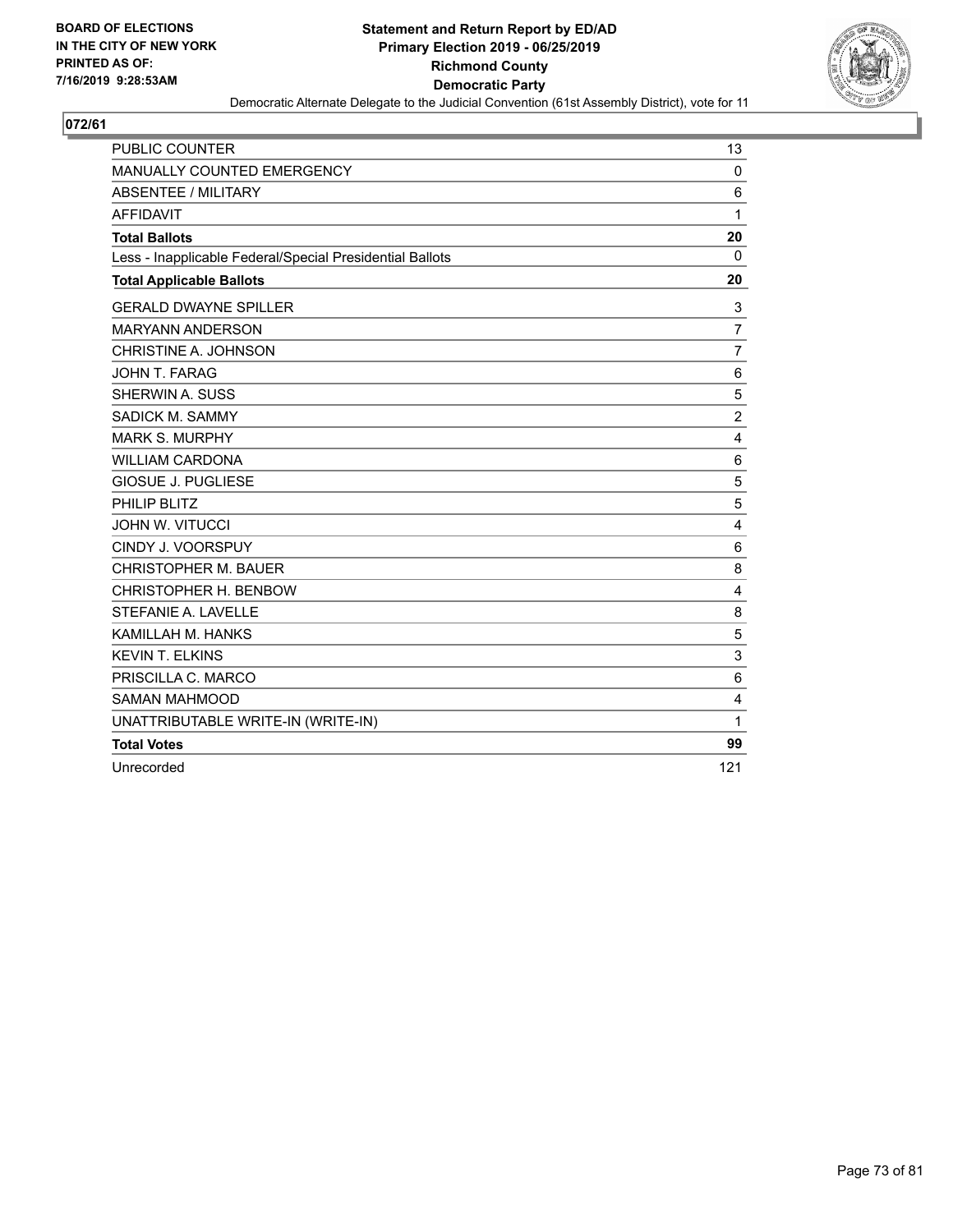

| <b>PUBLIC COUNTER</b>                                    | 17             |
|----------------------------------------------------------|----------------|
| MANUALLY COUNTED EMERGENCY                               | $\mathbf 0$    |
| <b>ABSENTEE / MILITARY</b>                               | 1              |
| <b>AFFIDAVIT</b>                                         | 0              |
| <b>Total Ballots</b>                                     | 18             |
| Less - Inapplicable Federal/Special Presidential Ballots | $\Omega$       |
| <b>Total Applicable Ballots</b>                          | 18             |
| <b>GERALD DWAYNE SPILLER</b>                             | 5              |
| <b>MARYANN ANDERSON</b>                                  | $\overline{7}$ |
| CHRISTINE A. JOHNSON                                     | 5              |
| JOHN T. FARAG                                            | $\overline{2}$ |
| SHERWIN A. SUSS                                          | $\overline{2}$ |
| SADICK M. SAMMY                                          | $\overline{2}$ |
| <b>MARK S. MURPHY</b>                                    | 5              |
| <b>WILLIAM CARDONA</b>                                   | 3              |
| <b>GIOSUE J. PUGLIESE</b>                                | $\mathbf 0$    |
| PHILIP BLITZ                                             | $\overline{2}$ |
| <b>JOHN W. VITUCCI</b>                                   | 3              |
| CINDY J. VOORSPUY                                        | 1              |
| <b>CHRISTOPHER M. BAUER</b>                              | 1              |
| CHRISTOPHER H. BENBOW                                    | $\overline{c}$ |
| STEFANIE A. LAVELLE                                      | 4              |
| KAMILLAH M. HANKS                                        | 7              |
| <b>KEVIN T. ELKINS</b>                                   | $\overline{2}$ |
| PRISCILLA C. MARCO                                       | $\sqrt{3}$     |
| <b>SAMAN MAHMOOD</b>                                     | 3              |
| <b>Total Votes</b>                                       | 59             |
| Unrecorded                                               | 139            |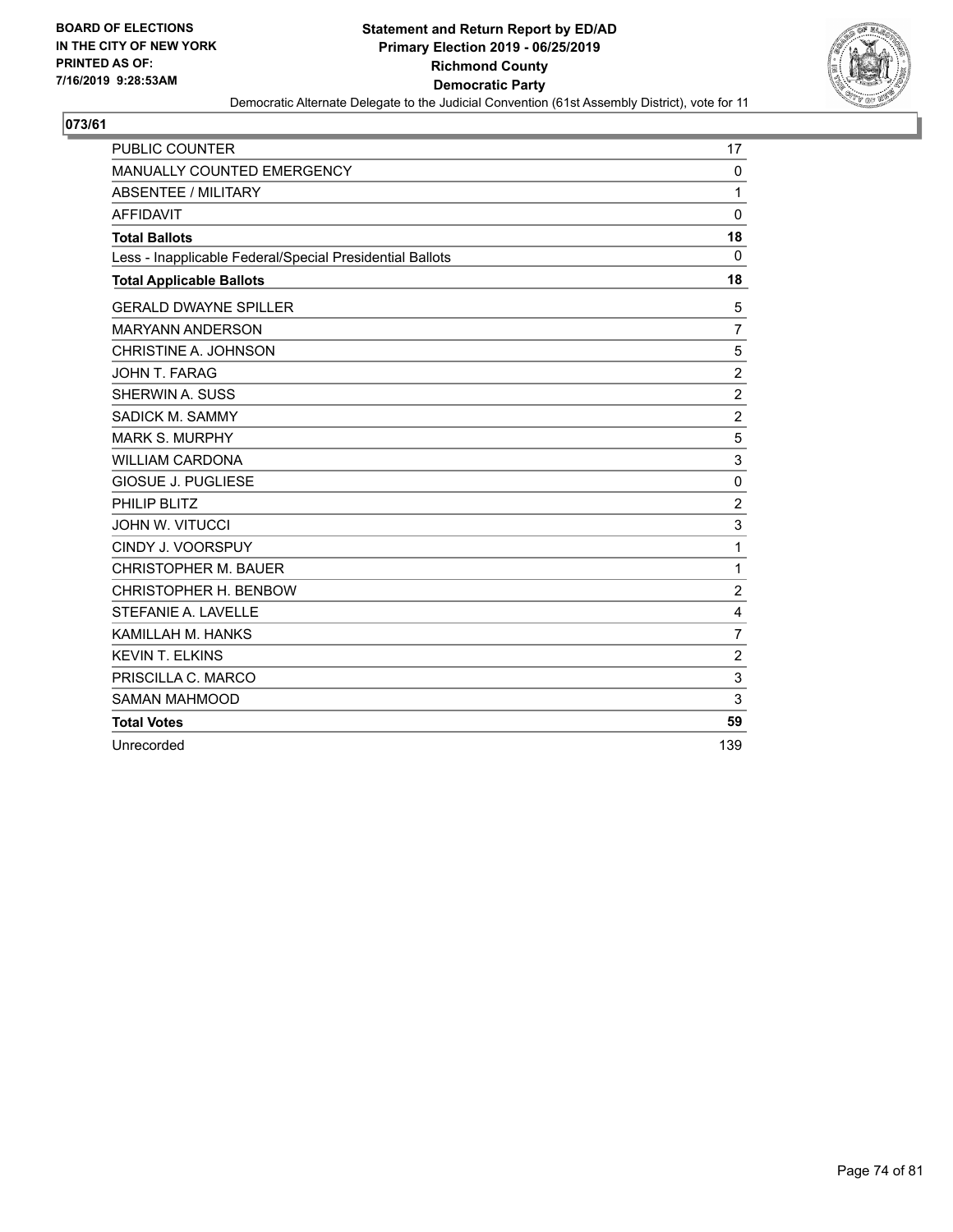

| <b>PUBLIC COUNTER</b>                                    | 29             |
|----------------------------------------------------------|----------------|
| MANUALLY COUNTED EMERGENCY                               | $\mathbf 0$    |
| <b>ABSENTEE / MILITARY</b>                               | 3              |
| <b>AFFIDAVIT</b>                                         | $\mathbf 0$    |
| <b>Total Ballots</b>                                     | 32             |
| Less - Inapplicable Federal/Special Presidential Ballots | 0              |
| <b>Total Applicable Ballots</b>                          | 32             |
| <b>GERALD DWAYNE SPILLER</b>                             | 5              |
| <b>MARYANN ANDERSON</b>                                  | 8              |
| CHRISTINE A. JOHNSON                                     | $\overline{2}$ |
| JOHN T. FARAG                                            | 3              |
| SHERWIN A. SUSS                                          | 3              |
| SADICK M. SAMMY                                          | $\overline{c}$ |
| <b>MARK S. MURPHY</b>                                    | 5              |
| <b>WILLIAM CARDONA</b>                                   | 4              |
| <b>GIOSUE J. PUGLIESE</b>                                | 10             |
| PHILIP BLITZ                                             | 13             |
| <b>JOHN W. VITUCCI</b>                                   | 11             |
| CINDY J. VOORSPUY                                        | 12             |
| <b>CHRISTOPHER M. BAUER</b>                              | 10             |
| CHRISTOPHER H. BENBOW                                    | 13             |
| STEFANIE A. LAVELLE                                      | 14             |
| KAMILLAH M. HANKS                                        | 14             |
| <b>KEVIN T. ELKINS</b>                                   | 15             |
| PRISCILLA C. MARCO                                       | 12             |
| <b>SAMAN MAHMOOD</b>                                     | 13             |
| <b>Total Votes</b>                                       | 169            |
| Unrecorded                                               | 183            |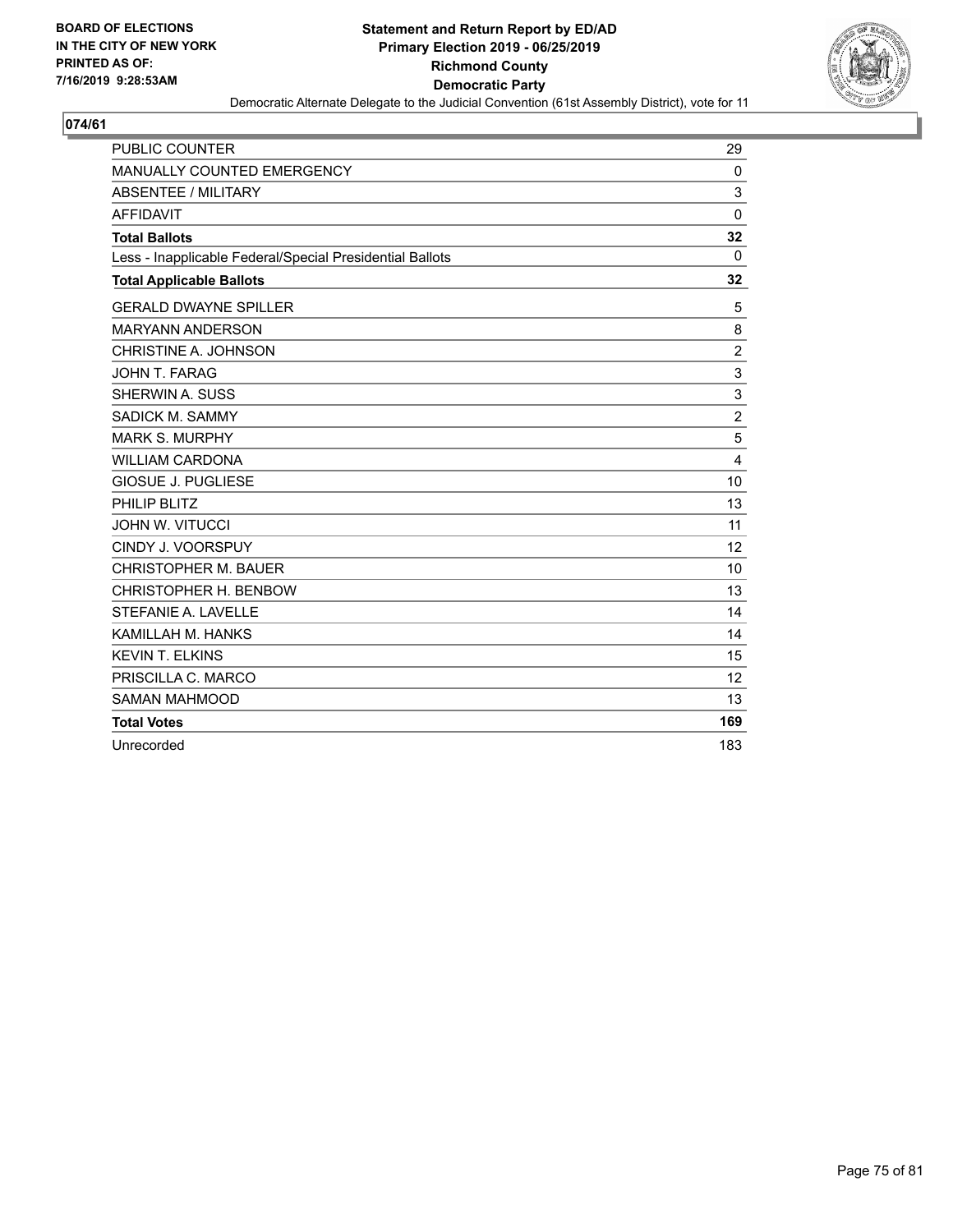

| <b>PUBLIC COUNTER</b>                                    | 20             |
|----------------------------------------------------------|----------------|
| MANUALLY COUNTED EMERGENCY                               | 0              |
| <b>ABSENTEE / MILITARY</b>                               | 3              |
| <b>AFFIDAVIT</b>                                         | $\mathbf 0$    |
| <b>Total Ballots</b>                                     | 23             |
| Less - Inapplicable Federal/Special Presidential Ballots | $\Omega$       |
| <b>Total Applicable Ballots</b>                          | 23             |
| <b>GERALD DWAYNE SPILLER</b>                             | 5              |
| <b>MARYANN ANDERSON</b>                                  | $\overline{7}$ |
| CHRISTINE A. JOHNSON                                     | 9              |
| JOHN T. FARAG                                            | 1              |
| SHERWIN A. SUSS                                          | 4              |
| SADICK M. SAMMY                                          | $\overline{2}$ |
| <b>MARK S. MURPHY</b>                                    | 8              |
| <b>WILLIAM CARDONA</b>                                   | 4              |
| <b>GIOSUE J. PUGLIESE</b>                                | 4              |
| PHILIP BLITZ                                             | 3              |
| <b>JOHN W. VITUCCI</b>                                   | 4              |
| CINDY J. VOORSPUY                                        | 8              |
| <b>CHRISTOPHER M. BAUER</b>                              | 8              |
| CHRISTOPHER H. BENBOW                                    | 9              |
| STEFANIE A. LAVELLE                                      | $\overline{7}$ |
| KAMILLAH M. HANKS                                        | 9              |
| <b>KEVIN T. ELKINS</b>                                   | 5              |
| PRISCILLA C. MARCO                                       | 8              |
| <b>SAMAN MAHMOOD</b>                                     | 5              |
| <b>Total Votes</b>                                       | 110            |
| Unrecorded                                               | 143            |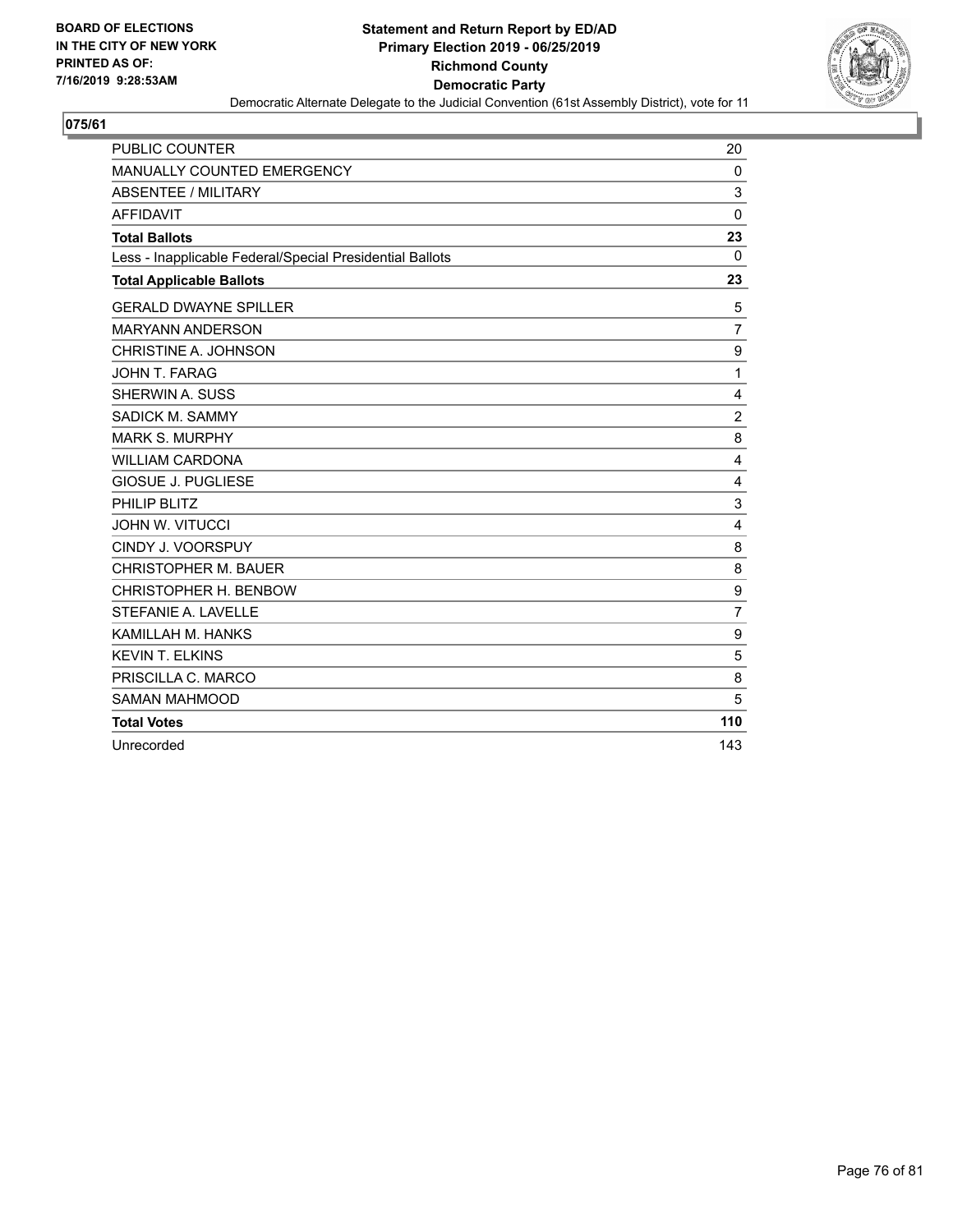

| <b>PUBLIC COUNTER</b>                                    | 28             |
|----------------------------------------------------------|----------------|
| MANUALLY COUNTED EMERGENCY                               | 0              |
| <b>ABSENTEE / MILITARY</b>                               | $\overline{2}$ |
| <b>AFFIDAVIT</b>                                         | $\mathbf{0}$   |
| <b>Total Ballots</b>                                     | 30             |
| Less - Inapplicable Federal/Special Presidential Ballots | $\Omega$       |
| <b>Total Applicable Ballots</b>                          | 30             |
| <b>GERALD DWAYNE SPILLER</b>                             | 4              |
| <b>MARYANN ANDERSON</b>                                  | 5              |
| CHRISTINE A. JOHNSON                                     | 5              |
| JOHN T. FARAG                                            | $\overline{7}$ |
| SHERWIN A. SUSS                                          | 1              |
| SADICK M. SAMMY                                          | $\overline{c}$ |
| <b>MARK S. MURPHY</b>                                    | $\overline{7}$ |
| <b>WILLIAM CARDONA</b>                                   | $\mathbf{3}$   |
| <b>GIOSUE J. PUGLIESE</b>                                | 9              |
| PHILIP BLITZ                                             | 6              |
| <b>JOHN W. VITUCCI</b>                                   | 8              |
| CINDY J. VOORSPUY                                        | 5              |
| <b>CHRISTOPHER M. BAUER</b>                              | 12             |
| CHRISTOPHER H. BENBOW                                    | 9              |
| <b>STEFANIE A. LAVELLE</b>                               | 12             |
| KAMILLAH M. HANKS                                        | 10             |
| <b>KEVIN T. ELKINS</b>                                   | $\overline{7}$ |
| PRISCILLA C. MARCO                                       | $\overline{7}$ |
| <b>SAMAN MAHMOOD</b>                                     | $\overline{7}$ |
| <b>Total Votes</b>                                       | 126            |
| Unrecorded                                               | 204            |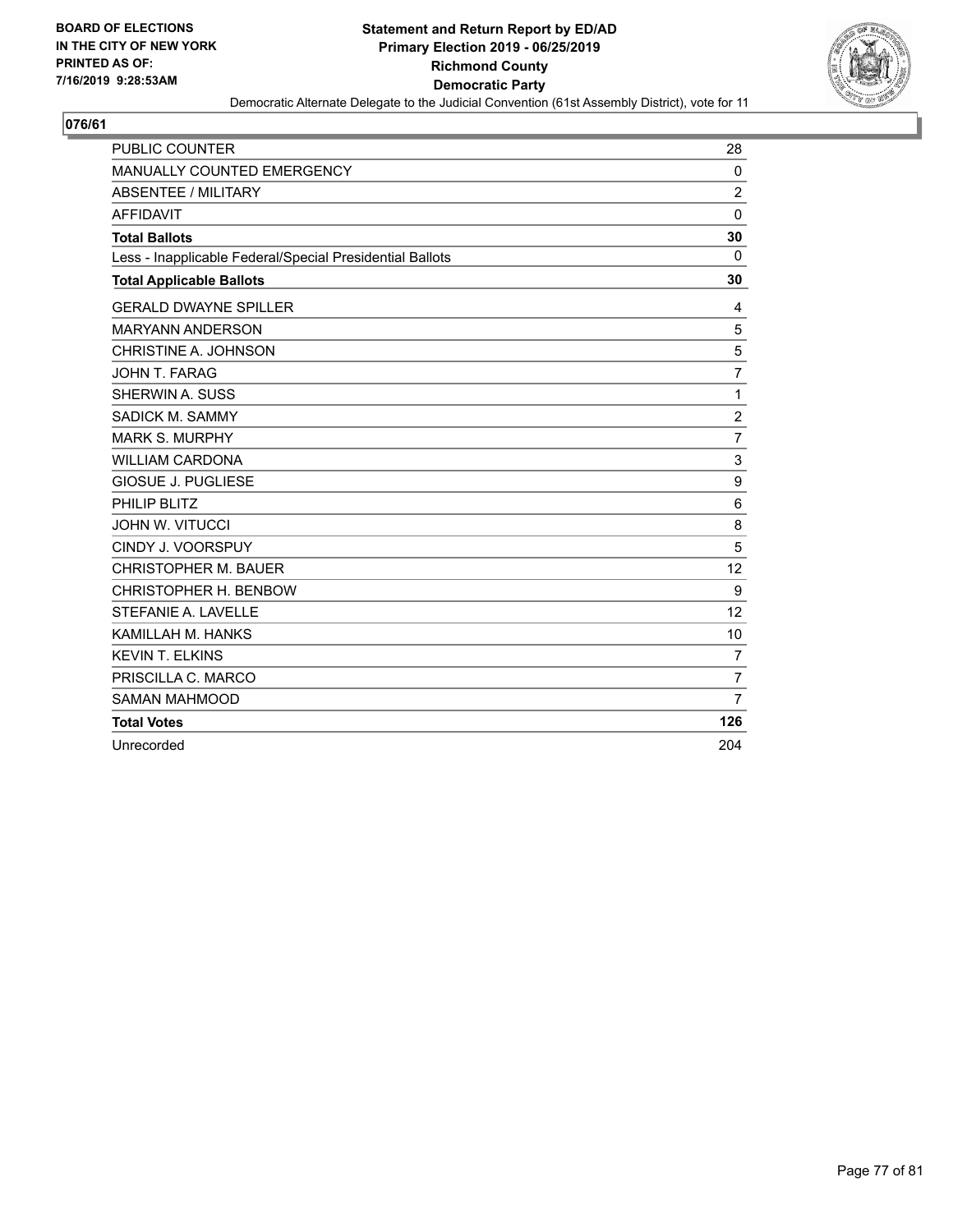

| <b>PUBLIC COUNTER</b>                                    | 22             |
|----------------------------------------------------------|----------------|
| MANUALLY COUNTED EMERGENCY                               | $\mathbf 0$    |
| <b>ABSENTEE / MILITARY</b>                               | 1              |
| <b>AFFIDAVIT</b>                                         | $\mathbf 0$    |
| <b>Total Ballots</b>                                     | 23             |
| Less - Inapplicable Federal/Special Presidential Ballots | $\Omega$       |
| <b>Total Applicable Ballots</b>                          | 23             |
| <b>GERALD DWAYNE SPILLER</b>                             | 8              |
| <b>MARYANN ANDERSON</b>                                  | $\overline{7}$ |
| CHRISTINE A. JOHNSON                                     | $\overline{7}$ |
| <b>JOHN T. FARAG</b>                                     | 4              |
| <b>SHERWIN A. SUSS</b>                                   | 5              |
| SADICK M. SAMMY                                          | 8              |
| <b>MARK S. MURPHY</b>                                    | 8              |
| <b>WILLIAM CARDONA</b>                                   | 6              |
| <b>GIOSUE J. PUGLIESE</b>                                | 6              |
| PHILIP BLITZ                                             | 5              |
| <b>JOHN W. VITUCCI</b>                                   | $\overline{7}$ |
| CINDY J. VOORSPUY                                        | 9              |
| <b>CHRISTOPHER M. BAUER</b>                              | 11             |
| CHRISTOPHER H. BENBOW                                    | 5              |
| STEFANIE A. LAVELLE                                      | 12             |
| KAMILLAH M. HANKS                                        | 11             |
| <b>KEVIN T. ELKINS</b>                                   | 6              |
| PRISCILLA C. MARCO                                       | 9              |
| <b>SAMAN MAHMOOD</b>                                     | 11             |
| <b>Total Votes</b>                                       | 145            |
| Unrecorded                                               | 108            |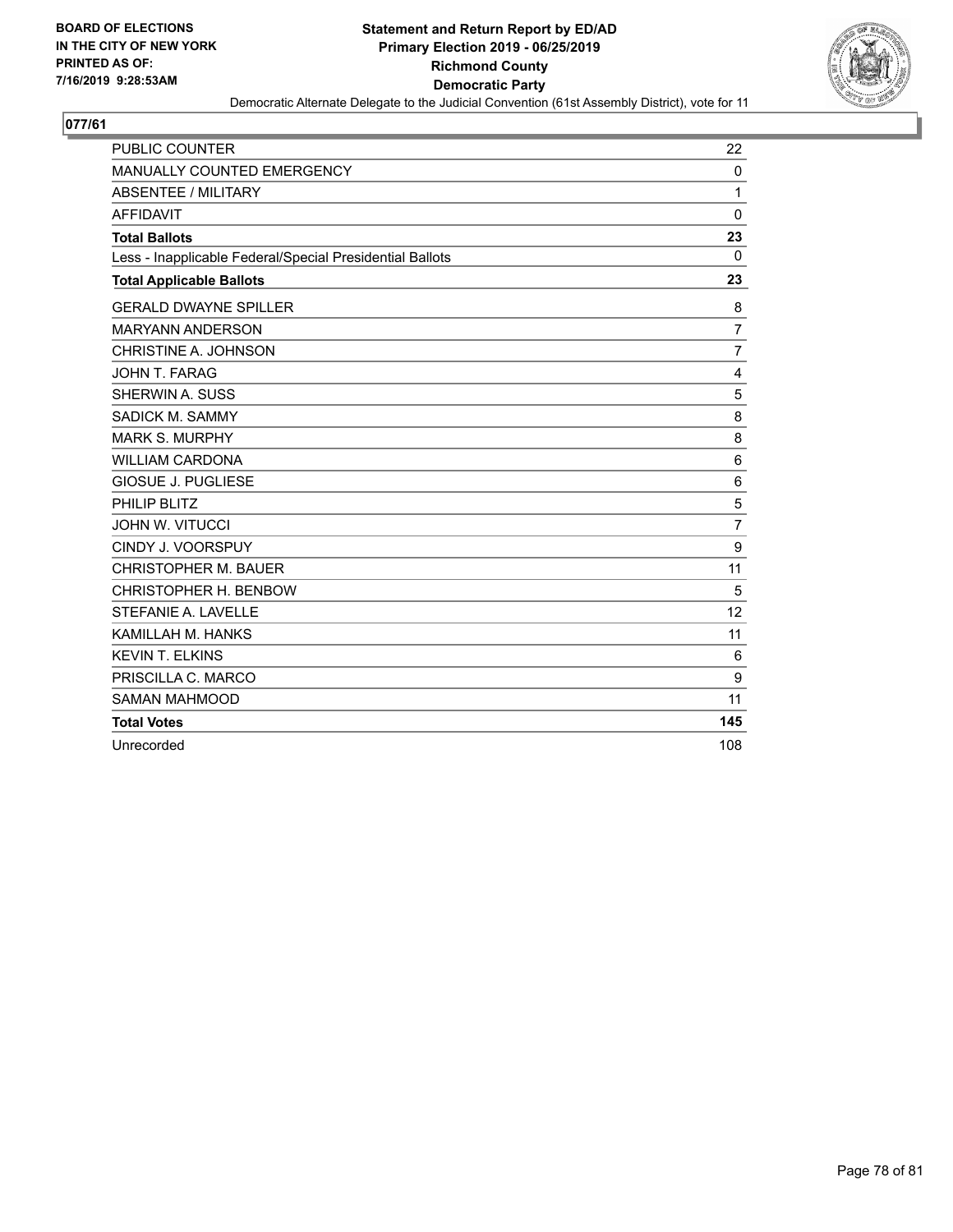

| <b>PUBLIC COUNTER</b>                                    | 6                |
|----------------------------------------------------------|------------------|
| MANUALLY COUNTED EMERGENCY                               | 0                |
| <b>ABSENTEE / MILITARY</b>                               | 3                |
| <b>AFFIDAVIT</b>                                         | 0                |
| <b>Total Ballots</b>                                     | 9                |
| Less - Inapplicable Federal/Special Presidential Ballots | $\pmb{0}$        |
| <b>Total Applicable Ballots</b>                          | 9                |
| <b>GERALD DWAYNE SPILLER</b>                             | 2                |
| <b>MARYANN ANDERSON</b>                                  | $\overline{c}$   |
| CHRISTINE A. JOHNSON                                     | 3                |
| JOHN T. FARAG                                            | 3                |
| SHERWIN A. SUSS                                          | $\mathbf{1}$     |
| SADICK M. SAMMY                                          | $\mathbf{1}$     |
| <b>MARK S. MURPHY</b>                                    | $\mathbf{1}$     |
| <b>WILLIAM CARDONA</b>                                   | $\overline{c}$   |
| <b>GIOSUE J. PUGLIESE</b>                                | $\mathbf{1}$     |
| PHILIP BLITZ                                             | $\boldsymbol{2}$ |
| <b>JOHN W. VITUCCI</b>                                   | 3                |
| CINDY J. VOORSPUY                                        | 3                |
| <b>CHRISTOPHER M. BAUER</b>                              | 4                |
| CHRISTOPHER H. BENBOW                                    | $\overline{2}$   |
| STEFANIE A. LAVELLE                                      | 3                |
| KAMILLAH M. HANKS                                        | $\overline{c}$   |
| <b>KEVIN T. ELKINS</b>                                   | 3                |
| PRISCILLA C. MARCO                                       | $\mathbf{1}$     |
| <b>SAMAN MAHMOOD</b>                                     | $\overline{c}$   |
| CORY BOOKER (WRITE-IN)                                   | $\mathbf{1}$     |
| KAMALLAH HARRIS (WRITE-IN)                               | $\mathbf{1}$     |
| <b>Total Votes</b>                                       | 43               |
| Unrecorded                                               | 56               |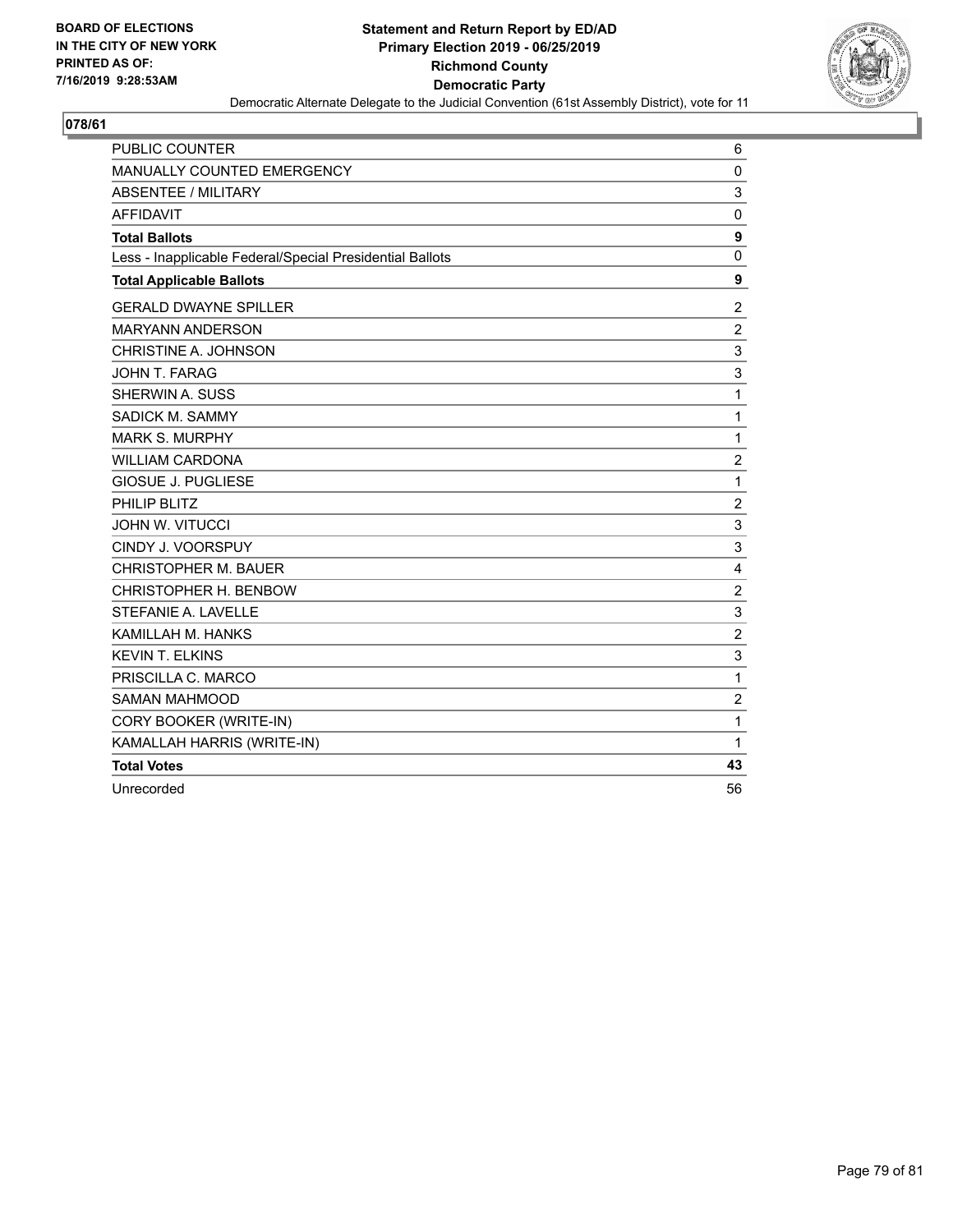

| <b>PUBLIC COUNTER</b>                                    | 0            |
|----------------------------------------------------------|--------------|
| MANUALLY COUNTED EMERGENCY                               | $\mathbf 0$  |
| <b>ABSENTEE / MILITARY</b>                               | $\mathbf 0$  |
| <b>AFFIDAVIT</b>                                         | $\mathbf 0$  |
| <b>Total Ballots</b>                                     | $\mathbf 0$  |
| Less - Inapplicable Federal/Special Presidential Ballots | $\mathbf{0}$ |
| <b>Total Applicable Ballots</b>                          | 0            |
| <b>GERALD DWAYNE SPILLER</b>                             | 0            |
| <b>MARYANN ANDERSON</b>                                  | $\mathbf 0$  |
| CHRISTINE A. JOHNSON                                     | $\mathbf 0$  |
| JOHN T. FARAG                                            | $\mathbf 0$  |
| SHERWIN A. SUSS                                          | 0            |
| <b>SADICK M. SAMMY</b>                                   | $\mathbf 0$  |
| <b>MARK S. MURPHY</b>                                    | $\mathbf 0$  |
| <b>WILLIAM CARDONA</b>                                   | $\mathbf 0$  |
| <b>GIOSUE J. PUGLIESE</b>                                | $\mathbf 0$  |
| PHILIP BLITZ                                             | $\mathbf 0$  |
| <b>JOHN W. VITUCCI</b>                                   | $\mathbf{0}$ |
| CINDY J. VOORSPUY                                        | $\mathbf 0$  |
| <b>CHRISTOPHER M. BAUER</b>                              | 0            |
| CHRISTOPHER H. BENBOW                                    | 0            |
| STEFANIE A. LAVELLE                                      | $\mathbf 0$  |
| KAMILLAH M. HANKS                                        | $\mathbf 0$  |
| <b>KEVIN T. ELKINS</b>                                   | 0            |
| PRISCILLA C. MARCO                                       | 0            |
| <b>SAMAN MAHMOOD</b>                                     | $\mathbf 0$  |
| <b>Total Votes</b>                                       | $\mathbf{0}$ |